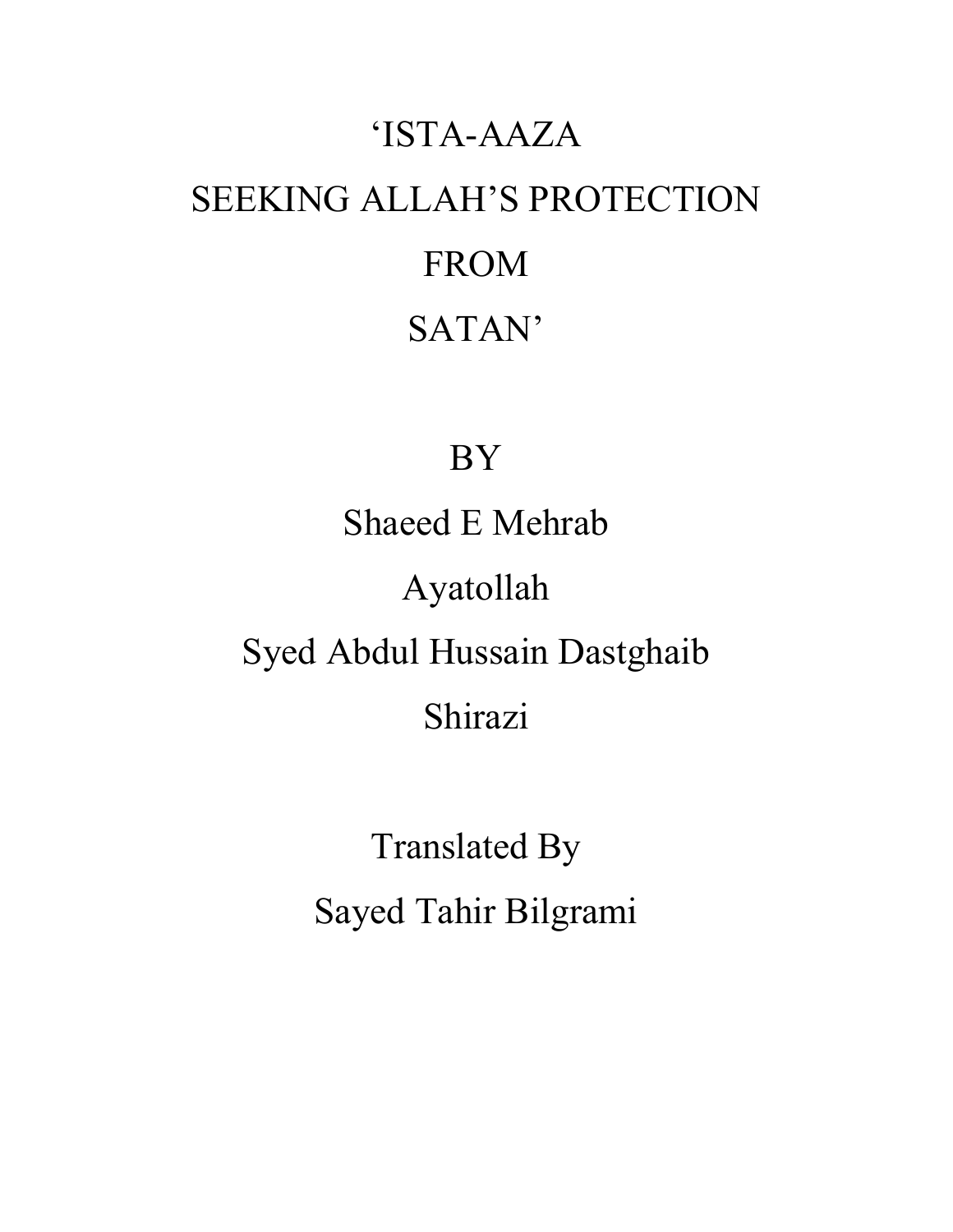# The Translators Note

In my early childhood my granny used to tell us that when we had any fear of darkness or we found ourselves in any lonely place, we should recite

# Aaoozu billahi min ash Shaitan ir rajeem

She told us that when we recited this, the Shaitan or the evil spirits, if they were around, would run away. She asked us to recite this whenever we came out of our home, while going to school or any other place. She also asked us to say these words before we said:

Bismillahir Rehman ir Raheem,

Before eating our food or commencing any work. Later on, during our theology classes at the school I learnt about the basics of Ista-Aaza.

Recently I have read a compendium of transcripts of 30 lectures, Sermons, given by the Shaheed e Mehrab Ayatolla Dasteghaib Shirazi. The erudite scholar has very skillfully encompassed all the aspects of Ista-Aaza drawing references from the authentic traditions and the Holy Book. Without going into the technicalities, which are for the scholar and the researcher to delve in, the Ayatollah has given a very apt explanation of the concept for the layman to understand. What really surprises me is that every individual Muslim, from the very childhood, gets used to seeking, Ista-Aza --- Allah's Protection against the machinations of the Satan. This is done as a force of habit cultivated through the instruction of the elders at home. But the details of the need for doing it are known to but a few.

A reading of the transcripts of the 30 lectures convinced me that they must be available to as wide a group of Muslims as possible.

Hence this translation! I pray to Allah that the translation gets published, gets widely circulated, and the Ajr goes to the Shaheed Dasteghaib. Insha Allah!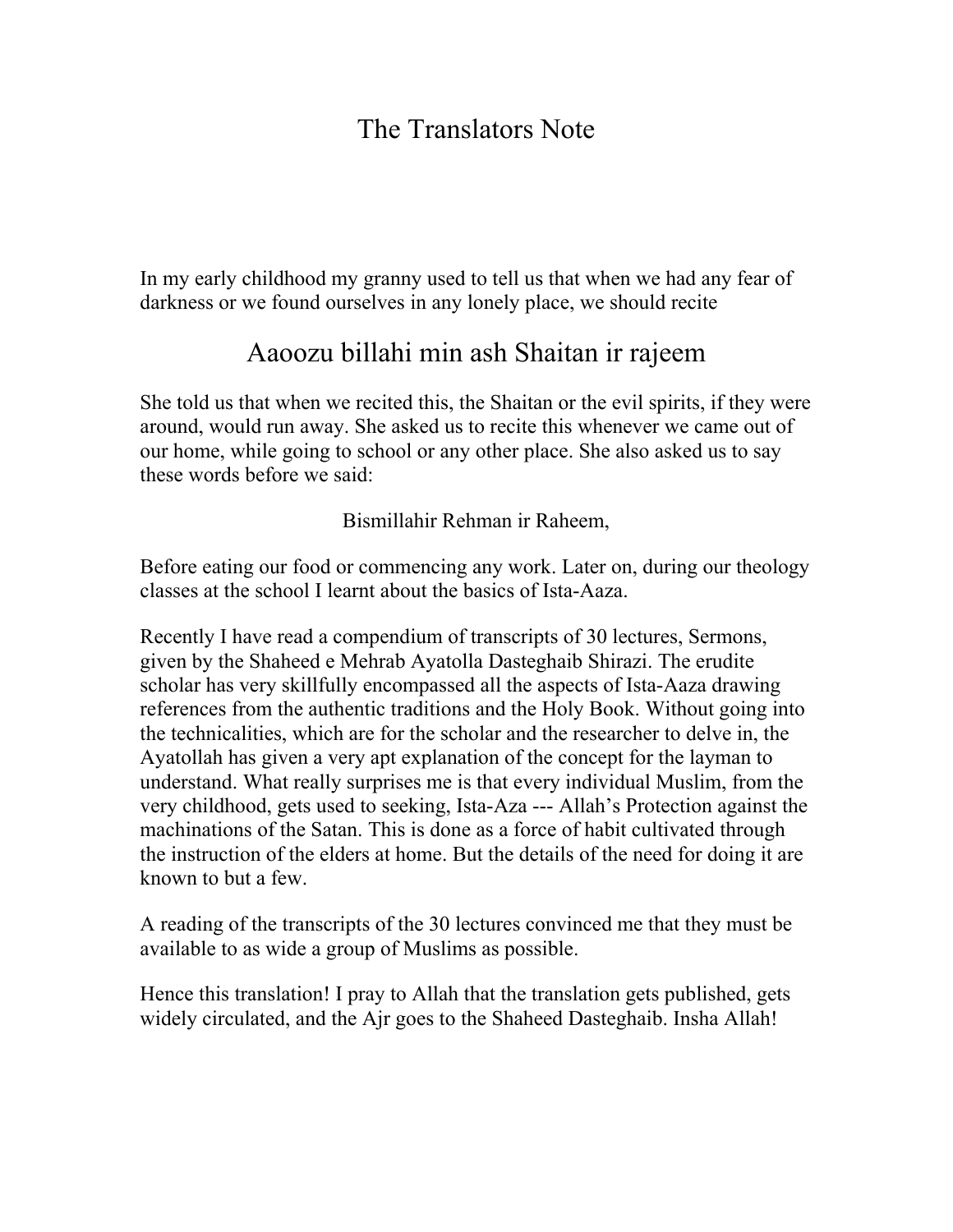#### THE PREFACE

Real protection can come only from the Force that is all Pervading!

This work of Hazrat Shaheed e Mehraab Ayatollah Dasteghaib is presented under the title and style of *"Ista-aaza.* As is very evident from the title, the subject of the presentation is about seeking Allah's Protection against the maneuverings of the Satan. With his high learning and knowledge of the Verses of the Holy Book and the Traditions of the Infallibles of the Prophet's Family, he has delivered as many as thirty-five lectures on the intricate subject. He has elucidated the five aspects of *Ista-aaza,* namely piety or *taqwa*, Remembrance of Allah or *Zikr,* resignation on the wishes of Allah or *Tawakkal,* honesty of purpose or *Iqlas* and humility in supplication or *Tazarro.* The Ayatollah's discourses on these topics are highly illuminating and interesting for those who peruse them. To support his arguments, the author referred to the Verses, Traditions and tales with great skill. He has presented the facts in a very lucid language that the readers of all intellectual levels understand what he has conveyed to them.

The fact that has to be recognized is that the Ayatollah was the people's guide ( *Marja e Khalaeq)* in his lifetime and therefore the world mourned him at the time of his martyrdom and thereafter too. The great works of the martyred Ayatollah are like the petals of a fragrant flower. These publications people have been buying for themselves and to gift to friends for deriving benefit from their reading.

The Martyr was himself a true practitioner of *Ista-aaza.* Throughout his life he struggled against the baser instincts *(nafs e ammara*) and to practice selfdenial. This struggle of his was against the machinations of the Satan. In this struggle he was victorious. Therefore he introduces the Satan to his audiences in a very lucid and effective manner. He gives to the audience the ways of protecting themselves and seeking Allah's Help to this end. The talks in this compendium are studded with thought provoking references. They are so interesting that the narrative retains the interest of the reader throughout the narrative and doesn't tire them for a while! The interest increases as one makes progress with the reading!

I remember that once when an offset technician was photographing one of the Ayatollah's books, he got engrossed in reading the contents. He has himself confessed that he was lost so much in reading the book that he forgot that the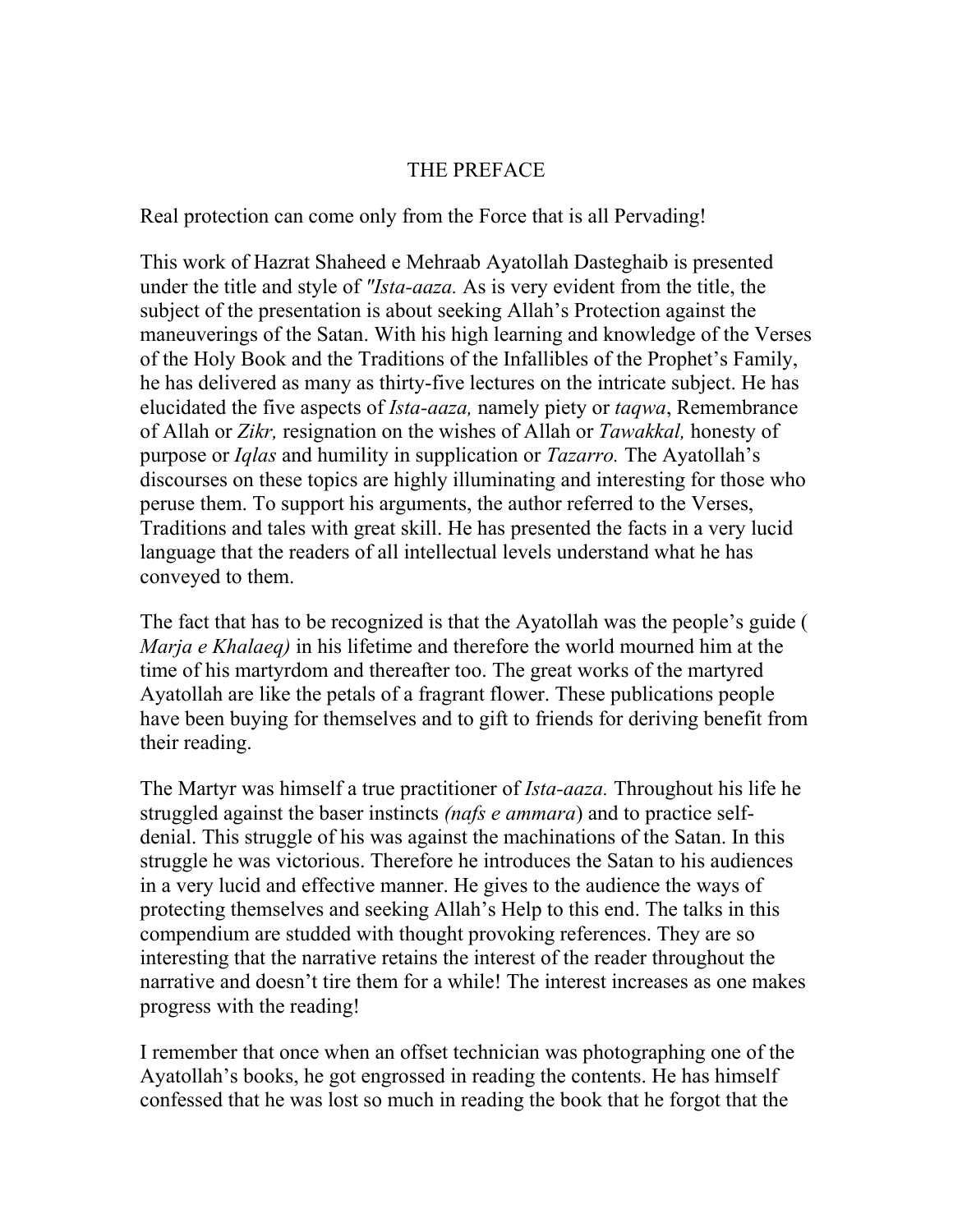time for the closure of the studio that day had already come. Throughout the day he had not photographed even a page of the book! He said that on later days too, many a time he got engrossed in the contents of the book during the process of photographing it.

O Allah! Keep the Martyr's spirit under the shadow of Your Munificence and also bless the spirit of his grandson with those of other martyrs!

Sayed Mohammed Hashim Dastghaib

05-12-1360

24-02-1982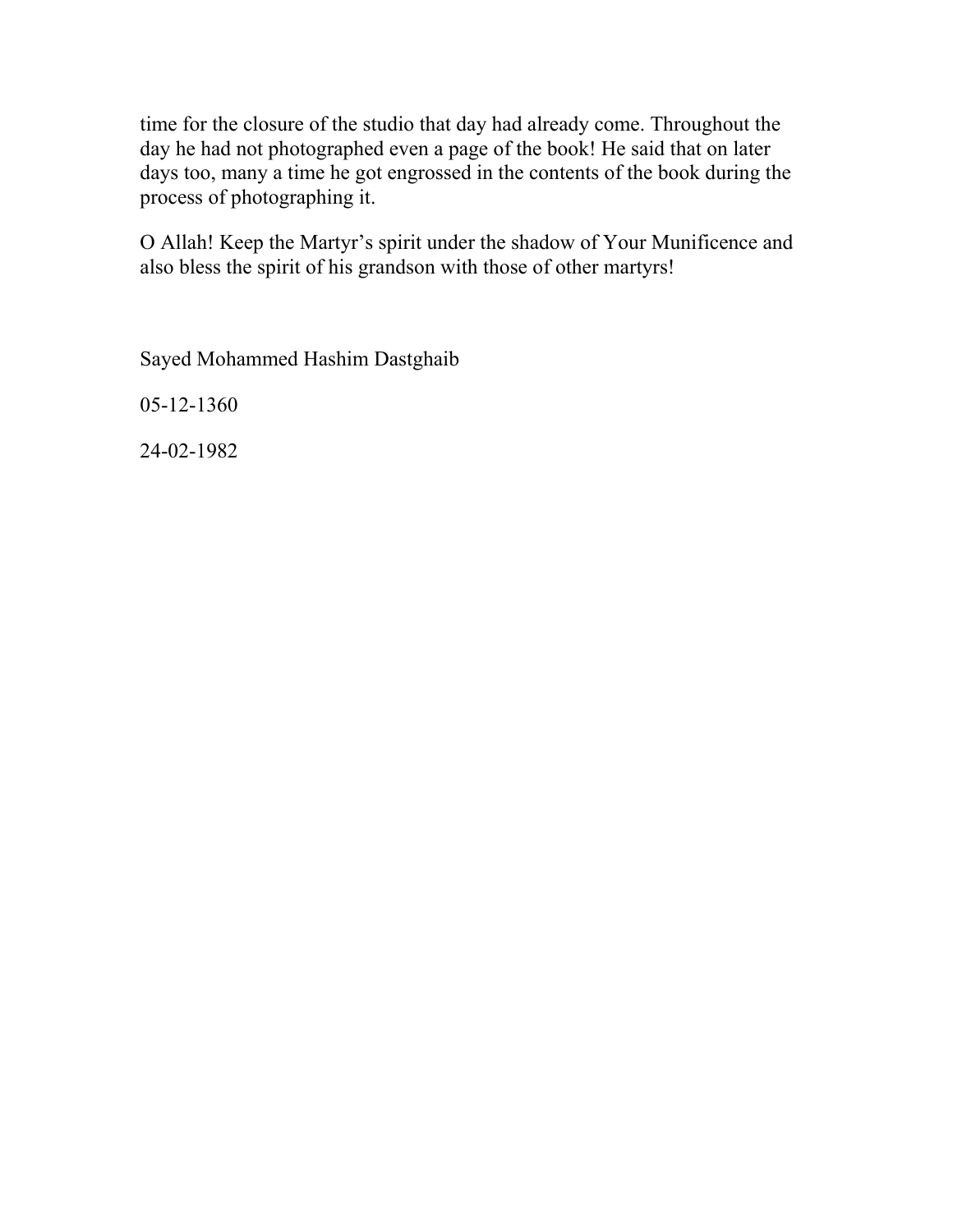#### THE FIRST TALK

#### THE IMPORTANCE OF ISTA-AAZA IN THE QURAN & THE TRADITIONS

The topic that has received the maximum attention in the Holy Quran and the traditions of the Prophet (a.s.) and his Vicegerents(a.s.) is *Ista-aaza* or seeking Allah's help to protect one against the maneuverings of the Satan. This is done by saying the words *aa oozu billahi mi ash shaitan ir rajeem.* But it is necessary that one should seek this protection from the depths of one's heart. That is true *Ista-aaza* 

To highlight the importance of *Ista-aaza*, Allah says in the Holy Book:

*Fa iza qarat al Quran fa ista az billahi min al Shaitan ir rajeem* 

*( When you commence reciting the Quran, seek protection from Allah against the accursed Satan)* 

During a prayer, it is mandated, that after saying the *takbirat al ehraam* (Allah o Akbar) one should say the *Ista-aaza* in a low tone. The commentators are of opinion that the *Ista-aaza* in this situation has to be in a low tone because it will be like the person wishing to keep himself hidden and at the same time escape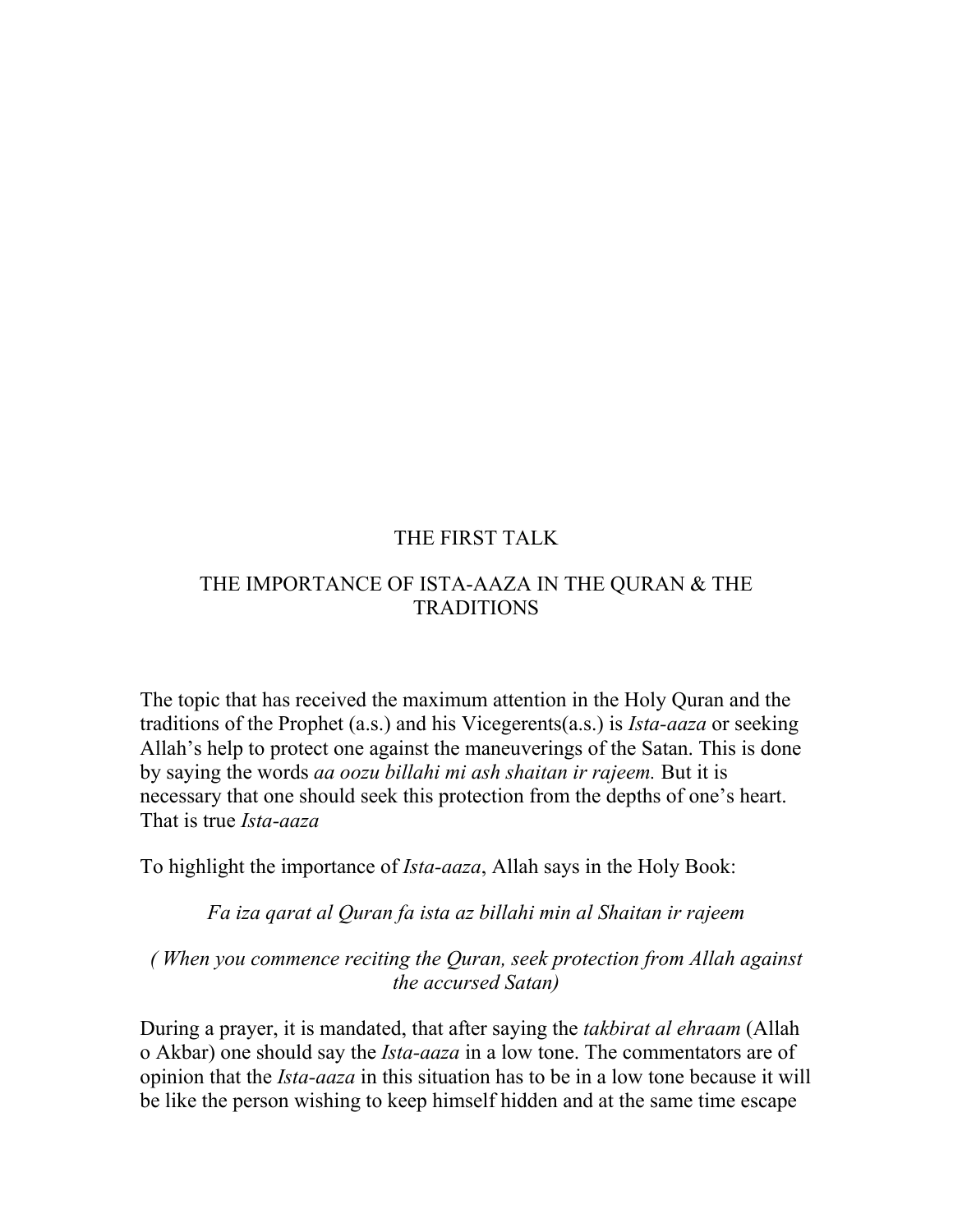from the machinations of the enemy (the Satan)! The pointer is towards the fact that the supplicant should seek protection against his mortal enemy who is waiting for an opportunity to overpower him. This is done best by quietly tapping the door of the Great Place of Succor!

#### ISTA-AAZA BEFORE COMMENCING A PRAYER

One most important time for *Ista-aaza* is the moment of commencement of a prayer. Whenever a person has to offer prayer to Allah, he should seek protection from Him against *Iblees* who is always bent on misguiding and taking him astray from the right path. *Iblees* makes his utmost efforts to destroy the good deeds of the human being that he is deprived of the rewards that he might earn. Atleast *Iblees,* or Satan, tries to make the person proud or deceitful about prayers.

For example, if one wishes to do the ablutions, he must do the *Ista-aaza* before commencing to do it by asking for Allah's Protection against the accursed Satan. The ablution should be done only after

doing *Ista-aaza*. You must have noticed that many a time the same ablution becomes the Satan's area of operation that he puts many lurking fears or temptations in the mind of the person that make his entire prayer null and void.

Therefore, *Ista-aaza* is one of the most important aspects of prayer that has to be performed in the truest sense, and implicitly, that Allah's protection from the accursed Satan is assured.

# ABSOLUTE NECESSITY OF ISTA-AAZA

# IN PERMISSIBLE AFFAIRS

In permissible (*mustaheb*), or day-to-day, affairs like eating food, drinking water or wearing the clothes, *Ista-aaza* is mandated. For example, at the time of wearing the clothes one should say

*Allahumma astarurati wa la tajal alshaitan lahu naseeba*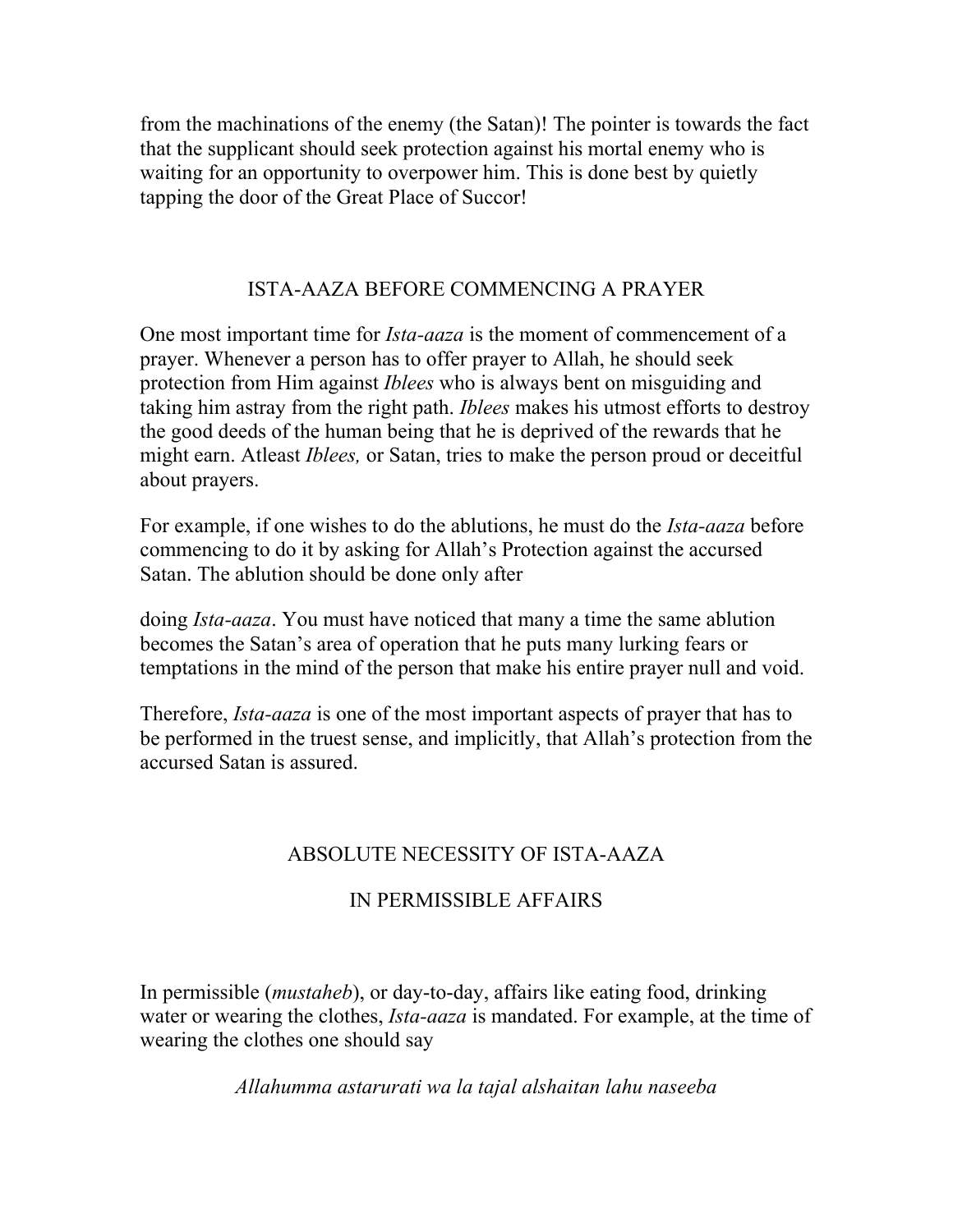#### *( O Allah keep my private parts hidden and save them from the interference of Shaitan)*

In every situation, however lowly and futile, or elevated and likeable, one should seek protection from the Satan. While entering into the mosque, one should do the *Ista-aaza* lest the persistent Satan chases you even at that threshold! Even while going to a washroom it is required to do the *Ista-aaza as follows:* 

#### *Allahumma inni a-oozu beka min al khabeesil khabs ar rijs al khabs ash sahaitan ir rajeem*

*( O Allah I seek Your Protection from the accursed Satan and the defiled impurities)* 

# SATAN AT THE THRESHOLD OF THE MOSQUE

One pious person said that he noticed Satan, in apocalyptic revelation, standing at the threshold of the mosque. He asked him " O accursed one! What are you doing here?" The Satan replied, " Some of my associates have been missed in these environs and I am waiting for them!" The pious person understood that they must be intelligent persons who have gone into the mosque and the accursed Satan was unable to follow them inside. They must have taken care to say the *Ista-aaza before entering the mosque.* 

#### SAYING THE ISTA-AAZA BEFORE STIRRING OUT OF ONE'S HOUSE

*Ista-aaza* is absolutely essential when one is going out of the residence. At that time Satan awaits for the person outside. One should do the *Ista-aaza* and recite the following supplication at the moment of emerging out of the house: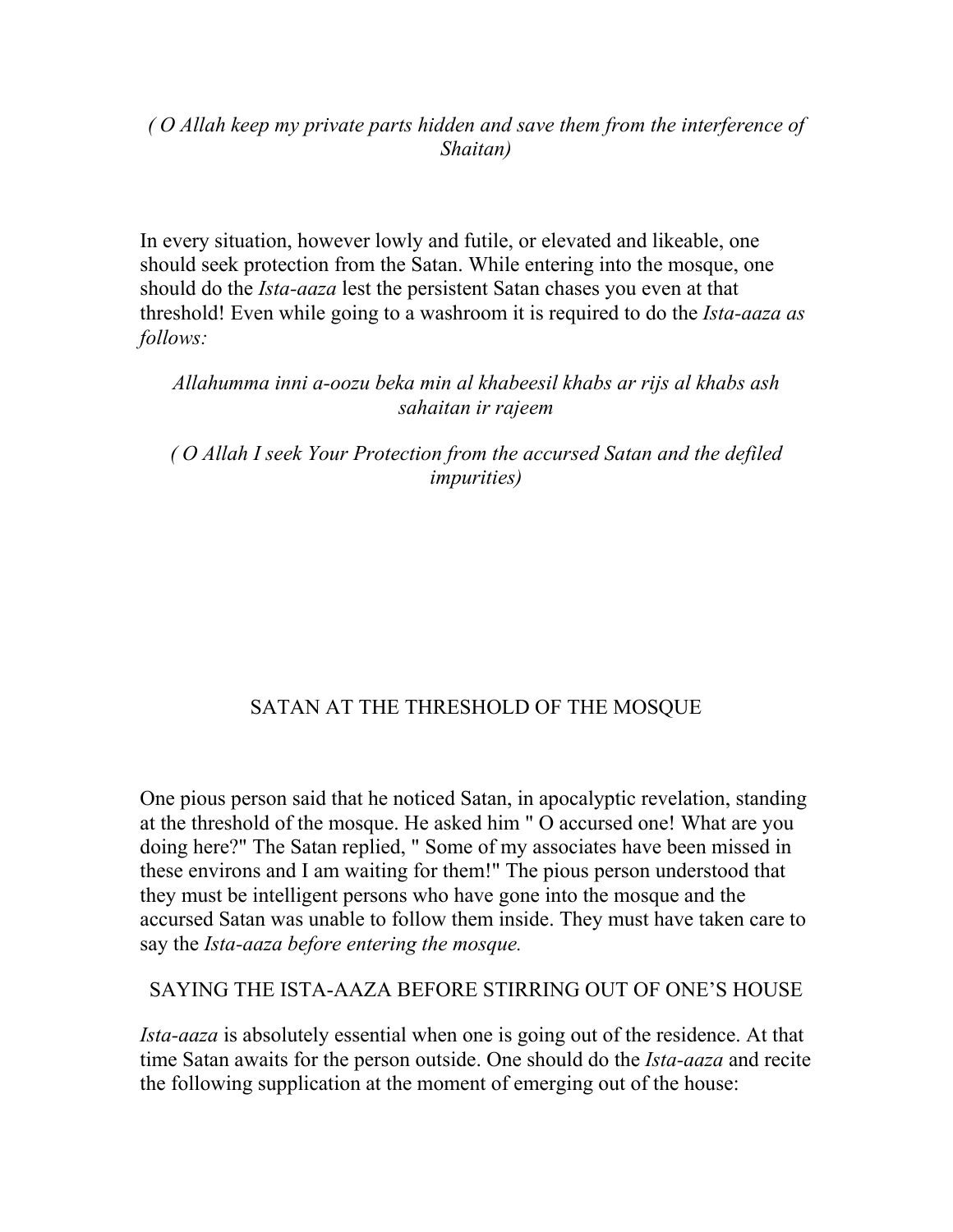*Bismillahi wa billahi aamanto billahi tawakkalto alallaha wa la haula wa la quwawata illa billa* 

*( In the name of Allah and with His Help I am proceeding on my errand. I have absolute Faith in the Great Allah and there is no power besides Him.* 

In the Holy Quran it is said with great emphasis that:

*Innahu yarakum huwa wa qabeela min haisu la taraunahum inna jaaalnal shaitana auliya lil lazeena la yumenoon* 

*( Shaitan and his group watch your actions intently and you remain oblivious of their activity. You must consider him (the Satan) your enemy because We have made the satans the friend of the faithless.)* 

Only one thing can save you from Satan the accursed. That is *Ista-aaz.* Besides Allah's Protection there is no way of saving oneself from the machination and subterfuges of the Satan.

#### THE PROPHET OF ISLAM (A.S.) EXHORTED BY ALLAH TO DO ISTA-AAZA

Man wishes to have access to the Presence of Allah but the Satan tries his best to prevent him from achieving this end. He puts so many hurdles and impediments in the way of men that it becomes impossible to reach the desired destination. The one and only way of precluding this risk is to seek Allah's protection against Satan.

Allah has ordered the Prophet (a.s.)

#### *Qul Rabbe aaoozobeka min hamazat il shayateene wa aaoozubeka rabbin yahzaroon*

*Say O Prophet! 'O Allah! I seek your protection from the fears of the satans and their dominance on my heart and spirit.'*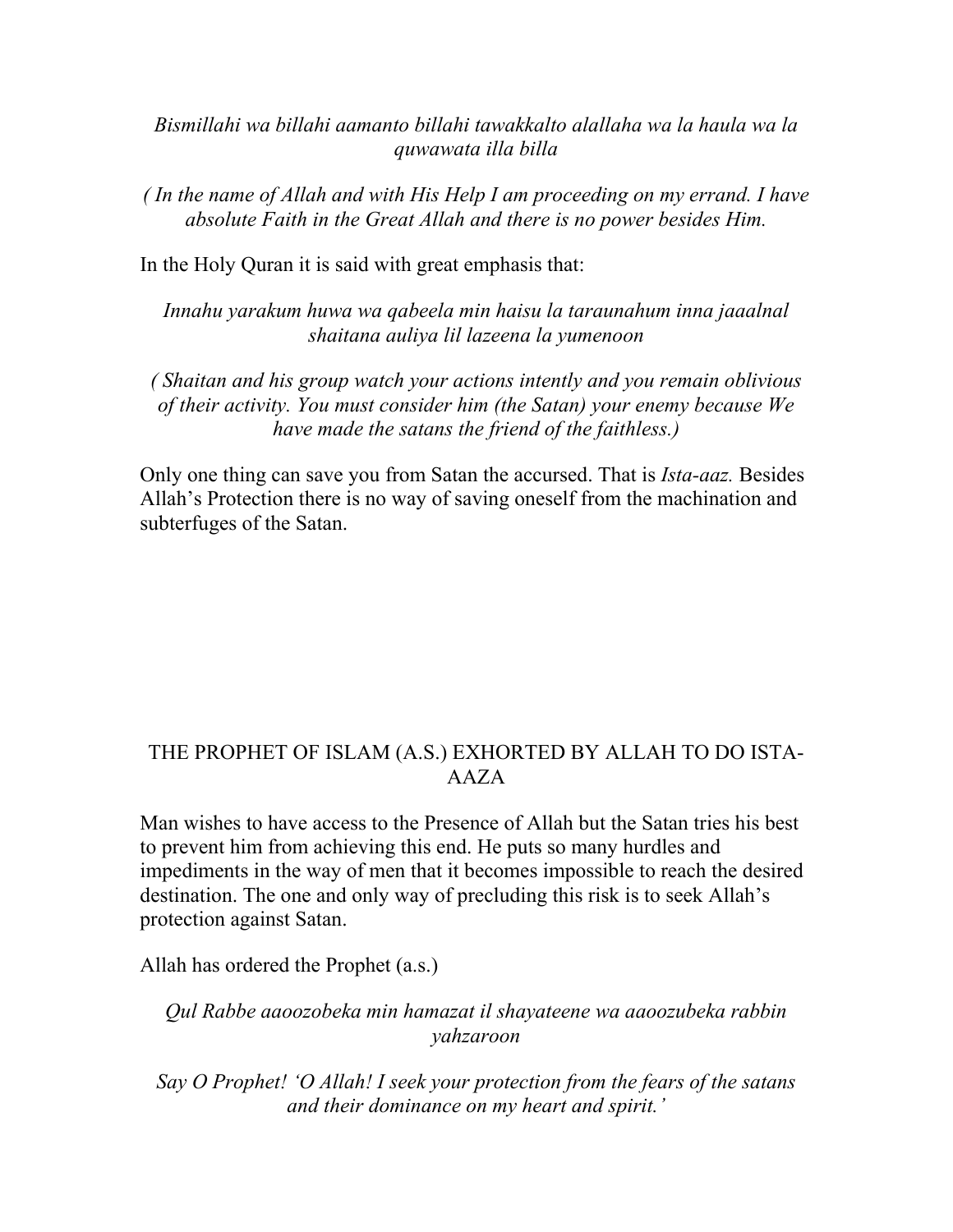#### Similarly in the verse "Maoozatain" Allah says

#### *Minsharril waswaasil khannas*

Therefore when the enemy is so powerful and strong, we should not be complacent and unmindful of him. We should gather all our faculties and plan to save ourselves by seeking the Protection of Allah. Otherwise, one would find to his surprise that the place where he was prostrating himself for long was, in fact, the Satan's abode and in his ignorance he thought that he was prostrating to god. When, in such a situation, he uttered ' O god!" in actual fact he had been submitting himself to Satan!

#### WORSHIPPING THE SATAN THE WHOLE LIFE

A fable is narrated in *Muntaqib al Tawareeq.* My mentor, Ustad Ali al Haeri, told in one of his lectures, " In a village of the Isfahan province a rustic villager was in the last throes of his life. The pious person of the village was requested to say the *talqeen,* or pronounce the creed to the dying person to repeat it. During the *talqeen* when the sick person said *la ilaha il Allah* to bear witness to the Unity of Allah, from a corner of the room a sound came—'*Sadaqat abdi-*My creature you say the truth!' When the sick man said, '*Ya Allah-* O God!' Then again the sound came from the same corner of the room,' *labbaek abdi!-*  My creature I am here!' The pious person asked, ' Who are you that calls?' The reply was, ' I am the person's creator whom he had worshipped all his life! I am Satan!'

Yes! It is a fact that the man worshipped Satan his entire life. He was always responding to the call of the Satan. His tongue spoke at the Satan's orders. His eyes saw things in response to the Satan's wishes. His heart responded to Satan's wishes. When throughout his life the person was at the beck and call of Satan, then at the time of the *talqeen* whether he said '*Ya Rab*' or *'Ya Iblees'*  his respondent can only be Satan. Even if the curtains got raised in the person's last moments, and he was repentant, even then he would get only disappointment! Of what use will be this repentance!

O believers! Try to be steadfast in doing the *Ista-aaza.* Don't underestimate your enemy, the Satan! Don't be under the illusion that only repeating the words '*Aaoozu billahi min al shaitan ir rajeem'* is sufficient. Remember! Unless you understand the purport of these words and mould your actions as per the Commandments of Allah, the *Ista-aaza* will not be of any utility.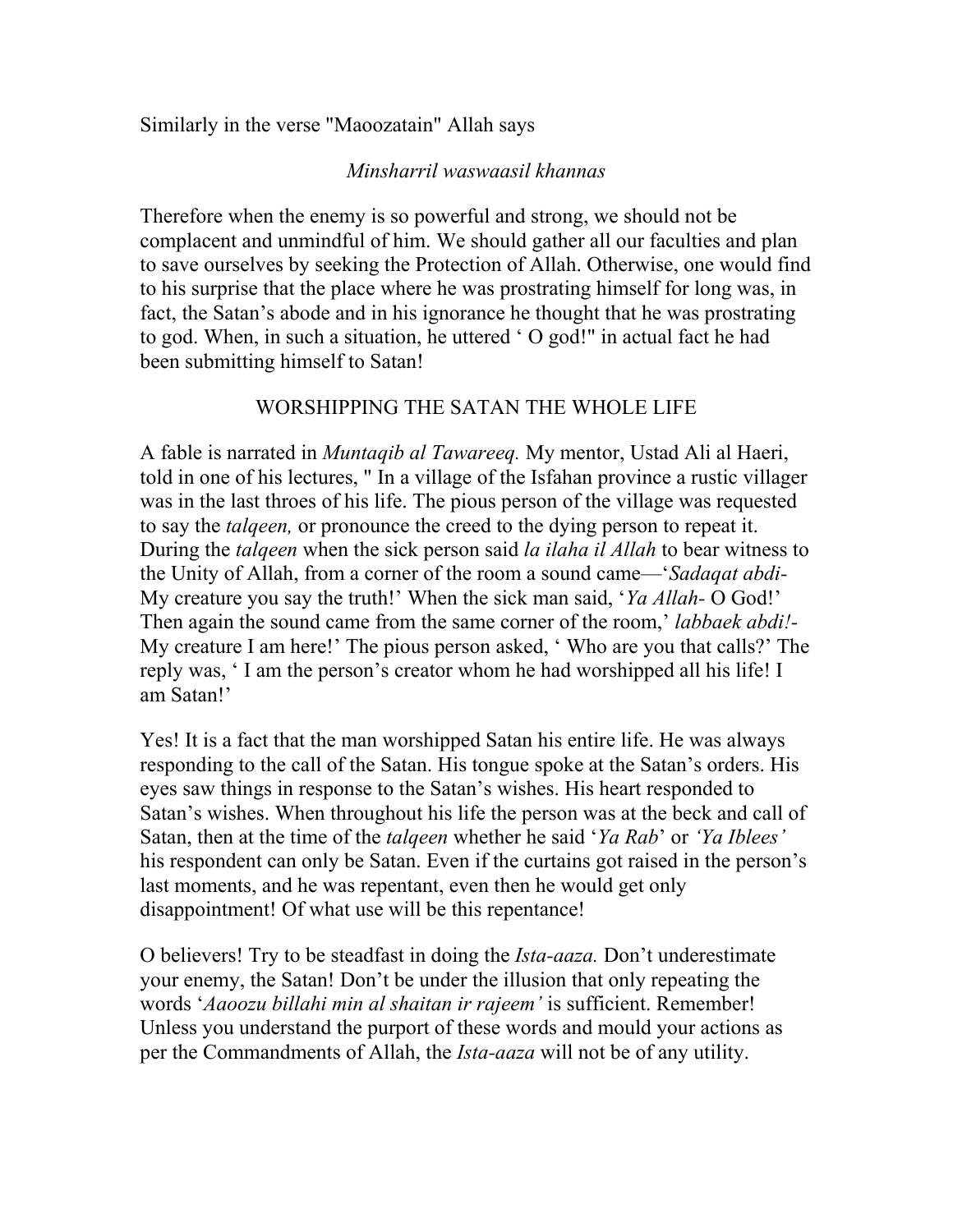#### DURING QAZAWAT OR DELIVERENCE OF JUSTICE, PRIVACY WITH NA MAHRAM OR STRANGE FEMALES, WHILE IN A FRENZY OF ANGER

In the Traditions of the *Ahl al Bayt,* particular attention is drawn for *Ista-aaza*  in the following delicate situations:

- *Qazawat:* The qazi or judge has to say the *Ista-aaza* when he adjudicates a case and gives his judgement.
- *Qilwat ba na-mehram*: When a person is alone with a strange and young woman, it is imperative that he seeks Allah's protection from Satan (*Ista-aaza*) because in such a situation the accursed Satan makes his utmost effort to lead the person astray.
- *Frenzy of anger*: When a person is in a frenzy of anger, his blood boils and the Satan dominates him with full force. Because Satan is created fiery and rare (*lateef*) , he enters into the person of the man with great stealth. We quote here the example of Hazrat Nooh (a.s.) to explain our point. The Satan says, ' In his frenzy of anger a man for me is like a ball in a child's hand!' You must have seen that a child throws the ball whichever way he wants, wherever he wants! In the same Satan overpowers men in frenzy of anger and makes them commit taboo (*haram*) acts. There is no wonder if the Satan makes persons commit acts of *kufr* (*infidelity)* in a frenzy of anger! Only those lucky persons escape from such situations who have Allah's particular Blessing because they say the *Ista-aaza* in such situations.

#### THE SECOND TALK

#### *Bismilla hir Rehman ir Raheem*

#### *Qul rabbe aaoozubeka min hamazatish shayateene wa aaoozubeka rabbe ain yahzaroon*

To summarize the last talk, *momineen* must give importance to *Ista-aaza* and, in accordance with the *Nass-eQurani* ( the categorical Quranic Injunction), in all conditions, seek Allah's Protection from the machinations of Satan. The Satan, and his ilk, have never left man to his own scruples, nor will they ever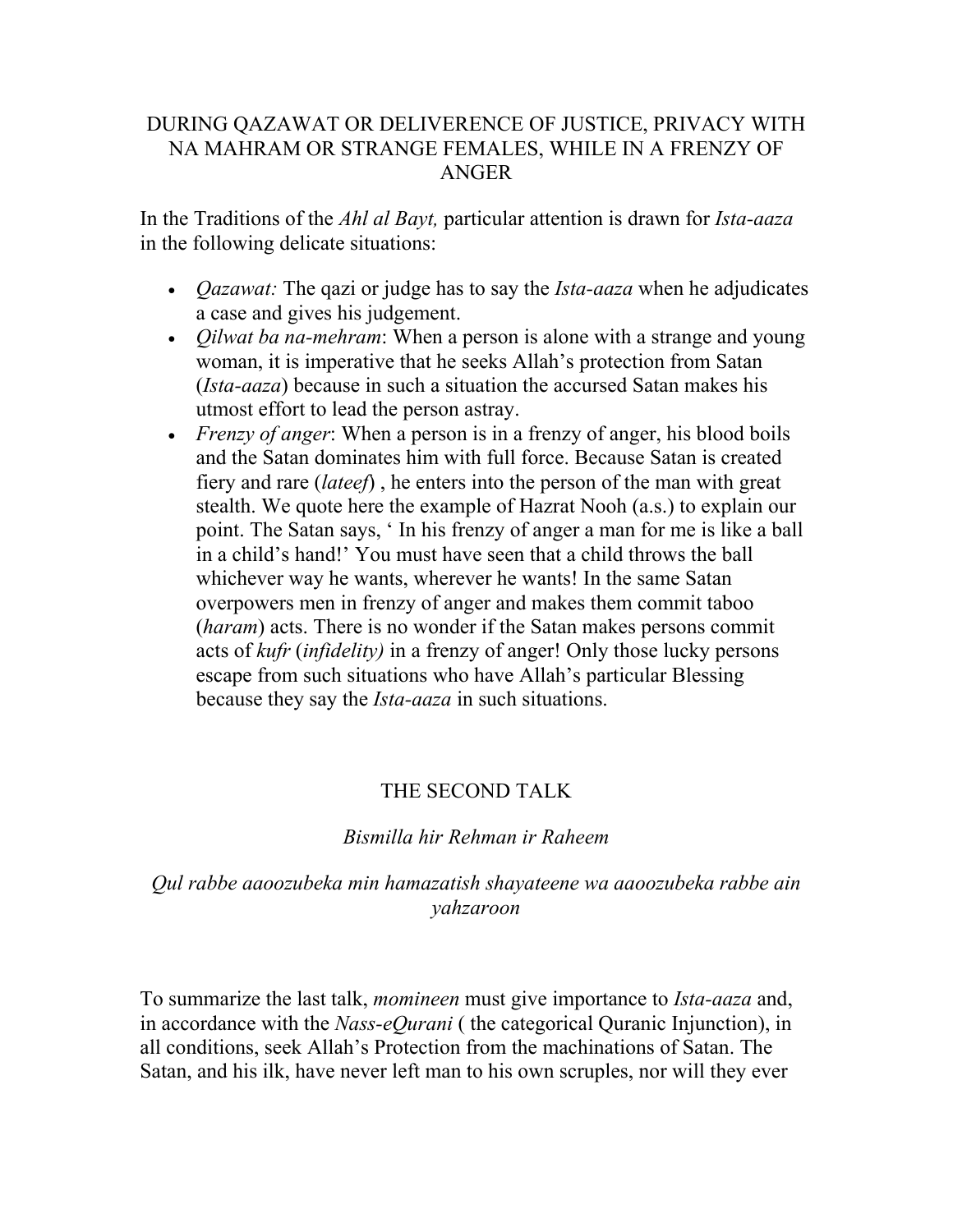do it. They always strive to prevent man from doing any good deed. Whenever man tries to do good, they create impediments in his efforts.

In certain circumstances the efforts of the satanic forces are redoubled. These situations are when one delivers justice, when one is alone with a young strange woman and at the moment when a person is in a rage of anger. As illustrated in the previous talk, Satan tries all the subterfuges to destroy the human being.

# THE SATAN'S TRAP OR BAIT

This evening we shall consider three good deeds of men that the Satan makes the best efforts to nullify. They are:

- *Ahad*: Promises or resolutions.
- *Nazr* : Or offerings.
- *Sadaqa* : Or charity.

When a person resolves to Allah for performing a certain act and to give a *nazr (*offering) after its fulfillment in accordance with the norms of *fiqh, the Satan*  tries all the subterfuges at his command to prevent him from offering the promised *nazr!*

Similarly when one wants to give a *sadaqa* in Allah's way, Satan tries his level best to prevent the person from giving it. It has been oft recorded that when a person puts his hand in his pocket then Satan, and his numerous retainers, cling to the person's hand and put all sorts of fears in his mind. As the Holy Quran warns

*Ash shaitan yaadakum al faqra wa yamurukumbil fahsha- Al Baqra 268* 

*The Satan threateneth you with poverty and enjoineth on you sordidness.* 

They will put a fear in the mind of the person that after doing the charity he will be left with nothing and render him penurious. Sometimes they put a fear in the mind of the person that after doing the charity if he gets some urgent need for personal expense, then from where he will get help! Therefore they persuade the person to refrain from doing charity in the way of Allah.

# DON'T BRAG AFTER DOING CHARITY

And, despite everything, one has given a charity, then Satan tries his level best to render the good deed null and void and thus the person doesn't qualify to get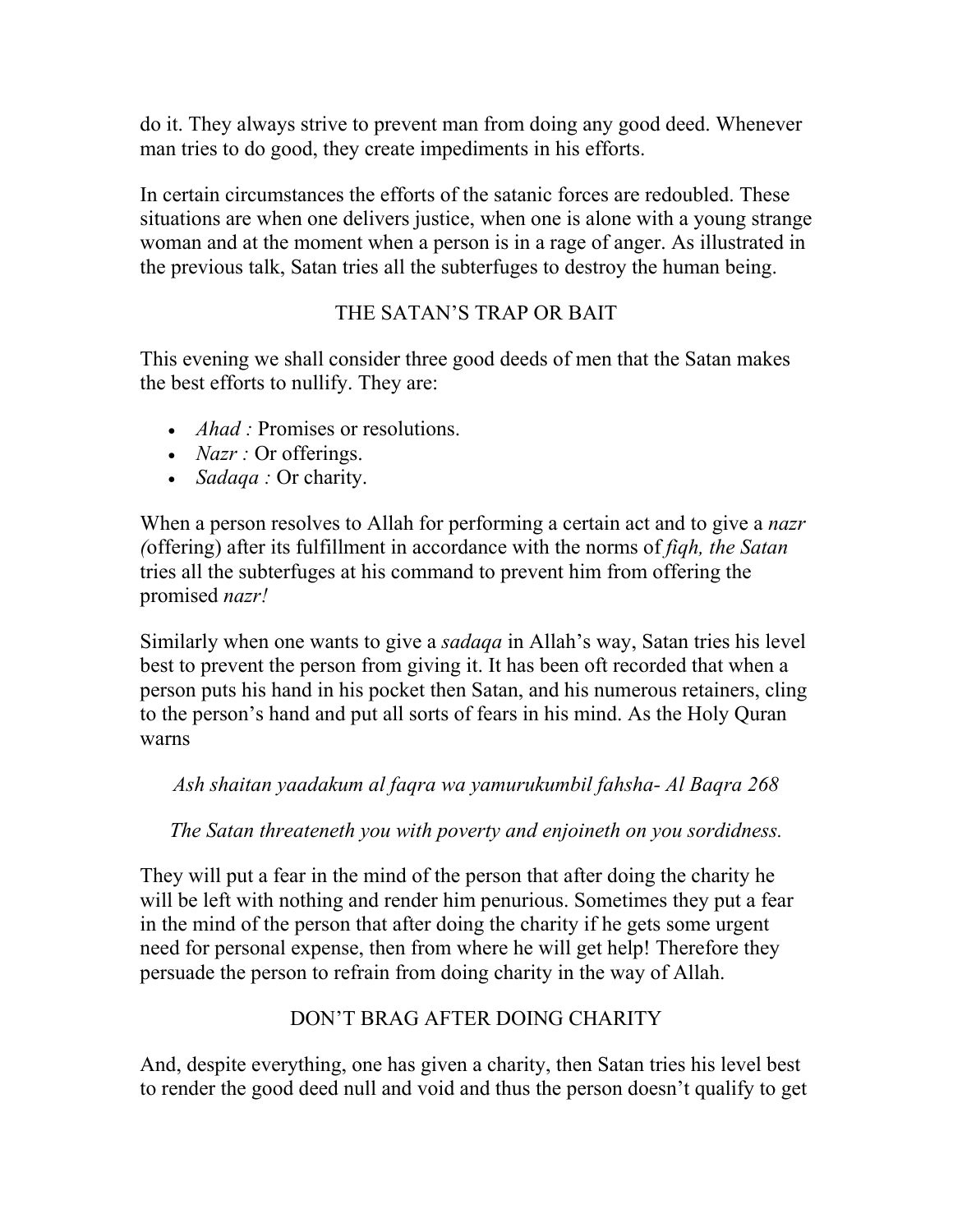Reward for the good turn. To achieve this end, Satan would use all his skills to persuade the person to publicly brag about his charitable act. For example, Satan will put in the mind of the person to tell to the beneficiary of the charity, ' It was I who came to your rescue in time of need! None else would have helped you!' Or Satan would make him belittle the receiver of the charity by saying, 'Take this money now. But please don't come to me for help again!"

Therefore, Allah categorically says in the Holy Quran:

#### *La tabtalu sadaqatekum bilmanne wal aaza*

#### *Render not your charities worthless by obligation and injuries (laid on them)- Al Baqarah 264*

In a nutshell, Satan is a mortal enemy of men and always schemes to make their good turns go in vain. Therefore, they too have to render Satan's mean efforts ineffective!

# SATAN SETS HIS SIGHTS ON THE HEARTS OF PEOPLE

In all commentaries, and particularly in *Majma al Bayan,* it is narrated from the Holy Prophet (a.s.) that Satan always has an eye on the heart of a *momin.* When he finds the person busy in prayer, he flees. The Prophet (a.s.) has said, ' Satan has put a halter on the hearts of men. But when man remembers Allah, Satan escapes from him. When a person ignores remembrance of Allah, Satan would swallow his heart.' ' Satan plans to swallow the heart of a *momin.* But when the *momin* remembers Allah, Satan runs away from him.'

Satan chases a person till the end. This subject has received great importance in the Holy Book. Allah takes an oath from man that he will not become a follower of Satan. In clear terms Allah has described Satan as the sworn enemy of man: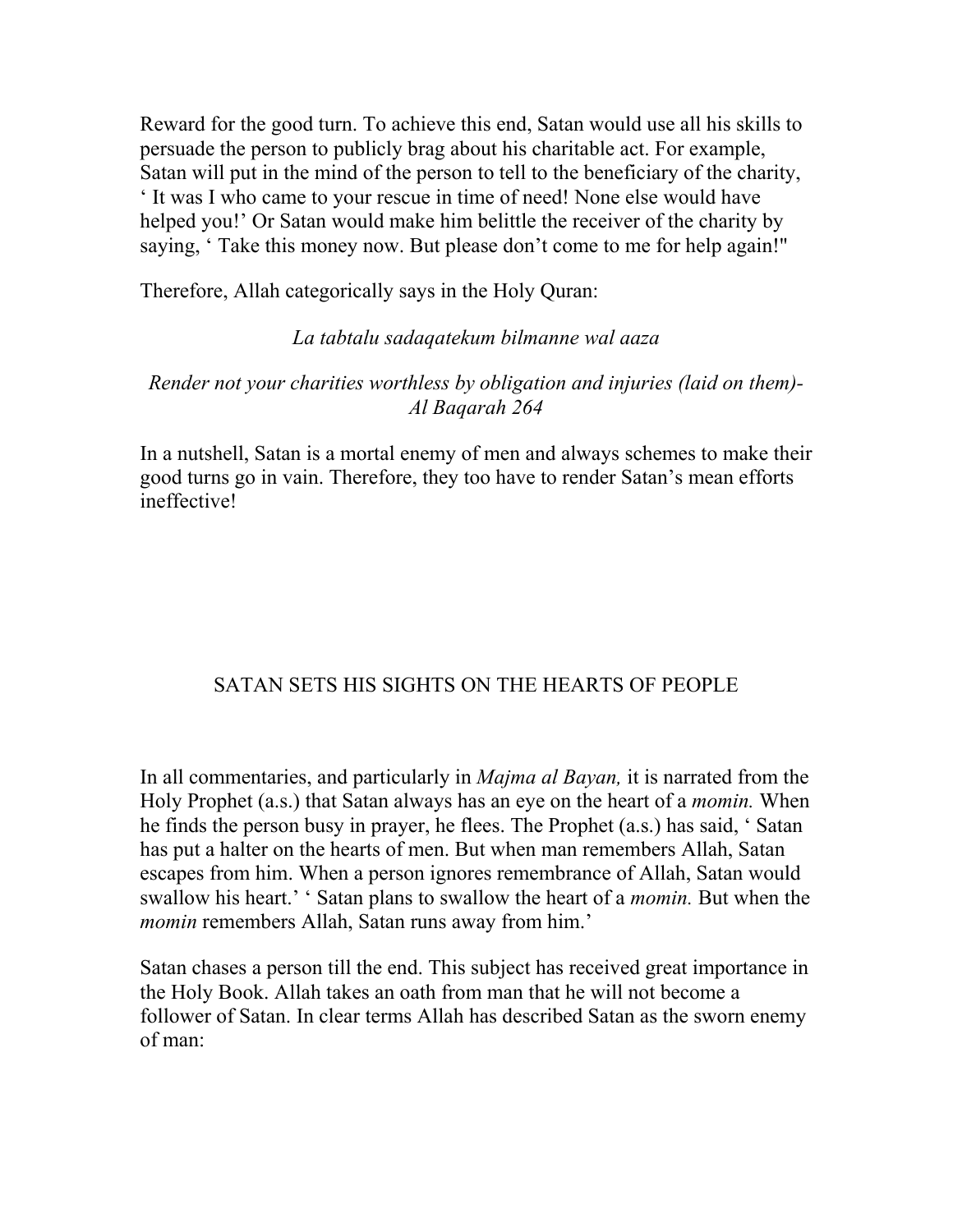*O progeny of Adam(a.s)! Have we not warned you not to become the followers of Satan. Definitely, he is your open enemy.* 

Allah has thus forbidden man not to befriend, Satan, his enemy since creation and warned from becoming his follower.

#### WHAT IS SATAN? WHY HAS HE BEEN CREATED?

Two topics have always been the subjects of discussion--- what is Satan and what is the purpose of his creation? Also, what could be the strategy to save oneself from his machinations and to dispel the fears that Satan creates in the hearts of human beings. These topics need discussion at length, The dissertations on the topics are neither comprehensible for the layman nor are necessary for him. Therefore, they are dealt here in brief to give the basic understanding to the common man.

#### WHAT IS THE USE OF KNOWING ABOUT SATAN

Researchers are of opinion that if there is fear of a housebreak in a neighborhood, then the person with good commonsense would look for as many persons as possible to confront the brigands. He will also ensure that the doors and windows are securely locked from inside the house. He will place suitable hurdles on the way by which the burglars might access the house. But, to the contrary, if the person spends lot of time in investigating about the brigands about their numbers instead of fortifying his place, it might become too late to meet their assault.

Therefore, what is necessary for you is to find the ways of guarding against Satan. Trying to find out about his creation, his ways of creating fears in the human beings would be a purposeless exercise. The duty of a person is to guard against Satan in all events.

Now that the *Muqbir e Sadiq* (the Truthful Messenger) has informed that Satan is the sworn enemy of the humans since creation of man, you should not waste time in futile talk and, instead, search for ways of warding him away.

However, since these questions about Satan are oft repeated, the matter is dealt here in brief:

SATAN HAS BEEN CREATED WITH FIRE AND IS A RARE CREATURE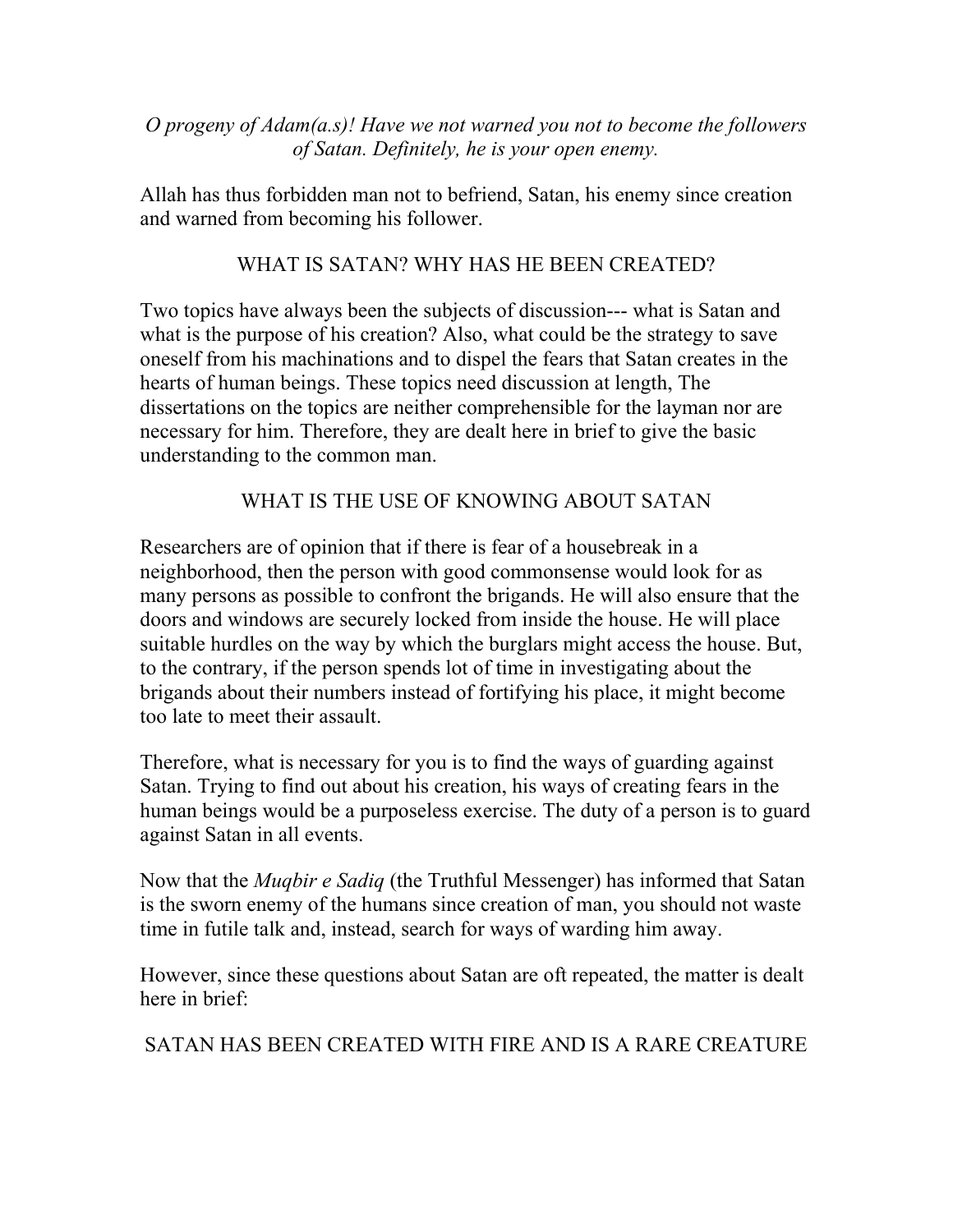Although man is mad of the four elements---- fire, water, soil and air---- but the content of soil is prominent in his make-up. This gives volume and weight to the human body. Therefore the power of comprehension and action in a human being are limited.

Contrary to this, Satan is made of fire, with the fire and air being predominant components in his make-up. Therefore Satan is absolutely rare (*lateef*) and light and, therefore, has a very wide range of actions and mobility in his control.

Man thinks that he has great faculties at his command but Satan has such incredible capabilities that he can become so small as to easily pass through a tiny crevice. He can also become so huge as to entirely encompass a vast place! The distances that a man can travel over a month with difficulty, Satan can traverse in the time taken to blink the eyes once! The heavy weights that man is incapable of lifting, Satan can lift effortlessly!

In *Surat al Naml* Allah has made a reference towards this fact while narrating the story of Hazrat Sulaiman (a.s.) the throne of Bilqees:

*Qaala ifreetum min al jinna ana aateeaka behi qabla an taqooma mim maqaamek wa inni alaihi laqawi un ameen* 

*Said an audacious one among the jinn' I will bring it unto thee ere thou risest up from thy place; for verily I am strong (enough to do it) and I am (also thy) trusted one.'* 

#### SATAN CAN SEE US

There is an objection that if Satan exists, then why men are unable to see him? This is an invalid objection. Human eyes cannot see rare things. They can only visualize things that have volume. Can we see the air that is absolutely rare. Can we see the waves of the wind, although we feel them blowing. The human eye is made of soil and it can only see the voluminous things. Therefore the Holy Quran says:

*Innahu yarakum huwa wa qabeelau min haisu laa taraunahum* 

*He and his troops look at you from such a place where you cannot see them.* 

Yes! At certain times the satans can make themselves visible to people. Many prophets such as Hazrat Nooh (a.s.), Hazrat Yahya (a.s.), Hazrat Mohammed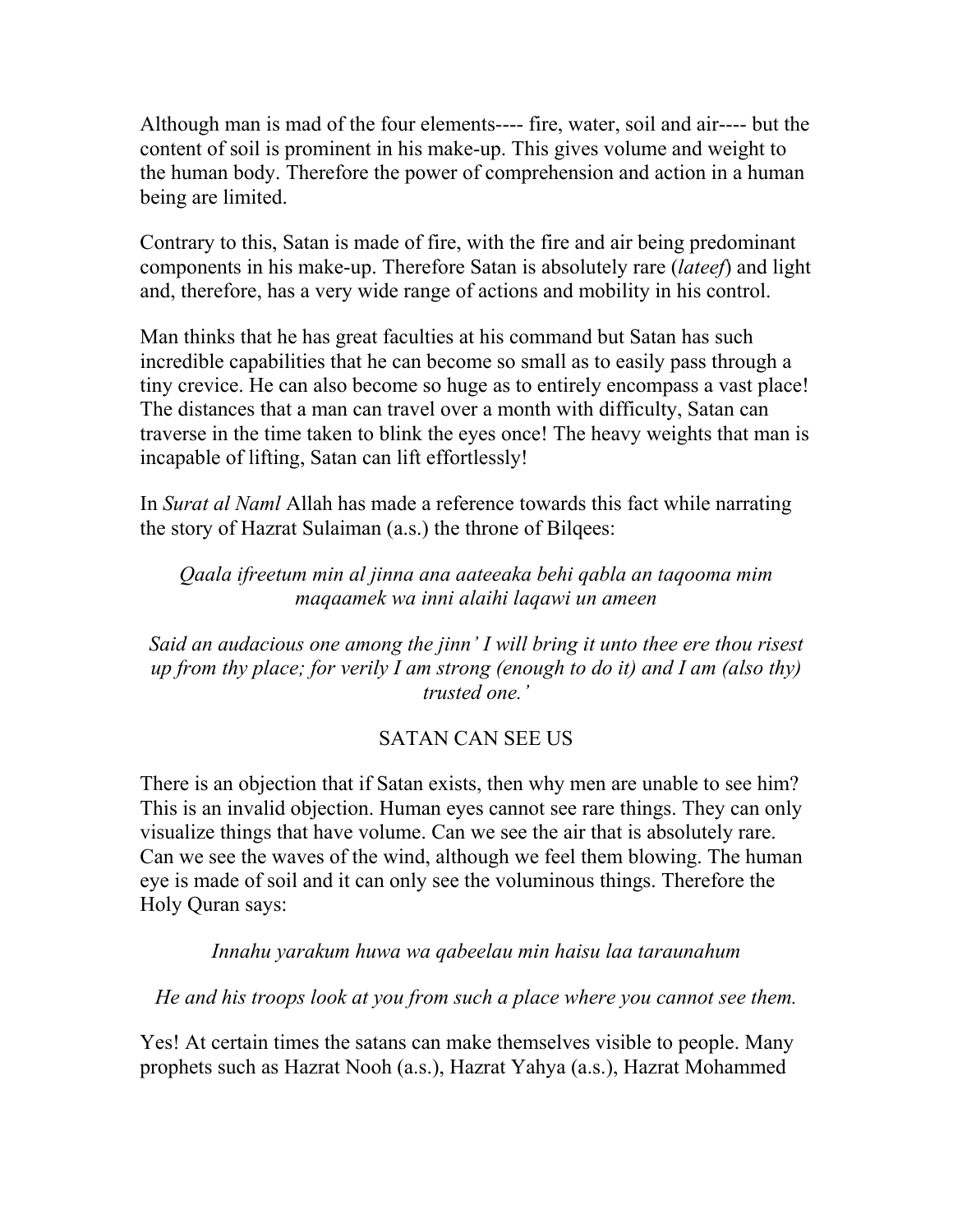(a.s) and many men of high piety have seen Satan and even now some pious persons must be there who have this experience.

#### THE CREATION OF SATAN & THE FELICITY OF MAN

As far as the purpose for Satan's creation, the Omnipotent Allah creates whatever He desires to. The raison d'être (*hikmat)* for creation of Satan requires a detailed discussion which will be out of place here. But, in a nutshell, the creation of Satan (and his ilk) is to test the felicity of the human beings. When men ward away the subterfuges of Satan, they ear a place in the Heaven and those who are misled by him, will be Hell bound!

Allah has ordered men to do charity. Satan asked people not to do charity lest their horde of wealth diminishes! Those who have wisdom and strong faith snub Satan and tell him,' Allah says:

#### *Wa ma anfaqtum min shai in fahua yaqlaqhu wa huwa khair ur raazeqeen*

#### *Whatever you spend, We shall replenish. We are the Best of Providers.*

If you are steadfast in determination and patience like a mountain, then wisdom and knowledge will take you to such a place that it becomes evident if you were irresolute, the Satanic fears would sway your feet! It is the existence of Satan that proves the felicity of men of piety and wisdom who are steadfast despite all the stratagems of the accursed one!

THE PURPOSE OF CREATION OF SATAN IS TO PUT MEN TO TEST

We all talk of Allah and the Day of Judgement. But do we really have a strong faith is a moot question! It is only Satan (and his ilk) that is a touchstone for testing the humans.

If you take Allah's name with implicit faith, then why you don't have confidence in His promises. If, unfortunately, you have accepted the fears that Satan has put in you mind, then you will be rendered a *momin* only in the namesake. If you have a strong belief in the existence of the Heaven, then why you don't make a sincere effort to earn a place in it! Why don't you try to avoid going to the Hell as Retribution for the evil deeds committed under the spell of Satan!

*Wa ma kaana lahu alaihim min sultanin illa lenalama mai yaumenu bil aakhirate mimman huwa minha fi shak*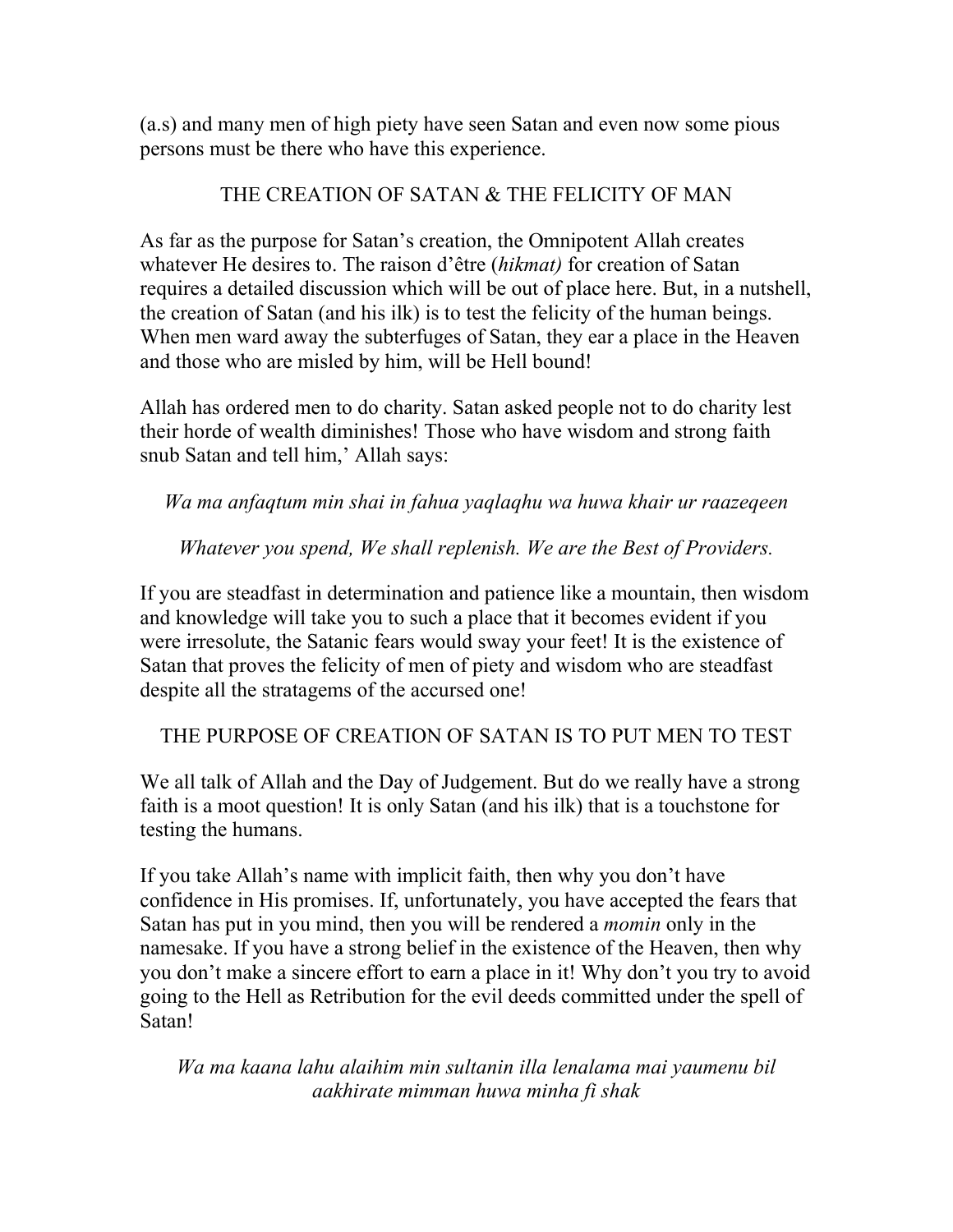*And there is not for him any authority over them , save that We would know (distinguish) him who believeth in the hereafter, from him who is in doubt concerning it.--—-Saba 21* 

You see that a particular lady has claims of piety. Satan approaches her in the garb of a human being and says, ' Madam! You have become old-fashioned and retrograde! You have covered yourself in such a clumsy *chadar* (shawl)'. When you happen to see the lady a second time, she will not look much different from gentlemen! Satan creates such doubts, fears and changes in the human beings.

Definitely, the purpose of the creation of Satan is to test the human beings as to their determination to be steadfast on the right path. Those who are fickle minded and susceptible to be led astray by Satan are also tested by Satan! Thus Allah gets a proof of who is *momin (*pious) and who is *fajir* (hypocrite.)

# ALLAH'S PROMISE & SATAN'S PROMISE

It is a human failing that man gives more credence to Satan's promises. Satan prevents him from spending in the way of Allah by creating unfounded fears in his heart. The thought is generated in the man's mind that what he would do if a more important need for expenditure arises soon and he would be without the money that he was giving for the good cause now...

But man forgets Allah's promise and goes back on spending on good causes. He remains in the service of Satan and is carried away, spending huge amounts for name and fame, hearing his name mentioned on the radio, television and the newspapers!

When Allah exhorts people to be kind to their poor neighbors, needy relatives and to help them monetarily, they make an excuse that their financial status doesn't permit doing any such charity. But when Satan dictates about expense on worldly activities, they spend without giving a second thought!

ALLAH'S CALL & THE CALL OF SATAN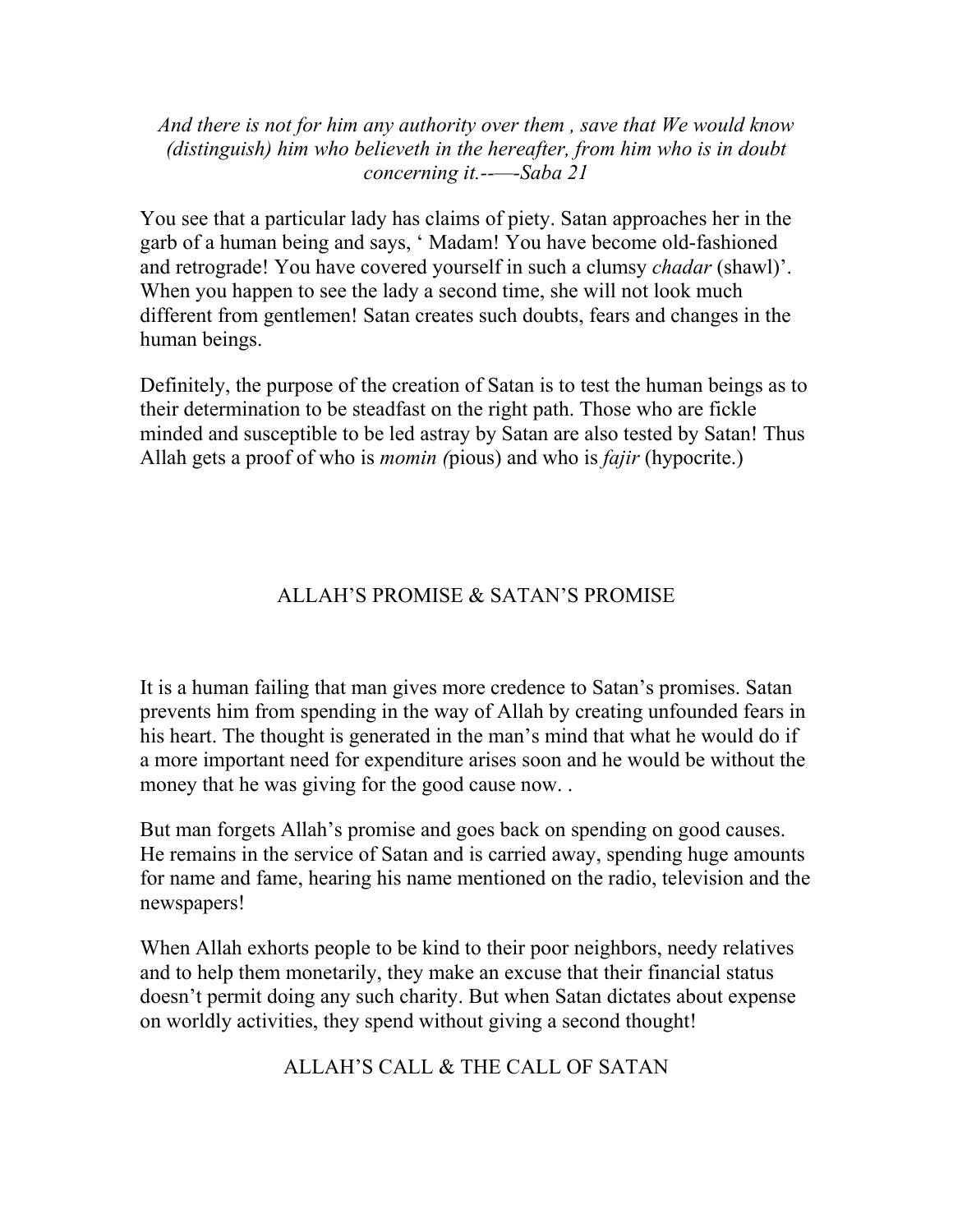Satan has been created with the sole purpose of testing the human beings. He encourages opening of cinema houses and trains satanic men and entangles the two- legged animals in his bait.

Doesn't the call of '*Haiaalal falah'* (come for the good act) emanate from the mosque in the vicinity of cinema halls at the time of *Maghrib* Prayer? These two situations are in the immediate neighborhood of each other to test the people as to who are righteous and who are going astray!

Who knows/ The Day of Reckoning might be tomorrow! For that Day the right to get Reward and Retribution is being earned by men today!

# SATAN NEVER THRUST HIS WILL ON PEOPLE FORCIBLY

Satan can never force anyone to do misdeeds. He has no such faculties. He can only operate through creating doubts in the minds of persons and tempting them to go astray with his subterfuges. Satan says' *Wa ma kaana alaikum min sultan- I have no suzerainty over you!'* The Satan's job is only to create doubts and fears in the human mind. If a person goes to the mosque, it is with his own conviction and decision. When he goes to the cinema theatre, it is his own choice and decision. It is the fault of the man who is tempted by Satan to make decisions that make him a sinner. On the Day of Judgement when people surround Satan and blame him for leading them astray, he will give a simple and clear reply that he did not drag them into the Hell. They had themselves decided to act the way they did! Satn would then ask men to curse themselves rather than cursing him!

*Wa ma kaana li alaikum min sultanin illa an dawatukum fa astajabtum li fala talumooni wa loomuwa anfusakum* 

*I had no authority over you except I called you and ye responded unto me: so blame me not but (rather) blame yourselves.* 

# THE THIRD TALK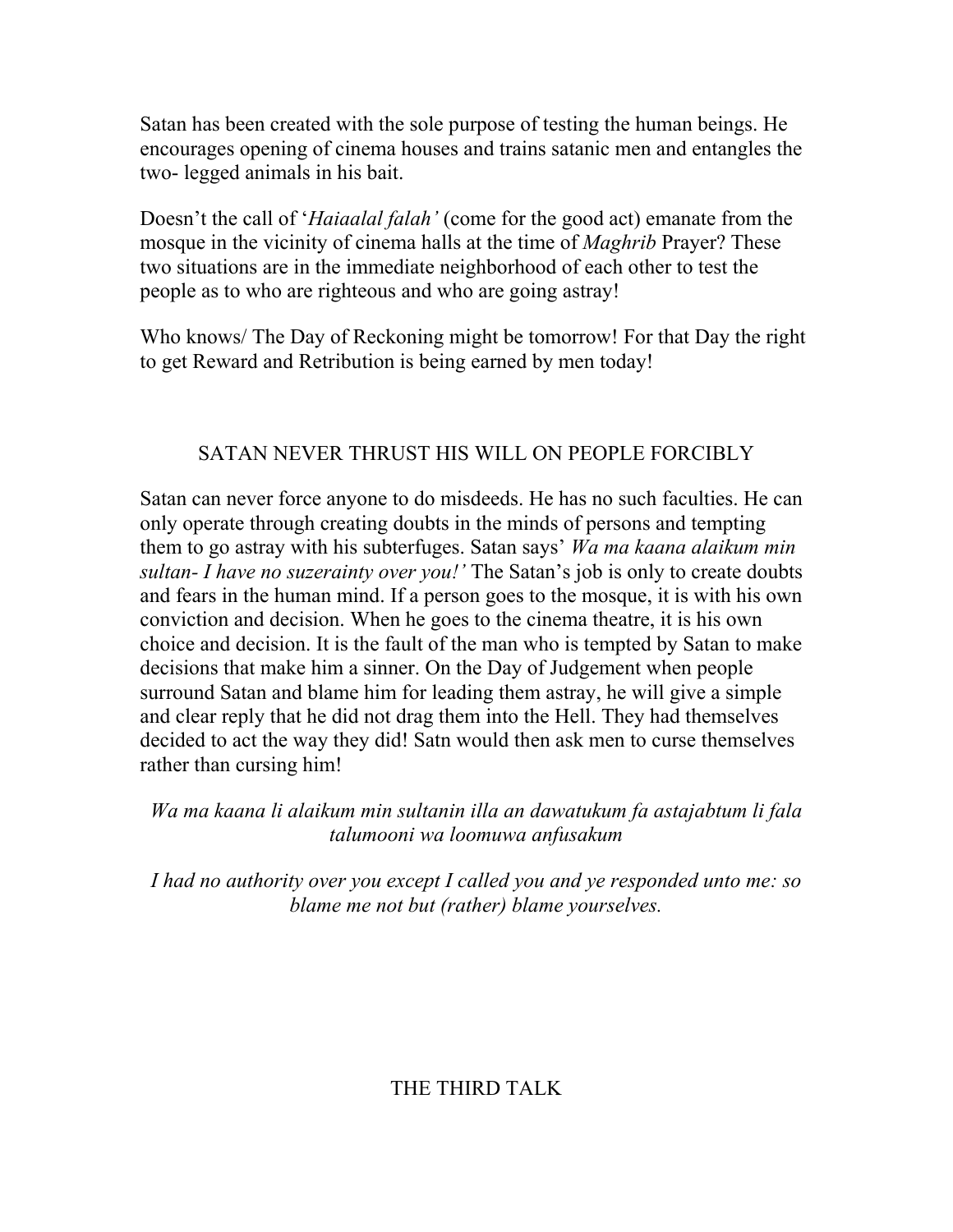#### *Bismilla hir Rehman ir Raheem*

#### *Wa qul rabbe aoozu beka min hamazaatil shayateen wa aaoozu beka rabbe ain yahzaroon*

*And say thous ' O my Lord! I seek refuge unto Thee from the (evil) prompting of the satans' ' I seek refuge unto Thee O my Lord! From their access to Me.'-- -Al Muminun 97,98* 

#### THE JEALOUS NATURE OF IBLEES

Because of his jealous nature, Iblees has been exiled from the Heaven. He cannot bear man, whom he thought inferior in comparison to himself, attaining nearness to Allah. Satan has expressed to Allah, ' You have made me with fire and have created Adam (a.s.) with soil. Fire is superior to soil and your ordering me to prostrate before Adam (a.s) is gross injustice!'

Despite all this, man reaches august position and Satan has been repudiated by Allah thus,' Get away from here! You are inferior and contemptible. You have no right to brag about your superiority here!'

The human being wishes to achieve nearness to the Creator through prayer. But Satan tries with all his faculties and stratagems to create hurdles in the way of the person's progress towards the goal. This he does to satisfy his instinct of jealousy. Satan is such an accursed creature that if he is unable to cause major impediments to the efforts of the person, he will satisfy himself even with small disturbances to the man. For example, if Satan is unable to turn a person into an infidel or hypocrite, he will satisfy himself with making the person commit lesser sins.

#### JEALOUS & PROUD HAVE NOTHING TO DO WITH THE HEAVEN

Hazrat Ameer al Momineen (a.s.) says in the *Sermon of Qazeaa* in the *Nahj al Balagha*: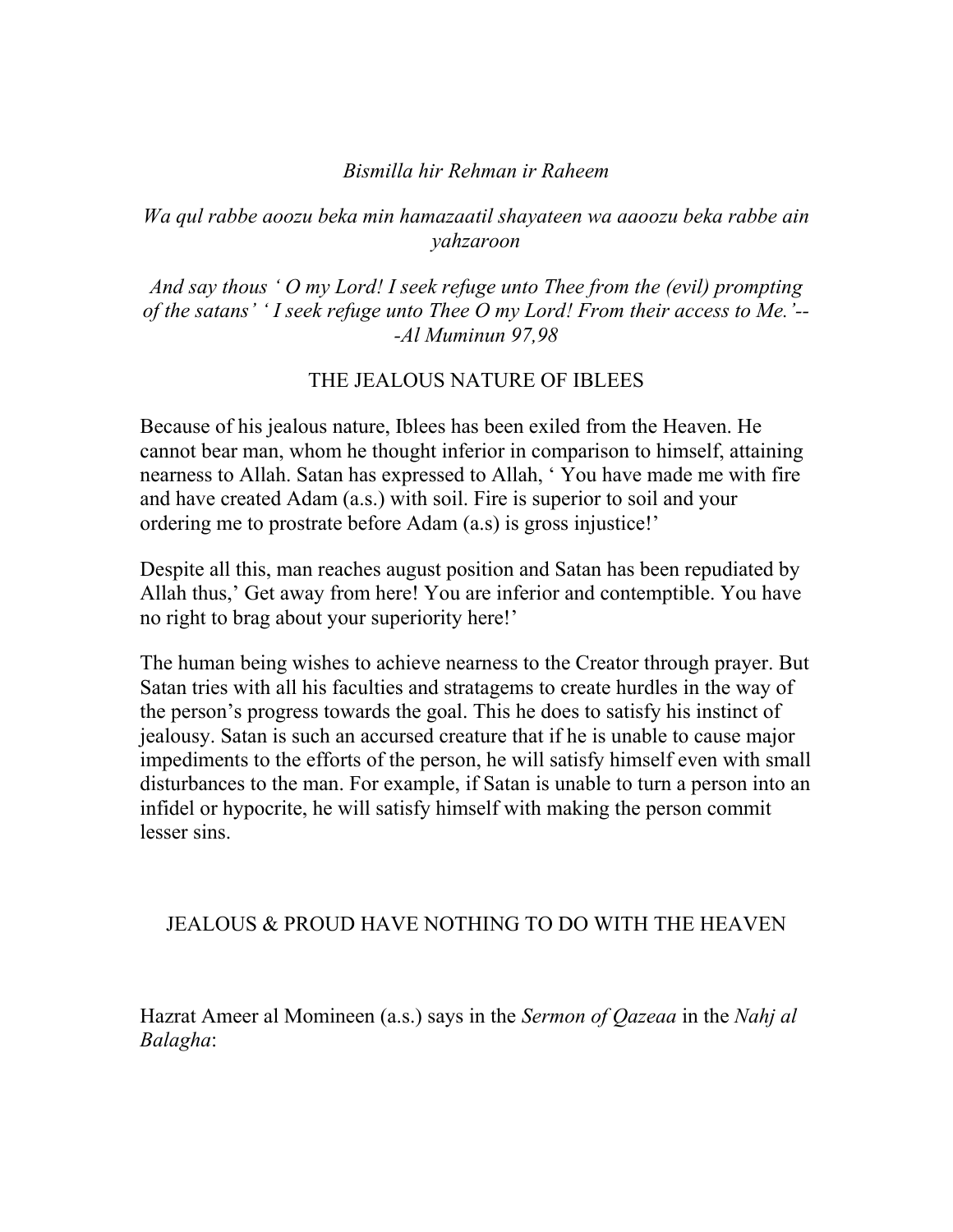' O people! Satan has rendered himself accursed because of his jealousy. Beware, you too might get involved in jealousy meet the same fate as Satan. Allah banished Satan from the Heaven because of his jealousy. He earned the displeasure and ire of Allah because of his pride and jealousy. How will you expect to achieve Heaven if you too are proud and jealous! When the mentor of the angels, Iblees, was sent out of the Heaven because of his pride and jealousy, how can ordinary mortals like you dream of entering the Heaven if they practice these undesirable traits. "

Satan was busy supplicating to Allah for long years but for one act of pride he earned the displeasure of Allah to be banished from the Heaven for all time. It must be remembered, therefore, that pride and greatness is only for Allah! Allah says,' Magnificence and Greatness only suit Me! You humans! What use your bragging? Conceit and pride are not your raiment. Talking big doesn't suit you. All men in the eyes of Allah are beggars and needy. Allah says,' Worship Me that there is no god other than Me!'

If man becomes proud and conceited, he will become a partner of Satan!

# THE WISH F IBLEES FULFILLED

It is narrated that when Satan was ordered out of the Heaven, he submitted to Allah in the following manner:

' O Allah! What has happened to my supplications offered over a long span of seven thousand years?'

Allah replied, ' We shall reward you what you ask for as a compensation for your prayers.'

Satan said, ' O Allah! Give me respite till the Day of Judgement.'

Allah replied, ' You are given the respite!'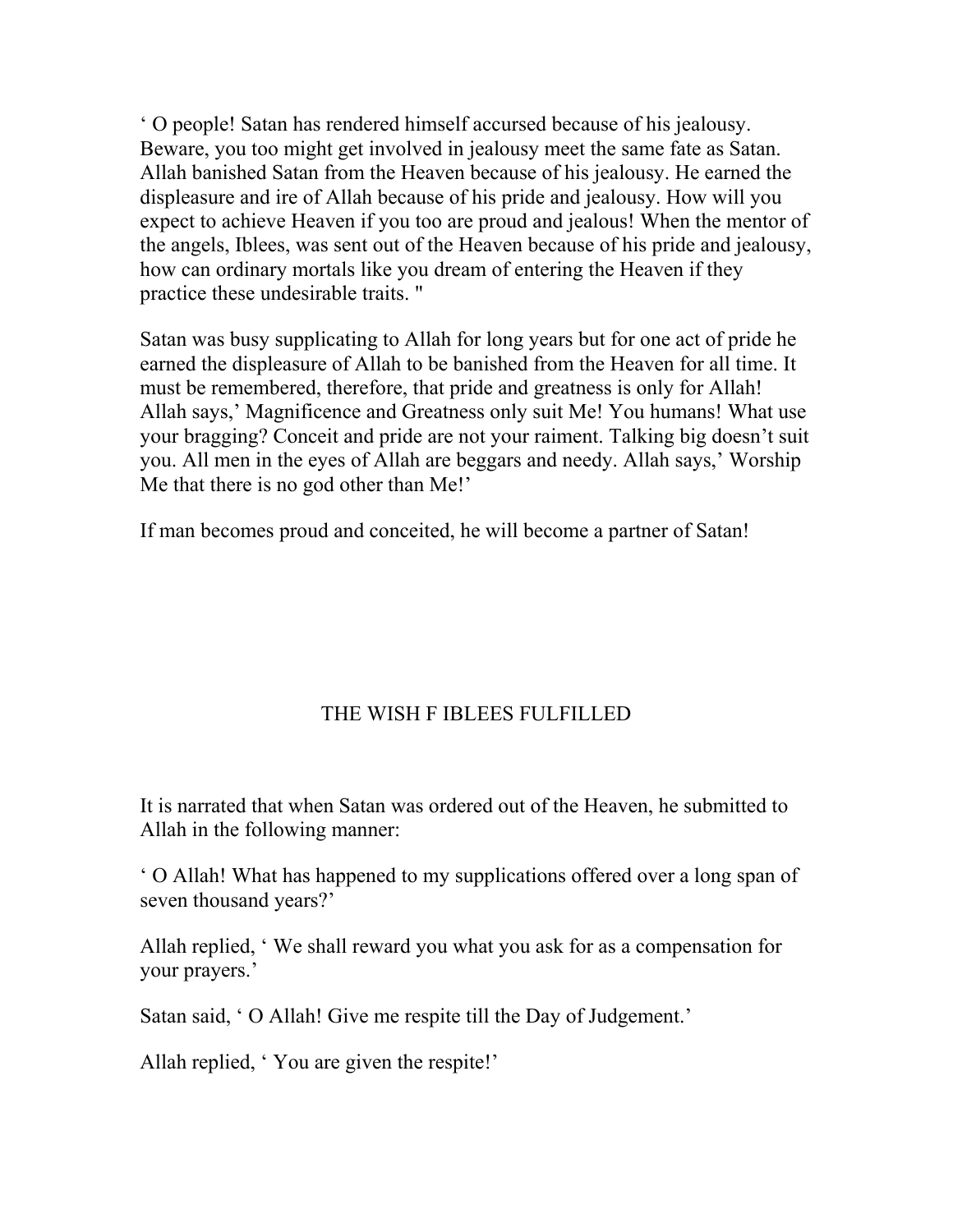Satan said, ' My second wish is that I am given the faculty to create doubts and fears in the hearts of the human beings.'

This wish of Satan too was also granted. In granting this wish Allah had a strategy in view.

Hazrat Adam (a.s) beseeched Allah thus,' O Creator! You have not only provided respite to this formidable enemy of my progeny till the Day of Judgement, you have also given him faculty to cause fears and temptations in the hearts of poor progeny! They will be helpless at the mercy of Satan!

Allah said, ' O Adam (a.s.)! Don't be disturbed! With every Satan there will be an angel created by us., These angels will help your progeny to guard against the trap set by Satan.'

#### THE ANGELS TOO HAVE POWER OF INSPIRATION (ILHAAM)

Whenever Satan creates doubts in the hearts of men, the angels inspire virtue in their heart. Satan says, ' Don't go to the mosque!' The angel encourages the person to go there. Satan encourages the person to commit certain sins that he can make reparation later on. The angel says that the person might die before he expresses his repentance for the sins. And even if he expresses repentance there is no guarantee of acceptance by Allah.

Give attention to your own hearts! Whether there are thoughts of good or of evil in your heart, you will always have doubts about these thoughts! When Satan upbraids you to commit a sinful act, the angels guide you against it. If Satan tries to prevent you from doing a good turn, the angels encourage you to go ahead with it.

#### AT THE CROSS-ROADS

Man is therefore at the cross-roads! Either he loses himself in the valley of greed and vanity or is guided by the angels to the path of virtue and salvation. Allah has created man with the faculty of making his own decisions for his actions. Allah has categorically said in the Holy Quran, ' Allah is never unjust with men. It is the men who do injustice to themselves.'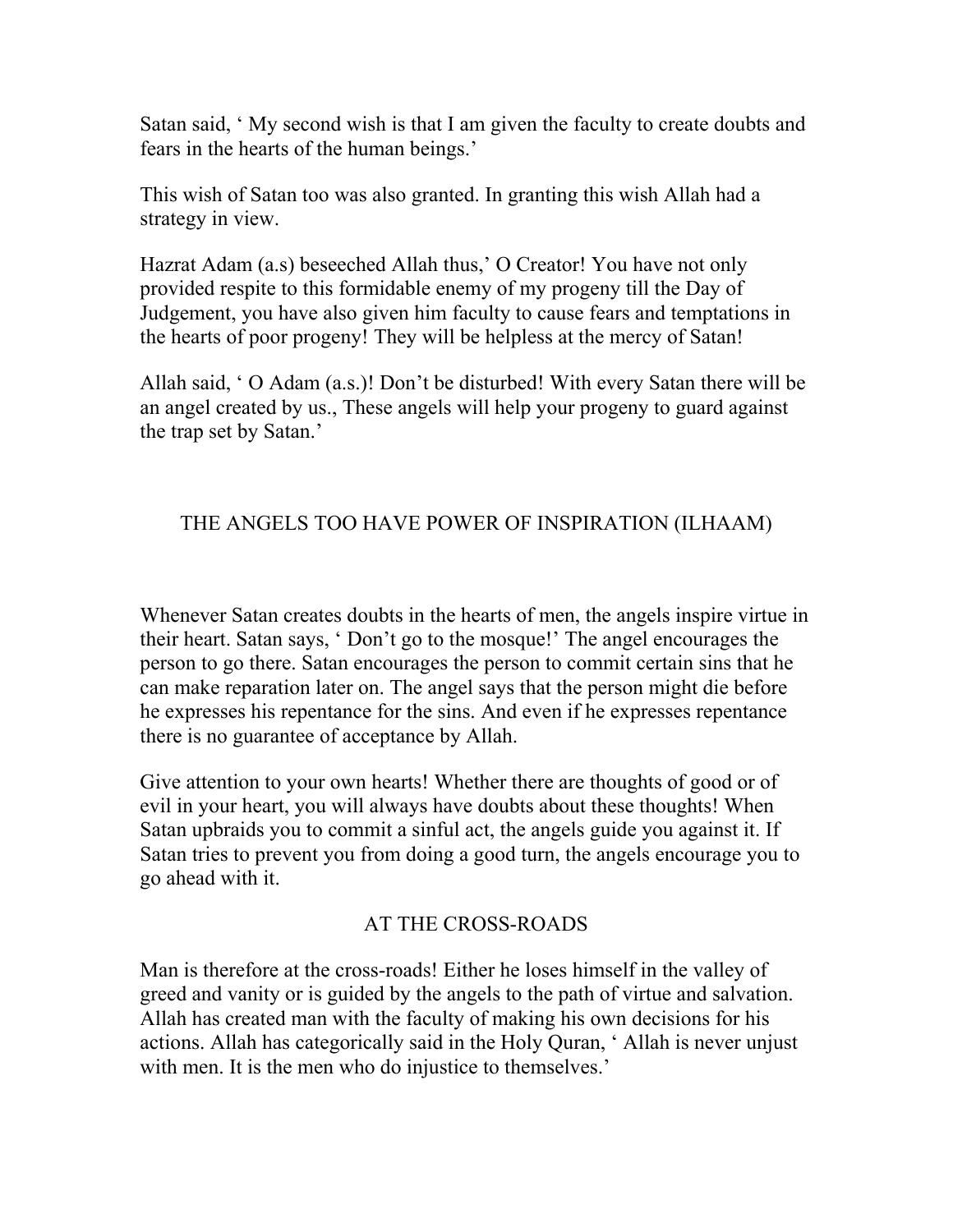#### *Wa ma kaana lillahi leyazlimahum wa lakin an naasa kanu anfusahum yazlemoon*

#### THE DOOR FOR REPENTANCE IS ALWAYS OPEN

Allah has further said,' If We had imposed Iblees over your progeny and has given him respite till the Day of Reckoning, we have kept the doors of repentance open for you progeny too'. If men are caught in the web of the accursed Satan, they can express repentance like their ancestor, Adam (a.s.) and seek forgiveness from Allah. Remember that Adam (a.s.) after doing repentance reached the august status of Prophet-hood and was one of the choicest of Allah. Allah says:

#### *In allaha astafa Adam wa Nooha wa aale Ibrahim aale Imran ala aalemeen*

.

Repentant men too can achieve the status of *tawwabeen* (penitents) and become the dear ones of Allah. Allah, as such says:

#### *In Allaha yuhibbul tawwabeen*

*Allah likes the penitents* 

#### ALLAH'S BLESSING IS FOR MEN TILL THE END

All the people of the previous epochs had the doors of repentance open for them. But the conditions for acceptance of their penitence were very severe. It is the felicity of the presence of the Last of Prophets (a.s.) that his people, who are called *the ummat-e-Marhooma,* have a very wide door for repentance available to them. This concession is because their Prophet (a.s.) is *Rehmat lil Aalameen* ( the Blessing for All the Worlds) and *Tauba,* and its acceptance, too is one of the aspects of blessing.

*Bihar al Anwaar,* volume three, quotes a tradition of the Prophet of Islam (a.s.)," Every person who repents for his past sins one year before his death, will be pardoned." Then said," One year is too long a period. If a person repents for his sins a month before his death, he may be pardoned." The Prophet (a.s.)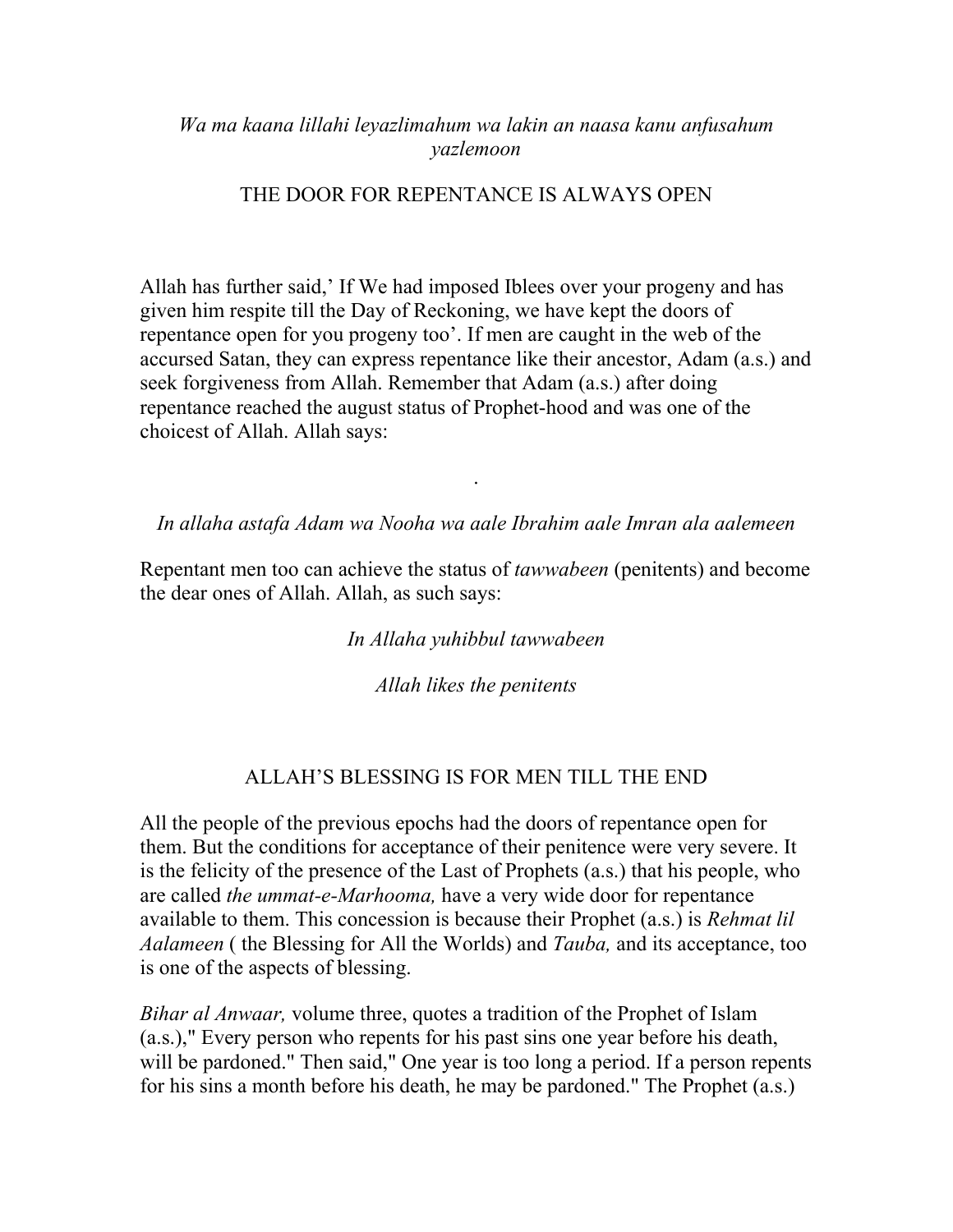further added, " One month too is rather a long period. If the person repents a day prior to his death, his sins might be pardoned." The Prophet (a.s.) then said, " A day too is a long time. If the person repents at the moment of death, in the *Barzaq* (the interregnum) or before Izraell looks into his eyes, the person might be pardoned by Allah." It proves that if a Muslim repents even while he is dying, he stands a chance of getting pardoned for his sins.

Blessed is the heart that is busy in the Remembrance of Allah. Can the Blessing be more encompassing than what the Ummat-e-Marhooma has been endowed with. Despite the evil presence of Satan and his temptations to men to commit sins, Allah's Blessings are unfathomable!

#### HASSAN BASRI ASKS A QUESTION & IMAM ZAIN AL ABEDEEN (A.S.) REPLIES

It is narrated that once during the Haj Hassan Basri said,

#### *Al ajab kul al ajab fa man naja kaif naja*

*It is surprising how the one who was to be saved, got saved?* 

It is very surprising that man escapes from the clutches of the powerful Iblees."

This talk of Hassan Basri reached the Imam (a.s.) He said,

*"al ajab kul al ajab man halak kaif halak* 

*It is surprising how one who was to get killed, got killed* 

It is surprising that the unlucky person was deprived of the all pervading Blessing of Allah that spreads over the entire Universe."

# ILLNESS BEFORE DEATH IS A BLESSING

After spending a long life the time for departure has come nigh. Perhaps it is the kindness of Allah that men get afflicted with disease and remain in this stage for some time before death. In this time they prepare themselves to meet their Creator. This is, perhaps, the reason that sudden deaths are considered a calamity. One who remains in the deathbed for a period, say a month, and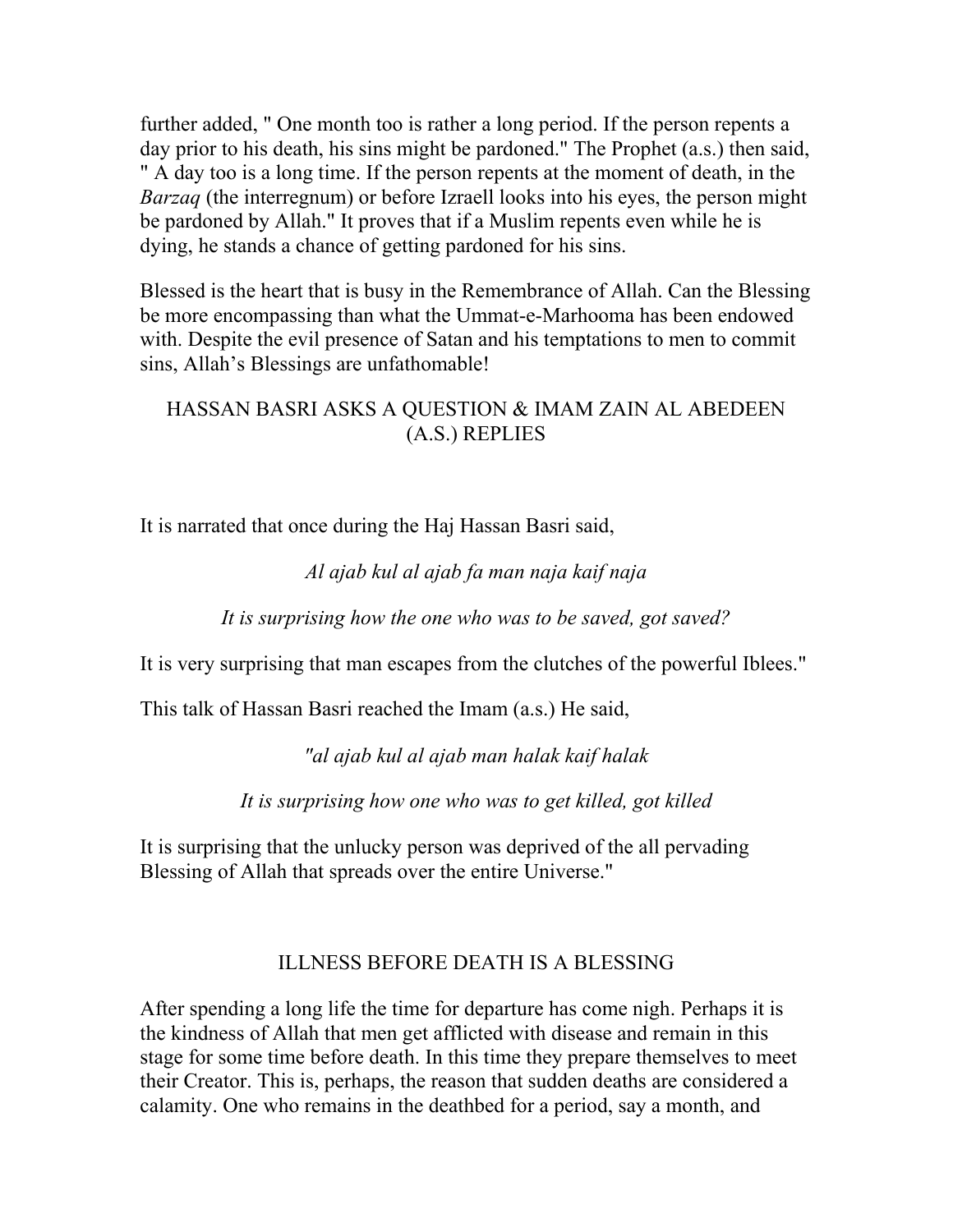doesn't awake to the fact and forgets to express penitence for his past sins before dying will be a very unfortunate person.

#### THE FOURTH TALK

#### *Bismillahir Rahman ir Raheem*

*Wa qul Rabbe aoozubeka min hamazaat il shayateene wa aaoozubeka Rabbe an yahdaroon- Al-Mumminun 97/98* 

*Say thou: 'O my Lord! I seek refuge unto Thee from the (evil) promptings of the satans!' ' I seek refuge unto Thee O my Lord! From their access to me'* 

#### THE ONLY WAY TO SAFETY FROM SATAN IS ISTA-AAZA

The fears and hardships that man faces on account of Satan are not hidden from anyone. Everyone knows that Satan is the worst enemy of human beings. He doesn't leave the men alone till their last breath. His only purpose in the world is to see that man doesn't profess faith on Allah and the Hereafter. At least, Satan makes every effort to ensure that men veer away from doing good deeds and get attracted to evil acts.

The most important thing is that men make every effort to get rid of Satan and his ilk. But to get rid of such powerful and organized group of enemies is not an easy task. The Holy Quran prescribes the one and only remedy for the situation, that is *Ista-aaza.* There are clear indications in the Book saying,'*Faistaiz billah- Seek Allah's protection'*, because it is not possible to reach the Truth without doing this.

#### THE KING'S TENT & THE FEROCIOUS WATCH-DOG

I had cited an example that Satan is like a ferocious dog that lingers at the entrance to the king's tent. Whenever anyone tries to go to the presence of the king, the dog rushes at him with gnawing teethe. This is such a mean janitor that barring the close friends of the king, none other is safe. Only Allah's favorites can reach Him without let or hindrance from this enemy. Anyway, to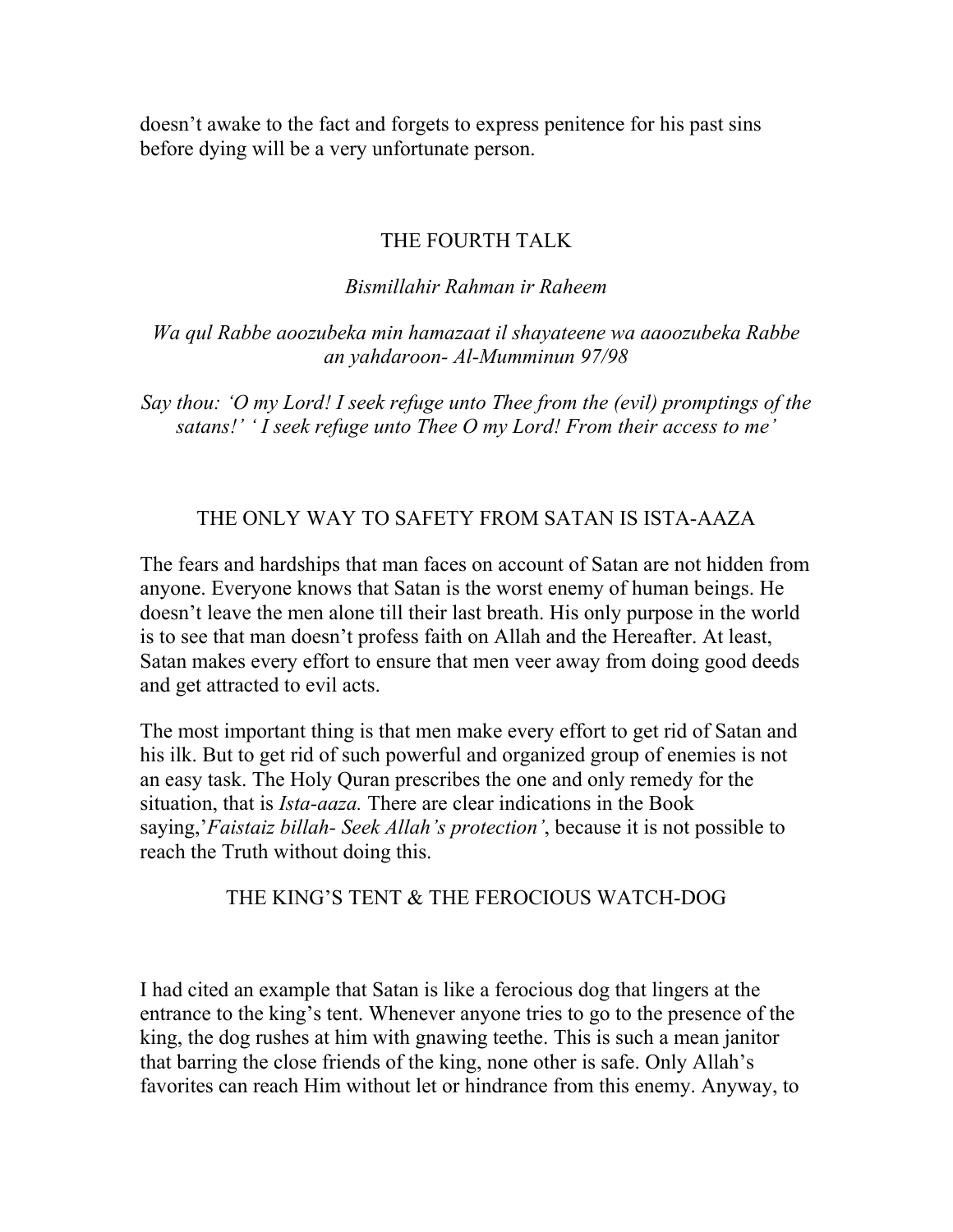enter the king's tent we shall have to seek protection from him from the evil dog. There is no other way than seeking Allah's help and protection from the accursed Satan to achieve His nearness! Only Allah's fury can contain the accursed Satan.

Therefore, it is absolutely necessary to seek Allah's protection that with His attention one can get protection from the mischief of Satan. In this regard the Holy Quran says:

*Wa qul aaoozu Rabbaka min hamazat il shayateene wa aaoozubeka Rabbe an yahdaroon* 

*Say! O Habib! 'O Lord! I seek Your protection from the fears caused by the satans on my heart and soul!'* 

Particularly in privacy and loneliness, saving oneself from the fears and temptations created by Satan is rather difficult. In such a situation one must call:

*'Ya ghayas al mustagheeseen* 

*Ya malaaz al laaezeen* 

*O listener of the plaint of the plaintiff* 

*O provider of succor to the refuge seeker!* 

Save me from the machinations of Satan.' If there is no protection of Allah, one cannot save himself from the onslaught of Satan's subterfuges.

#### ISTA-AAZA SHOULD EMANATE FROM THE HEART AND NOT MERELY FROM THE LIPS

To gauge the reality of Ista-aaza, only saying *aaoozu billahi min as Shaitan ir rajeem* or saying its translation in one's own language is absolutely insufficient. Ista-aaza is a meaningful and spiritual condition that is conveyed by the words noted above. If Ista-aaza is prompted from the heart of the person, then only it will be effective. Otherwise, just uttering the words would make one the plaything of Satan

# THE THREE TYPES OF ISTA-AAZA

There are three ways the *Ista-aaza* is done: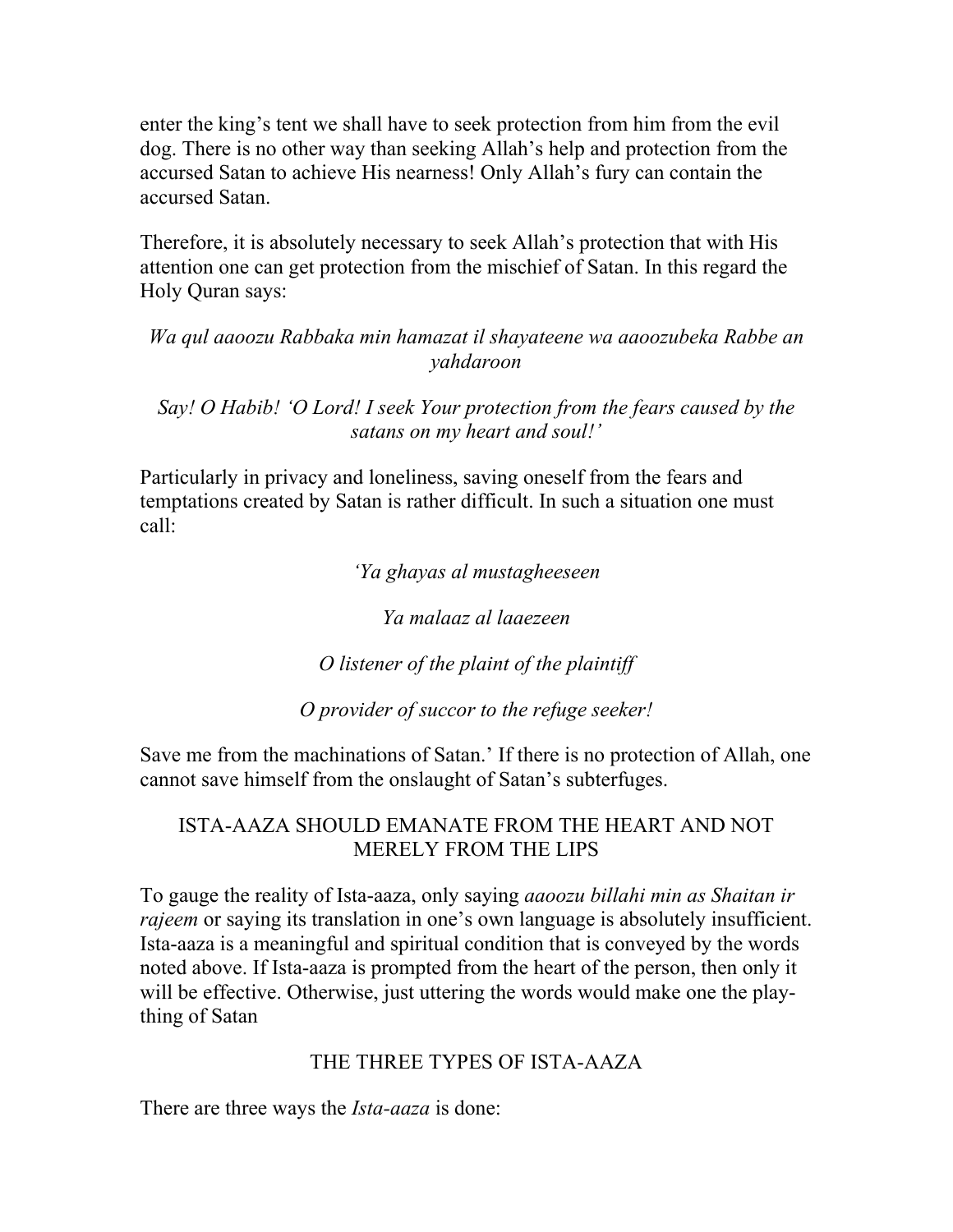- 1. There are persons who neither have the right spirit of doing *Ista-aaza* nor are they aware of the meaning of the words of *Ista-aaza.* But, all the same, as a force of habit, they utter the words: *aaoozu billahi min al shaitan ir rajeem.* Unless the *Ista-aaza* comes with feelings, understanding and from the heart, it becomes a satanic joke!
- 2. There are persons who know the meanings and purport of the words of *Ista-aaza* and are capable of saying them properly, but they haven't the right feelings in their heart and also their actions are in obedience of Satan. Such *Ista-aaza* will be for Satan rather than a submission to Allah for His protection against Satan!
- 3. There is a third group of persons who say the words of *Ista-aaza* from the depths of their hearts and are fully aware of their meaning, purport and spirit. These persons will be fully aware of the Greatness and Omnipotence of Allah. The *Ista-aaza* of these persons will always get the accepted by Allah.

#### SEEKING PROTECTION IN ALLAH'S OBEDIENCE

The deity of the sinners and Allah's disobedient persons is always the Satan. Such persons might curse Satan a thousand times to make a hypocritical show to others. To put the matter in more precise words, such persons outwardly say *aa oozu billahi min al shaitan ir rajeem* but their character is such that they make false allegations against others, use abusive language, trifle with the selfrespect of others and reveal others' confidences. Such persons don't refrain from committing any minor or major sin and all the same utter the words of *Ista-aaza!* In practice their *Ista-aaza* becomes *'aa oozu bish shaitan min al Rehman*, that would mean seeking protection of Satan to escape from Allah (*Naoozu billah).* On the lips of such persons are the words that in obedience to Allah they are seeking His protection, but their actions are all contrary to His Commandments. When the curtains of ignorance are raised from the hearts of such persons, they realize that all the time it was Satan who prompted them to utter the words *aa oozu billah* to ridicule their weak faith !

#### A SATANIC BOOK TO REFUTE SATAN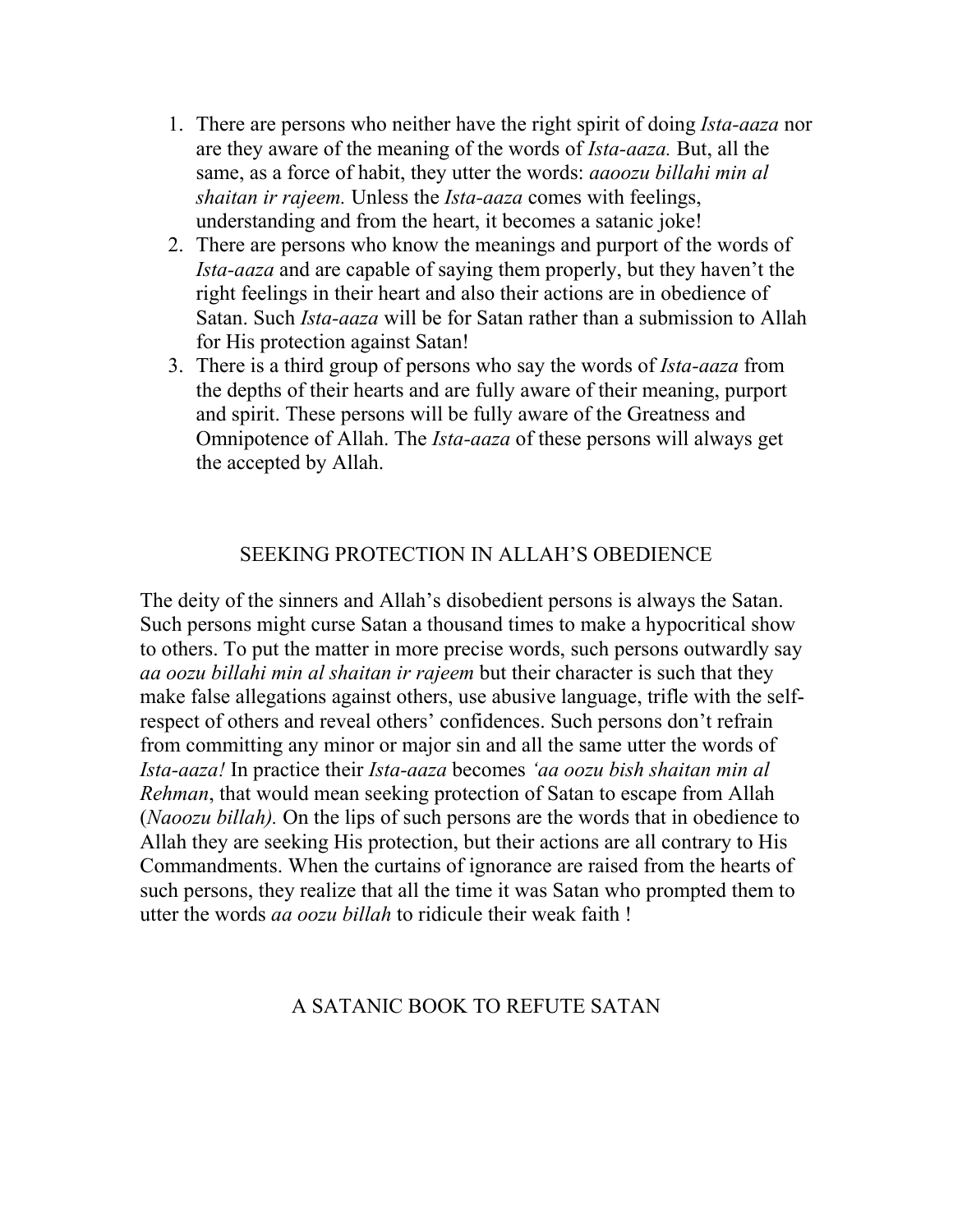It is said that a scholar of some repute thought of writing a book to warn the people about the treacherous and mean acts of Satan. During the same period a pious person met Satan in a state of apocalyptic revelation. He told to Satan, " O accursed creature! The time has come for your exposure! Such-and-such a maulana is will very soon writing a book about your nefarious acts!" Satan smiled derisively and said, " You are involved in a misunderstanding! This book is being written at my instance!" The pious person asked, " How is it possible?" Satan replied, " I had put doubts in the heart of the scholar that he is a person of high repute and he should make a show of his erudition. The person doesn't realize that although he has titled the book as ' Refutation of Satan', but his real intent is to make a show of his erudition and achieve name and fame!"

In this way Satan tempts people to curse him and make them involuntarily utter' *aa oozu billahi min al shaitan ir rajeem'.* 

#### THE POLITICS OF THE IMPERIALIST FORCES

The imperialist regimes maintain their agents in their settlements who are their instruments for attainment of the imperialistic ends. At certain times, for the sake of their political compulsions, they instruct the agents to criticize and abuse them, their imperialistic masters! All this is done as a camouflage for their nefarious political reality.

How wonderful is Satan's politics! He has the distinction of being the first politician ever! Satan can no doubt be called the mentor and leader of politicians of all times. Politics, in other words, means working behind the backs of the people. Satan, in this way, fools everyone and doesn't leave behind any footprints. The evil acts are committed by people at Satan's provocation, but they never realize that he is behind their actions!.

#### ISTA-AAZA IS FOR ESCAPE FROM SINS

"O Allah! Give us courage to keep away from Satan, prevent ourselves from sinning and avoid committing crimes". This *Ista-aaza* with Allah keeps us away from sins and reins our tongues from abusive and harmful talk. Instead of using abusive language in anger, we should rather say *aaoozu billa* at such times of provocation! It is always advisable to seek Allah's protection and help against the machinations of Satan. In other words, the meaning of *aa oozu billa*  is:

*aa oozu be taa-at illah min taa-at il shaitan*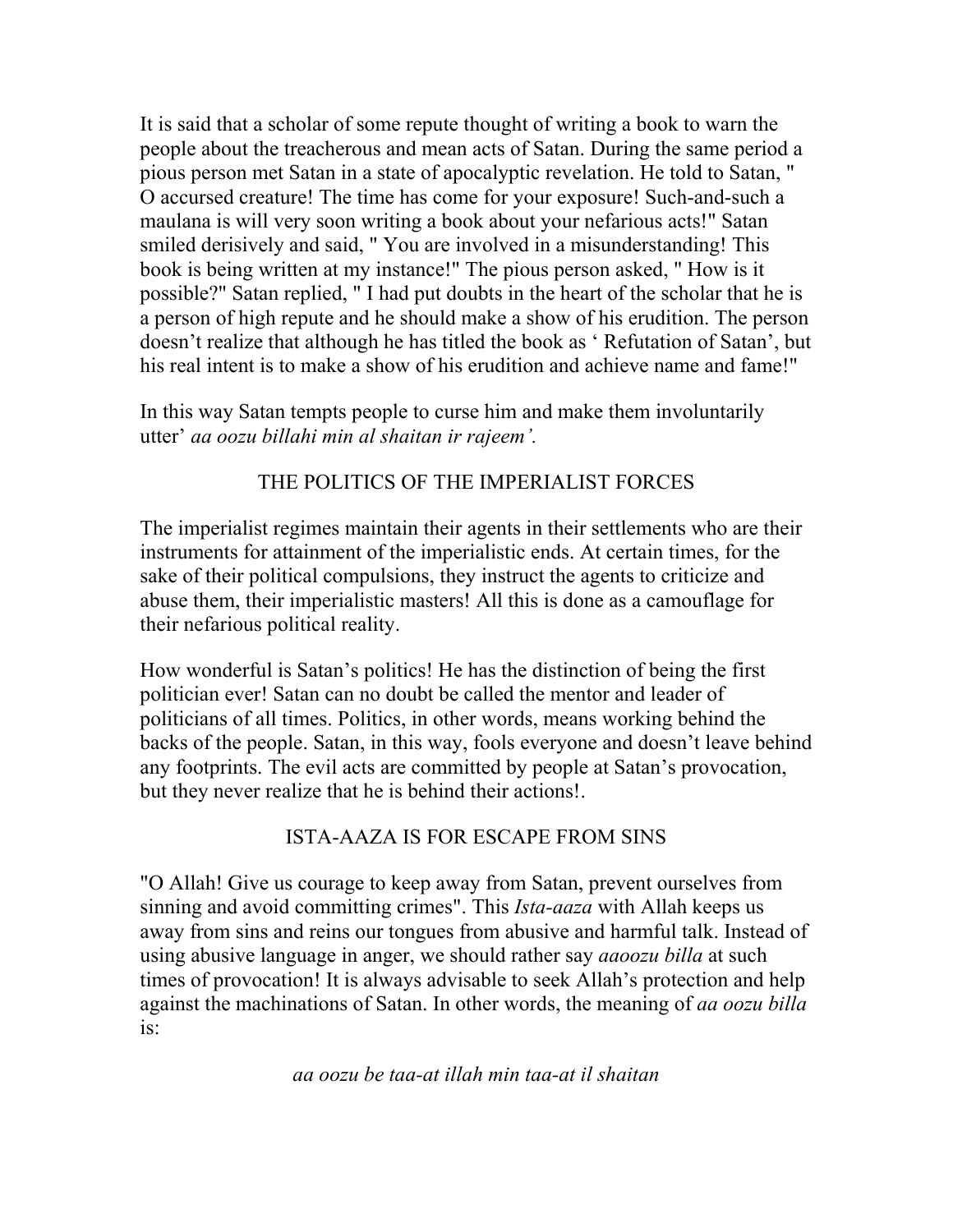*I seek to come in the protection of Allah and escape from the evil of Satan* 

# KEEPING THE HAND IN THE TIGER'S MOUTH AND TRYING TO ESCAPE FROM IT WITH ONE'S FEET

If a person keeps his hands in the mouth of a tiger and cries that he is very scared of the tiger and seeks the safety of an invincible fort to save himself from the animal attacking him! This is like the person who keeps crying for protection from Satan but is, in fact, submissive to and under his evil spell.

As long as a person uses foul language, he is the follower and slave of Satan. In this condition his cursing Satan will be a stark lie. One should seek Allah's forgiveness (*astaghfar)* for the *Ista-aaza* that he had done hypocritically!

The *Ista-aaza* of a foul-mouthed person, in the eyes of men of piety (*irfaan*) is tantamount to saying *aaoozu bish shaitan,* because he sometimes says *aaooz*  and at others *la haul,* but his actions prove his falsehood.

If a tiger is chasing you, you will try to run into a fortified place of safety rather than going near it and putting your hands into it's mouth and keep shouting for help. Similar is the reality of *Ista-aaza*. It is seeking Allah's succor against Satan in His strong fortification!

# A TRUE DREAM AND SATAN'S TREACHERY

A DISCIPLE OF Sheik Ansari has said that when he was studying under him, one night he saw the accursed Satan in a dream. Satan was carrying some bridles in his hand. He asked Satan," Why are you holding these bridles in your hand?' He replied, " I put them in the necks of people and drag them! Yesterday I put a bridle around the neck of one Sheik Murtada Ansari and dragged him out of his house into the lane. But he escaped from me from the middle of the lane and returned home!"

When he awoke in the morning, he went to the Sheik and related to him the dream. The Sheik said, " Satan has told you the truth. The accursed one did try to tempt me with his glib talk. In fact, at home we needed certain things and I had no money handy at the time. I thought that from the *Sahm e Imam* I had with me a copy of the Holy Quran. I thought that I would sell it and use the money for my need as a loan to be reimbursed later. I took the copy of the Quran and went into the lane. While buying my needs a thought came to me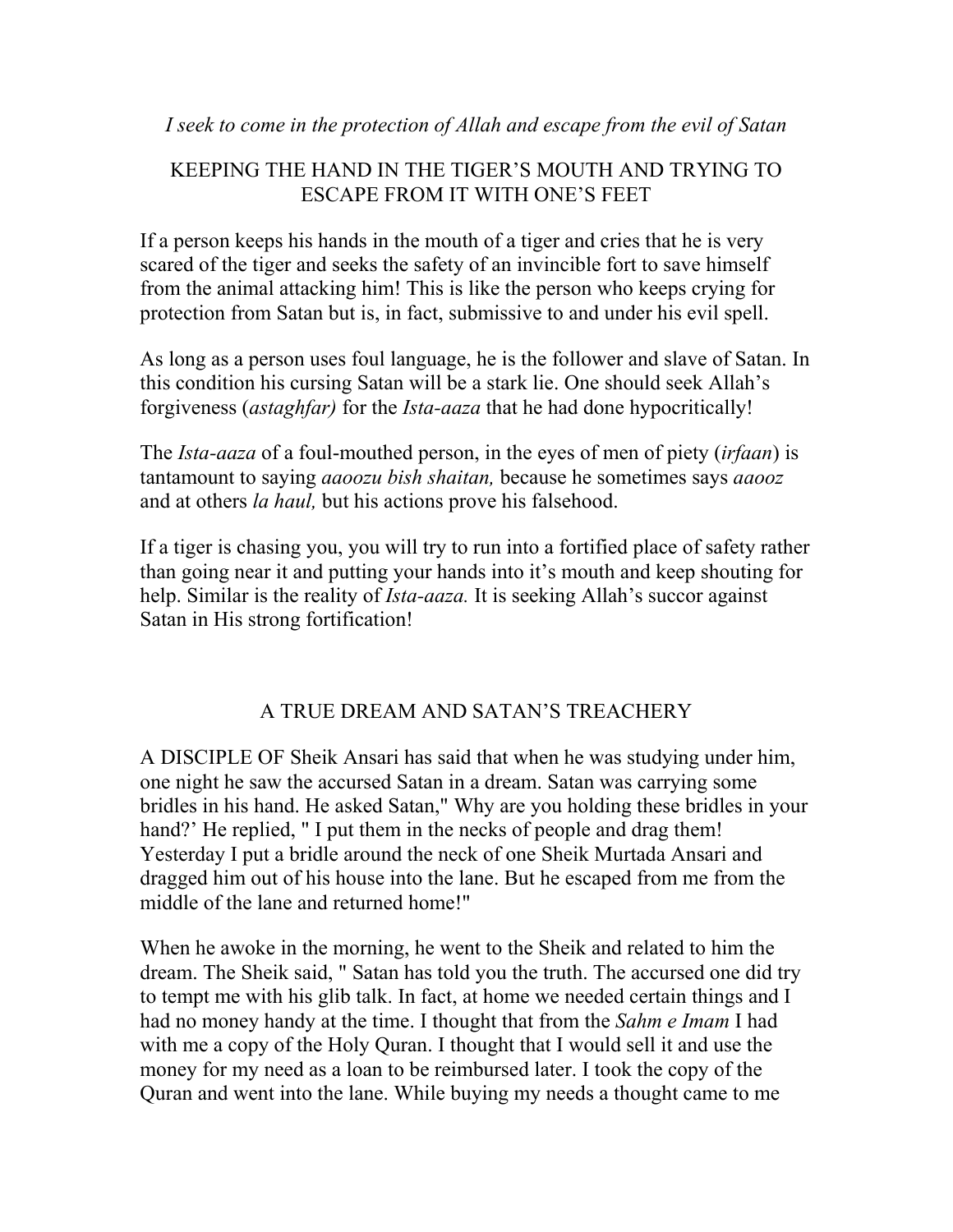why I was doing such a thing. I felt penitent, returned home and put back the copy of the Quran in its original place.

This incidence is quoted from the biography of the Sheik " *Seerat wa Shaqsiat sheik Ansari- pages 88-89*)

Some other persons have related the same incident in the following manner:

When the Sheik's disciple saw the bridles in the hands of Satan, he noticed that one of the bridles was very strong and thick. When he asked the accursed Satan the reason for his carrying the bridles, he replied that they were for putting around the necks of people and dragging them. The person also asked, " For what purpose is the stronger and thicker bridle?" Satan replied, " This is for your mentor, Sheik Ansari. Yesterday I put it round his neck and dragged him into the bazaar. But he managed to free himself and escaped.' The person asked, " Which one of the bridles is for me?" Satan replied, " For you there is no need of a bridle. You can become my victim only with my sweet talk!"

# THE FIVE ASPECTS OF ISTA-AAZA

# THE FIFTH TALK

#### *Bismilla hir Rehman ir Raheem*

#### *Innal lazeena attaqau iza massahum taaefun min al shaitane tazakkaru fa iza hum mubseroon*

*Verily those who guard (themselves against evil) when an evil thought from the Satan afflicteth them, they become mindful (of God and get awakened) then lo! They are forthright.—Al-Aaraf 201* 

#### THE MEANING SHOULD BE MANIFESTED BY THE WORDS

*Ista-aaza* is one of the important one of the important aspects of the faith and is obligatory on every Muslim. As already been mentioned, earlier, it should be from the depths of the heart of the person and not just the repetition of the words through the mouth. Quran wants people to---*fa astaiz billah---* seek Allah's protection. This means that the words should not be repeated as a force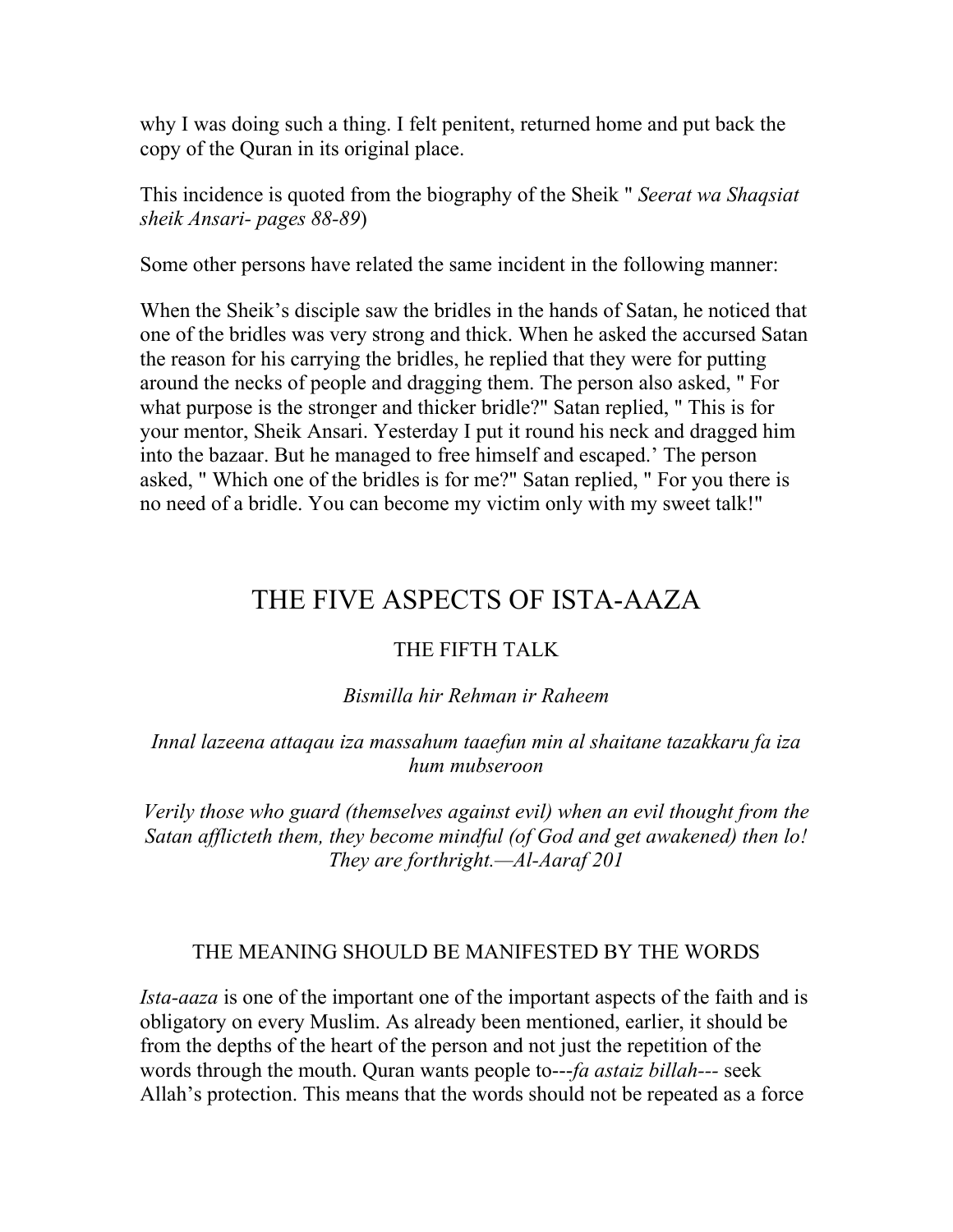of habit like the parrots. The reality requires one to seek freedom from the accursed Satan and submit to Allah for His help. If these two objectives are achieved, then the *Ista-aaza* is really *Ista-aaza*! Otherwise it will just be an exercise in futility. In a nutshell, when the words of the *Ista-aaza* are uttered, it should be in the true spirit required of him.

When we consider carefully the spirit of *Ista-aaza,* we find that it has five welldefined aspects: 1.*Taqwa* or piety.2.*Tadakkar* or remembrance of Allah. 3. *Tawakkal* or trust in Allah. 4. *Iqlas* or sincerity. 5. *Aajizi* or humility towards Allah.

When all these four aspects are practiced by a person, his *Ista-aaza* will be accepted by Allah. Then the accursed Satan will remain a long distance away from the person whether he says *aaoozu billahi min al Shaitan ir rajeem* or not. In other words, when Satan comes to a *momin* he becomes scared of man as an ordinary human being gets scared of the company of Jinns.

#### SATAN RUNS AWAY FROM THE MEN OF PIETY

The examples of aspects of *Ista-aaza* are briefly explained from the Holy Quran.

#### *Innal lazeena attaqau iza massahum taaef min al shaitan tazakkar wa afahum mubseroon*

#### *When the men of piety have any fear from Satan, then they busy themselves in prayer and they instantaneously get enlightened.*

Therefore, the very first condition for keeping oneself safe from form Satan is to become pious. Those who adopted piety, busy themselves in prayer whenever they fears of Satan in their hearts. They get enlightened that Satan created the fears. They also realize that because of their prayer Satan had fled and that they are in the protection of Allah. The *ayat* mentioned above is a pointer to the believers towards adoption of piety and remembrance of Allah.

#### NEED FOR TRUST ON ALLAH

Allah says in the Holy Quran:

"*Wa iz qarat al Quran fa astaiz billah min al shaitan ir rajeem. Innahu laisa lahu sultanun alal lazeena aamanu wa ala rabbehim yaywakkalun"*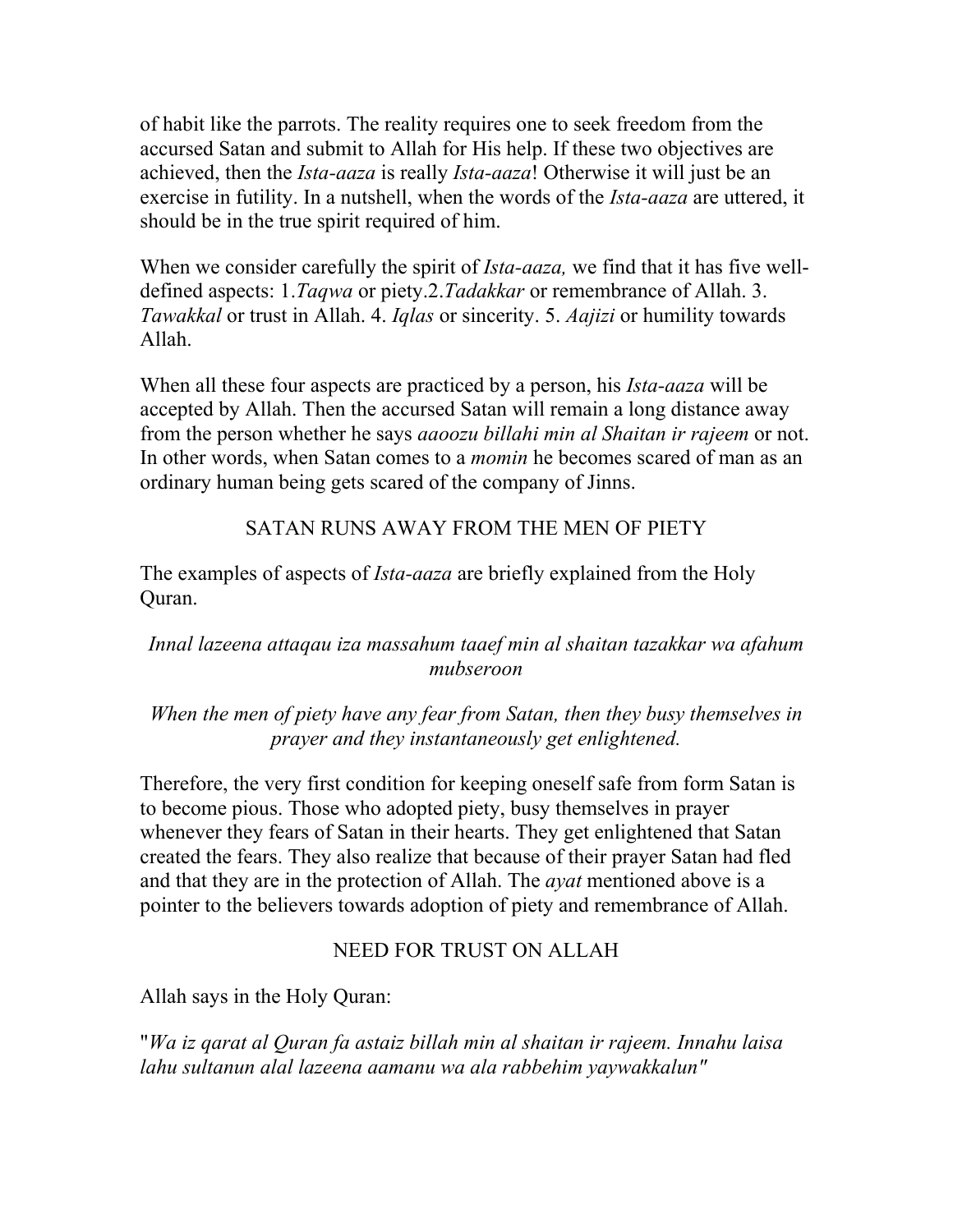" *While reciting the Quran seek Allah's protection from the accursed Satan./ O believers! On those who trust (tawakkal) in Allah, Satan has no influence or control."- An-Nahl-98 &99* 

One who has trust in Allah , Shaitan will have no control on him. Satan can influence only those who who don't trust on Allah and all their confidence is on material and worldly aspects of their lives. If the same person has trust on Allah, then Satan becomes helpless in his maneuvers.

When a person doesn't trust Allah from the depths of his heart, then all his pleadings for protection will be of no avail. According to the verse quoted above, Satan would gain ascendance over him. In the later verse of the Quran there is a reference towards this aspect:

*"innma sultanahu alal lazeena yatawal launahu wal lazeena hum behi mushrikoon* 

*"Verily, his authority is only over those who befriend him and those who associate others with Him"- An-Nahl 100* 

One who has forgotten the Munificent Allah and befriended Satan, he has no concern for *Ista-aaza* or seeking protection from Satan.

SATAN HAS NOTHING TO DO WITH THE SINCERE PEOPLE

Another important aspect of *Ista-aaza* is sincerity. This saying of Satan is recorded in the Holy Quran:

*Qala beizzateka laghwainahum ajmaeena ala ibadeka minhum al mukhliseen"* 

*By Your Honor O Sustainer! Excepting your sincere creatures, I shall tempt (lead astray) everyone else."* 

The purport of sincerity (*Iqlas)* has been explained at various places in the Holy Quran. As the need arose, we have referred to this aspect in our talk and there is further need to stress on this aspect.

Thus it is established that the *Ista-aaza* of only the persons sincere to Allah is appropriate. Since Satan has no influence on such persons they are those who escape from his machinations.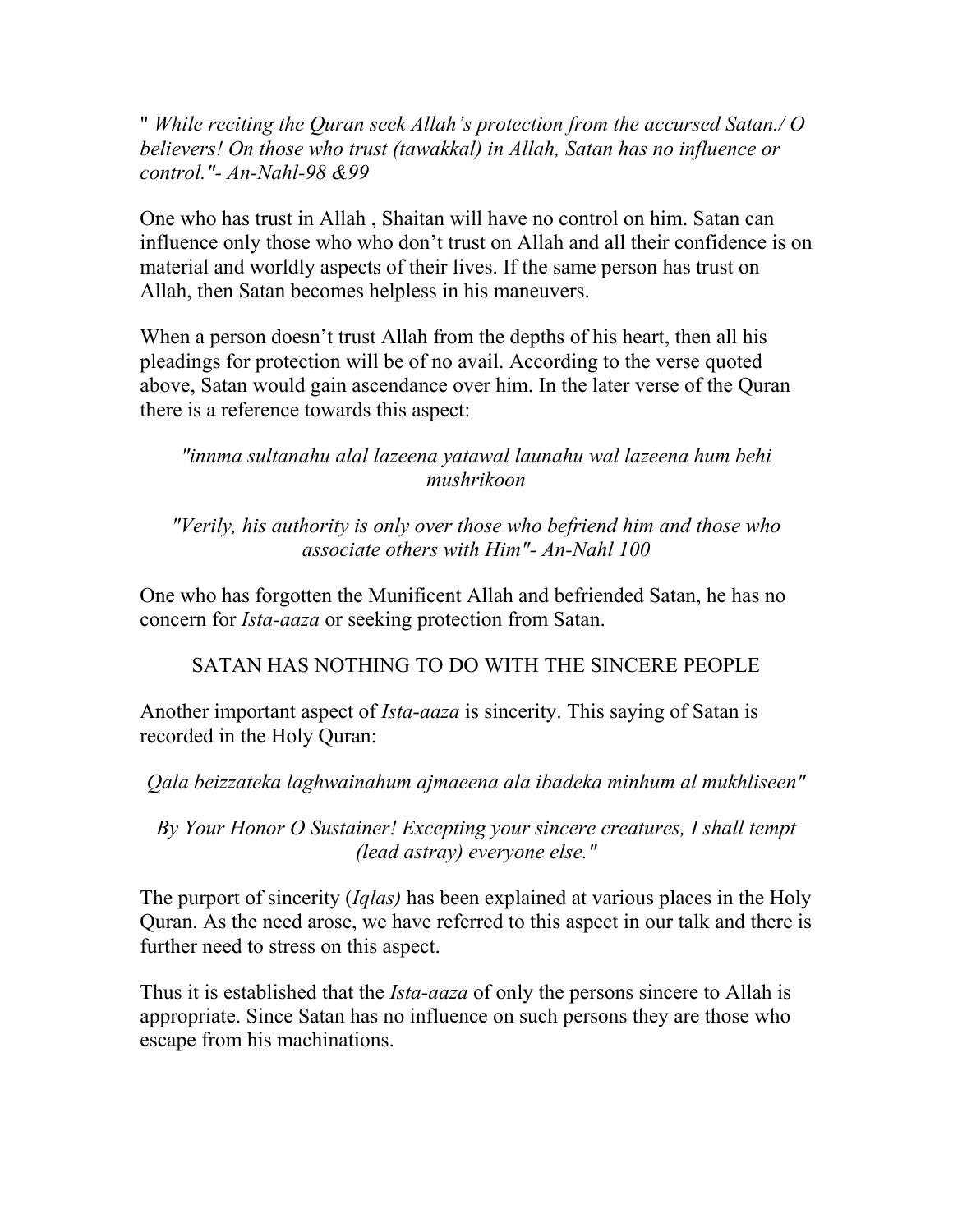#### DO WE HAVE THE CAPABILITY OF PIETY (TAQWA) AND RMEMEBRANCE (TAZAKKAR) OF ALLAH

After living long years we have not drawn any benefit from knowledge of the Faith. May Allah protect us from compounded ignorance ( *Jahl e Murakkab).*  We have earlier said that the first aspect of *Ista-aaza* is *Taqwa* or piety. One who has not adopted *taqwa,* will not be able to escape from Satan. Only with piety one can keep out of the clutches of Satan.

A woman who can come to the bazaar wearing indecent dress is satanic from head to toe! And the man who chaperons such a woman in public can never escape from the attention of Satan.

It goes to prove that one who doesn't save himself from the illegitimate (*Haram)* can never prevent himself from the influence of Satan.

If a person dwells in a usurped house, he cannot escape from the Satan unless he quits the occupation of that house. If a person is in habit of doing taboo things, he cannot do *Ista-aaza.* 

### ILLEGITIMATE SUSTENANCE IS THE BIGGEST IMPEDIMENT IN THE WAY OF ISTA-AAZA

Thhe important aspects of *Ista-aaza* are absolute piety and total abstinence from taboo things. Having taboo (*Haram*) food renders the entire body of the person satanic. He becomes attached to Satan because Satan's blood flows in the veins of the person.

The tongue with which such a person says *aa oozu billahi min al shaitan ir rajeem*, is in fact, the tongue of Satan. The reason for this is that the person has drawn nutrition from satanic food.

*Shaheed eTaani (* Martyr the Second) says in '*Israr as Salath'* that the Prophet of Islam (a.s.) has said," Allah sees your hearts and not your faces"

This proves that mere talking and arguing might have some effect on people but for Allah nothing has any weight other than the absolute facts.

Therefore, about the sacrifices that we make in the way of Allah, the Holy Book categorically says: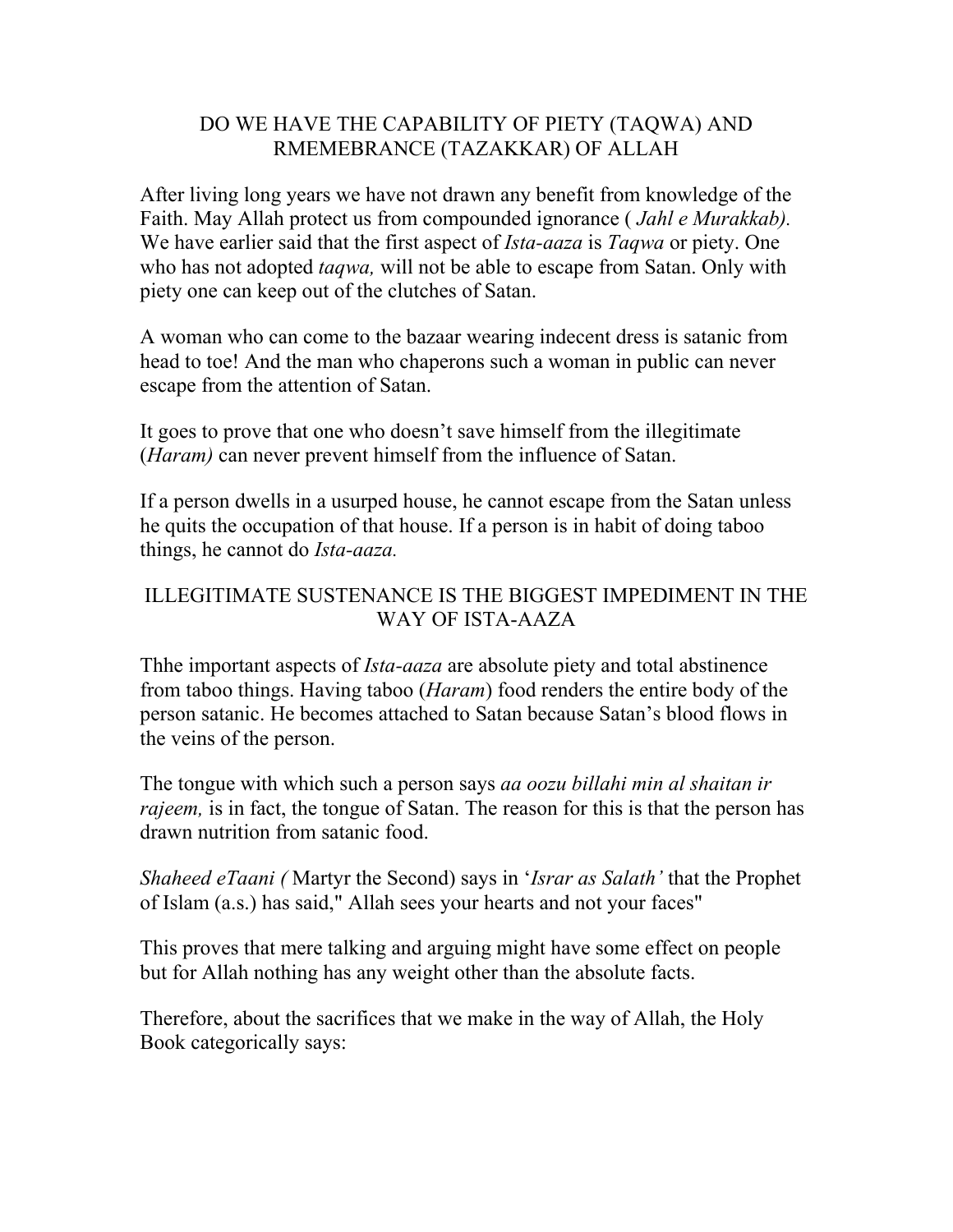*" The meat and the blood of these sacrifices doesn't reach Allah. The only things that reaches Him is your Taqwa (piety)."* 

#### UNTIL THE LAST VESTIGES OF HARAM ARE NOT REMOVED ISTA-AAZA IS NOT POSSIBLE

As long as even one morsel of *haram* food is in the body of a person, he is himself like the Satan. Beating drums seeking protection from Satan is his hypocrisy. As long as he is not able to shake away the influence of Satan from his person, all his prayers are mere pretences.

About *rizq-e-halal* ( legitimate food) there are several traditions of *Ahl al Bayt (a.s.)*. *Rizq e Halal* is like a seed on which the quality of the plant will depend. Care must beexertcised pure and good seed to ensure the health and sturdiness of the tree.

Allah says in the Holy Quran:

#### *"Ya ayyuhal naas kulu min al tayyebate ma razaqnakum wa la attabaoo qutuwat ash shaitan"*

*O people! Eat pure and halal food and don't tread the footprints of Satan. "* 

#### ABSTAIN FROM DOUBTFUL FOOD

When one has doubt about the food being *halal,* he should rather abstain from eating it. Avoid using *haram* food and clothes. The use of these will have such deleterious effect on the person that he becomes the victim of fears and doubts.

#### THE SIXTH TALK

*Bismillah hir Rehman ir Raheem* 

*Innal lazeena attaqau iza massahum taaefun min ash shaitane tazakkaru wa fa za hum mubseroon"*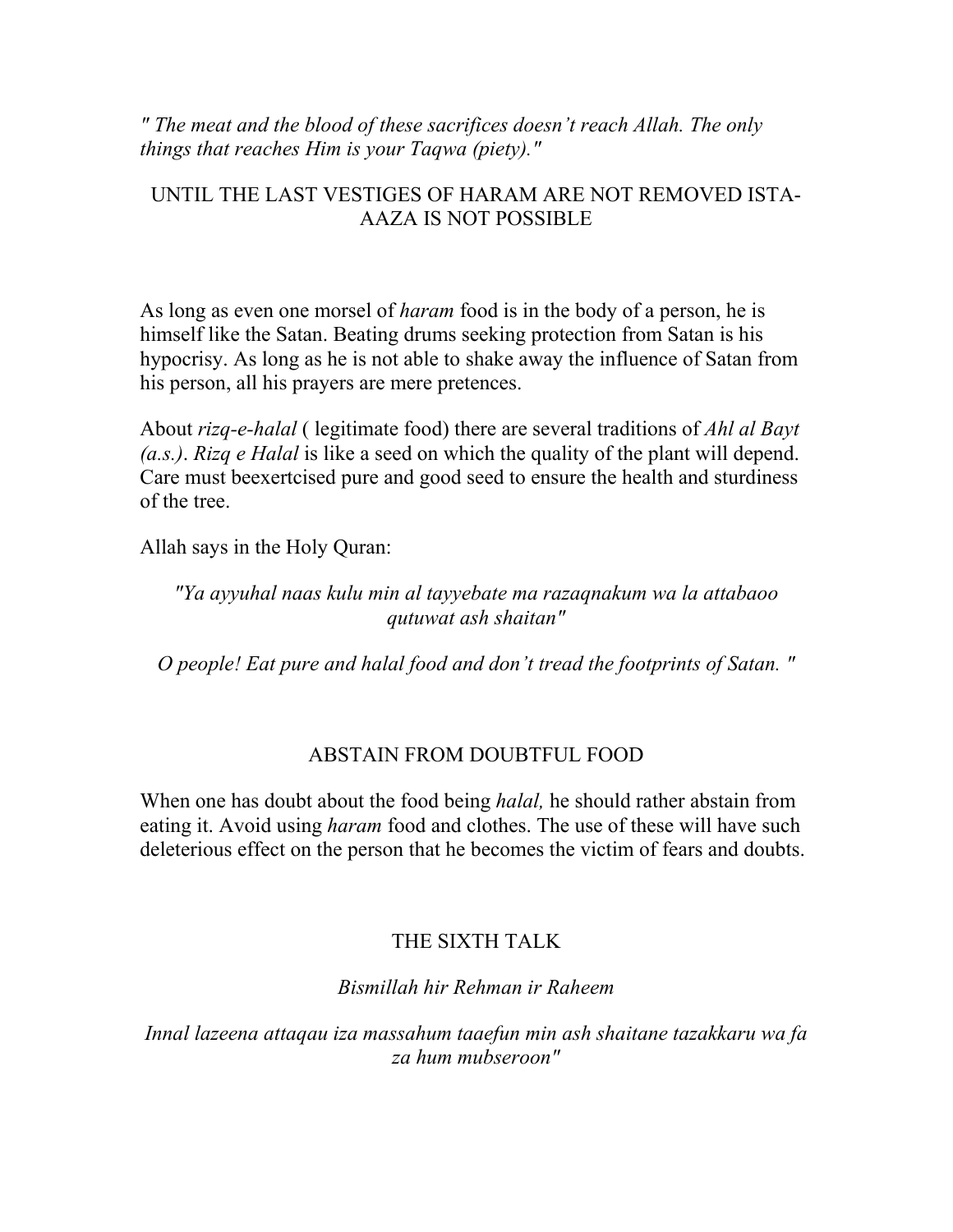*"Verily those who guard (themselves against evil) when an evil thought from the Satan afflicteth them, they become mindful ( of God and get awakened ) then lo! They see (aright)"* 

A summary of the discussions of the previous evenings is that the main purpose is to escape from the clutches of Satan and attain the protection of Allah. The main plank for achieving this is *taqwa* or piety. Abstention from Satan is possible when a person implicitly follows the mandated practices and avoids *haram* acts. If the person is careless about these things, then escape from Satan is impossible. His example will be like that of a person who is willfully combating with a wild animal but keeps crying that he wished to escape from its clutches.

Keep reiterating *– "aa oozu billahi min al Shaitan ir rajeem"—*" I wish to escape from Satan and come under the protection of Allah", but if you are unaware of the aspects of *Ista-aaza,* and therefore are not complying with them, then the entire exercise will be futile.

*Innal lazeena attaqau* : The people who are in the process of escaping from sinful acts, and Satan tries to overwhelm them, they instantaneously busy themselves in the remembrance of Allah. With the felicity (*baraka)* of this act, the curtains of thoughtlessness are raised from their eyes and they comprehend the evil schemes of Satan very clearly. Thus they are able to save themselves from the evil bait of Satan.

It is only the persons of piety who are able to save themselves from the effects of Satan. Otherwise, the evil influence of Satan is always around!

We have mentioned that piety is a very important tool concerning our food habits. Our food, or nutrition, is like the seed of plants. The type of food one takes nourishes good or satanic tendencies in a person. If the seed is satanic, then the body acquires evil tendencies. If a *haram morsel* goes down the throat, then the control over the body will come into the hands of Satan. Till the time that morsel remains in the body, Satan too will occupy it.

It is mentioned in the traditions that eating one *haram morsel* of food, the effects will remain in the body for forty days and, during this period, the prayers of the person may not be answered.

#### WE ARE HELPLESS & POWERLESS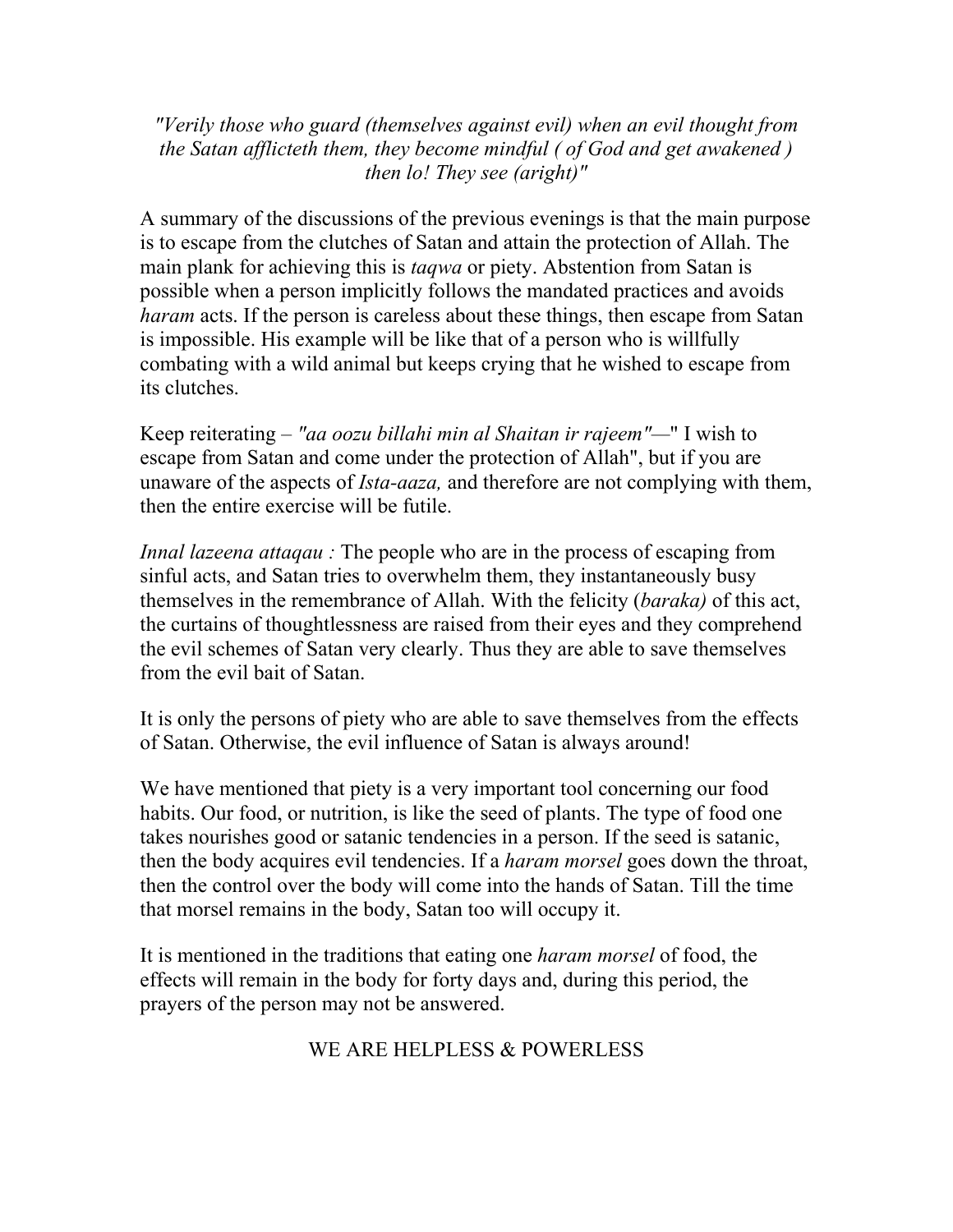If someone gives a serious thought to the facts he would cry out," *Amman mujeeb al muztar—O Allah! What shall we do"* The foods we consume take us to darkness. There is no light in them that can give nourishment to our spirits. Our tongues too are influenced by these foods that we utter falsehoods and abusive language. We indulge in misguiding games and play. Backbiting has become our habit. All our limbs and organs have been exposed to the effects of *haram* and unsavory (*makrooh)* foods. The body has therefore become insensitive to the instinct of remembrance of Allah. The limbs and organs have thus turned into the playthings of Satan.

#### THE PURITY OR OTHERWISE OF FOOD

One type of *haram food* is *najis* (impure) food. If impure food goes down the throat, Satan will transmit his effect throughout the body.

Even babes in arms should not be fed with *najis food.* One should not think that a child is innocent and free from the incidence of the rules of *Shariah.*  Remember, the adults are bound with the requirements of the *Shariah* and it is their duty to take care to nourish their children with pure food. When a child is brought up on *najis* food, he will develop negative and un-Islamic tendencies as he grows up. It is to be borne in minds that only animals can take *Najis food.* 

The occasion when one is required to abstain even from *Halal food* is when he is fully sated and can eat no more at that moment. Over-eating is a taboo and a satanic trait.

#### IDENTIFY THE HARAM MORSEL OF FOOD

A thing that comes to you in an illegitimate manner is *haram* or taboo. If one acquires bread by cheating someone or he has usurped it from someone, or has bought it from the proceeds of usury, or has consumed without the knowledge or permission of the rightful owner, then he has contravened the rules of *Shariah.* This is a *haram* act.

The next in line of impure foods is the *murdar* or the meat of an animal that has not been slaughtered properly as required by the *Shariah.* This applies also to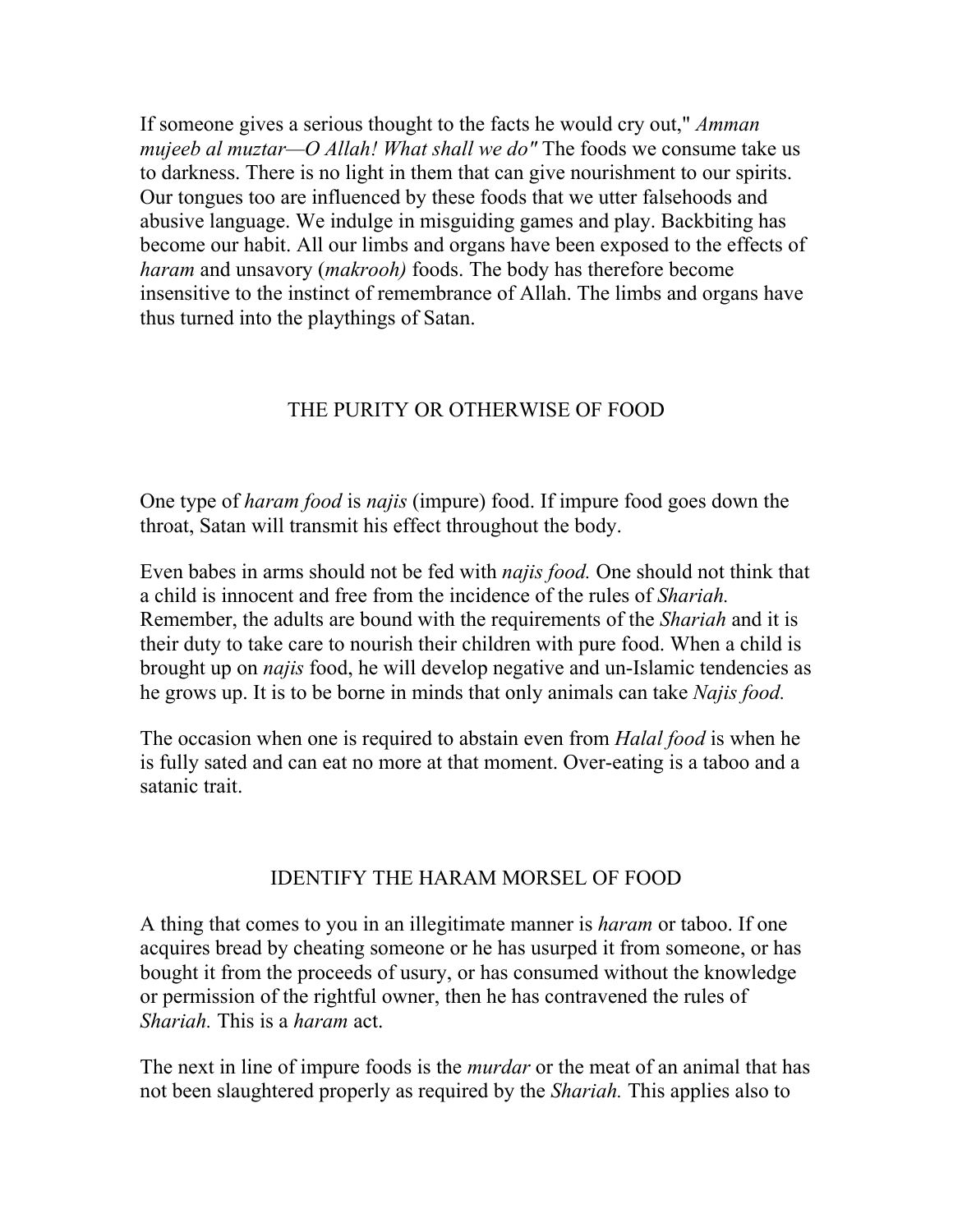those animals eating of whose meat is permissible in the Islamic *Shariah.* For example, if a person, while slaughtering an animal, doesn't intentionally say the words *Bismillah* before putting the knife to the throat of the animal, eating of such meat is taboo. Allah says in the Holy Quran, "*Don't eat that thing on which Allah's name has not been uttered".* Therefore if a *halal* animal is slaughtered without saying *Bismillah,* consumption of such meat is forbidden.

Syed Taoos has recommended application of this verse to all foods, although the verse pertains only to animal foods. Syed Taooks says," All the eatables that are prepared without taking the name of Allah before commencing the preparation, I don't partake of! How can a *momin* eat the bread that has been cooked by the baker without taking the name of Allah."

#### THE BAKERS OVEN & SATANIC TUNE

Times have changed in a funny way. If Syed Tawoos was living today, he would recall the days when the baker would come to the oven and recite the *Hadeet e Kisa* and offer prayer before commencing his work. Today the bread is baked listening to blaring music! They cook the bread accompanied by satanic music. We consume those morsels infused with satanic temperament!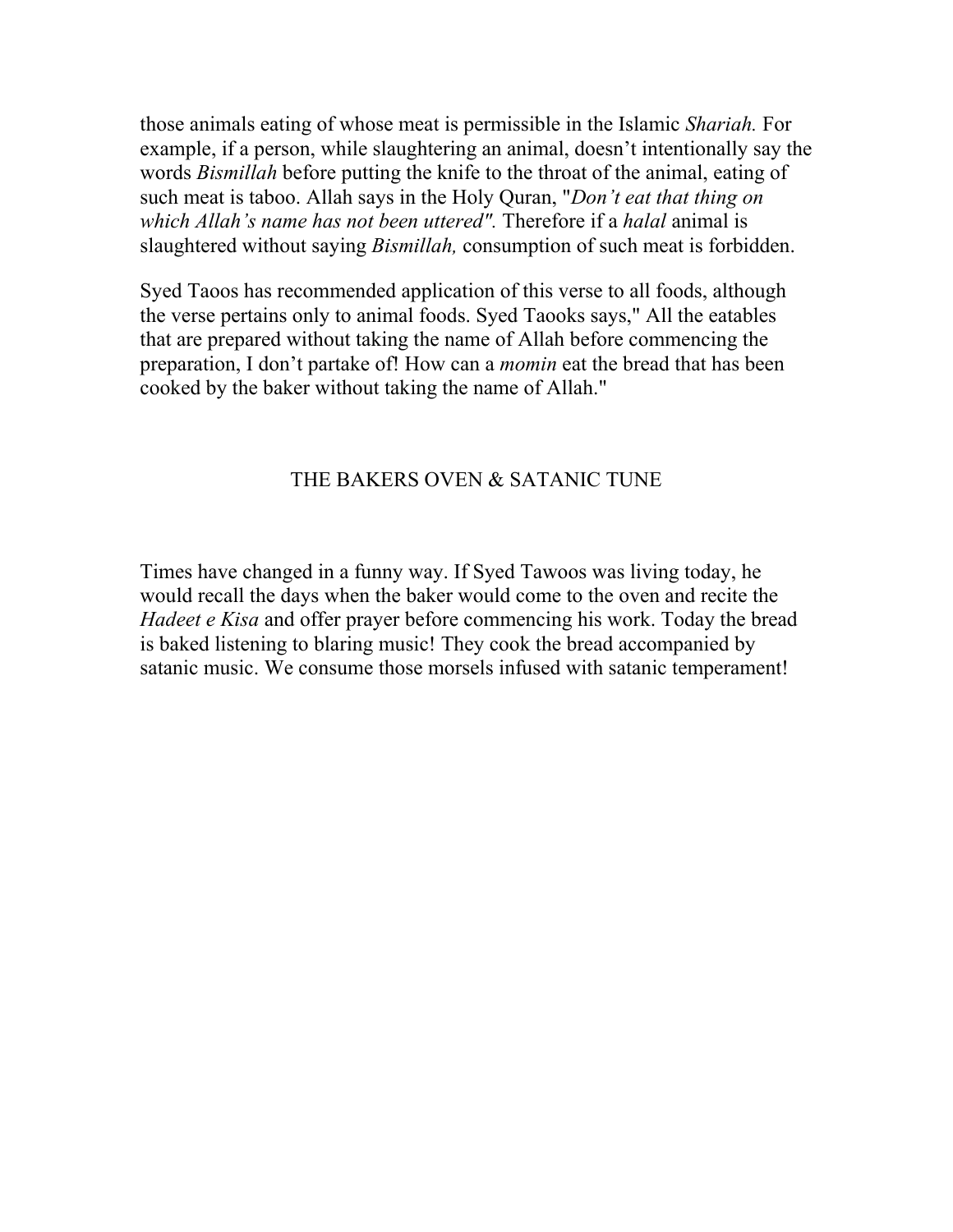#### THE SEVENTH TALK

#### *Bismillah hir Rehman ir Raheem*

*Innal lazeena attaqau iza massahum taaefum min ash shaitane tazakkaru fa iza hum mubseroon- Al-ARAF 7.201* 

*Verily those who guard (themselves against evil) when an evil thought from the Satan afflicteth them, they become mindful (of God and get awakened) then lo! They see (aright)* 

#### BE SATAN'S ANTAGONISTS

We have said that till a person doesn't maintain a distance from Satan, the true spirit of *Isti-aaza* will not manifest in him. The person who indulges in sinning is Satan's subordinate. Allah says:

#### *Fattakhazuhu adu-un*

#### *Deem him your enemy*

He is your enemy from the beginning. You too should reciprocate with enmity. Don't befriend him. But if you commit sins, it will be obedience to your enemy, the Satan. And obedience is a component of friendship. Always beware that your treacherous enemy is keeping an eye on you. No man is safe from him for a single moment. If you think that you are safe from him, it is nothing but complaisance.

#### DOES SATAN SLEEP

Someone asked a pious scholar whether it is mentioned in any traditions about Satan sleeping and taking rest. The learned scholar smiled and gave a very interesting reply, " If that accursed creature ever slept, I would have some respite!"

When you sleep, the accursed Satan is fully awake. He never sleeps. He always guards over men and looks for opportunities to bring harm them.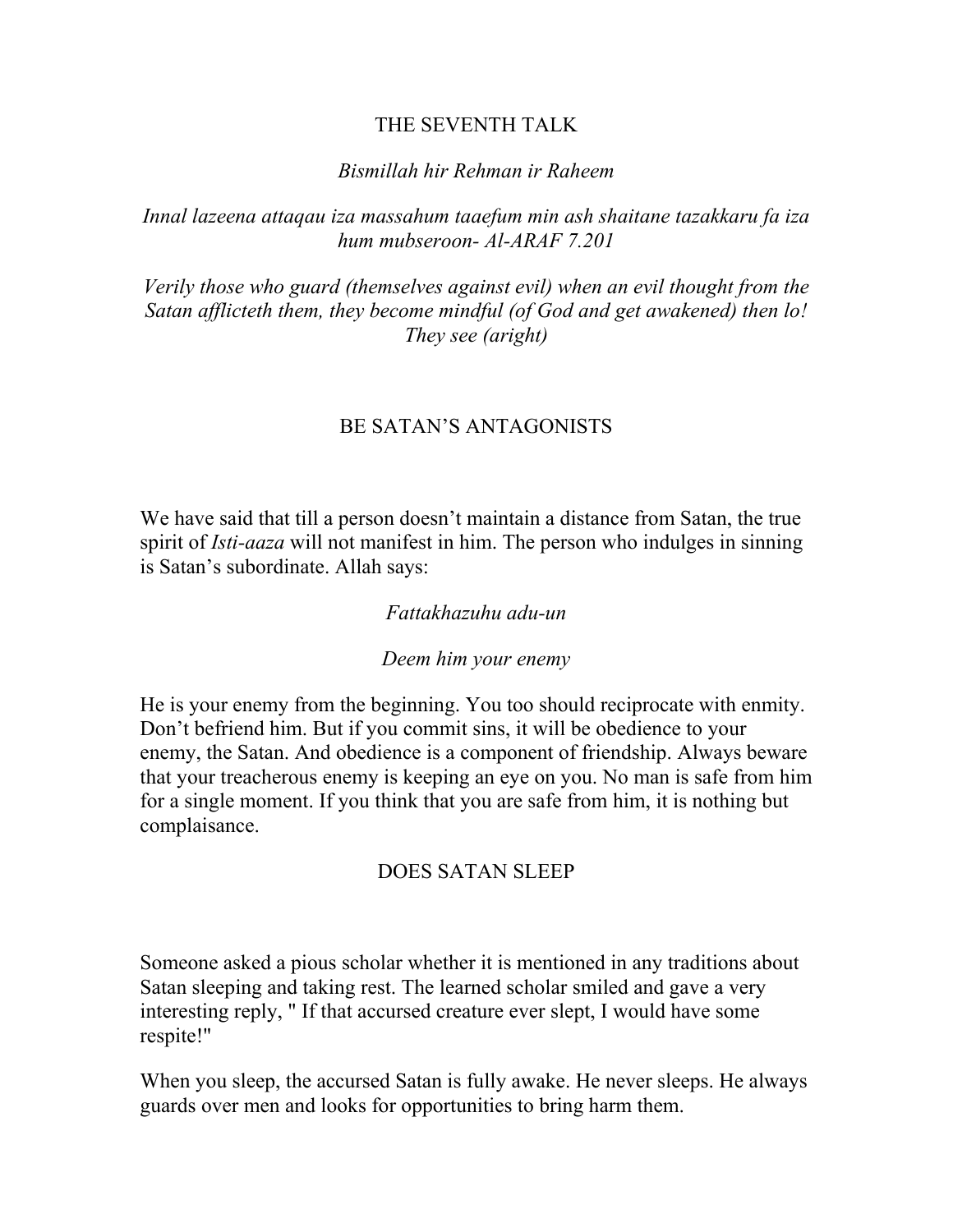#### *Innahu yarakum huwa wa qabeela min haisu la taraunahum*

#### *He, and his retainers, watch over you from such a place that they can see you and you can't see them*

#### YOU MUST REMAIN FORTIFIED

What shall men do, then? When the enemy is so powerful and stealthy and can attack through hidden means, it becomes our duty to become fully armed and fortified against Satan. When the enemy is looking for your slightest fault or negligence, then you too must guard against him fully armed. The ammunition for men against Satan is *taqwa* or piety. Adopt piety to meet the onslaughts of Iblees!

#### MOMINS ARMS- MUSTAHEBAT (THE NON-MANDATORY PRAYERS) & TARK E MUKROOHAT OR ABSTINENCE FROM UNDESIRABLES

Offering non-obligatory prayers, to the best of one's physical capabilities, is very effective for warding off the enemy, Satan. Similarly, abstaining from doing or using things, although permissible but not desirable, is very useful. *Tark e ghaflat* or avoidance of carelessness too might help.

The more a person is careless of the enemy, Satan, the more he will have the propensity to commit sins. With carelessness one might find himself dangerously near the mouth of a serpent. Despite all the friendship and nearness with Satan, the person will not get any support from him when the time for retribution (*mukafaat)* comes. At that moment Satan will turn away his face as if he never knew the person.

#### SATAN INTENSIFIES HIS ATTACKS IN STAGES

The initial attempts of Satan will be to tempt the *momin* to commit unsavory things (*makroohaat).* Then he will open the way of the minor sins (*gunahaan e Saghira*) to the person. He puts into the mind of the person that the sins he was committing were very trivial and thus encourages him to inadvertently commit major sins (*Gunahaan e Kabira).* The man himself thinks that he was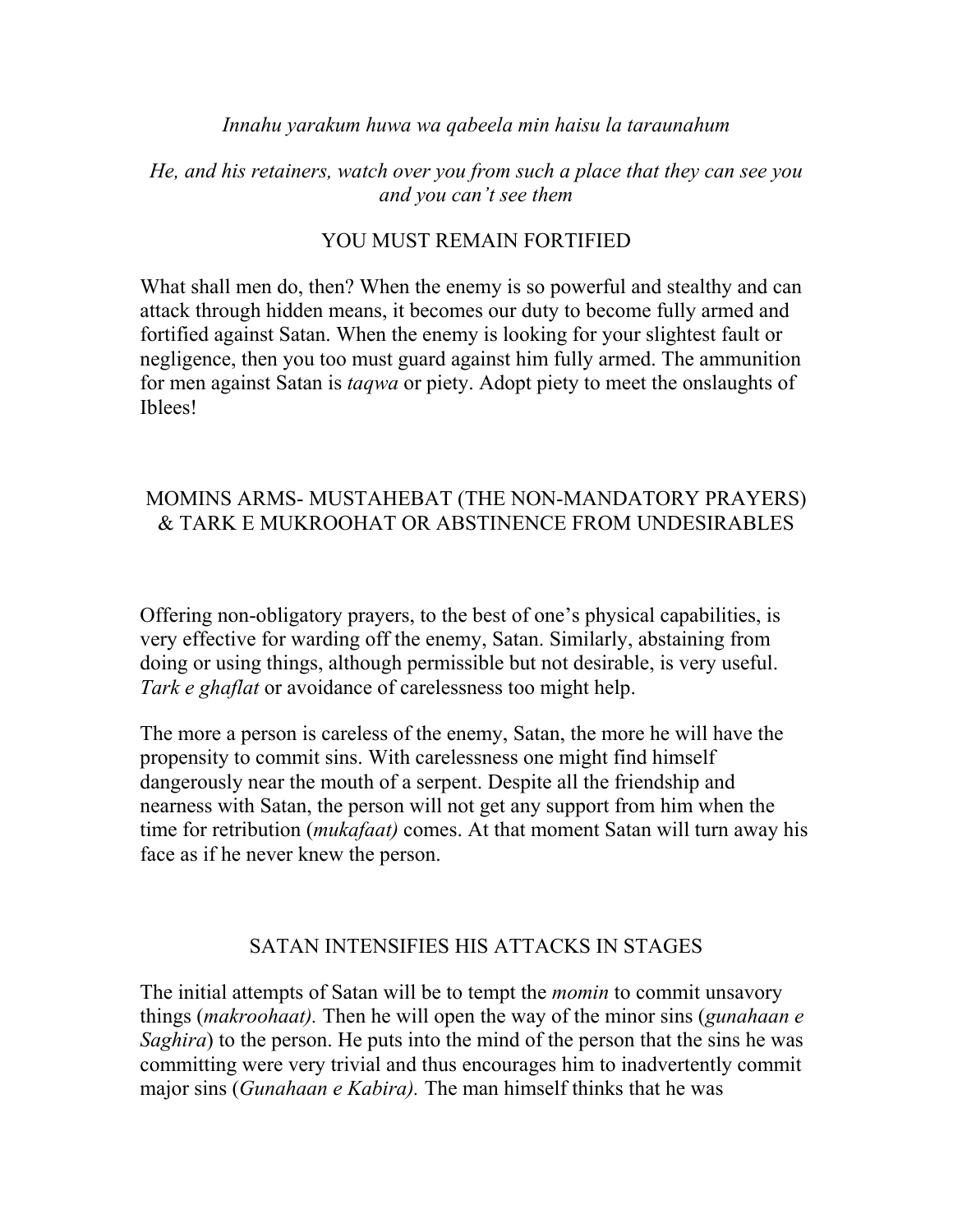committing minor sins, which thought is itself a major sin. ( *The books wirtten by Ayatollah Dast e Ghaib, "Gunahaat e Kabira" and " Qalb e Saleem" cover this subject at great length.*) Satan them persuades the person to commit major sins as a habit. In this way he overwhelms the heart and the spirit of the person. He attacks the *momin's* faith and puts him in severe doubts and fears. Thus Satan makes him his helpless prey. He doesn't keep the person capable of comprehending that he is the victim of Satan's plot.

Only the people of *taqwa* (piety), with their effective defences, can save themselves from the maneuvers of Satan. The poor ignorant person cannot meet the onslaught of Satan.

# WADHU OR ABLUTION--- THE SHARP INSTRUMENT OF DEFENCE FOR A MOMIN

Of several non-obligatory things that can come to the aid of a *momin* is to always maintain the state of *wadu. The Prophet of Islam (a.s.) says,"* Al wadu aslah al momin! ( Wadu is the weapon of a momin!) It is the duty of a *momin* to confront the satans that he is in mortal combat with them. Therefore he must always be clean and with valid *wadu.* 

A person should always be with *wadu,* and if some time has passed after performing the ablution, he should renew it as a measure of carefulness that it might have gone void without the person noticing it. It is said, " *Al wadu noor wal wadu alal wadu noor ala noor--- Wadu is a noor or light and performing a wadu over another is a bigger light.* This is the light that dispels the darkness created by Satan in the hearts of the persons.

### FASTING AND CHARITY BREAK THE BACKBONE OF SATAN

In the armory of a *momin* there are certain arms about which the Prophet (a.s.) has made a particular mention. The Prophet (a.s.) said:

" *Fasts of a momin blacken the face of Satan. Sadaqa or charity breaks the backbone of Satan. Istaghfar—entreaty with Allah for mercy—will cut the Satan's vein of life, and love of Allah and good deeds of the person uproot Satan."—Safinat al Bihar, vol 2, page 62*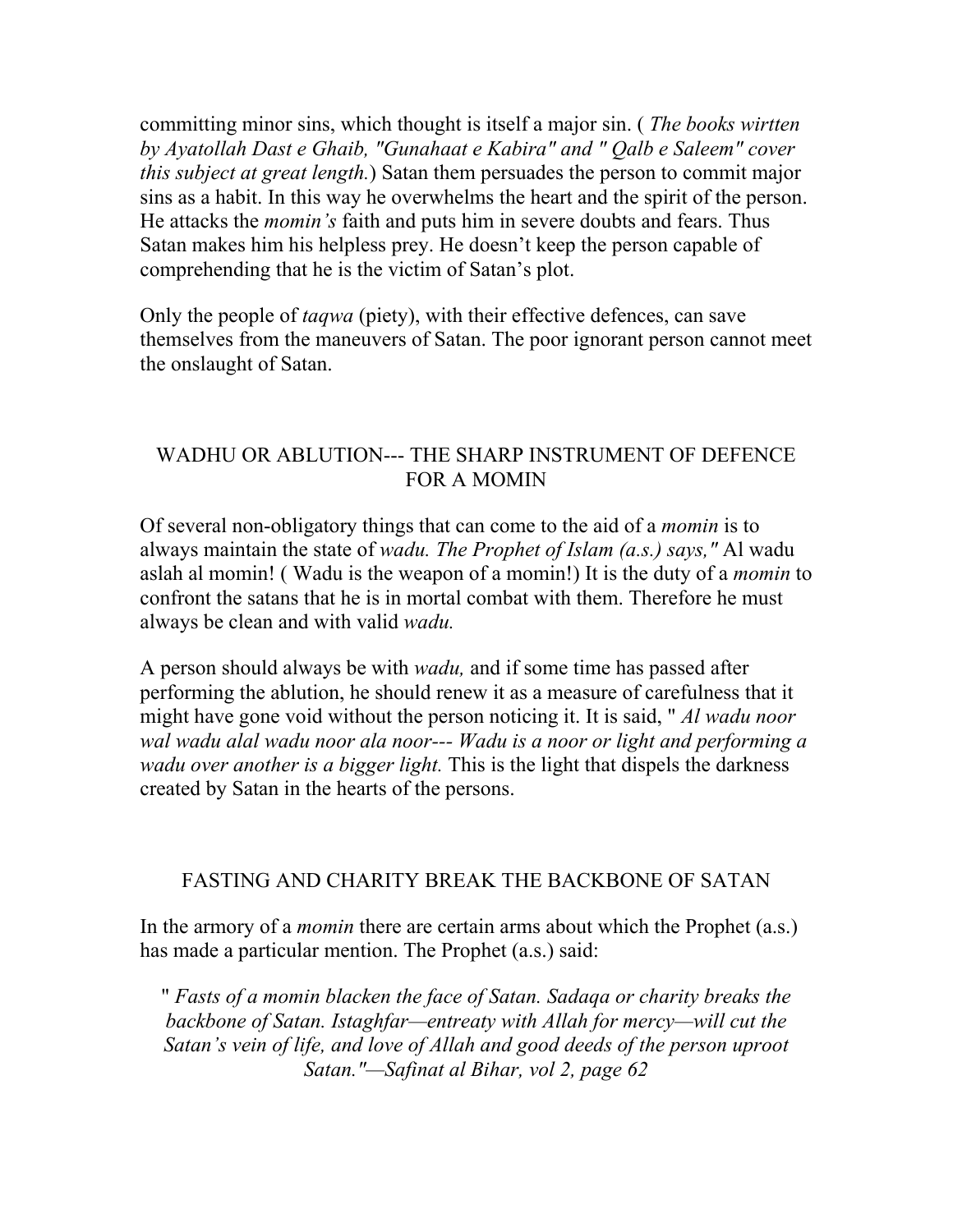When you fast the face of Satan, your enemy, will be blackened. If the curtains are raised from your eyes, you will notice that Satan's face has turned black on account of your fasts.

But Satan is not so weak and emaciated that only by fasting you get his face blackened and with a strike of charity you shatter his backbnone. You have to perform every action with absolute sincerity that they pass through the seven curtains and break Satan's backbone and destroy him.

Now let us talk about *Sadaqa* or charity. According to what the Prophet (a.s.) has said, it does break the backbone of Satan. But there is a condition that your charity should be acceptable to Allah.

### I HAVE SEEN SATAN'S MOTHER

It is narrated in *Anwaar jazairi* that once during an acute famine a preacher was speaking from the pulpit in a mosque. He said, " If someone wants to give *sadaqa,* seventy satans cling to his hand and try to prevent him from doing the good turn." One *momin* who was seated very near the foot of the pulpit told to his friends with surprise, " What has Satan to do with *sadaqa?* I have some wheat at home. I shall go home just now and bring it to the mosque to give away in charity. I shall see how the satans prevent me from doing it!" The man got up and went home. On reaching home, when his wife became aware of his intention, she shouted at him, " In these days of acute famine you have no care of your wife and children! Perhaps the famine conditions might prolong and we might all die of starvation because of shortage of wheat." Therefore, getting engulfed with doubts the *momin* returned to the mosque empty handed.

The friends asked him, " What has happened. You have returned from home without the wheat? Alas! The seventy satans had clung to your hands and prevented you from doing the sadaqa." The man said, " I didn't see the satans, but definitely I have seen their mother who came in the way of my doing the good deed!"

This proves that man tries to take cudgels with Satan but many a time his wife or others distract him from the good turn.

Sadaqa is also not giving a few coins reluctantly because:

*Lun tanalu al birra hatta tunfequ mimma tuhibboon*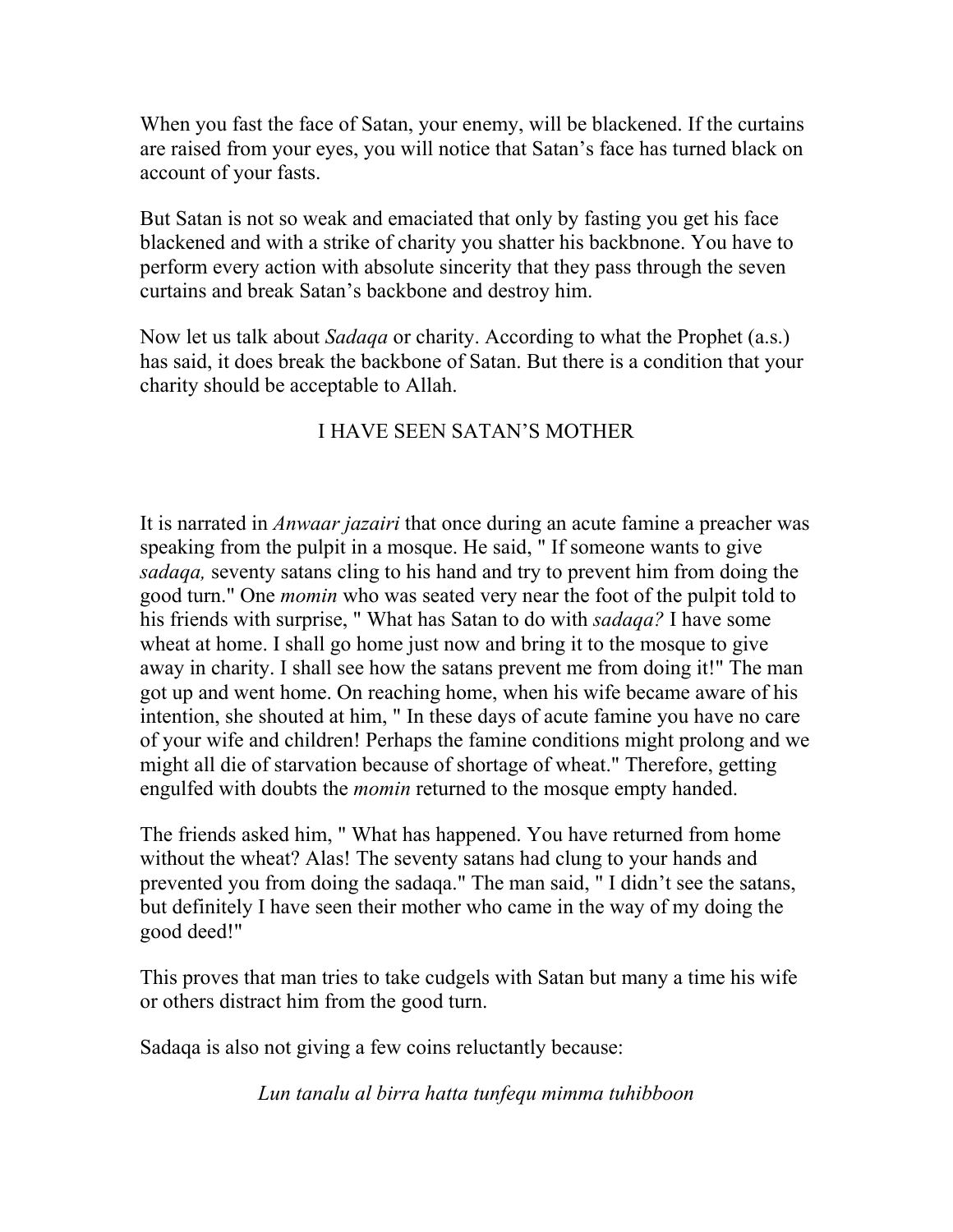#### *Never shall ye attain to righteousness until ye give away ( in the way of your Lord)—Ale Imran-92*

What is your financial position? If you are really affluent, Satan's backbone will not break unless you do a sizeable charity. There will be another condition attached to your charity that you should not brag about it to the beneficiary nor to other friends. Belittling the person who has received your help by reminding of your good deed can render your *sadaqa null and void.* 

### PENITENCE—ANOTHER WEAPON IN THE HANDS OF A MOMIN

Satan makes all his possible efforts to put man in the morass of sin. But if the man expresses penitence at that time from the depths of his heart, Satan's heart would then shatter into smithereens with disappointment.

But the enemy is very cunning. He strives hard to see that the person fails to reach the threshold of penitence and forgiveness. Satan now infuses an inspiration into the heart of his subject, " What has happened? What big sin you have committed that you are so ashamed! Don't you notice around you that others are committing bigger sins and happily living! You are still young. Even if penitence is necessary, you can do that when you are old. At that time penitence will be ideal that you will be weak and sickly and you may not have strength to break your resolve of penitence. This is the time of your youth. How do you expect to keep your promise of abstinence after expressing penitence?"

#### TWO POWERFUL WEAPONS TO DEFEAT SATAN

Two more weapons that, according to the Prophet of Allah (a.s.), are most effective in defeating Satan are: Sincere obedience of Allah and steadfastness in doing good deeds. It is a *Jehad e Akbar* when a person, just for the sake of Allah and His friendship, ignores his personal profits and gains. This is better than the *Jehad* fought with the infidels because this is confrontation with *Nafs e Ammara* or the vile personal instincts. If one fails in this *Jehad,* he may not succeed in the other! The cause of the defeat will definitely be the instigation and temptation by Satan. In this defeat the person will not only die but also be given retribution in the Hereafter.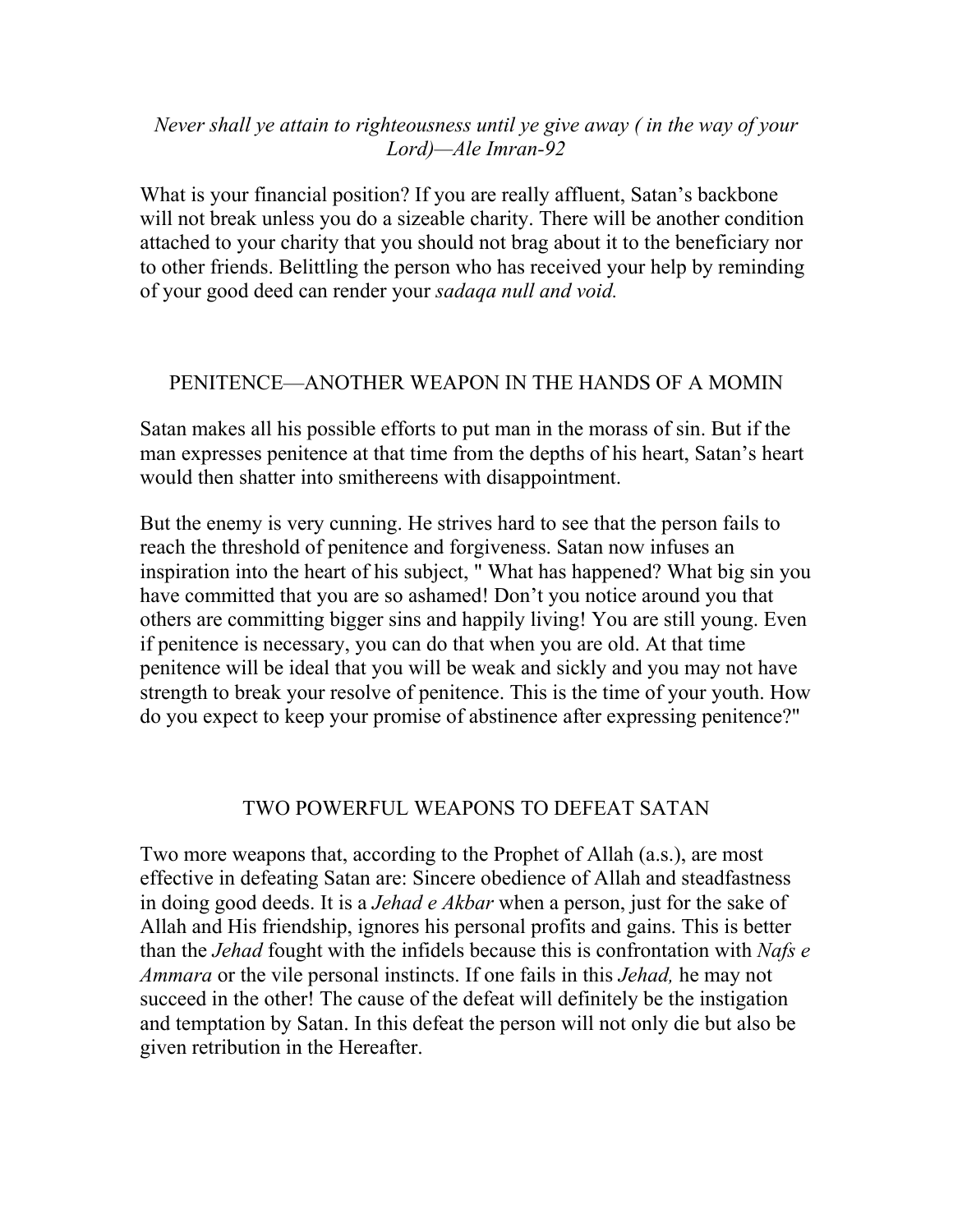Hazrat Syed e Sajjad (a.s.) says in one of his supplications, " O Allah! I seek you protection from my enemy! O Master of the House! The ferocious dog is attacking me. Come to my rescue and save me from the harm that it can cause to me!"

#### IBLEES BITES THE FOOT OF IMAM SYED SAJJAD (A.S.)

In *"Madinat al Muajiz"* it is said that Hazrat *Syed al Sajedeen (a.s.)* was busy one day in his prayer. Iblees wanted to cause disturbance to the Imam's concentration. He ordered one of his retainers to disrupt the Imam's concentration by causing him bodily harm. The narrator says that the accursed satan came to the Imam in the shape of a big python. We have already mentioned earlier that satans have the faculty to appear in any shape and form they wish to. Anyway, he went near the Imam (a.s.) who was fully absorbed in his prayer. The accursed creature bit one of the toes of the Imam (a.s.). But the pain of the bite was not felt by the Imam (a.s) nor was his concentration disturbed an iota. At that moment a loud sound of Allah's anger was heard and the accursed creature was punished. Then the Herald said, " *Anta Zain al abedeen--- verily you are the adornment of the pious ones and the source of pride for them"* 

### WARN PEOPLE AGAINST THE SATANIC SUBTERFUGE

O people of wisdom! Keep people informed of the machinations of Satan. The aberrations of peoples' morals have already given some satisfaction to Satan. Don't endorse his accursed wishes any further. *Nahi an il Munkar* ( abstinence from the taboo) is obligatory on every believer. At least express abhorrence of the satanic actions. There is no precondition attached to doing this. It is the bounden duty of all of us to save ourselves from such a situation!

Those who witness some foul act of their friends and, instead of advising them to abstain from such acts, encourage and abet them in doing more such acts, then they too will be deemed partners in the commitment of the undesirable acts. It is observed that a person abstains from going to cinema theatres and clubs to avoid getting looked down upon in the society. But he does have a desire to visit such places. This would mean that he is not afraid of Allah but fears his fellow men! Despite his abstinence from going to places of ill repute, he is committing a sin because of his evil desires.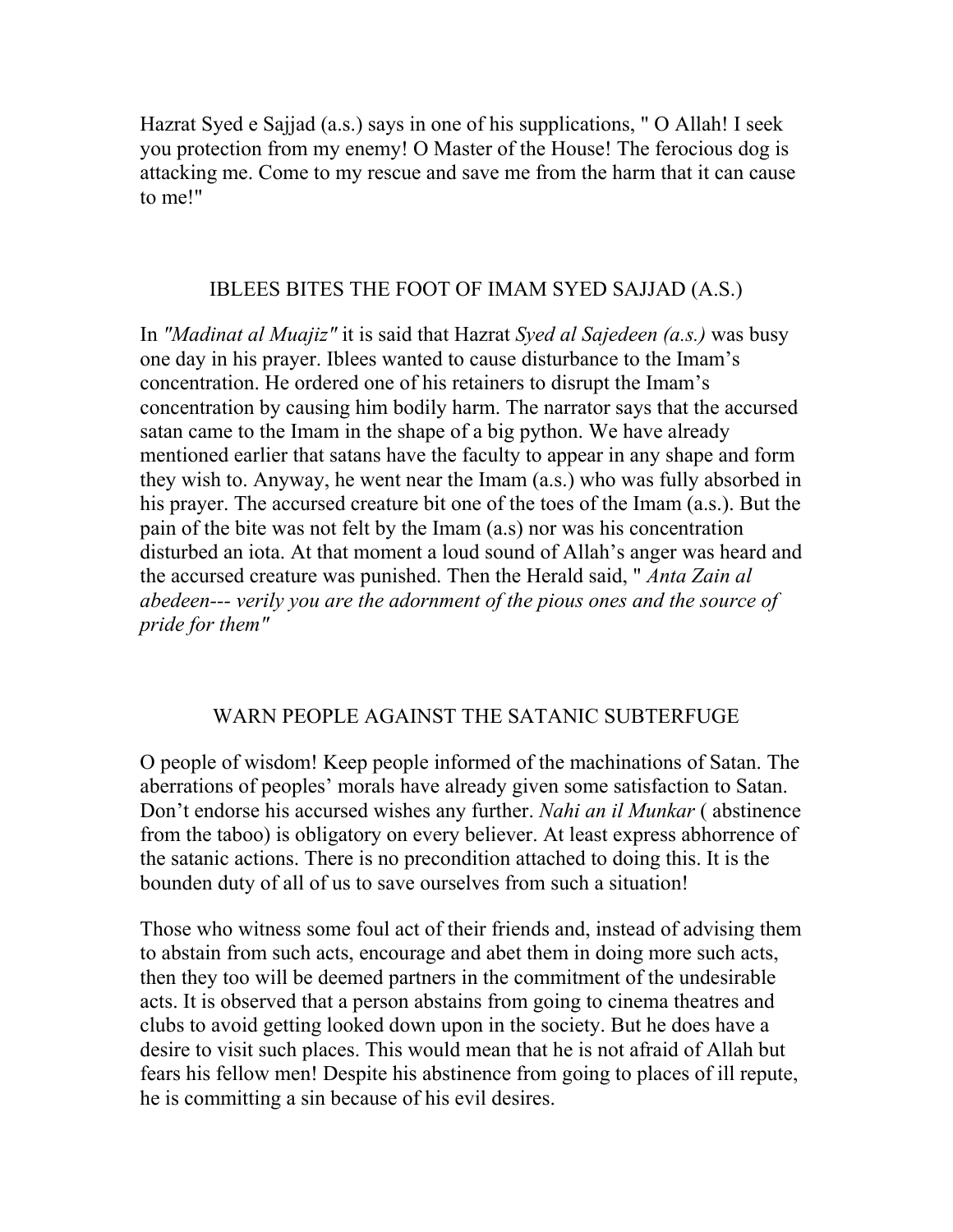#### THINNER THAN THE HAIR AND SHARPER THAN A SWORD

Beware of becoming the companions of Satan that he penetrates into your person. We might be carrying a hallucination that we are performing good deeds and, in actual fact, our actions are all at the instigation of Satan. This situation is so delicate that it is thinner than the hair and sharper than the sword.

According to Haji Noori some people die with the false pride that they are the friends of Hazrat Ali (a.s.) and think that by making such claims they will earn a place in the Heaven. If they are true friends of Hazrat Ali (a.s.) then they would implicitly comply with all the commandments of the Faith. It is quite possible, if they are making empty claims of friendship with Hazrat Ali (a.s.), they are acting on the instigation of the accursed Satan!

Beware O hapless Muslims! Your faith is in danger! If Satan puts you in doubts at the time of your death, what would happen to you? In your own false pride you claim to be Hazrat Ali (a.s.)'s friend!

Where are you heading to? In whose obedience you are indulging? If that is Satan, then he is your friend and guide. The friendship of Ali (a.s.) too might be there in your heart. But let it not be dominated by other evil influences! Confess whether you value your worldly desires more than the love of Hazrat Ali (a.s.)! If your concern is fulfillment of worldly desires, are you not concerned for the Hereafter?

### THE HEREAFTER DEPENDS ON THE WORLDLY DESIRES

The hearts have been conquered by satans. Who is worried about the Hereafter. When people go to the *Majlis of Hazrat Abul Fazlil Abbas,* they seek his intercession for the fulfillment of their worldly desires. If their wishes were fulfilled without the intercession, they might not have gone to the *majlis!* 

Has it ever happened that you have sought intercession that your end comes with love of Ali (a.s.) in your hearts and you don't become the victims of Satan at the time of death!

A DIFFERENCE OF THREE HUNDRED THOUSAND YEARS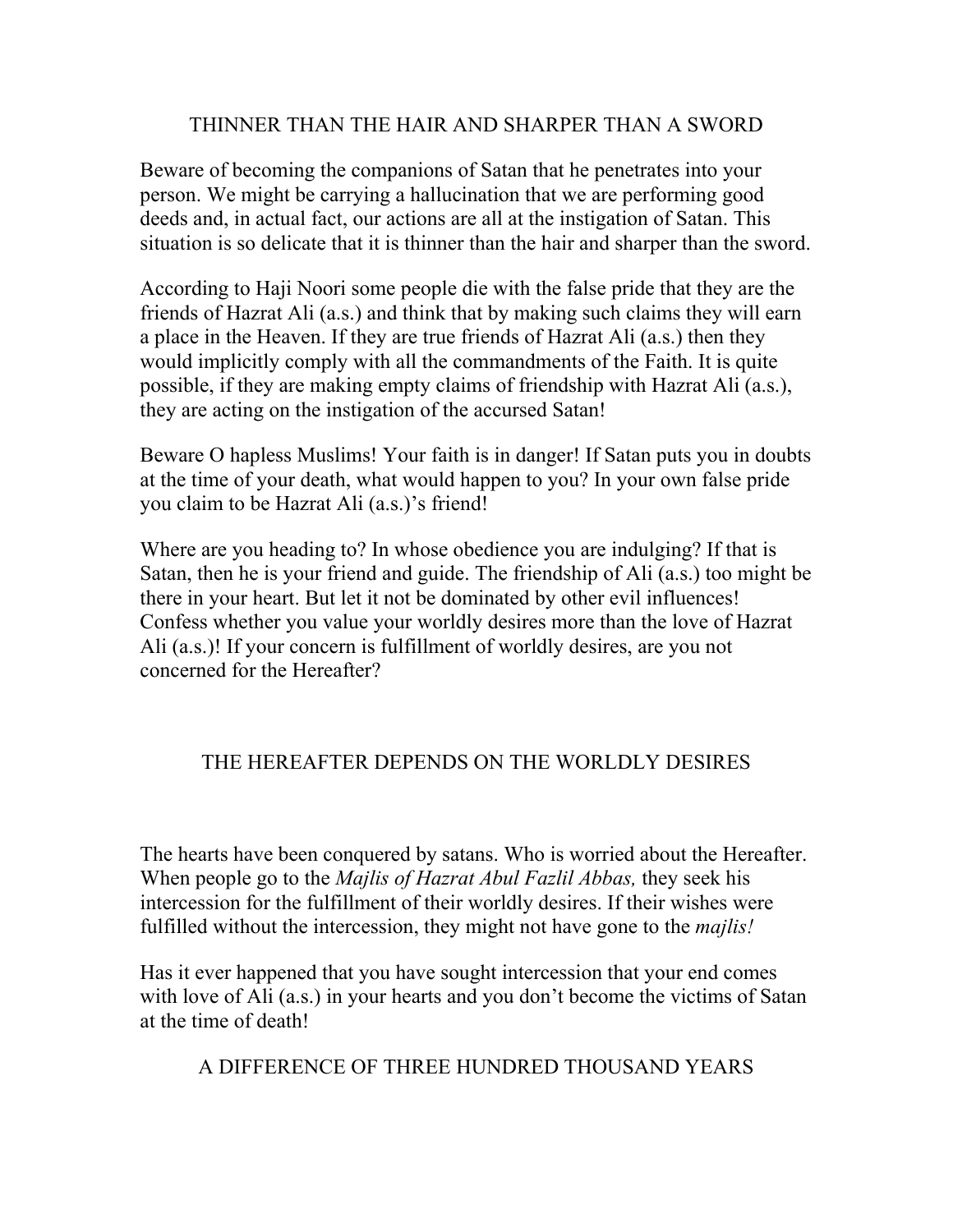It has been narrated in the traditions that some of the friends of Hazrat (a.s.) will reach him after three hundred thousand years of retribution.

This is true because your heart is for Hazrat Ali (a.s.) in a thousand ways! But before reaching the presence of the Imam (a.s.) the curtains have to be raised. First, the traces of love for others have to be removed before one could get access to Ali (a.s.) " O Ameer al Momineen! You must yourself show kindness to your friends!"

We should hope that we die with the love for Ali (a.s.) in the depths of our hearts and Allah's Beneficence is on us!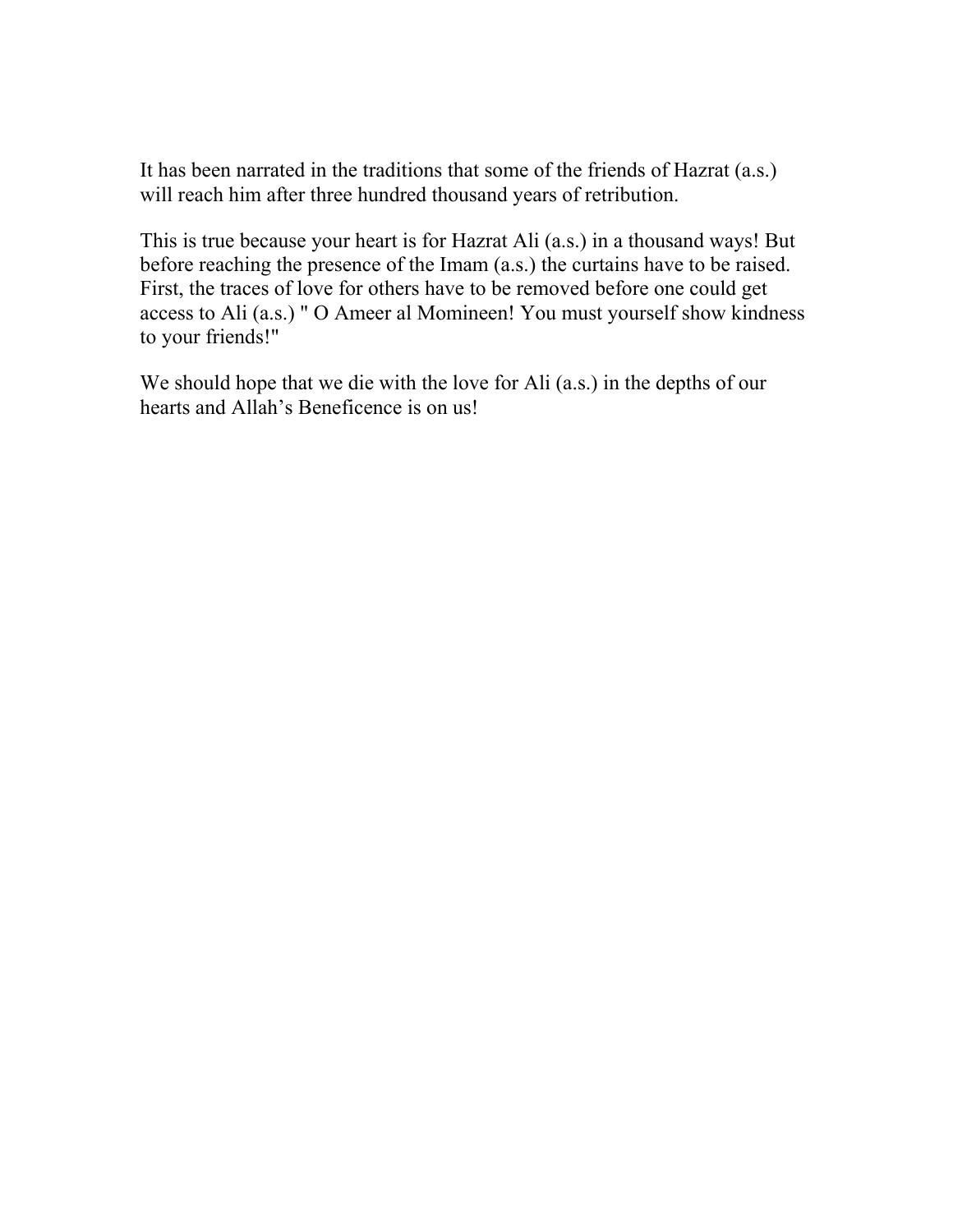# THE FIRST ASPECT

### TAQWA OR PIETY

# THE EIGHTH TALK

### TAQWA THE FIRST ASPECT OF ISTA-AAZA

The summary of our discussion is that *taqwa* or piety is the first, and foremost, aspect of Ista-aaza. Therefore, this foremost aspect or pillar must be very strong and formidable so that the super-structure built on it too is strong.

The word *taqwa* is derived from the word *waqayat* which means guarding and protecting. In the juridical sense, abstention from acting against *awamir wa nawahi* ( commandments and prohibitions) is termed *taqwa.* 

It is necessary that *taqwa* should entrench itself to such a degree that the very thought of committing sins becomes abhorrent to us. For example, even if all the friends join together to encourage a man of piety to gossip or backbite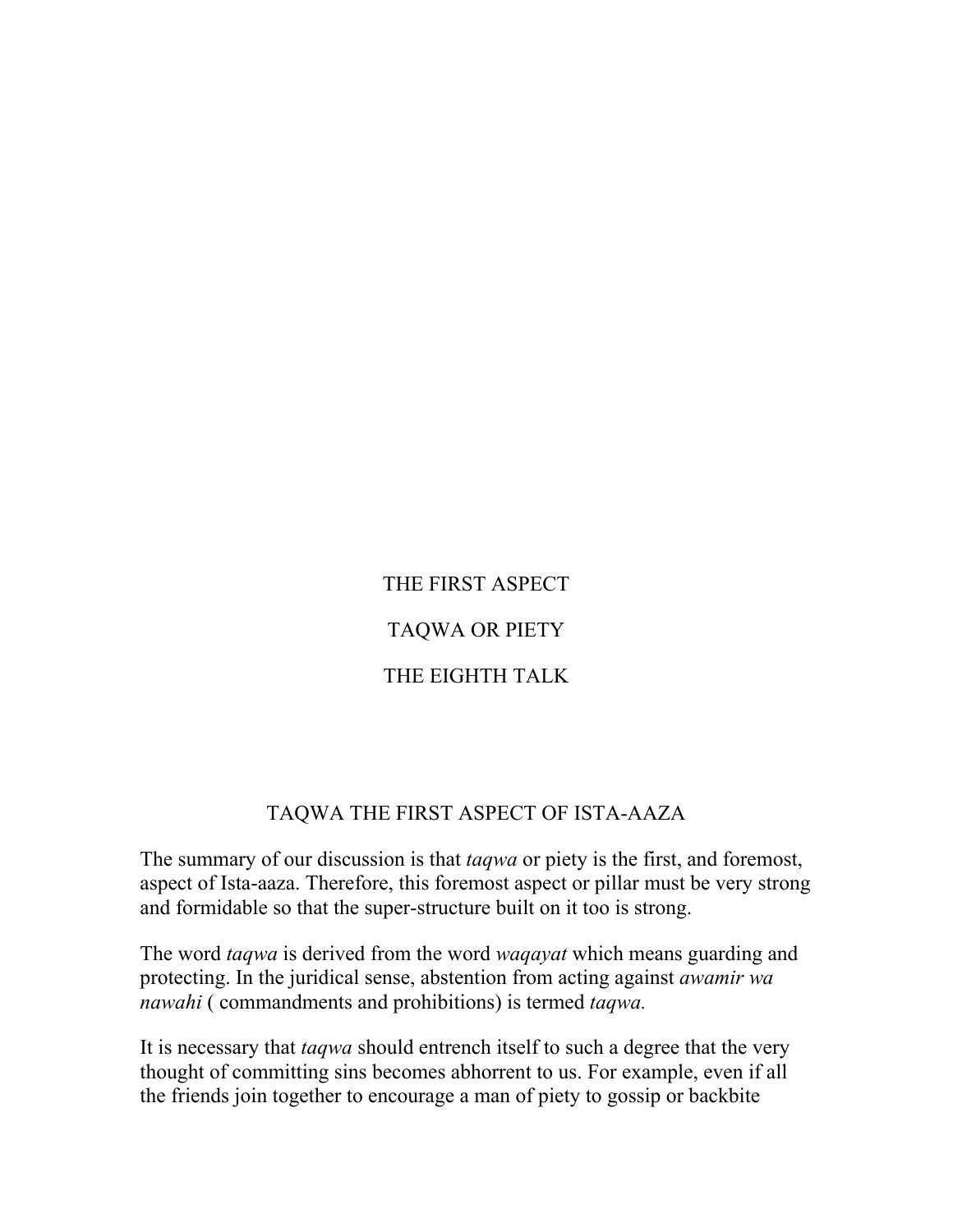against another person, he must desist from doing it. This is termed *malikat e taqwa* wherein a tendency develops in a person that he is able to resist the onslaught of Satan.

#### ABSTINENCE FROM MAKROOHAAT OR UNBECOMING

To reach the elevated state of piety one has necessarily to abstain from unbecoming habits and things. Then abstention from *haram* or taboo things becomes easier for us. By practicing this abstinence, piety will get stronger.

As far as possible we should not miss the optional prayers (*mustahebaat).* One who is regular at offering these optional prayers, will never think of foregoing the mandatory prayers.

# THORNY JUNGLE AND THE BAREFOOT TRAVELLER

Some learned scholar has given a very interesting definition of *taqwa* and has explained it with an interesting example too.

When you walk barefooted through a thorny jungle, how will you traverse the way? Will you keep your eyes up and walk casually or keep every step with due care and observation to prevent the thorns hurting your bare feet?

*Taqwa* too means that on the path of life Satan has spread thorns and the man of piety has to save himself from getting hurt by them and keep moving forward all the time.

# THE BAIT AND INTRIGUE OF SATAN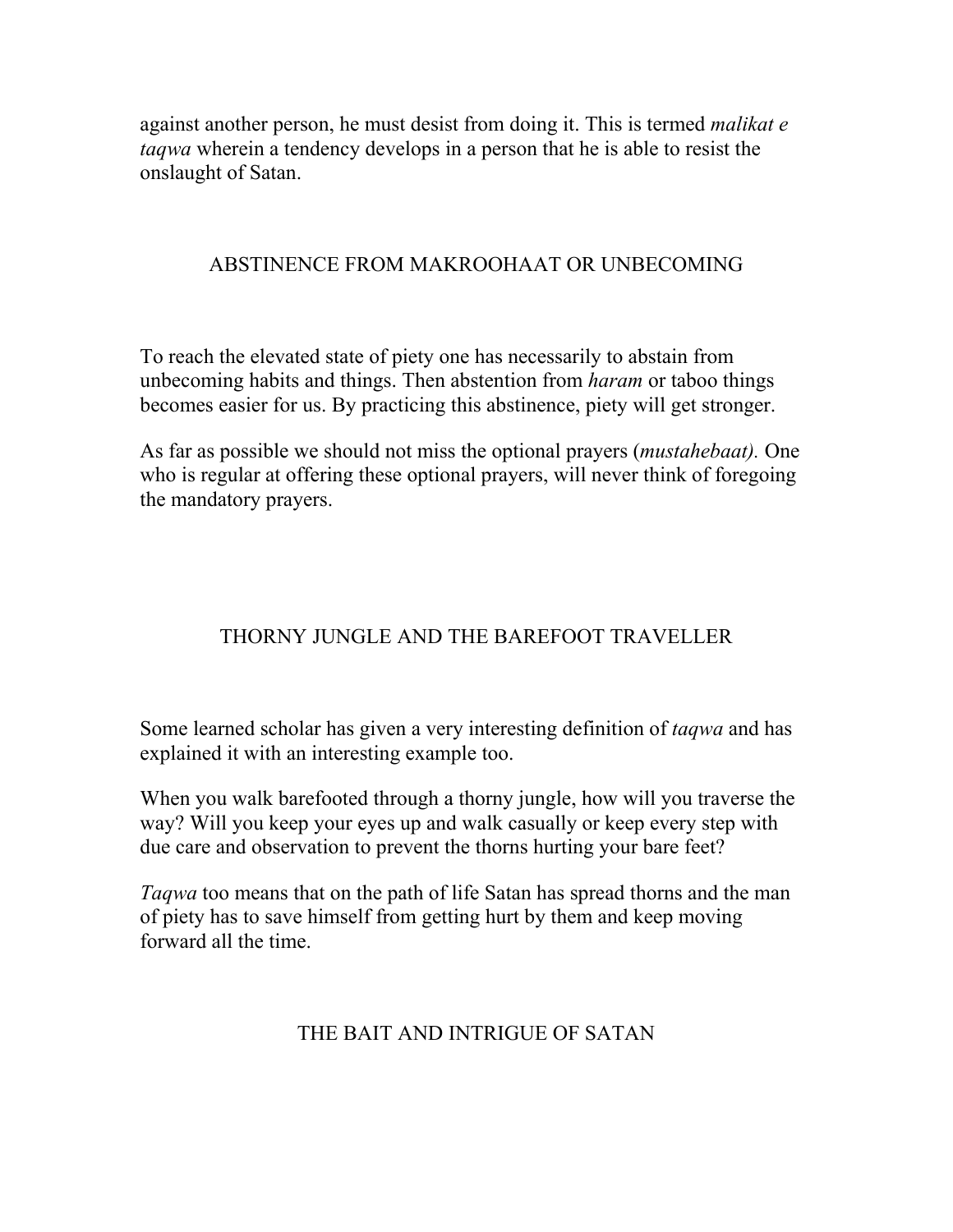The exercise of this care is so necessary that Imam Zain al Abedeen has included the following supplication in the *Sahifa e Kamila:* 

### *" O Allah! I beseech for your protection against the bait and intrigue of Iblees!"*

You must have noticed that the hunter keeps his net hidden or camouflaged that the animal notices only the bait and not the net. In the urge for eating the bait, the animal gets caught in the net.

The accursed Iblees uses several baits. He has several camouflaged ditches of sin and perfidy to entangle his prey.

PIETY HAS THE FACULTY OF SEEKING THROUGH SATAN'S BAITS

The purpose of *taqwa* is to keep the eyes open and not let them get enamored of the attractive things in the environment. They can thus see through the baits of Satan.

People should pray to Allah to give them vision to see through the schemes of Satan and don't blindly fall prey to his schemes.

# SOME NECESSARY EXAMPLES

# THE BAZAAR IS SATAN'S BAIT

It is narrated from the Prophet of Allah that the bazaar is the play ground of Satan:

*" The worst part of the earth is the bazaar. This is the play ground of Satan where he hoists his standard in the mornings and places his chair, and spreads his chess-board. He cheats in the weighing and measuring of things. He sells away adulterated things."—Safinat al Bihar, Vol1, Page 8* 

This is the reason that the Infallible Imams have exhorted people not to linger for long in the bazaars. They say that bazaar is a place only for negotiations and making deals. It is not proper for people with learning to associate themselves with the bazaar.

Being the first to enter a bazaar and emerging from it the last of all is an undesirable act because in this period Satan will be the companion of the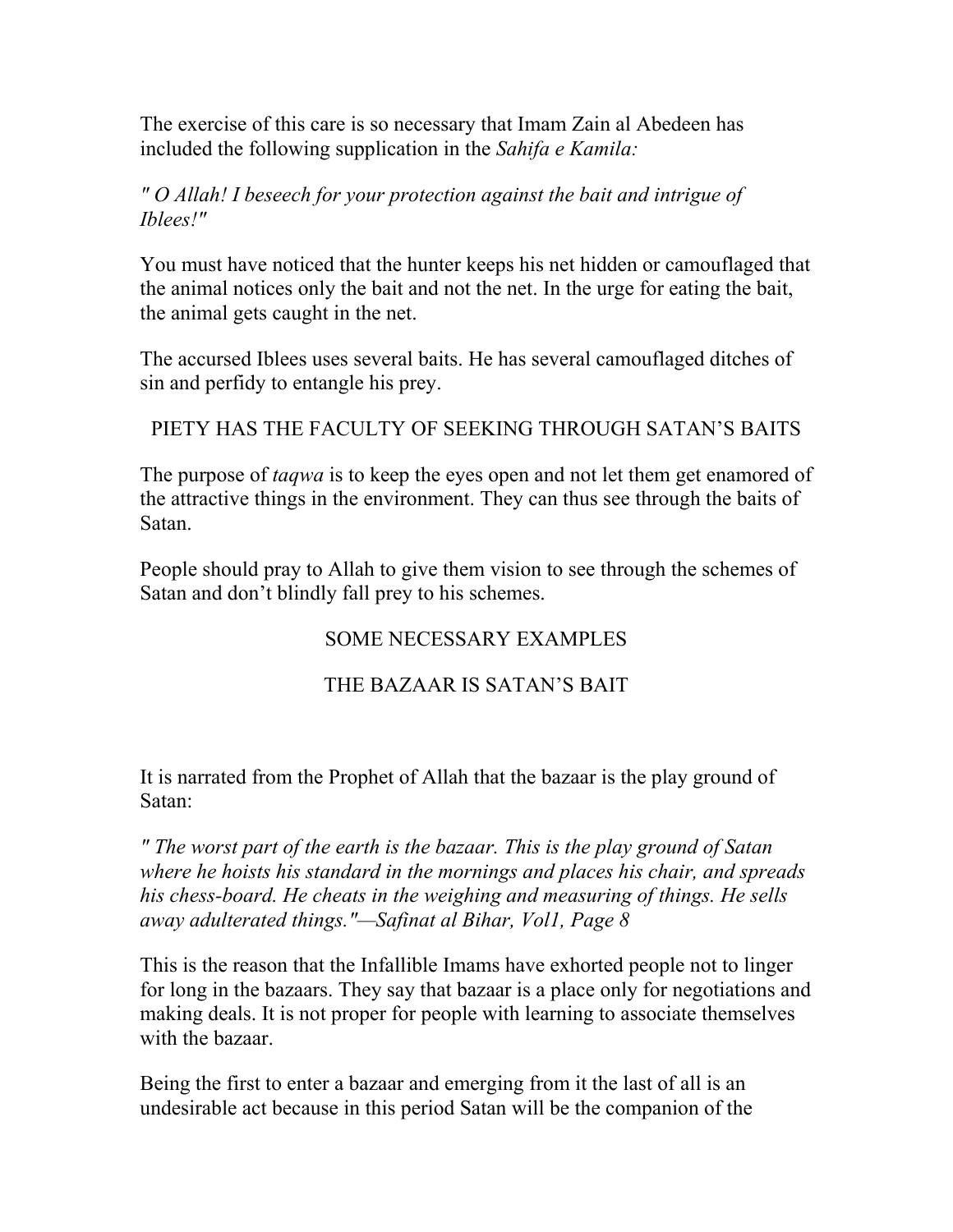person. It has been narrated in the traditions that Hazrat Ameer al Momineen (a.s) found Abdur Rehman Ibn e Muljim, the accursed, gallivanting in the bazar on 18<sup>th</sup> Ramadan. The Imam (a.s.) inquired, " What are you doing here?" He said, " I am going round the bazaar!" The Imam (a.s.) said, " The bazaar is the place for Satan." Aimlessly loitering in the bazaar motivates a person to indulge in undesirable activities. Even today loafing in the bazaar is not considered a good activity. If you wish to be a man of piety you have to tread carefully in the bazaar, as does a person on a road full of thorns.

### ISTA-AAZA BEFORE ENTERING THE BAZAAR

When you enter the bazaar you must seek Allah's protection in the following manner:

*"O Allah! Protect me that I don't get involved in sin by being unfair in my dealings, by telling lies, by insulting others. Save me from cheating and deceit. Prevent me from doing wrong propaganda and save me from the thoughts of greed and avarice. All these are satanic acts."* 

I don't suggest that one should never go to the bazaar and not transact there. My only appeal is that when one goes to the bazaar, he should remember Allah and use his better sense and care.

One person quotes from Imam Jafar e Sadiq (a.s.). He says, " I asked the Imam (a.s.) that I have business transactions with a woman and I have to, perforce, negotiate with he face to face. Is my looking at her face legitimate or not?" The Imam replied, " *Attiq Allah!* Kepp Allah's fear in your heart and exercise care!"

Imagine, There could be the possible risk of looking repeatedly at the face of the strange woman might give rise to sinful thoughts in the mind of the person and augur ill luck for him!

### SATAN'S TRAP IN THE BAZAAR

Even while walking on the street one has to be careful. If you think that on one street there is a trap installed by Satan, take another and safer street, even if that is more tortuous and can take more time to traverse. For example, if there is a cinema theatre or a place of indecent activities on your way, or there are indecent posters of women on display, it is better to take a diversion and used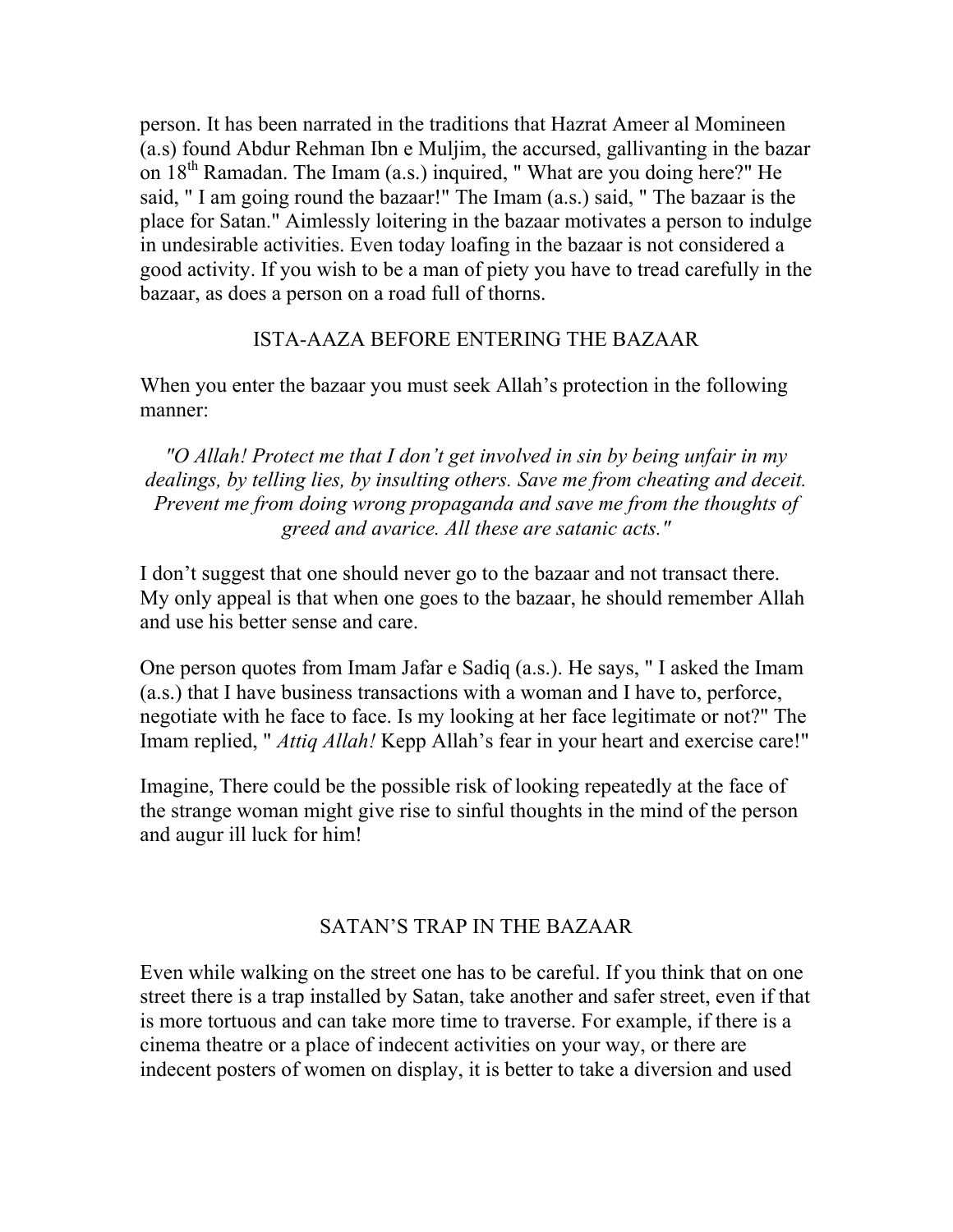some other street. You might say that such things on the way never tempt you to indulge in sin. But care is always advisable.

### FELLOW-TRAVELLERS—A DANGEROUS TRAP

Sometimes the person (s) travelling with one might prove satanic traps. He might be foul mouthed, backbiter or a person of poor intellect. Such a companion should be avoided.

Two companions, particularly when they are women, whose will is generally weak, have tendency to be ensnared by Satan. When they start gossiping, other's matters come up for discussion. As time passes, they shift from innocuous talk to backbiting, insinuations, scandals, mockery and many such taboo things.

The trap of Iblees is such that in the beginning people talk about eac other's health, exchange humor and narrate interesting anecdotes. But then Satan misguides them to fall into his trap and start discussing taboo things.

You must have witnessed that when two persons get together, their talk initially had no element of fault. But in about an hour's time there will be an element of lies in their conversation that might push them into the morass of Hell. Emerging out of the morass will be a Herculean task. As a follow up to the conversation, even if they go to a mosque, you should not think that they are God fearing persons because Satan continues to be with them.

# RECOGNISE YOURSELF

Iblees has so many traps that if a person is not pious and careful, he will get entrapped in such a way that he will not rest till the person is consigned to the Hell.

O people with wisdom! Exercise care and keep your tongur in absolute control. What right you have to find fault with others. Every individual is answerable for his own actions. The burden of one person will not be put on the back of another. *La tazar wazerat wa zar uqra!*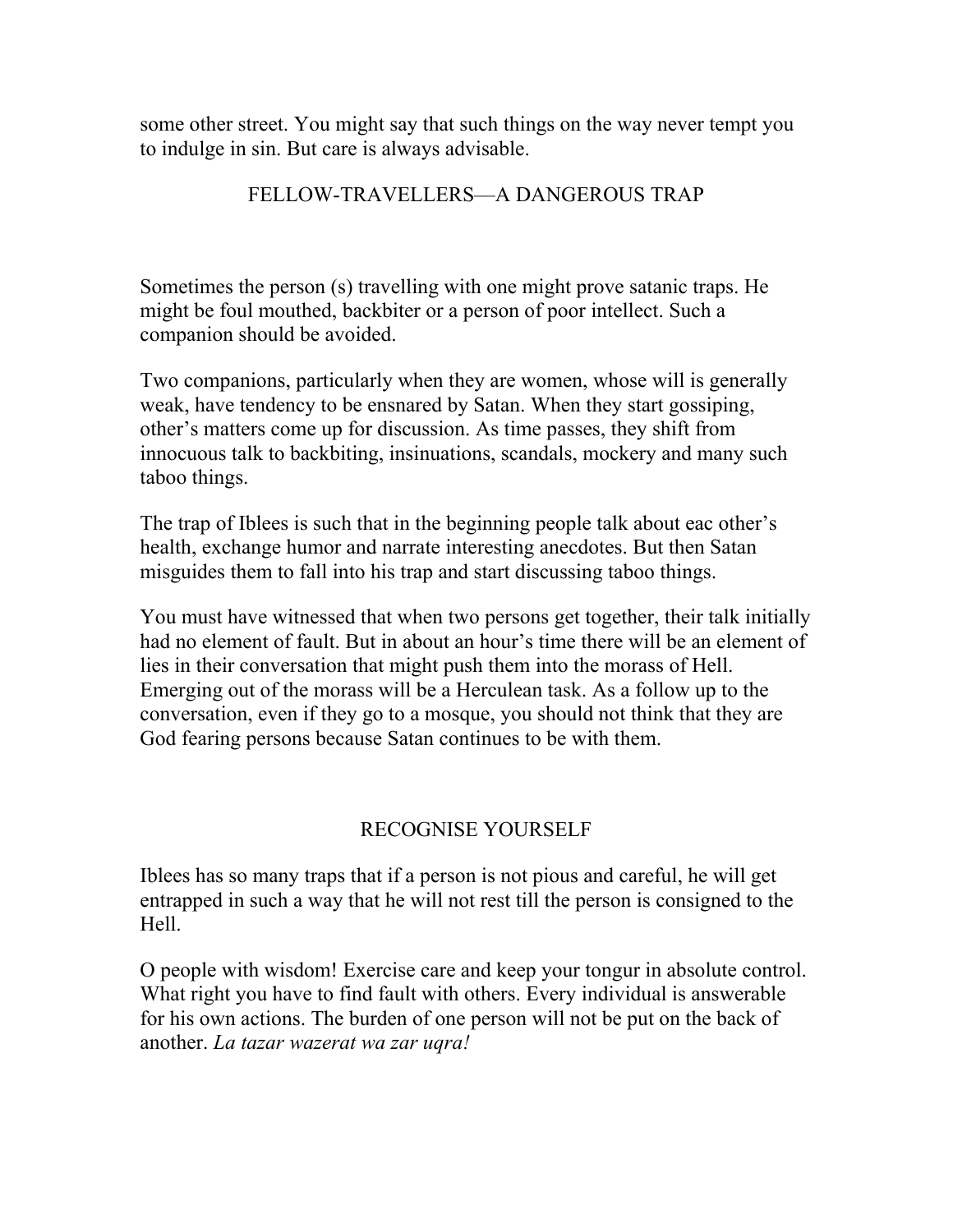Remember! Talking against each other, backbiting and carrying of tales are all the traps of Satan. When you are in company of others, beware of this trap.

## WOMAN IS THE MOST FORMIDABLE TRAP

Women are the most formidable traps of Satan. The only exceptions are those women who have confronted and fought with Satan all their lives.

It takes some time for Satan to snare men out of the right path. But women is more vulnerable and aid and abet the involvement of men too. Have you not heard that Satan was not able to tempt Adam (a.s.) with all his stratagems. Then he turned his attention towards Hazrat Hawwa (a.s.) and succeeded in making both of them to do the forbidden.

It is narrated that Satan said to Hazrat Yahya (a.s.)," Whenever I fail in trapping anyone, I use women to fulfill my plans!"

Yes! With the help of women Satan progresses towards his objective and thus involves the men in his schemes.

"*wa laqad sadaq alaihim Iblees anha"* 

*Certainly Iblees has proved his thinking right about them."* 

# COMPANY OF WOMEN IS THE PREFACE TO SINNING

This is the reason that there are authentic traditions of the *Ahl al Bayt* that excessive company of women makes men hard of heart.

This doesn't mean that men should totally shun the company of women. But care must be exercised because nearness to women is one of the traps that are used by Satan.You must have observed that a single word from a woman can drastically change the thinking of a man! Can render the person emotional and turn him inadvertently towards many sinful acts.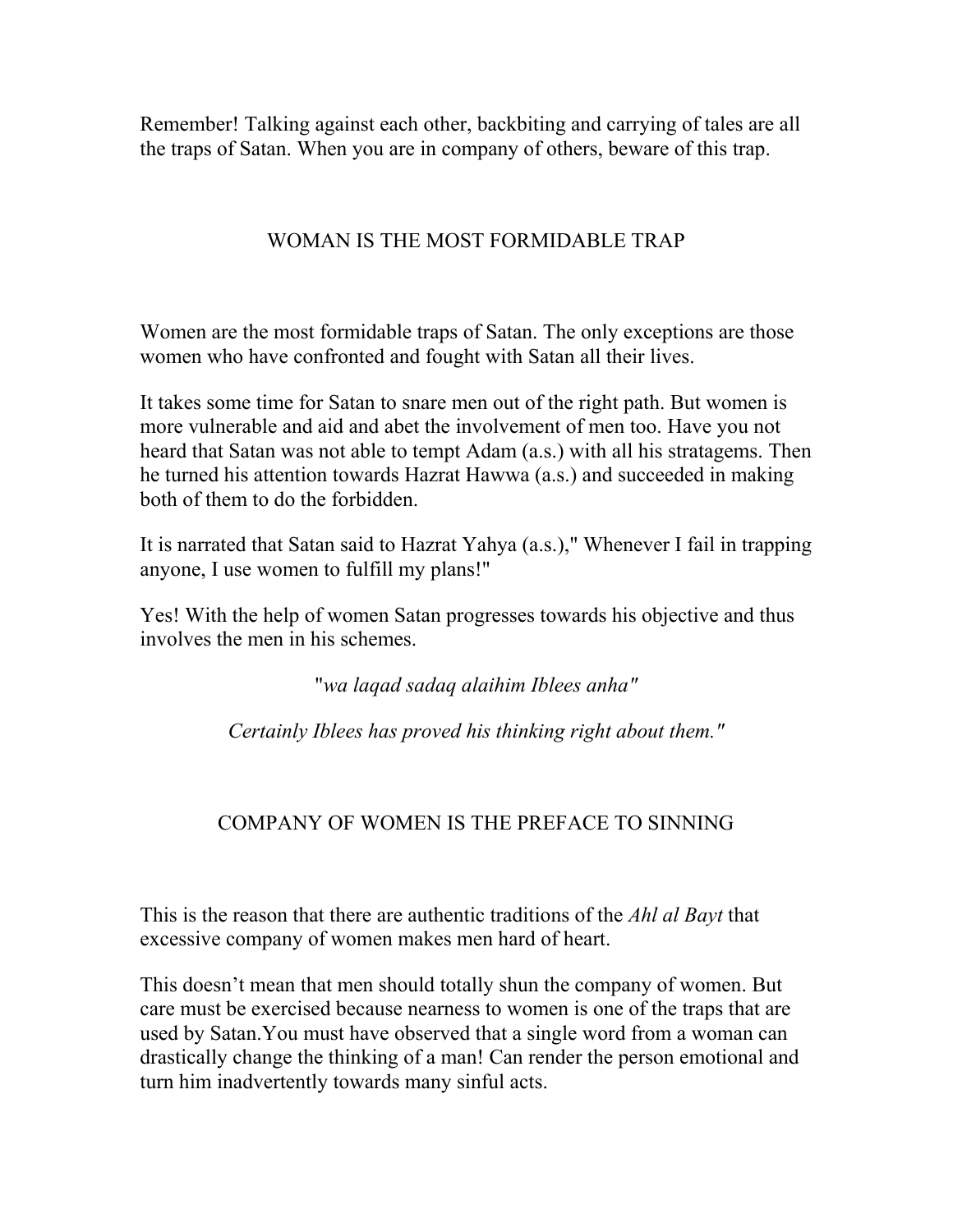It is a matter of concern that a strange ( *Na Mahram)* woman in privacy with a man then the trap of Satan becomes strong and very dangerous.

Shaking hands with a strange woman is *Haram.* Think of the impious animals that how deeply they are entrapped by Satan that they are totally unaware that the bodily touch of a woman is one of the uncanny traps of Satan.

## THE TALE OF BARSEESA

One imposter, whose name was Barseesa, always used to make the pretense of prayer and lived in seclusion. People used to say that his prayers would help in the fulfillment of their wishes.

The daughter of the king of the time once fell seriously ill. All treatments proved futile. In the end it was thought that the only way for curing her of the illness was the prayer of Barseesa. But the hermit refused to come out of his seclusion to the city or the palace of the king. In the end they reluctantly took the sick princess to his hermitage. They left her alone with the hermit.

If this unfortunate hermit was a true man of piety he would have objected to the leaving of the young princess alone with him. But he fell in the trap of Satan. He looked at the girl and was attracted by her beauty. He had not experienced such a situation throughout his life. He could not control his baser instinct and raped the girl.

But Satan didn't stop at this. He put doubts in the heart of Barseesa that when people learn of his foul act they would lynch him. To save himself from death he thought of killing the girl and burying her. He also thought that if inquiries are made about the girl, he would say that he didn't know where she had gone.

With these doubts and fears in his mind, Barseesa killed the princess while she was asleep. Then he dug up a trench and buried her.

It is narrated that Satan came in human form to the persons who were searching for the princess and said, " I know where the girl is!"he then guided them to the place where the grave was. The angry team demolished Barseesa's hermitage and dragged him to the court of the king. People started spitting on his face. The king ordered him to be hanged.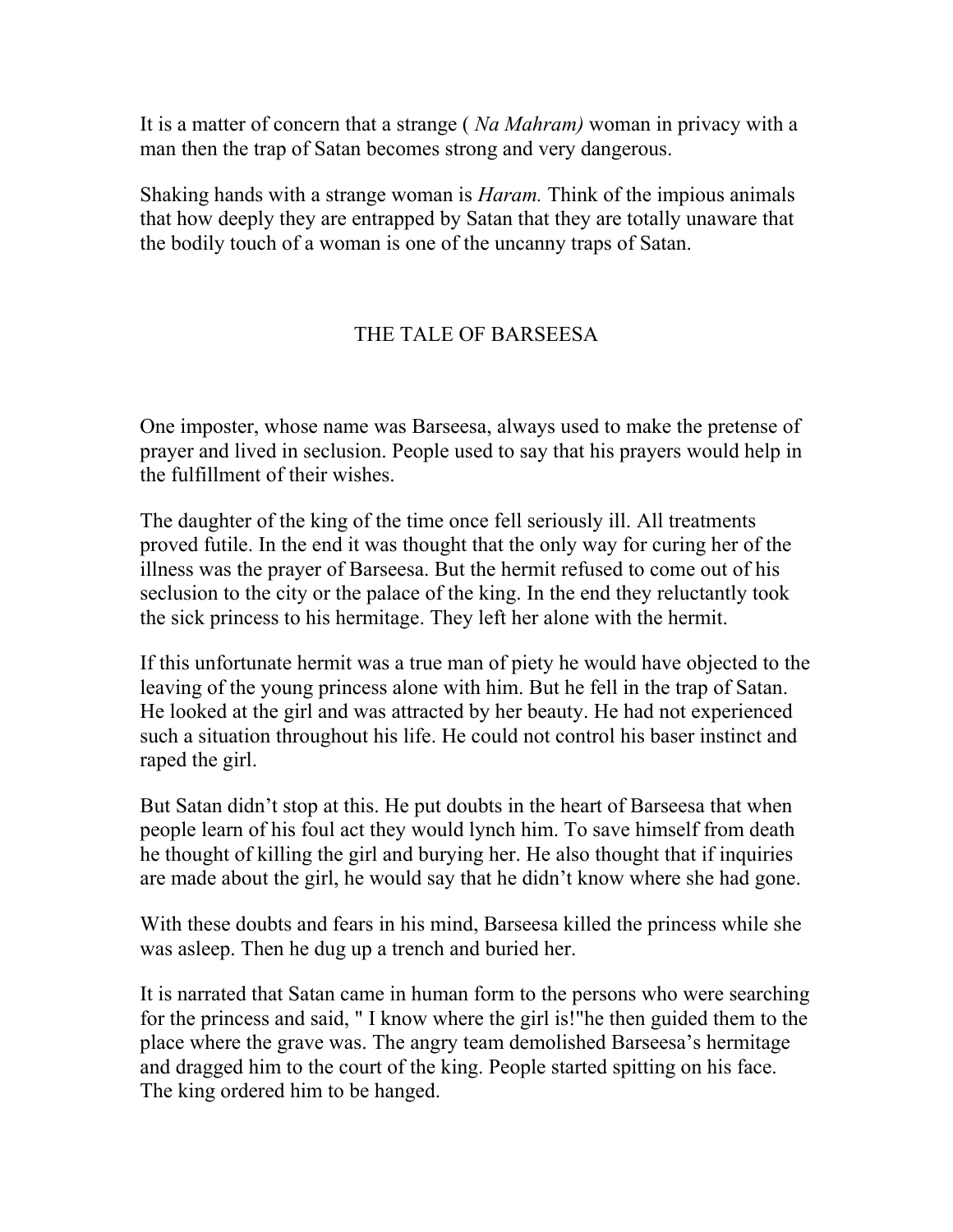In the olden days the hanging of criminals was not such an easy and fast process as it is now. It was a prolonged and torturous procedure. When Barseesa was about to die Satan came to him and said, " Even now if you prostrate to me, I shall save you!" To save himself from death, Barseesa agreed to prostrate to Satan. In his last breaths Satan tempted Barseesa to commit a major sin and earn a place for himself in the fiery Hell.

#### THE NINTH TALK

#### *Bismillah hir Rehman ir Raheem*

*Innal lazeena attaqau iza massahum taaefum minal Shaitane tazakkaru fa izahum mubseroon-7.201, Al Araf* 

#### ISTA-AAZA IS EFFECTIVE ONLY WITH PIETY

The summary of the previous evening's talk is that the prime and the first aspect of *Ista-aaza* is *Taqwa* or piety. If a person is pious, then seeking Allah's protection from Satan by saying *aaoozu billahi min al Shaitan ir rajeem* is effective. Otherwise reiterating these words a thousand times over will not bring any results.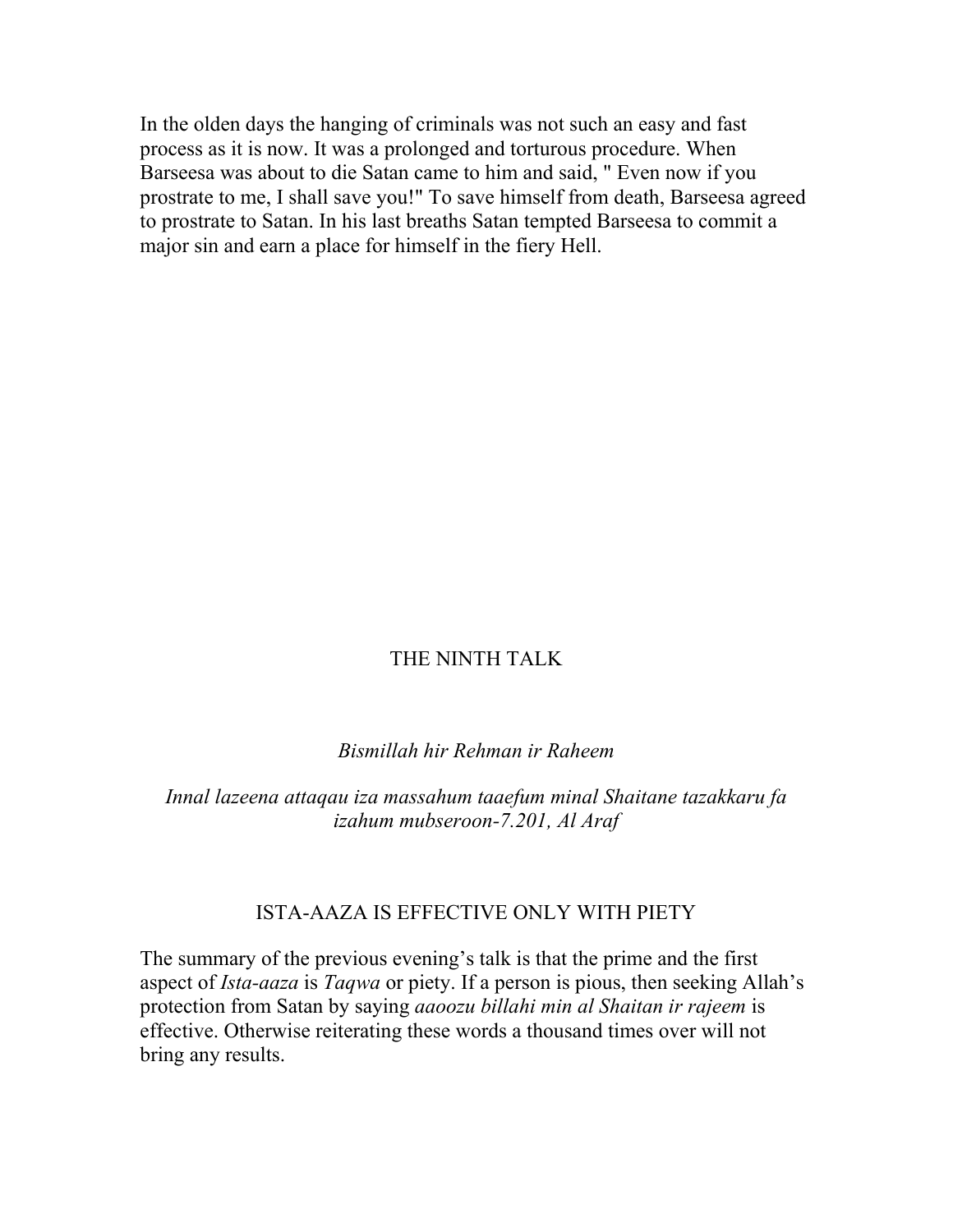Today I shall tell you about another meaning derived from the verse that I have mentioned above and also at a few places in my previous talks.

### A HEART WITHOUT PIETY IS THE ABODE OF SATAN

A heart that has not experienced piety, believe me, is the abode of Satan. Satan doesn't relinquish such a heart easily.

A heart without piety is the heart that doesn't remember Allah. It is in fact crowded with worldly desires like greed, selfishness and Satanic fears. Such hearts are the repositories of wishes for the worldly glitter and show. These hearts are also the shelter for Satan and the sources of his evil designs. Unless the heart cures itself of these satanic instincts and withdraws from supporting and advancing Satan's foul schemes, it is impossible that the environment for *Ista-aaza* takes shape in it.

### SUMPTUOUS FOOD & HUNGRY DOG

You might have experienced that a hungry dog will not leave your side if you are having with you some tasty food. However much you try to chase away the dog, it will return to you. Even if you pick up a stick to chase it away, it will stubbornly stay on. If you don't have any food with you, and a dog chances to come near you, then it will run away if you chase but once. The reason for this lack of interest is that the dogs have a very strong sense of smell and they would know where there is a bone for them!

#### A SICK HEART IS THE EATING PLACE FOR SATAN

Your heart is under the observation of Satan. If he feels that there is food for him in your heart that it has craving for worldly riches and pomp, then certainly it is the ideal place for him to entrench himself in. If he notices that your heart is having so much avarice that even after acquiring a lot it has craving for more and is envious of others, then he is very pleased to dwell therein. You may say *aa oozu billahi min al Shaitan ir rajeem* a hundred thousand times, Satan will tenaciously stay on! *Innal Shaitan lakum adu- annahu adu um mubeen—Satan is your open enemy!* The only remedy is that you should dispel from your heart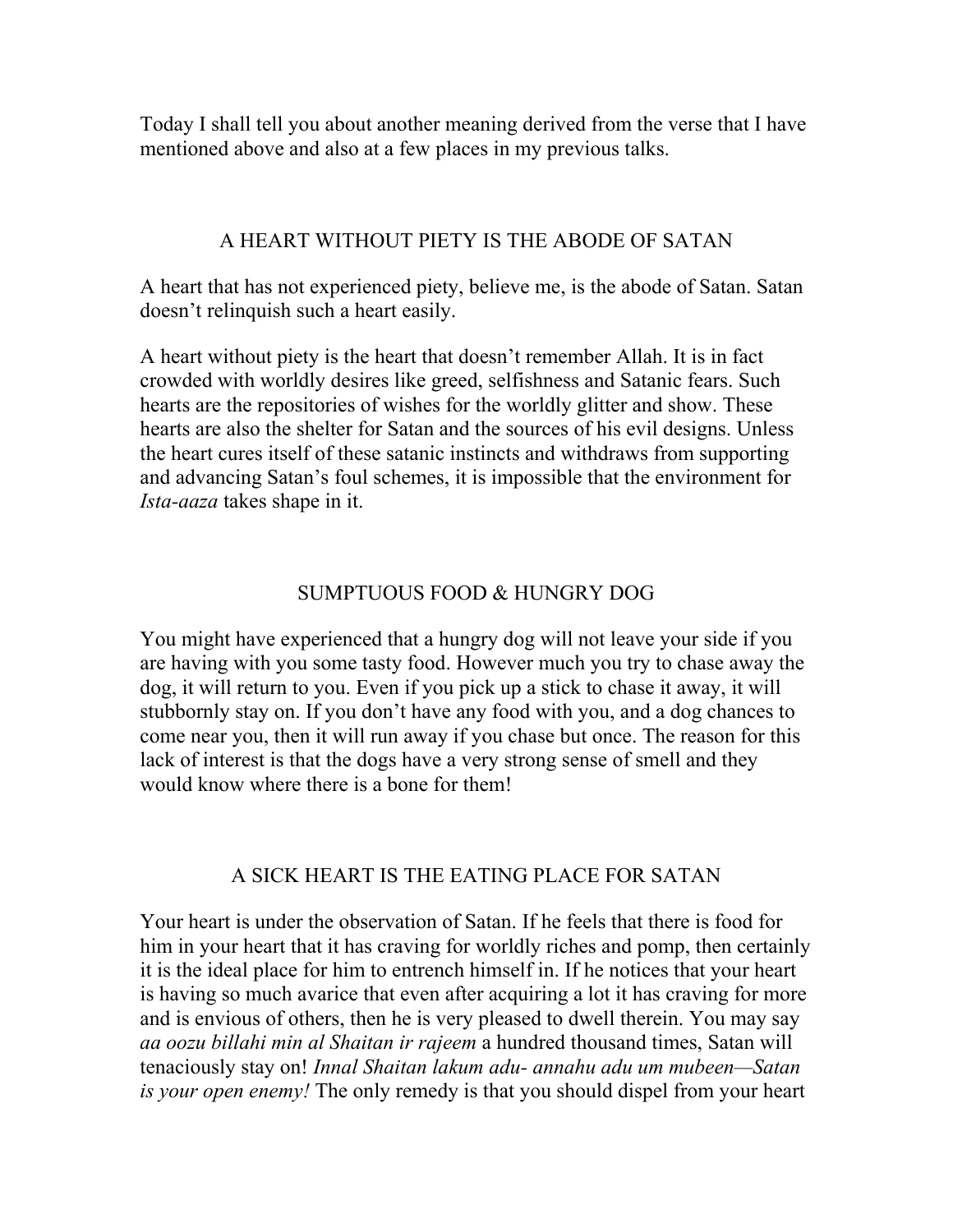all the thoughts of things that attract him. Then with one utterance of the words *aa oozu billah* Satan will run away.

## THE MAJORITY IS ENTRAPPED

It is narrated that once Satan came to the presence of Hazrat Yahya (a.s.). Prophet Yahya (a.s.) asked him about his treatment of Adam (a.s)'s progeny. He replied that men are divided into three groups.

The first group consists of the revered persons who are always out of his reach. These are the Prophets (a.s.) and the Infallible.

Then Satan said that the second group consists of the people over whom he can have his sway. But with penitence they nullify his maneuvers.

The third group of people is of those in whose hearts he, Satan, lives. These form the vast majority of people.

O believers! Do such acts that Satan is unable to find an entry into your hearts! Otherwise, mere utterance of the words of *Ista-aaza* will not be of any use.

# THE THIEF ON THE LOOK OUT

### FOR BREAKING INTO THE HOUSE

To prevent Satan from entrenching into your heart you will have to adopt piety. Shun all things that are not liked by Allah. Shun avarice, amoral acts, bad habits and all such evil traits that take you towards illegitimate acts and illegitimate food. The heart will then be pure and clean.

Once the heart is cleansed of these things, then piety will find it's way into it. It will now have the fear of Allah and the fear of the Day of Reckoning. Now Satan will be rendered absolutely helpless. He does have the extreme desire to enter such hearts and waits for the slightest chance that the person commits a mistake and opens the way for him.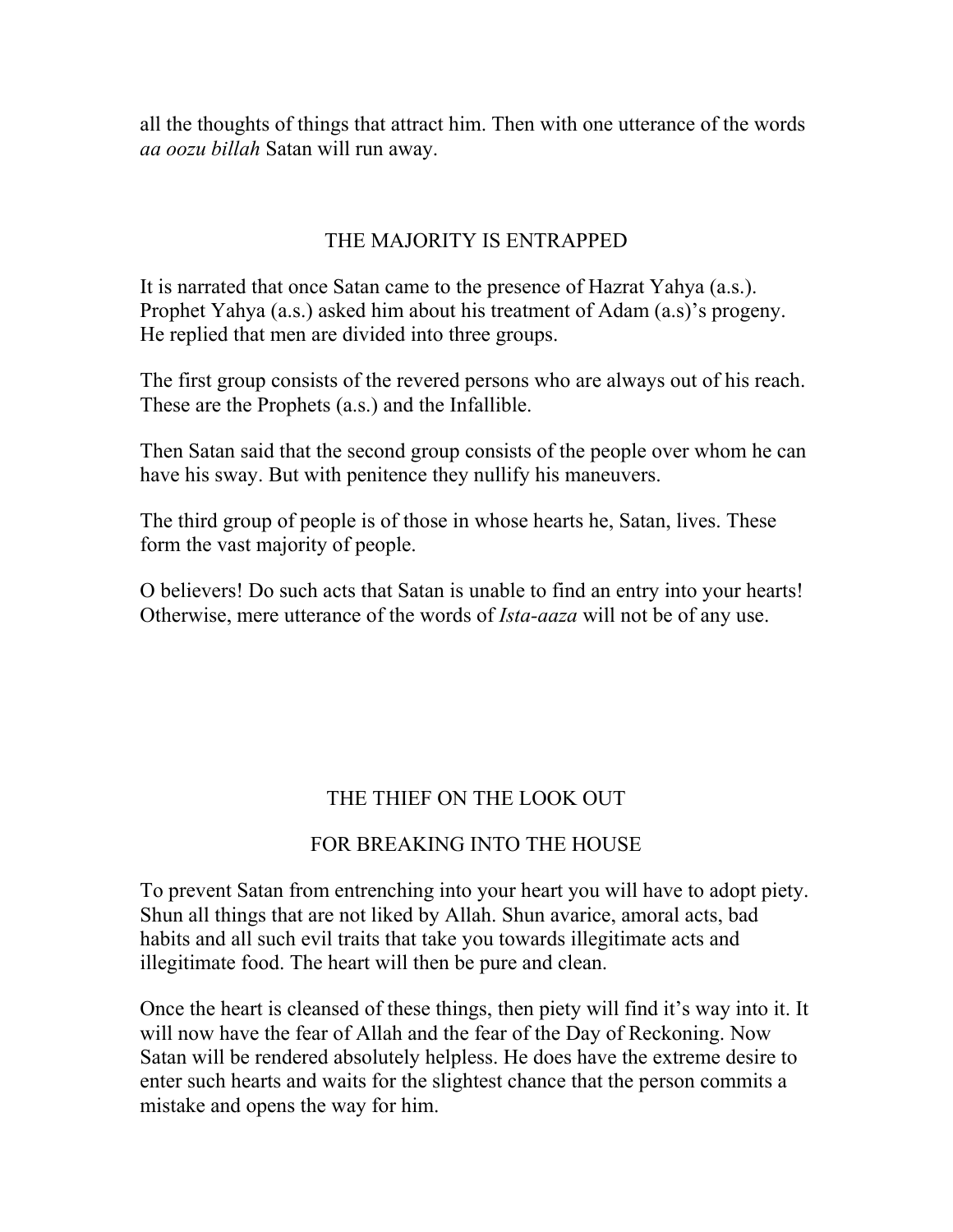Satan is like a thief who does reconnaissance of the fort to find a foothold or the slightest of openings to break in. But when he notices that the keeper of the fort is alert he escapes from the ramparts disappointed.

#### IBLEES AROUND THE HEART

*Innal lazeena attaqau---* This is said about those whose hearts are free of the thoughts of sin. When the heart is pure and clean, then automatically all other organs get into sound repair. Therefore, the tongue, the eyes, the ears and the limbs do not get associated with any wrong act.

*Iza massahum taaef--- Taaef* is a person who does *tawaaf* or circumambulates. Here it is meant Satan going round the heart in search of a hole to break in.

*Min al Shaitan---* it is the mention of the retainers of Satan who go round the heart in search of an opening to barge in. But

*Tazkkaru---* The owner of the heart, a *momin,* is busy in Remembrance of Allah and says, " *Ya Allah- Astghfar Allah- Aaoozu billahi min al Shaitan ir rajeem— O Allah! Protect me from the harm that Satan can cause me!"* 

Hence,

*Fa izahum mubseroon---* Their eyes instantaneously illuminate with the light of vision and they get warned of the thief in their environs.

Here I wish to point at the words *Taaef min al Shaitan* which connote that the one who takes rounds of the heart of a *momin* to find an entry is from the group of Satan.

Remember! If there is piety (*Taqwa)* for Allah in the heart, then it will be pure and clean. The bright light of piety will put the thief to shame and he escapes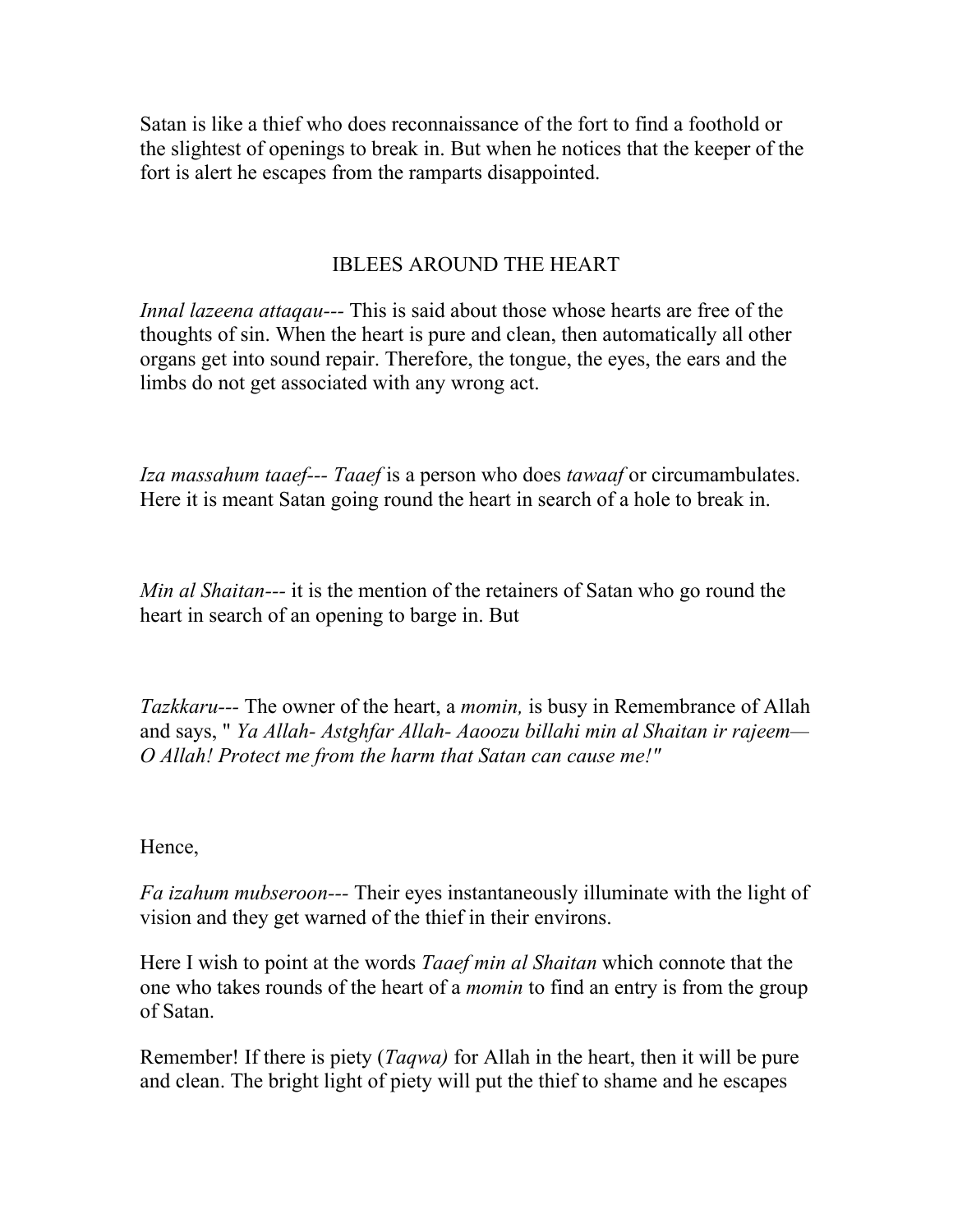from there. Pity the heart that is devoid of piety and full of worldly desires. Such a person will fall into the clutches of Satan and meet a sad end.

#### WHY THE SUICIDE?

One avaricious trader sold his goods worth thirty thousand for one hundred thousand. Later on he learned that the first buyer sold the merchandise for three hundred thousand within three days. He was distraught with remorse that the opportunity of making a huge profit was missed by him. He was jealous and envious of the traders who made the big gain. He started crying and was restless during the day and in the nights. He was so upset that at last he consumed lime mixed with sulfur and committed suicide. The sole reason for the tragedy is that the person was wedded only to worldly gains and was devoid of Allah's fear.

#### WHY ISTA-AAZA IS NOT EFFECTIVE?

We should all awake from the slumber of carelessness because the root cause of all sins is the love for the world.

Keep your heart free of all pollutants. Because, if only the use of the tongue sufficed, then saying *aaoozu billahi min al Shaitan ir rajeem* prior to every mandatory prayer would do! This goes to prove that only saying the *Ista-aaza*  from the tongue is not sufficient.

What is the reason that when people stand for prayer, their attention hovers around everywhere and is not focussed on the prayer! This despite reiteration of Allah's name by the tongue time and again. It proves the point that the mind and heart of the person should be as much present as the person uses his tongue during the prayer.

A person once lost his wallet. He searched for it the whole day. Around the time of *Maghrib* prayer in the evening he remembered the place where he had left the wallet. Immediately after saying the salutations at the end of the prayer he called his servant to look for the wallet in a particular place .The servant said, " Sir! Were you offering your prayer or searching for your wallet?"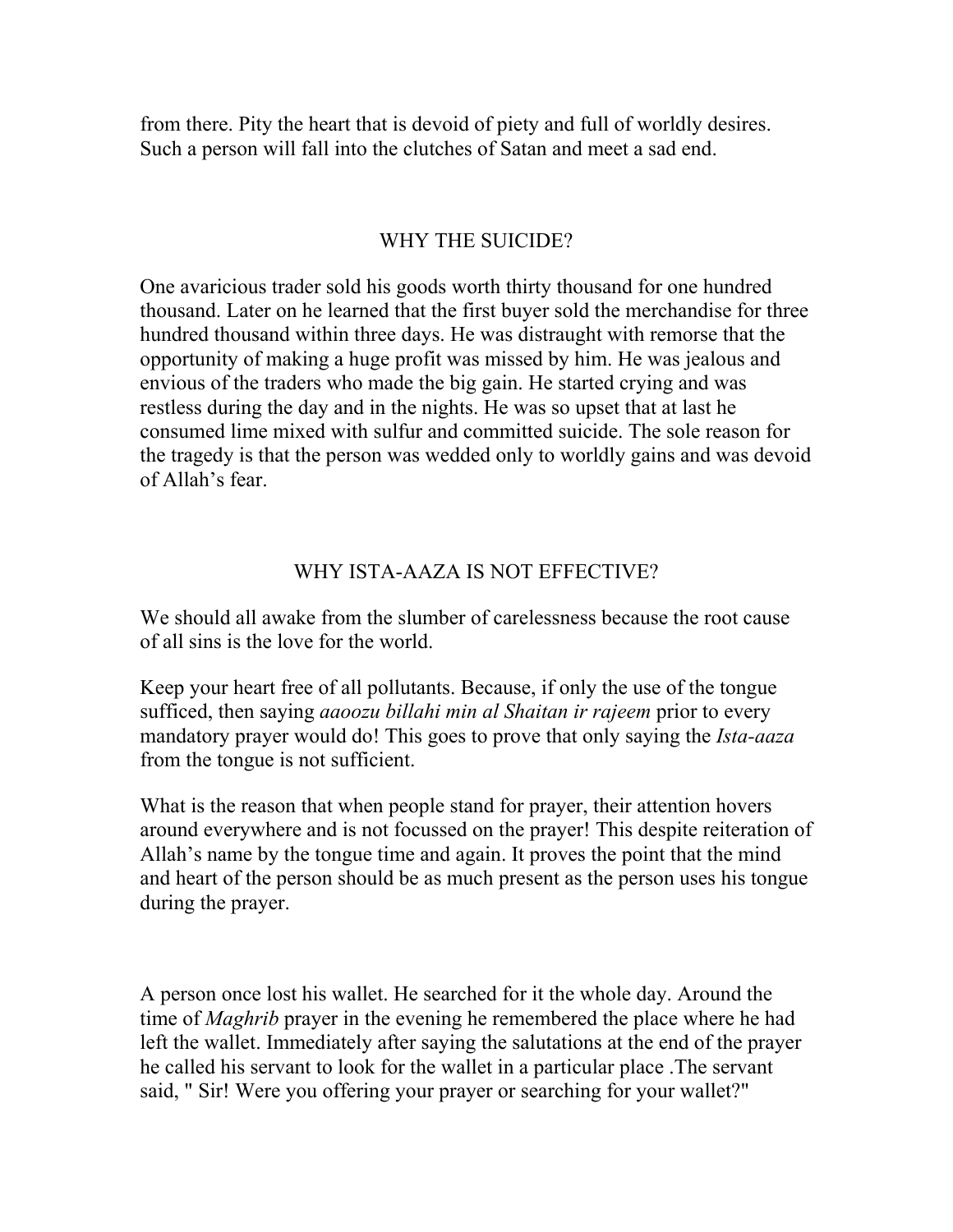Remember! There are four things that prevent the light entering the heart:

As long as we don't guard against these four things, darkness will prevail on our hearts. The very first thing that must be avoided is impurity of the body. The second important thing is that we should refrain from disobedience to Allah. The third is to guard against the fears and doubts created by Satan. The last, but not the least, is abstaining from bad manners that can turn a man into animal. As long as a heart remains under the spell of bad manners, it will not understand the spirit of Ista-aaza.

Such persons remain under the influence of Satan and away from Allah even at the time of their death. It has been mentioned in the traditions that, *yahshar al naas ala niyatehim,* the final judgement of men will depend on their intentions during their lives. Allah gauges the intentions of the heart rather than the actions that result from these intentions.

### REMEMBER THAT DEATH IS A REALITY

There are very few sermons of Ameer al Momineen (a.s.), in *Nahj al Balagha,*  that don't throw light on this fact of life. He says, " Don't forget death because it is the best cure for the ailments of the heart and the spirit. One who always keeps this fact in view, it is like he has opened the door to guidance and reform."

After the day's toil when you reach home, then remember that perhaps your body might be carried to the grave next morning. When you leave home for work in the morning, then keep in mind the possibility that you might not return home alive.

If man inculcates this spirit in his nature, then slowly he will overcome the traits of jealousy, parsimony, avarice, hypocrisy, satanic fears and carelessness.

When I am not sure whether I will be alive till tomorrow or not, then what is the use of avarice and unnecessarily displeasing others with my actions.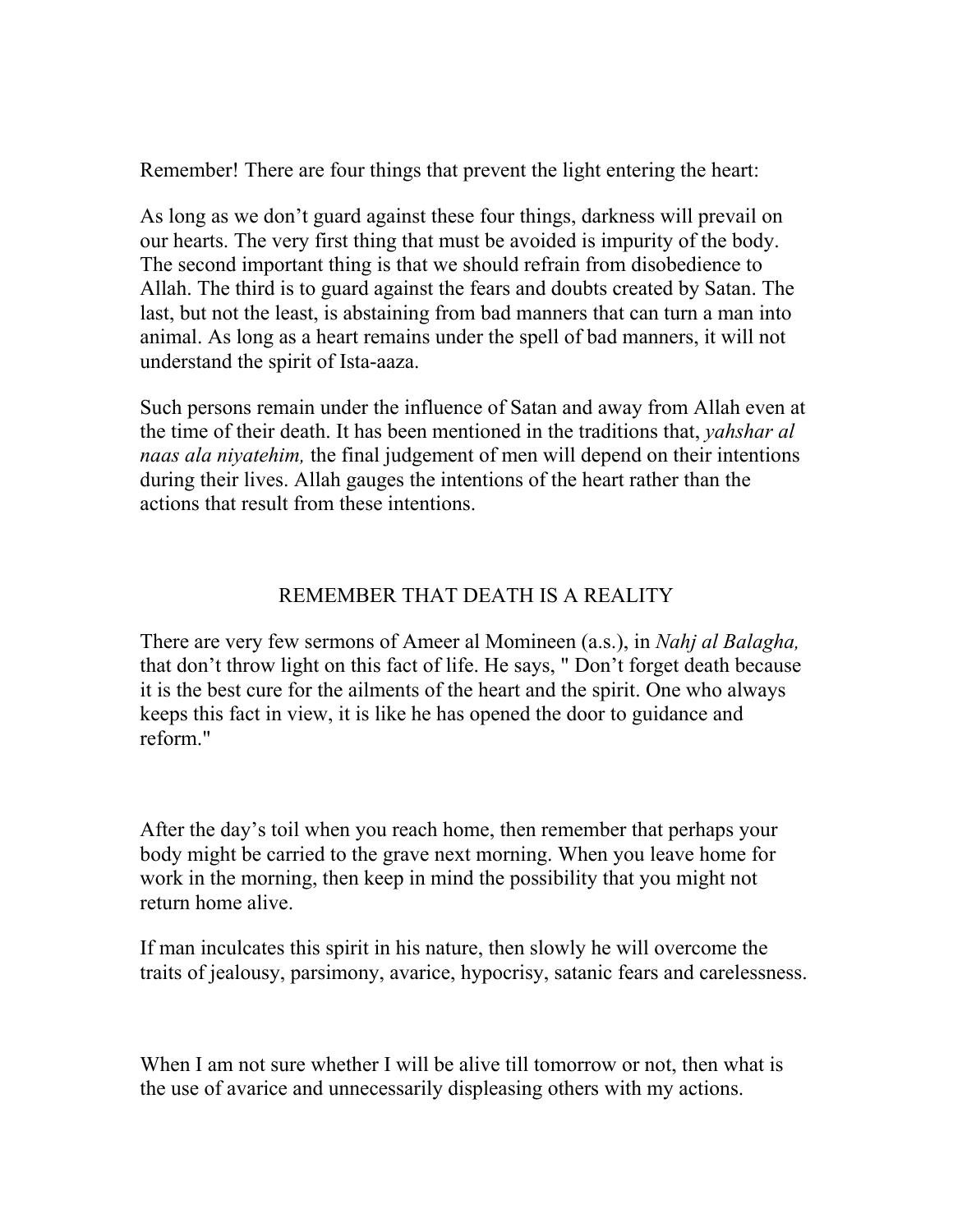#### FLIES BUZZ AROUND THE HONEY

Another example is sited for you. You must have noticed the way ants and other insects hover around sweet things. However much you try to chase them away, they return to pester you. The only way to get rid of them is to remove the things that attract them.

O Momin! Clean your heart of all impurities that Satan runs away with one *Ista-aaza* from you.

Hazrat Syed e Sajjad (a.s.) used to recite *Dua e Hazeen* after the nightly prayer ( *Namaz e Shab*). He supplicates to Allah thus, " O Allah help me! Satan is attacking my heart!" When a *momin* has nothing in his heart that interests Satan, and he remembers Allah, then only one *Ista-aaza* would suffice to chase the accursed enemy away.

### SATAN A STUMBLING BLOCK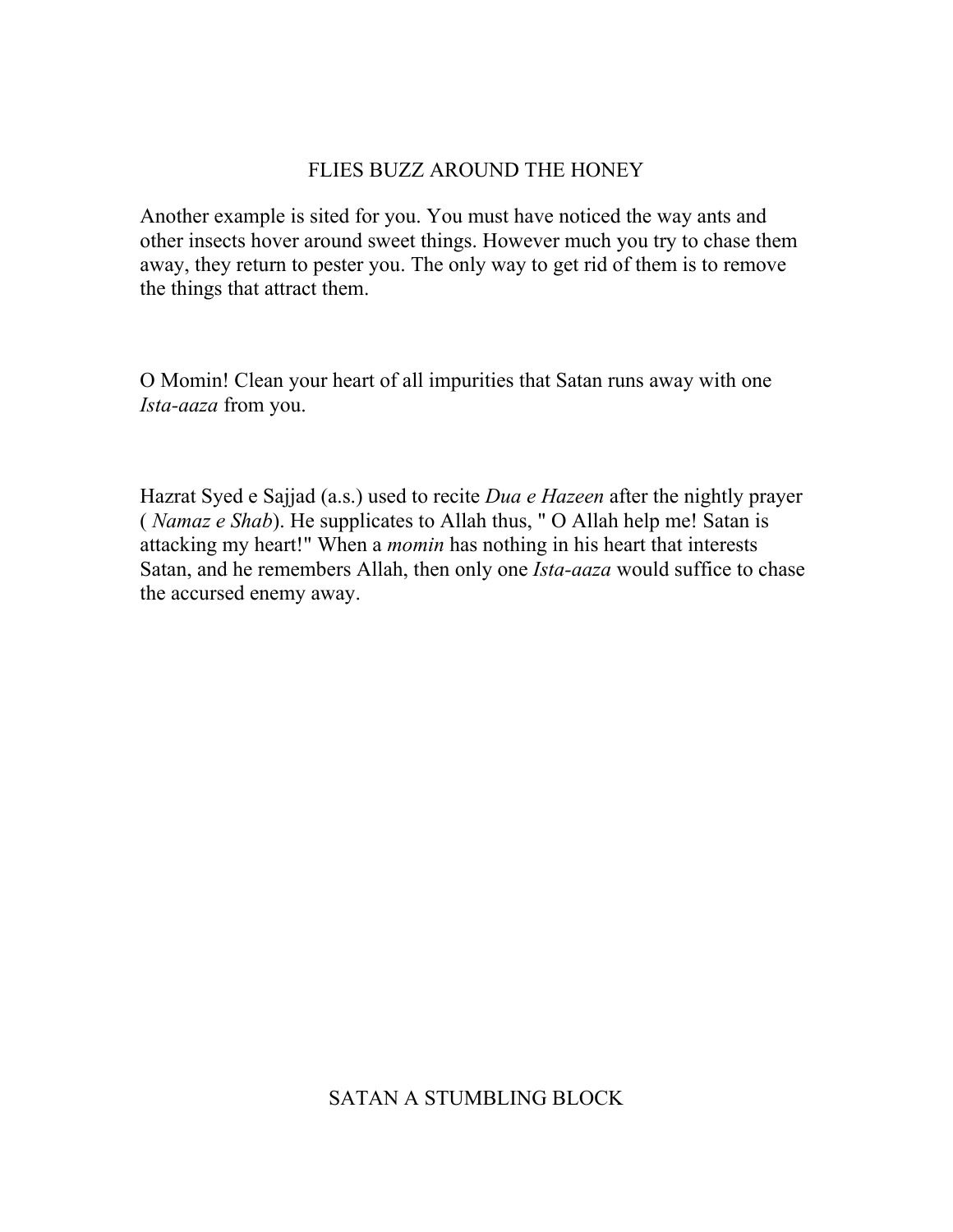#### IN THE WAY OF PENITENCE

It is narrated that when the following verse was revealed:

*Wal lazeena iza fa alu faheshat au zalamu anfusahu zakaru wa allaha fasthagfir wal zunubehim ….* 

*Allah forgives those who repent after committing sins.* 

Satan cried out and his retainer assembled around him and asked, " What has happened? Why are you shouting?" The accursed one said, " Why shouldn't I shout and cry! We work so hard to make a man commit sins. And he expresses penitence that renders our efforts null and void!"

Every individual from his retainers gave his own advice on the matter. But Satan was not satisfied with any of those. Then someone said, " The only way will be to prevent man from reaching the threshold of the door of penitence!" Satan said, " Your suggestion is right! If there is any way for us, this is the way!"

#### THE PRACTICE OF HAZRAT SYED E SAJJAD (A.S)

The Imam (a.s.) used to supplicate to Allah thus, " O Allah! Keep me in your shelter from this enemy who is after my life! O Helper of all the helpless! I am forlorn and support-less! Come to my rescue. From one side this dog is attacking me and on the other is the world tempting me with all its glitter and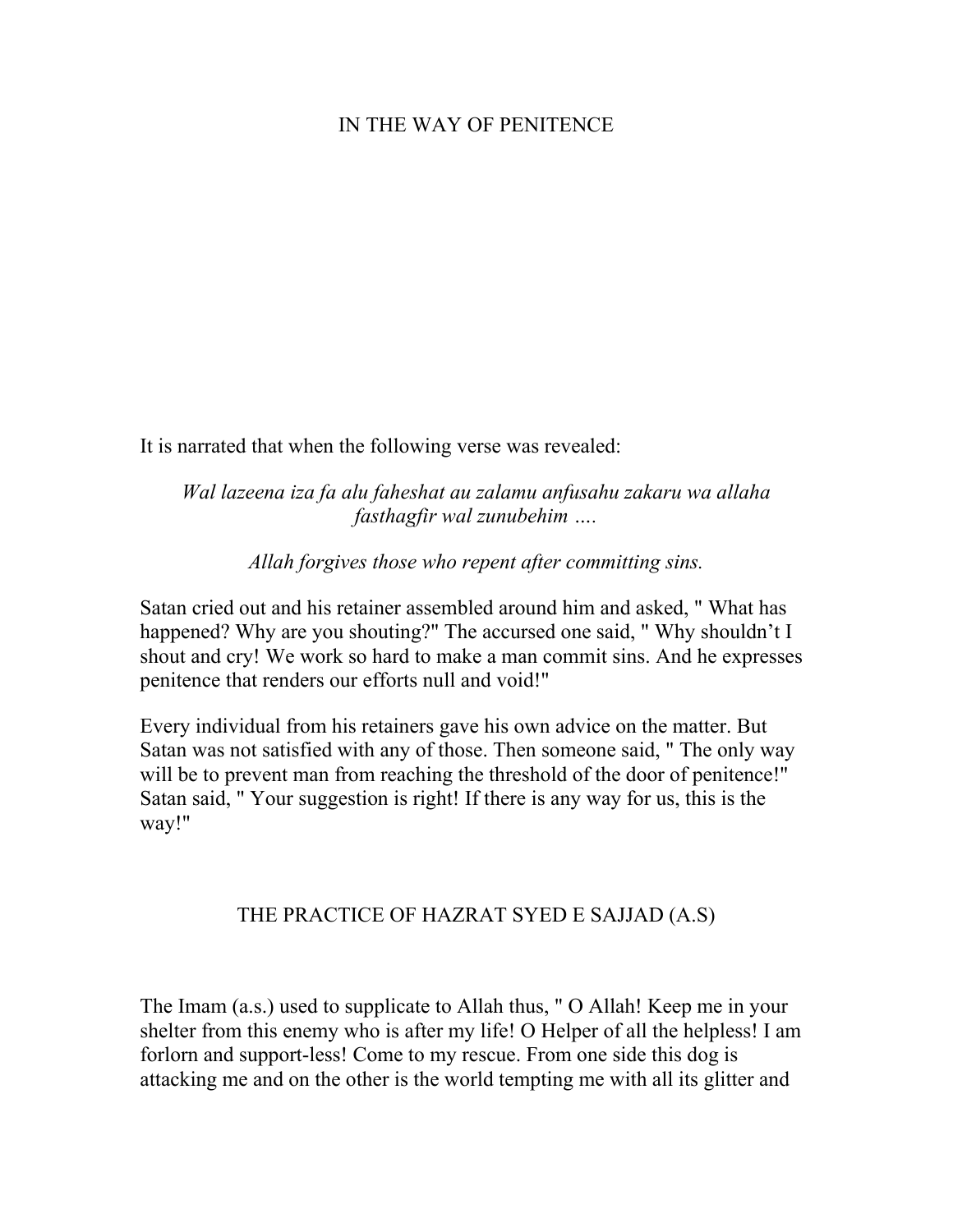attractions! There is pressure of avarice and greed on my heart! I seek your help against all these!"

#### THE SUPPLICATION OF GHAREEQ

#### DURING THE ABSENCE OF THE IMAM (A.S.)

Imam Jafar e Sadiq (a.s.) , while predicting the period of the absence of the Last Imam (a.s), says, " During that troublesome period there will be so much of sedition that the angels would be astonished at the very few deaths of men of piety!" The narrator asked the Imam (a.s.)," What should the people do in that difficult time?" The Imam (a.s.) replied, " They should recite the *Dua e Ghareeq.* This consists in saying '*Ya Allaho ya Rahmano ya Raheem ya Muqallabul Quloob sabbit qalbi ala deenak--- O Rehman, O Raheem, O one who Guides the hearts! Keep my heart steadfast on Your Faith!"* 

Man should think that he is really helpless in times when Satan's retainers are roaming free. No heart is safe from their onslaught. O Allah! Guard our hearts from the effects of these Shayateen!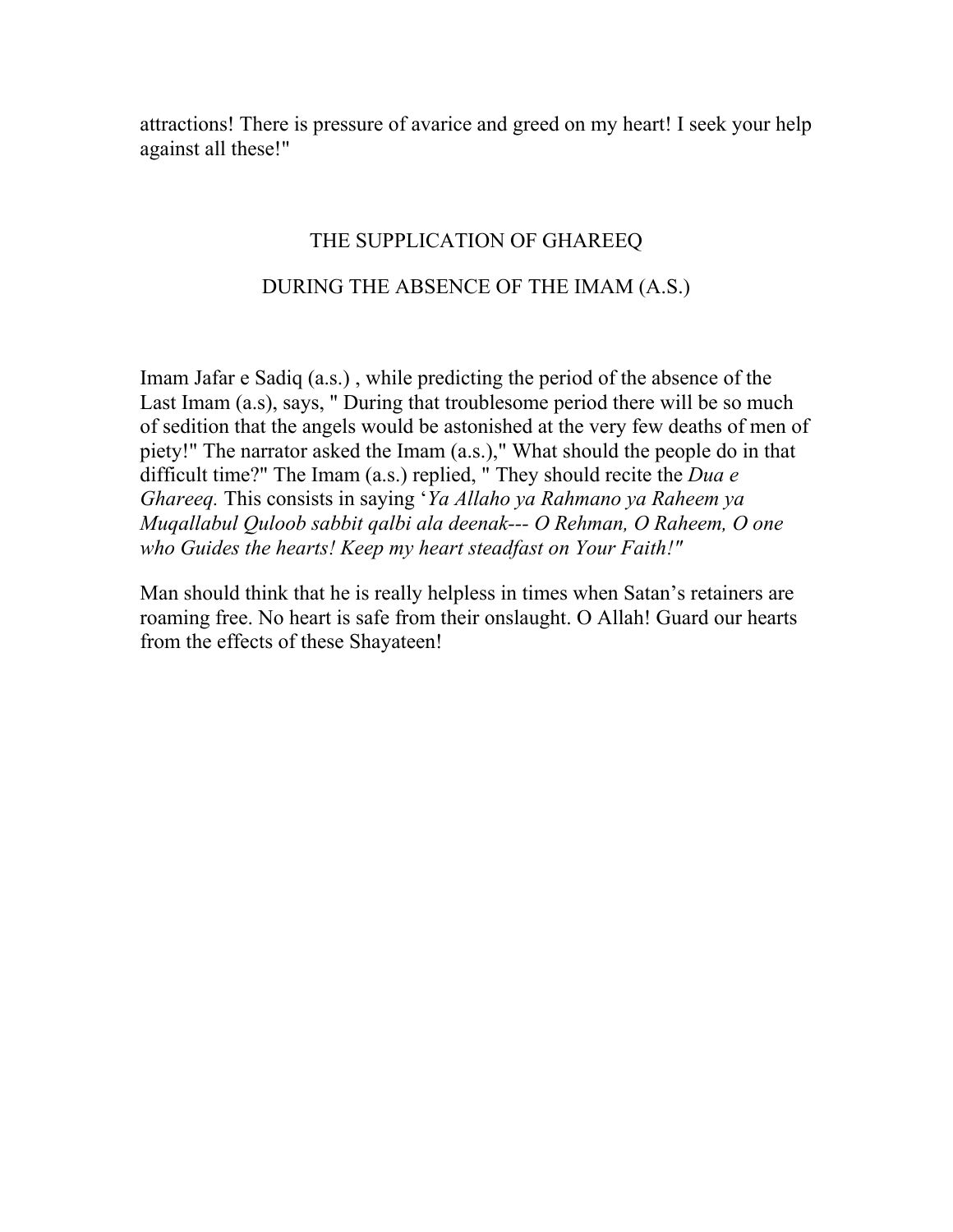THE TENTH TALK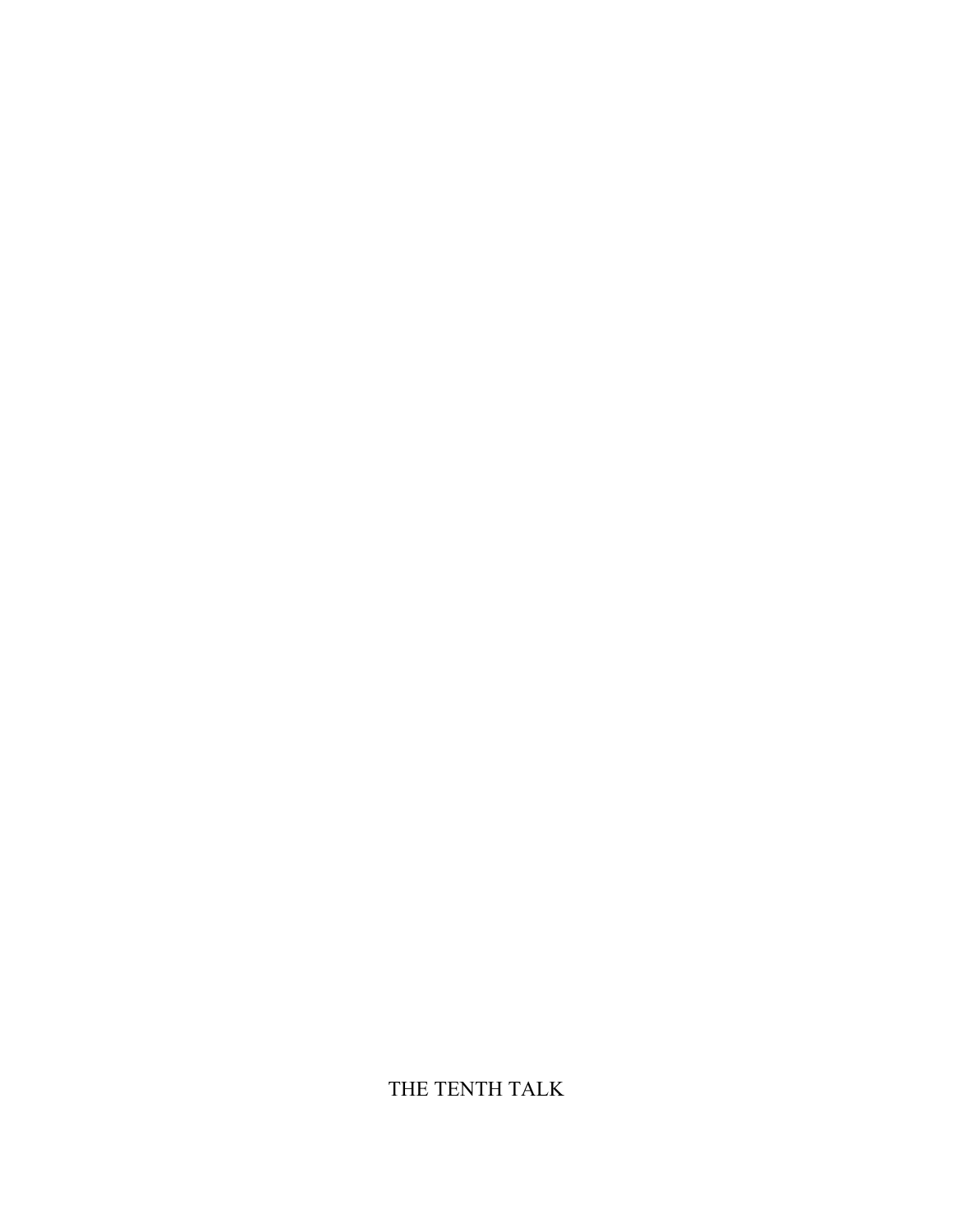#### *Bismillah hir Rehman ir Raheem*

### *Innal lazeena attaqau iza massahum taef min al shaitan tazakkar wa afaza hum mubseroon- Al-Araf 201*

It is proved from the previous talk that the most important aspect of *Ista-aaza* is *Taqwa* or piety. If a person is devoid of antagonism of Satan and doesn't submit himself to Rehman, then he is in the trap of Satan and his *Ista-aaza* is of no use.

#### WHY ISTA-AAZA

Here one might ask when there is *Taqwa* in a person, then what is the need for *Ista-aaza.* When a person doesn't commit any sins, and is not a transgressor, then there may not be the need for seeking Allah's Protection against the onslaught of Satan.

The reply to this question is that the question itself is topsy- turvy. The fact is that *Ista-aaza* is only for the people of *Taqwa.* One who observes *Taqwa* will always submit to Allah for His protection lest the evil Satan catch him unawares and achieve control over his heart. Once Satan penetrates his heart, all his actions will be at the instance of Satan.

A person whose heart is free of the influence of Satan and spends his time in prayer and supplication to Allah, should necessarily seek Allah's protection against the fears and temptations of Satan, and his ilk, because they are always on the lookout for the slightest opportunity to subdue him. A *momin* has to exercise utmost care in this matter.

#### GOOD DEEDS OR GUIDANCE FOR EVIL

Satan strives hard to find a place in the heart of a *momin.* It is narrated that even if a *momin* escapes unscathed from the trap of Satan because of his good deeds ninety nine times, he might become the victim on the hundredth attempt! It is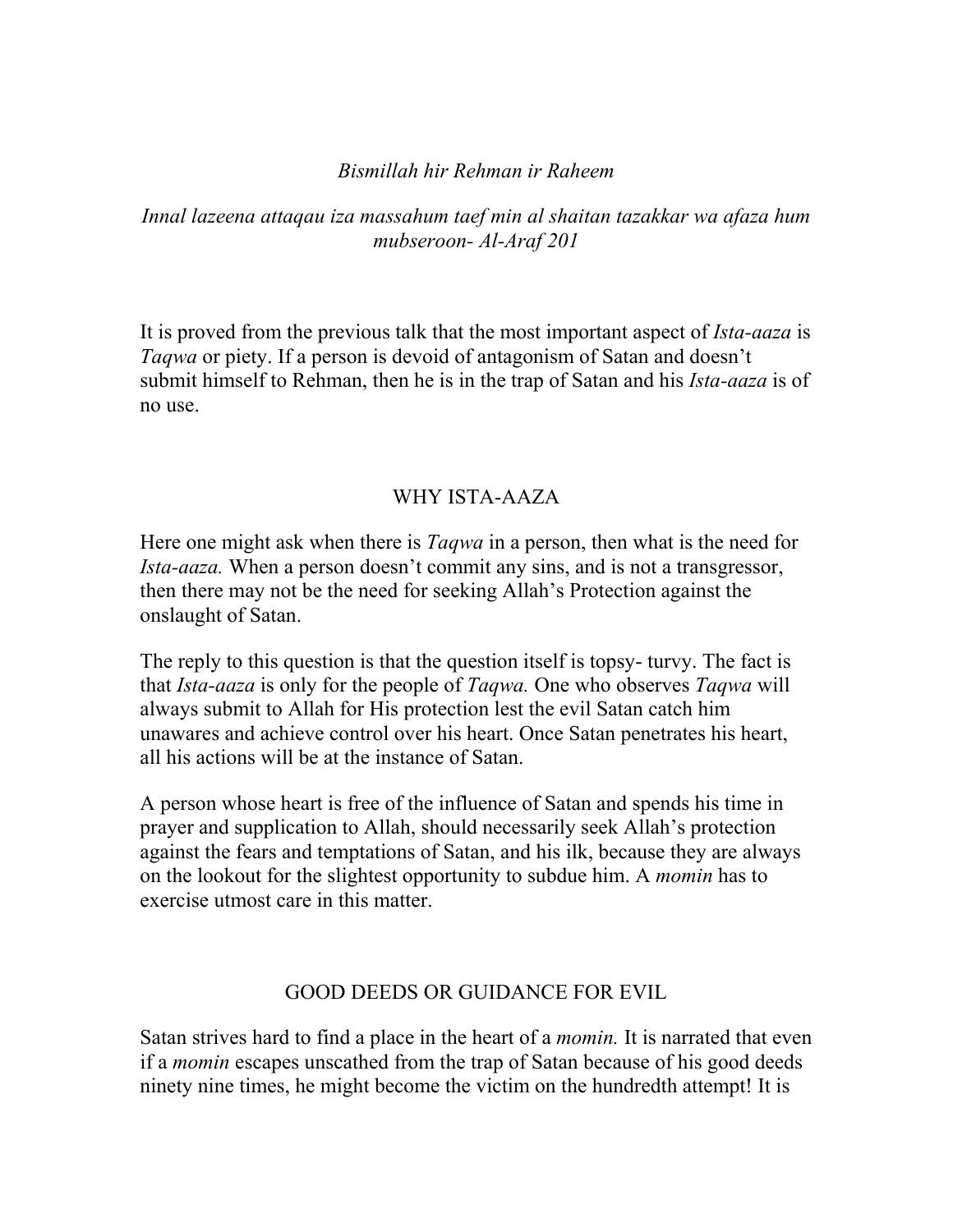quite possible that the instigation for the good deeds ninety nine times too was by Satan only to make the person complacent that he fell into the trap on the hundredth attempt! Thus Satan derives satisfaction from destroying in one stroke the effects of the good actions of the person spread over long period. The dividing line between the good and the evil is very narrow and one must take great care not to falter towards evil. Therefore the Imams (a.s) supplicate to Allah thus, " O sustainer give me vision in the matter of Faith! That during performance of good deeds Satan doesn't involve me in fears and misapprehensions and thus push me into the morass of evil."

#### EVIL THROUGH GOOD

There is a social function arranged by someone's kin. Satan persuades him to attend it as a matter of (*sila e rahem)* giving attention to the welfare of his relations. When the person reaches the venue, he finds that the party was in full swing with dance and song and service of intoxicants. He doesn't like the atmosphere. His heart prompts him to get away from that participating in such gatherings is Haram. But Satan tells him' If you leave the party while it is in progress, it will amount to breaking the party. This step will be *Qata e Rahem*  or causing hurt to your relatives."

Thus Satan misguides people from the path of virtue towards vice.

#### TO MAKE ONE MISS THE MANDATORIES PROMPTING PEOPLE TO BUSY IN OPTIONAL RITES

Sometimes Satan encourages people to give more attention to optional matters to make them miss the mandatory duties. For example, he prompts a person to proceed on a pilgrimage to the mausoleum of Imam Reza (a.s.). he convinces him that performing this optional pilgrimage will bring him lots of reward in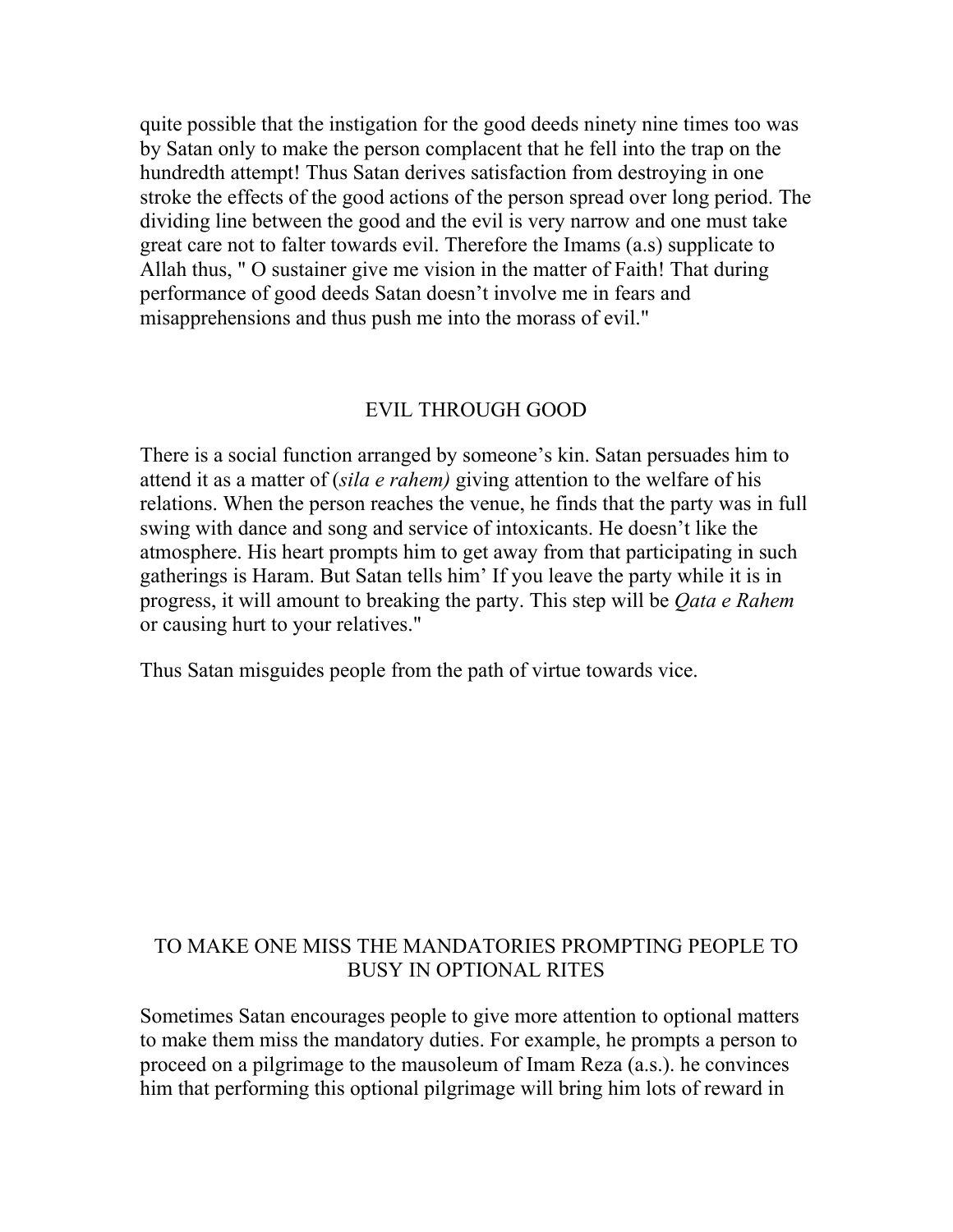the Hereafter. The person neglects his mandatory duty of providing for his old parents and family and proceeds on the pilgrimage.

Satan thus makes people overlook mandatory duties in the performance of the optional.

## LOSING INTEREST IN PRAYERS

Sometimes Satan makes a person engrossed in an optional act to such an extent that he loses interest and inclination to perform the mandatory prayers. For example he puts in the mind of a person to proceed for the Ziarats to Karbala that his sins would be pardoned and his prosperity would increase. Satan also convinces him somehow that if he went illegally without proper papers and permissions, his rewards would be redoubled! The person thus commences his journey. To his misfortune he gets caught for making an illegal entry and is put in jail. Then he curses himself why his legs were not fractured to prevent him from going there. Imagine, how Satan tempted the person to go in a hurry for performance of an optional act and as a result made him lose interest in the pilgrimage of great felicity!

### O ALLAH! GIVE US VISION IN THE MATTERS OF FAITH

The people of piety cannot do without recourse to *Ista-aaza.* They are always fearful of the interference of Satan because he keeps trying to divert them from worship of Allah. May Allah give the vision to people that they are able to understand if the acts they are doing are really good or are evil acts that Satan has tempted them to perform. It is the common observation that an act appears good and harmless but in reality it turns out to be otherwise.

To illustrate the point a tradition is mentioned here.

# SATAN PRAYING SUSPENDED IN THE SKY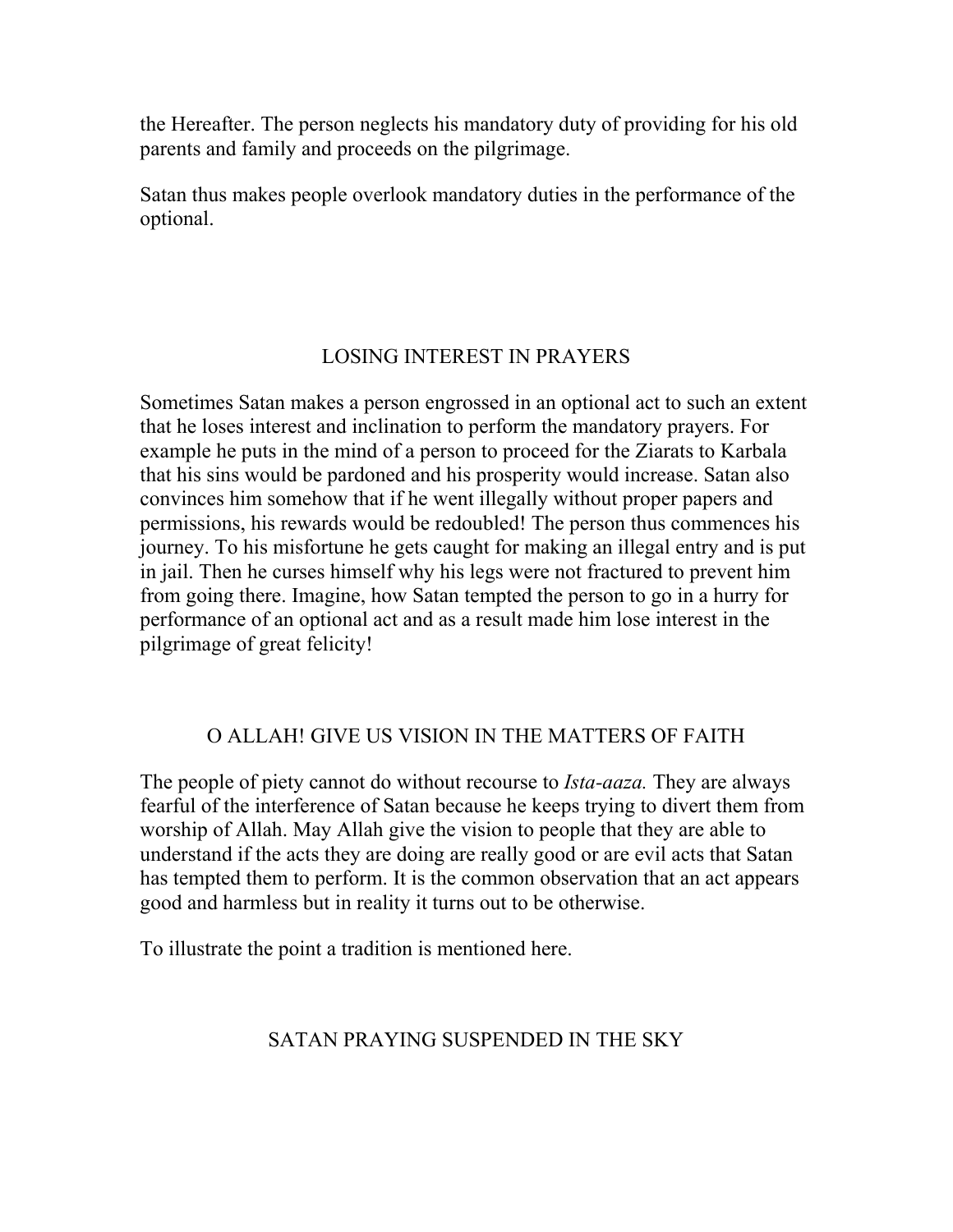It is mentioned in *Bihar al Anwar* from *Usool e Kaafi* that Imam Jafar e Sadiq (a.s.) narrated about a person, in the olden times, who kept himself busy in prayer and supplication to Allah. He was so deeply engrossed in prayer that Satan , despite all the efforts, was unable to disrupt this activity. Upset at his failure, Satan called a meeting of his retainers to devise ways and means of achieving his desire. He said:

"I have not succeeded tempting the pious person despite all my efforts. Can you think of a stratagem to unnerve him!"

One of his disciples said, " By creating evil desires in his mind I shall motivate him to commit adultery."

Satan replied, " There is no use. The desire for women has been extinguished from his heart."

Another disciple said, " I shall tempt him with delicacies and drinks that he gets destroyed consuming *haram* food and alcohol."

Satan said, " No use! After years of penance he has lost palate for good food."

A third retainer said, " Perhaps he can be tricked through the way of prayer which is his favorite activity!"

Satan said, " Yes. We might succeed this way."

Anyway, the result of this confabulation was that Satan himself took the responsibility to do the job. He adopted the garb of a human being, suspended himself in the atmosphere sitting on a prayer mat and pretended to be busy in prayer.

When the pious person saw this, he went to inquire of Satan about the prayer that he performed to get the faculty of suspending himself in the atmosphere. But Satan appeared so intently engrossed in prayer that even after repeated calls he did not give any attention to the pious person. Fed up of waiting, the person asked Satan to respond to him under an oath. Satan took a respite from his pretended prayer.

The pious person asked, " What great task you have performed that you are at such an elevated place?"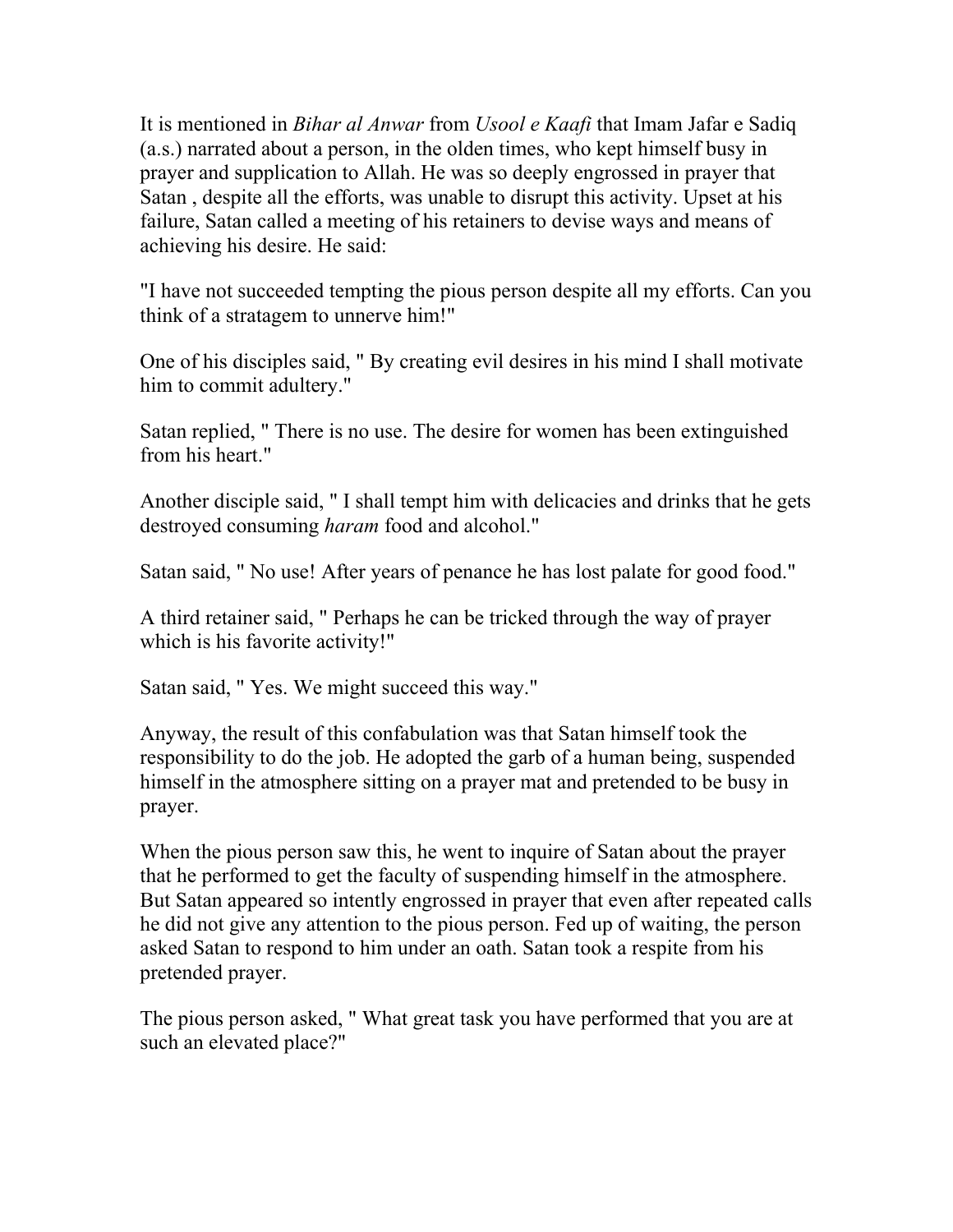He replied, " I have achieved this status through commitment of a sin. After committing the sin I have repented and done penance. Even now I continue to be penitent. With my worship I am growing stronger by day. If you desire to achieve the same status you too must commit adultery and then busy yourself in penitence."

The pious man said, " Neither do I know the way of doing adultery nor have I money for the purpose."

Satan gave him two Dirhams and explained the way to the house of a woman of ill repute.

The pious person entered the town and inquired from the people about the exact location of the woman's house. People thought that he was intending to visit her to sermon the woman to give up her foul ways. The man went to the woman and gave her the money and demanded to do adultery with her. At this point Allah's help came to his rescue that the woman thought of preventing him from committing the sinful act. The woman saw piety written large on the face of the person and that he was not habituated of going to such houses of ill repute.

She asked him, " How have you come here?"

The man replied, " This is not your concern. I have given you the money and you must comply."

The woman said, " As long as I don't know the real reason of your coming here, I shall not submit to you."

Alas, the pious man yielded and told the entire story to her.

The woman said, " I might be losing custom by dissuading you from your resolve, but I am sure it was only Satan who has sent you here."

The man said, " You are wrong because he has assured me that I shall be able to get the same status as enjoyed by him if I commit the sin of adultery."

The woman said, " Don't be foolish! How are you sure that after committing adultery you will ever get a chance to be penitent and your penitence will get accepted? Believe me! You are under the spell of Satan's temptation."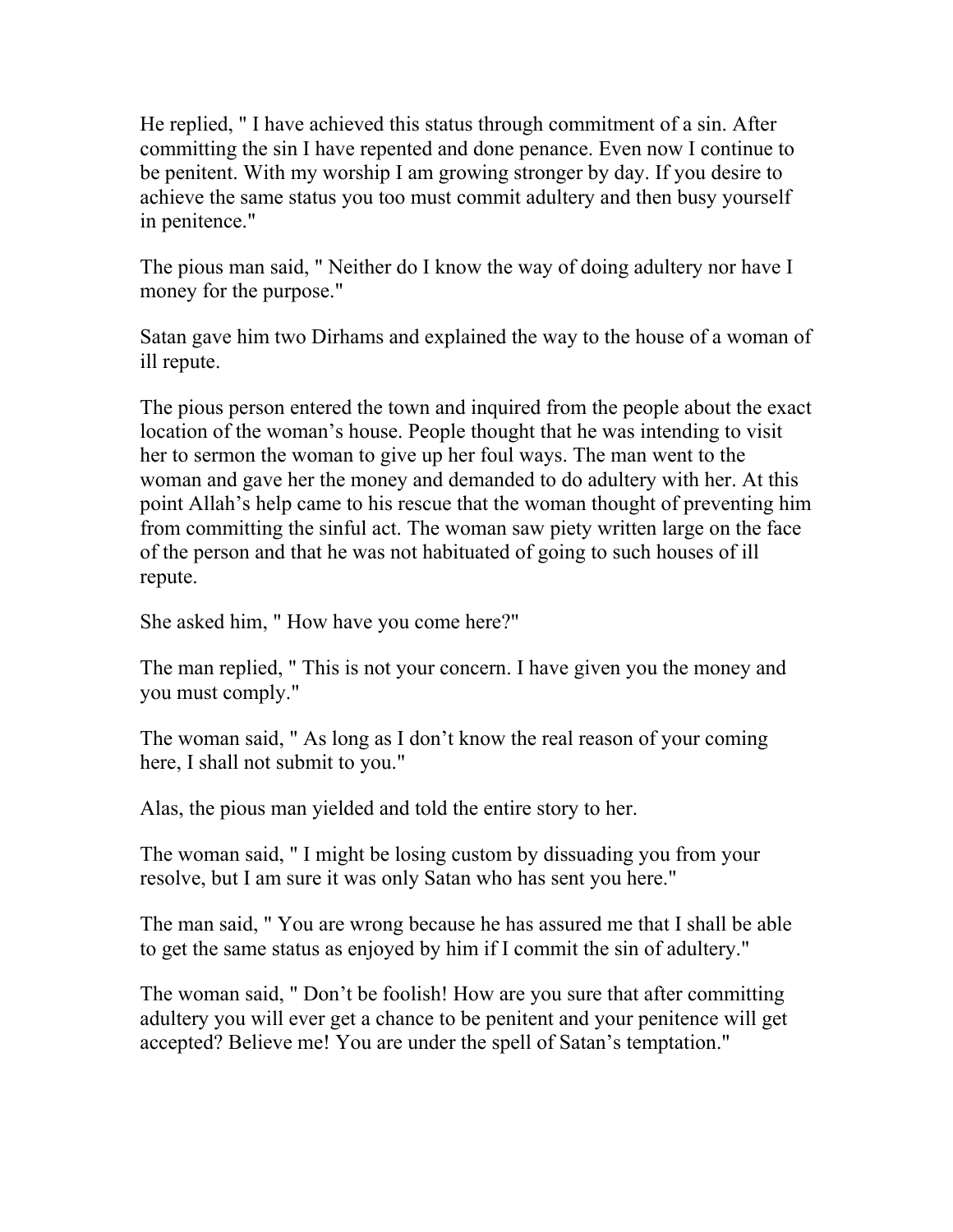When the pious person was persistent, the woman said, " I am ready to yield to you. But go back to the place once and see if the person is still busy in prayer suspended in the atmosphere. If you find him there, then you can come back to me. But if he is not there, then you must believe that it was Satan who wants to deter you from the path of piety."

When the pious person reached the place, he found no trace of Satan there. Then it dawned on him that the woman had saved him from falling into the abyss of sin. He offered a sincere prayer for the fallen woman.

It has been said in the tradition that when the woman died, a revelation came to the Prophet (a.s.) of the time that he should join her funeral procession. The Prophet (a.s.) protested to Allah that she was a fallen woman. The reply was, " Yes! But she was responsible for sending back to Us a pious person who was running away from piety under the deceit of Satan!"

Sermons and moralizing are very valuable. Every effort must be made to dissuade persons from committing sins. Motivate them to be penitent. Allah will reward them as well as those who make effort to reform such persons.

It is a matter of great surprise that when we look at the temptations of Satan and our moral weaknesses, we fail to understand what will be our end! Will we be able to reach Him? We only need Allah's Mercy and Munificence for our deliverance.

*Iza rayata maulaya zunubi fazeto wa iza rayata karamak tam at* 

*O Allah! I get scared looking at my sins but when I see You Munificence I become hopeful.* 

#### THE ELEVENTH TALK

*Bismillah hir Rehman ir Raheem* 

*Innal lazeena attaqau iza samma taaef min ash shaitane tazkaru iz hum mubseroon- Al A-raf 201* 

#### SATAN THE INITIATOR OF ACTIONS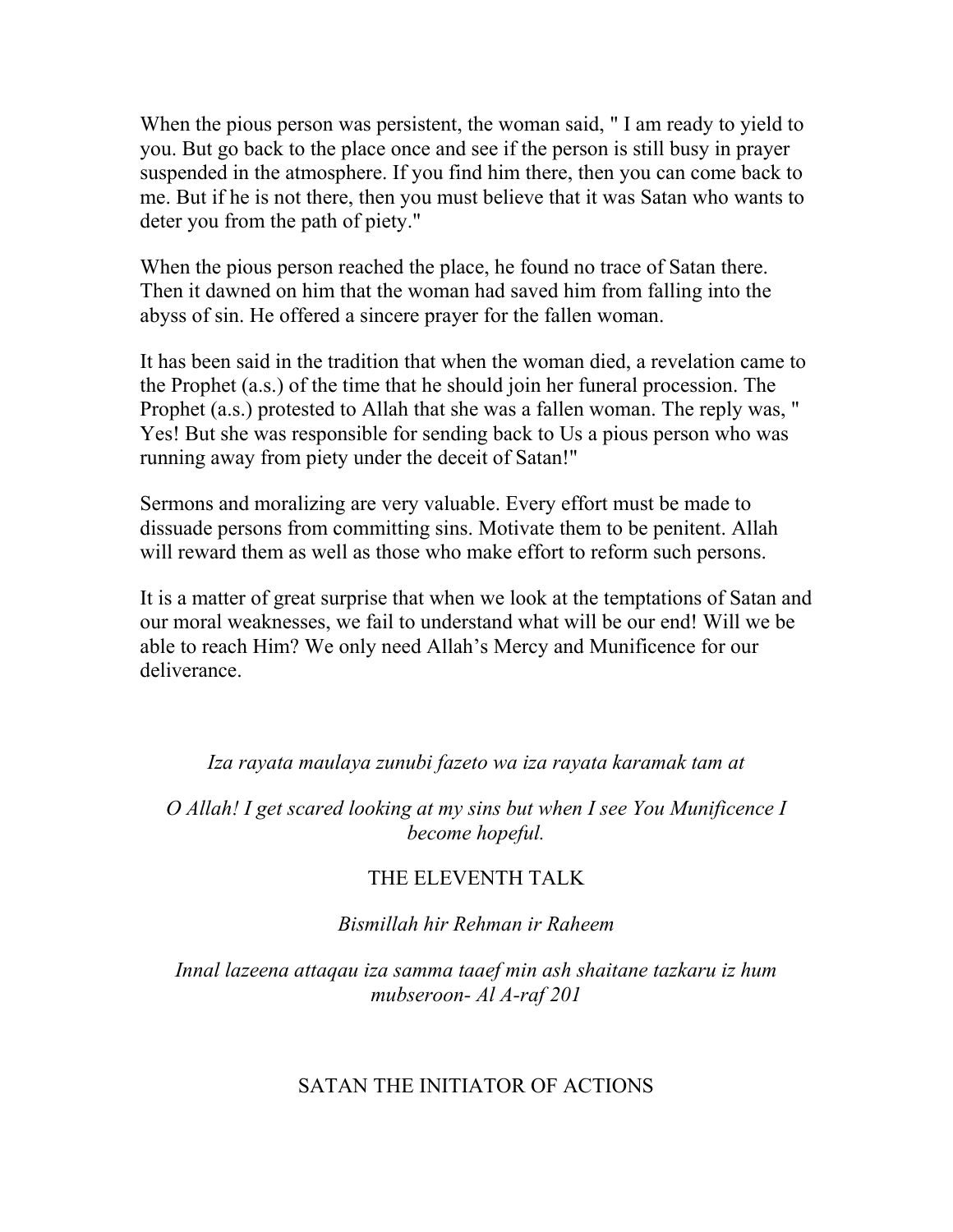The topic of discussion is *Ista-aaza. Ista-aaza* is the way of the pious. Those who are not pious have Satan dwelling within them. All their thoughts and actions are at the instance of Satan. Then what is the need for their seeking Allah's protection against the influences of Satan. Escape from Satan wil naturally be sought by those who are men of piety and whenever Satan creeps near their hearts, they busy themselves in the *Zikr* or Remembrance of Allah. When Satan realizes this he escapes from them.

The men of piety are always wary that they don't commit taboo actions and don't miss the legitimate and obligatory practices. Whenever any satanic entity comes near their hearts, intuition warns them and, they busy themselves in *Istaaaza.* When Satan notices this, he slinks away.

When the persons of piety are busy remembering Allah, their vision and knowledge manifests to them the trap Satan has set for them.

My intention is to dwell in today's talk on the word '*mubseroon'* in the verse under reference. The men of piety are endowed '*baseerat'* or *vision* by Allah to perceive the trap laid by Satan with their own eyes. When Satan realizes that his game was over, he flies away. It is very felicitous that a *momin* has the vision of the fears and doubts that Satan can create. These fears and doubts could be in the matters of faith or about morals etc.

### SATAN DOESN'T EVEN SPARE THE PROPHETS

Certain fears and doubts created by Satan pertain to matters of belief and in this aspect he doesn't refrain from influencing even the hearts of the prophets.

It is narrated that Satan came to Hazrat Eesa (a.s.) when he was standing on the peak of a hill. He addressed The Prophet (a.s.) saying," O Spirit of Allah! If you fall from this peak, can Allah save your life!" He replied," I can tell you with my vision and Understanding that Allah would most certainly save me." Satan added, " If you are so certain, dive down from here that He saves you!"

Hazrat Eesa (a.s.) understood that Satan was up to his tricks. Therefore he said, " O accursed one! Do you intend to put Allah to test! My Faith is strong. Allah is Omnipotent and has control over every thing. You have come here with the purpose of testing whether saving me is possible or not." Hazrat also added, "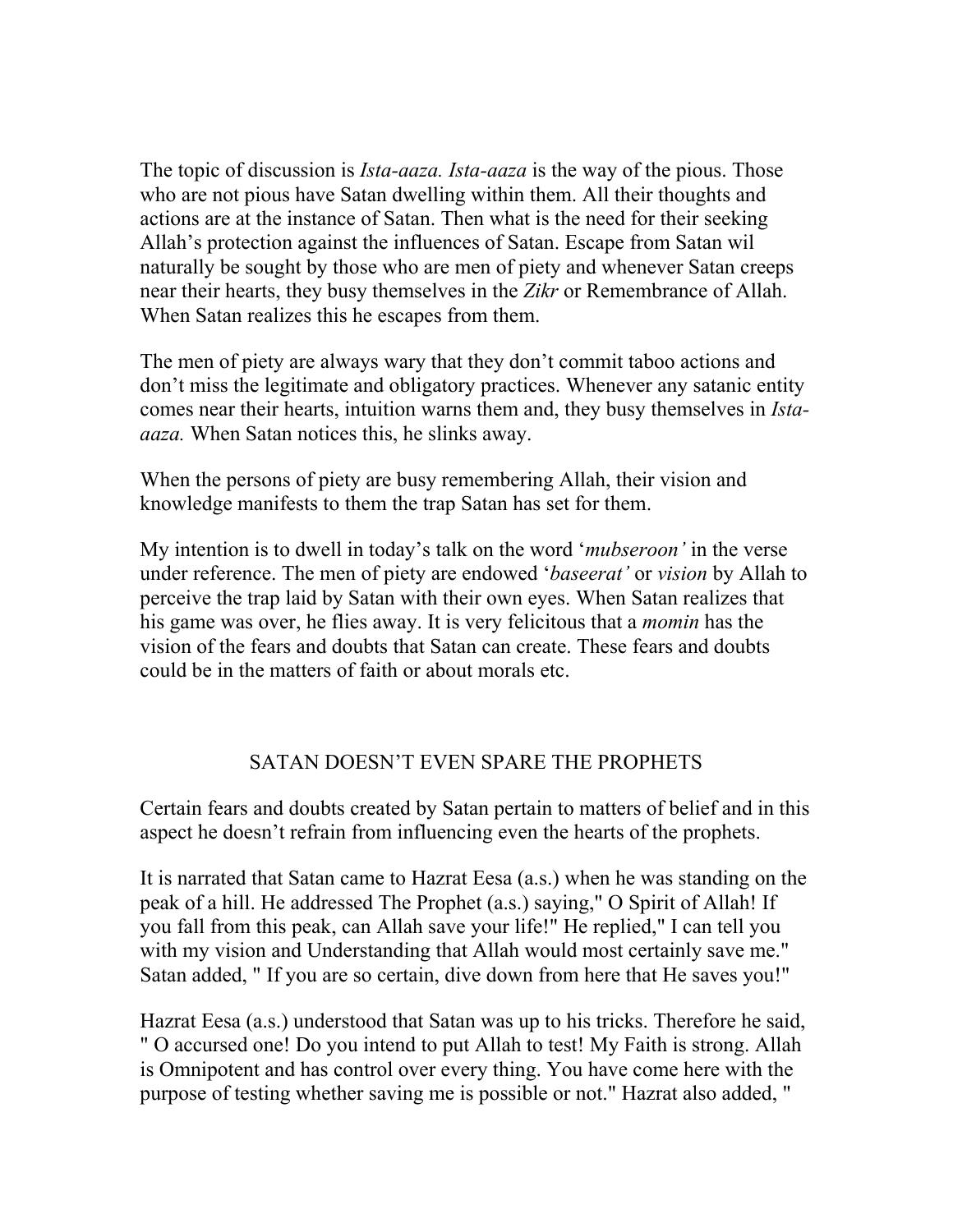My Creator has commanded me not to do such things. Purposely falling from the top of the hill will be an attempt at suicide that is *haram.* If one falls from the hill accidentally, and Allah wishes him to live on, then He will save him!"

#### HAZRAT EESA CONVERSES WITH SATAN

It is narrated that once Satan came to Hazrat Eesa (a.s) and said, " O Spirit of Allah! You are yourself the Omnipotent and Omniscient God." Hazrat Eesa (a.s.) reprimanded him for this talk and said, " I am Allah's creation and slave on whose prayer He brings back the dead to life!"

When Hazrat Eesa (a.s.) tried toremoved doubts of Satan in this manner, he ran away from there crying.

Satan puts such doubts and fears in the minds of the pious persons. But they understand his tricks with the light of piety that they are only satanic doubts. For example; sometimes he puts a doubt in the heart of a *momin* that a particular person, despite being young and strong, has resorted to begging. Why has he turned a beggar? Satan's purpose of creating such doubts is to create apprehensions in the minds of believers about the will of Allah.But if the person is a *momin* aware of Allah's Greatness he will say, " *Asthagfar Allah!*  How can I dare to question the Will of Allah? My Faith is that His acts are all replete with wisdom beyond our comprehension."

### SATAN ATTEMPTS TO CREATE FEARS IN THE MIND OF

# HAZRAT IBRAHIM (A.S)

Every pious person strives to perform good deeds and Satan tries his best to dissuade him from doing so. If a person performs a good deed, Satan tries to neutralize its good effects through his tricks. For example; he will encourage the person to express pride after doing some good turn. Satan is thus the sworn enemy of all good deeds.

Here the example of one of the elite prophets of Allah will be appropriate.

You must have heard of Hazrat Ibrahim (a.s) that when he was taking his beloved son Ismail (a.s.) to *mina* to sacrifice him under the Commandment of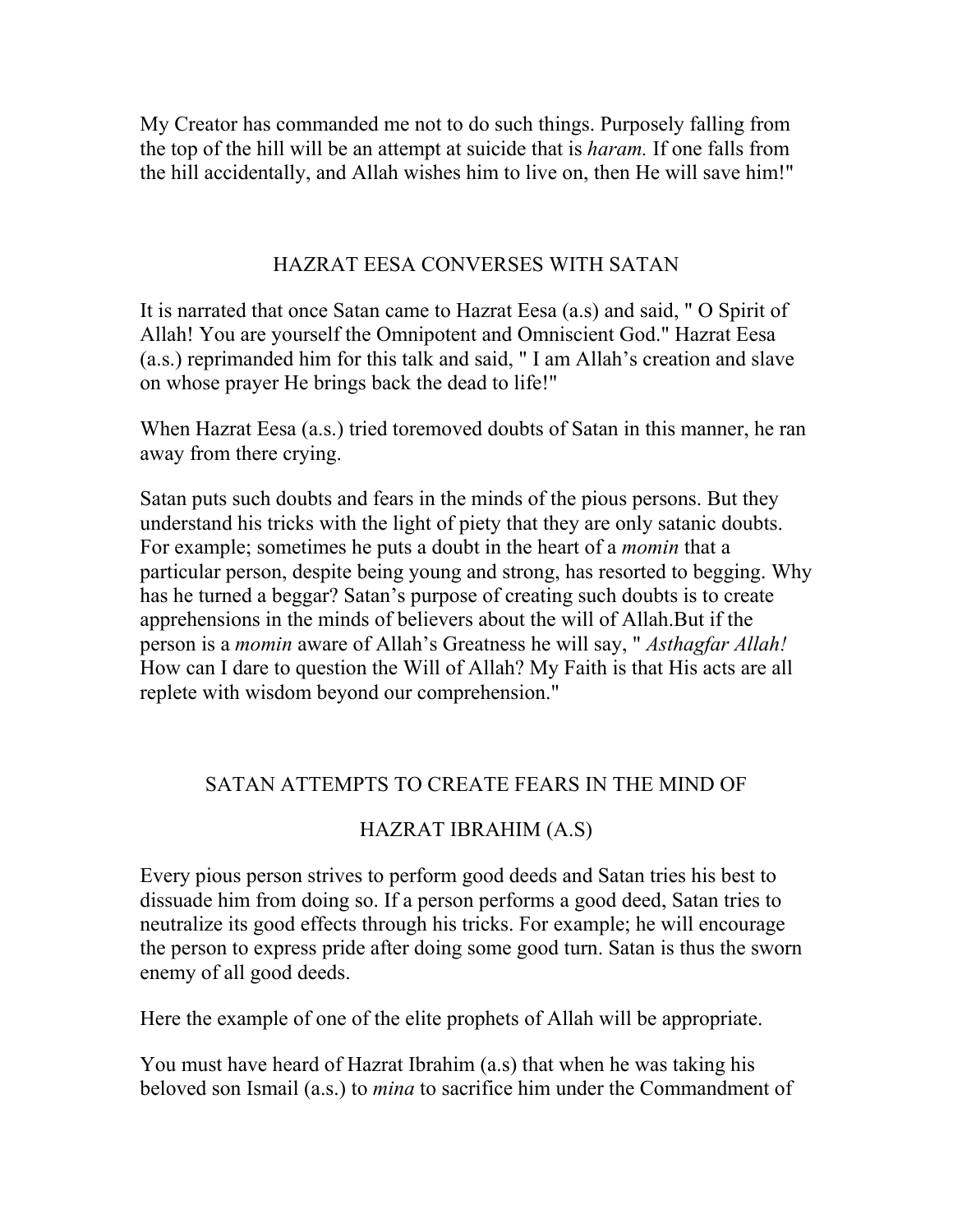Allah, Satan was flabbergasted. He knew that if Ibrahim (a.s.) was able to fulfill this task, he will get a very elevated place in the consideration of Allah. He thought of stratagems to prevent Ibrahim (a.s.) from achieving this.

The first thing he did was to go to hazrat Hajera and create doubts and fear in her mind. He told her, " I have seen an aged person guiding a handsome youth by hand. Who is he!" Hazrat Hajera said, " That is my spouse Ibrahim (a.s)." Satan asked, " Are you aware of his intention as to why he is taking your son along with him? His intention is to cut the head of his son Ismail (a.s.)" Hazrat Hajera replied, " Ibrahim (a.s.) has not harmed even his sworn enemies. How is it possible that he will sever the head of his own son." Satan said, " He is thinking that Allah has commanded him to do so!" The great lady immediately understood that the person talking to her was Satan and was trying to create doubts in her mind. She said, " O accursed creature! Run away! If what he is doing is under Allah's Command then we abide by it."

## IBLEES TESTS THE FAITH

The purpose of the creation of Satan is to judge on the Day of Reckoning as to who was steadfast in keeping to the right path and who veered away from it under his evil influence. Therefore Allah says in the Holy Book:

#### *Wa ma kana alaihim min sultane alla naalam man yauman bil aakhirat man huwa minha fi shak*

#### *Satan has no control over menbut for Us to know who keeps total faith on the Hereafter and who has doubts about it.*

Although Hazrat Hajera is a woman but the strength of her faith is such intensity that she agreed to sacrifice her only son in the Way of Allah without a whimper of doubt or fear.

### SATAN ATTEMPTS CREATING DOUBTS

### IN THE MIND OF IBRAHIM (A.S.)

Now Satan went to Hazrat Ibrahim (a.s) and said, " What are you trying to do?" He replied, " I shall sacrifice my son, Ismail (a.s.) Satan said, " What crime has he committed?" Hazrat Ibrahim (a.s.) said, " This I am doing on Allah's Command!" Satan said, " If you kill your own son for the good will of Allah, it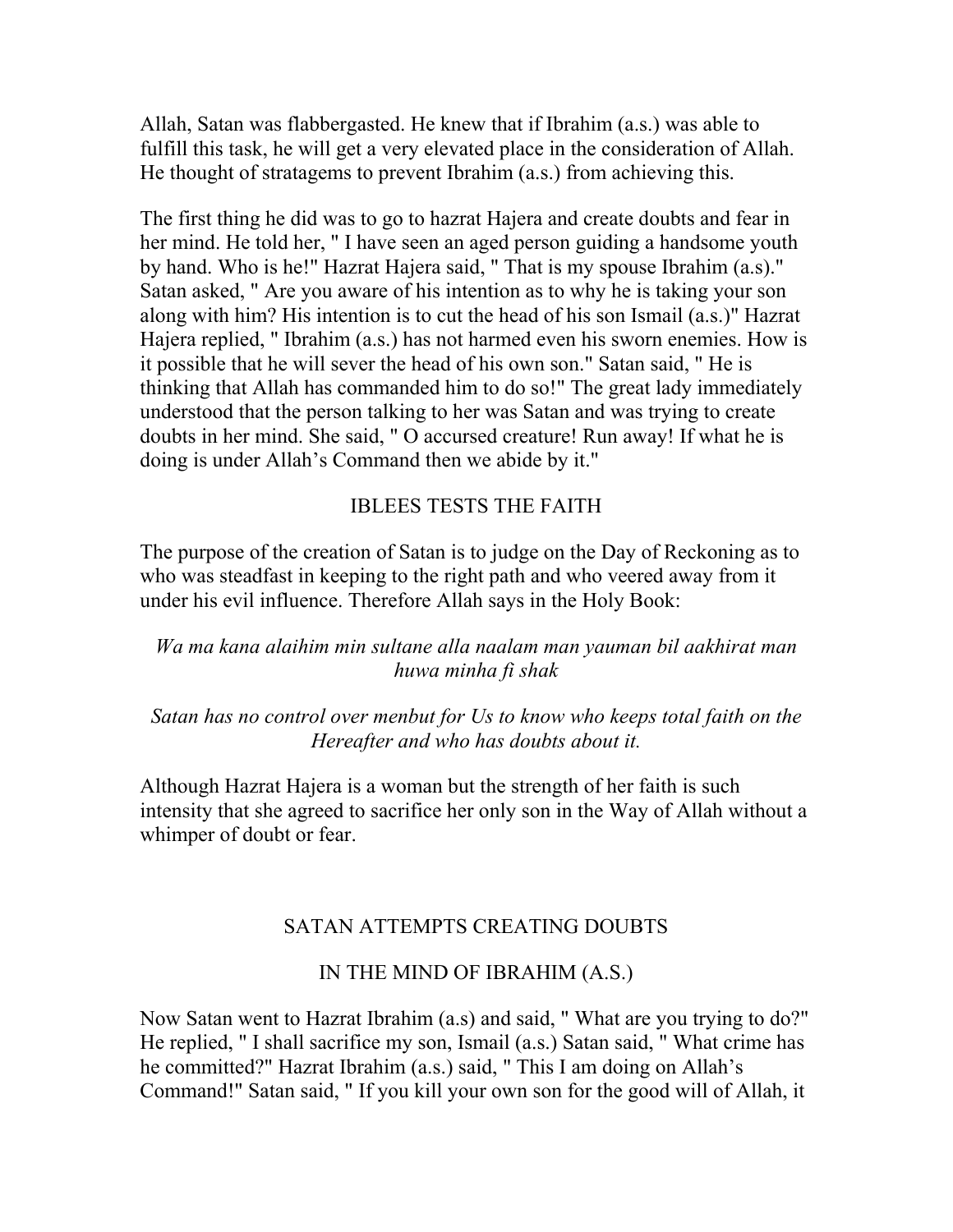will be a bad example for your followers to emulate in the future!" Hazrat Ibrahim (a.s.) again reiterated that what he was doing was under the command of Allah. Satan said, " Is it not possible that what you are doing is not Allah's Command." At this moment Hzrat Ibrahim hit Satan with a stone. This is why there is the practice of the Hajis throwing stones at *rumi Jamarat* during Haj as an emulation of Hazrat Ibrahim (a.s)'s action.

Now the accursed Satan turned his attention towards Hazrat Ismail (a.s.) who was walking behind his revered father. He said, " Young lad! Do you know where you father is taking you?" Ismail (a.s.) said, "I don't know!" Satan added" Your father intends to kill you." Ismail (a.s.) asked, How could he do such a thing?" Satan said, " he thinks that Allah has commanded him to do it!" Hazrat Ismail (a.s.) siad, " If he is acting on Allah's orders, then my life is a small sacrifice for that purpose!" But, despite this rebuff Satan persisted in trying to create doubts in the mind of the young Ismail (a.s). Then Hazrat Ismail (a.s.) protested to his father, " O father! See who is this person who is pestering me?" Hazrat Ibrahim (a.s.) said, " This is Satan the accursed!' Then Hazrat Ismail (a.s.) too hurled stones at him.

# HAVE WE TOO SPURNED SATAN AT ANY TIME

Now I address the revered Hajis in this gathering! In emulation of Hazrat Ibrahim (a.s) you have done the rite of *Rumi Jamarat* during the Haj. *Jamarat*  is not only a rite to be performed during the Haj, but throughout our lives we have to spurn and chase away Satan.

Where are those people who throw stones at Satan whenever he tries to create fears and doubts in their minds. They confront him with boldness and exercise control over themselves in times of anger and fury. When the wish to do taboo acts asserts itself, they shake it away with determination.

Sometimes it happens that a person wishes to do a good turn, then Satan brings forth a doubt that perhaps some other deed would be more appropriate. The person thus falls in doubt and is unable to act.

# WHO IS GREATER?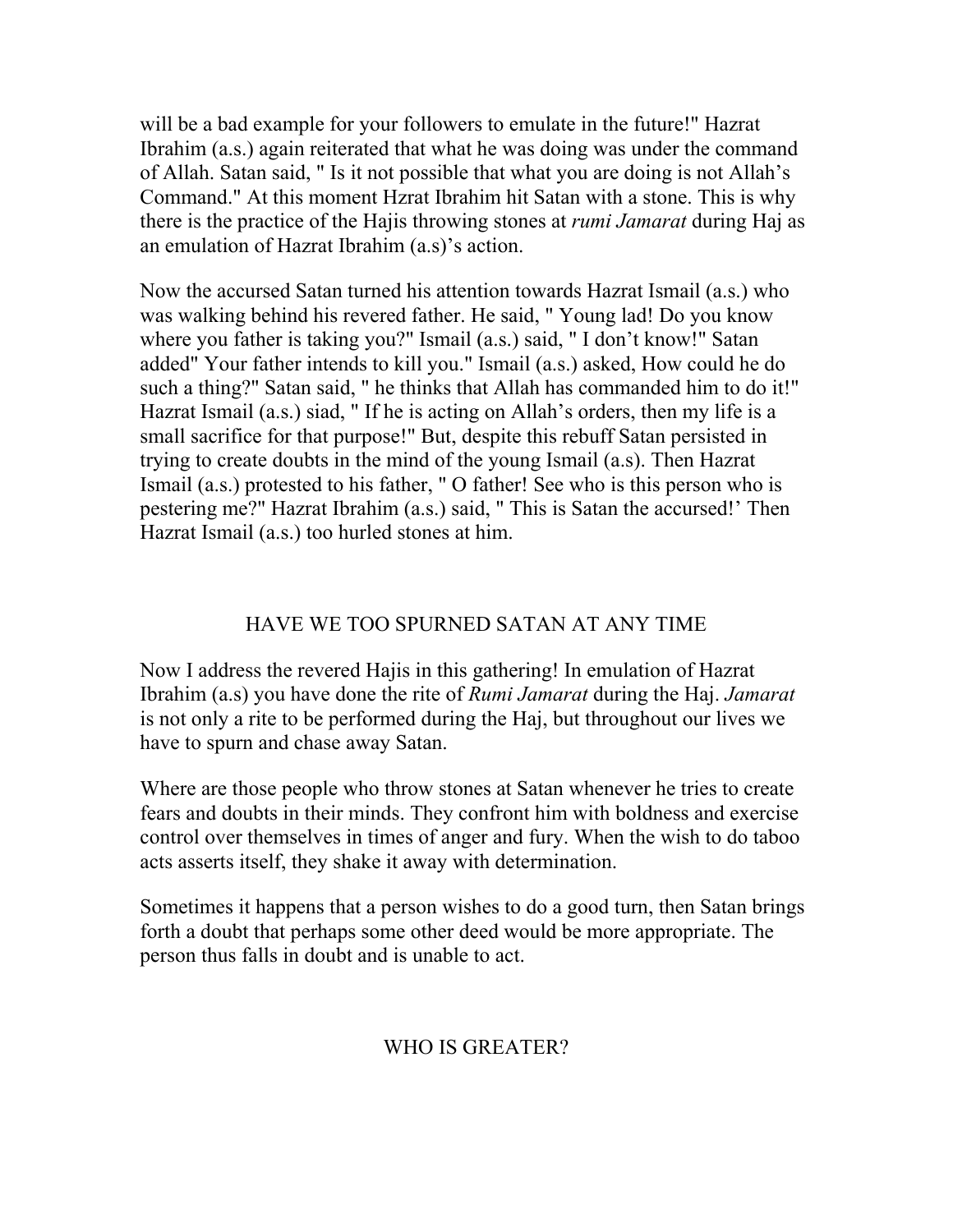It is narrated that now the father and son determined to comply with Allah's Command; the father to sacrifce his son; and the son too to offer himself in sacrifice to Allah. The old father put the son's head on the ground and put the sharp knife on his throat. At this moment the angels were surprised and asked each other, " Who is greater, the father or the son!" The father is great because he is willing to sacrifice his son who is the fruit of much prayer and supplication. The son is great because he is offering himself in sacrifice to Allah without a whimper of protest!

Both have come out successful in their test. But Allah's Wish was that Ismail (a.s.) should live.

### HAZRAT IBRAHIM (A.S.) LAMENTS

It is narrated that when Hazrat Ibrahim (a.s) felt that the knife is not cutting, and that the command for the sacrifice has been rescinded by Allah, he cried. Hazrat Jibraeel (a.s.) came to him and asked, " Why are you crying?" He said, " I think I am not fit enough that my sacrifice was not acceptable to Allah!" Jibraeel (a.s.) said, " You have successfully gone through all the stages of the sacrifice. Your heart even then cries that it has not reached its conclusion." Then Hazrat Jibraeel (a.s) told Hazrat Ibrahim (a.s.) about the hardships and the supreme sacrifice in store for Imam Hussain (a.s)!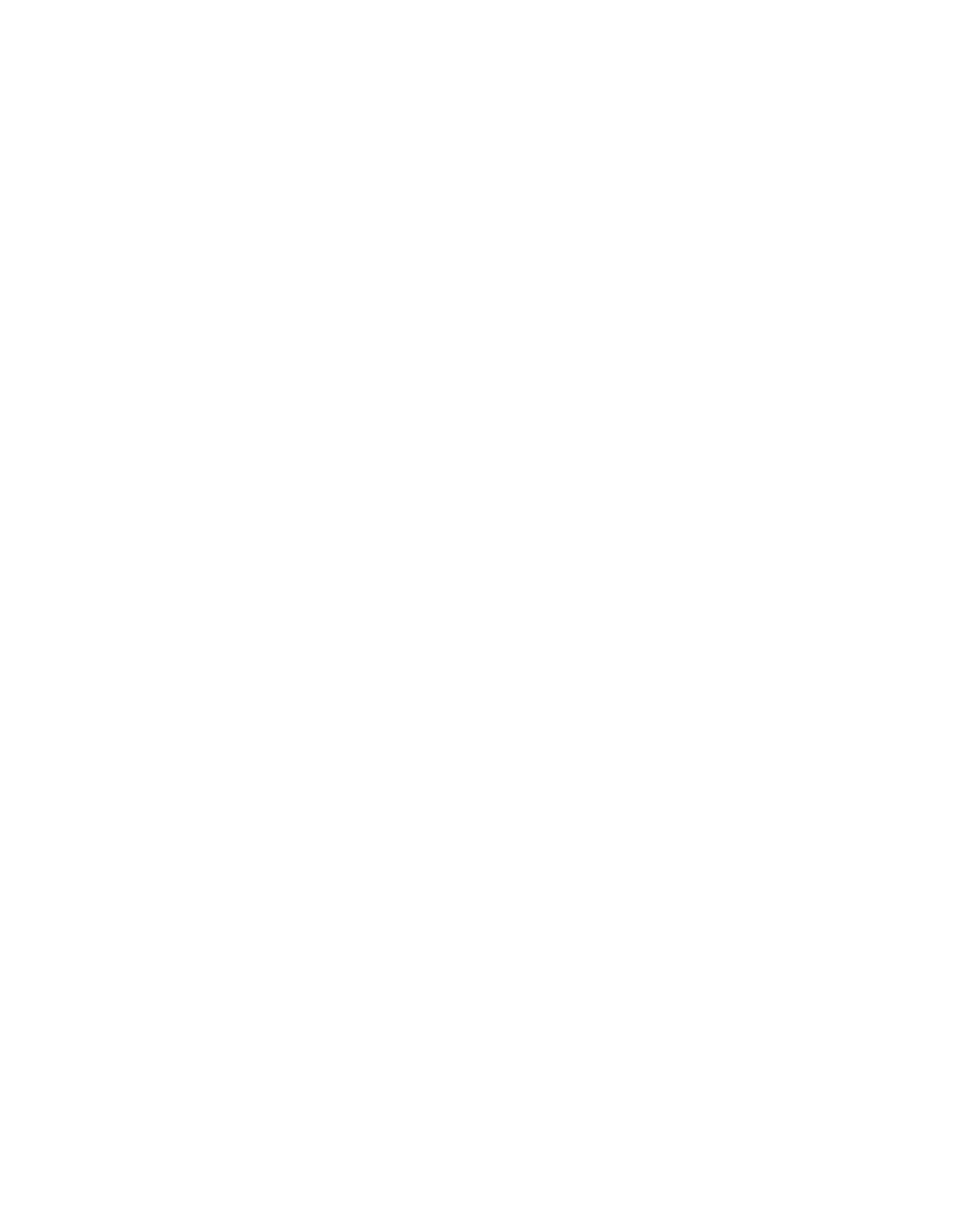#### THE TWELFTH TALK

#### *Bismilla hir Rehman ir Raheem*

*Innal lazeena attaqau iza massahum taef minash shaitan tazakkar wa iza hum mubseroon—Al aaraf 201* 

#### THE REALITY OF ISTA-AAZA IS IN THIS VERSE

If this Holy Verse is considered with attention and thought is given to the facts, we will comprehend that the real spirit of *Ista-aaza* is reflected in it.

Those who have abandoned lascivious desires and turned their attention towards Allah, they have come out of Satan's abode and entered Allah's sanctuary. Those in whose hearts Satan doesn't live, whenever he hovers around their heart for a chance to enslave them, they busy themselves in the Remembrance of Allah. Thus their hearts are illumined, they become aware of Satan's trickery and with the power of *Ista-aaza* chase him away.

#### THE SUPPLICATION OF IMAM SAJJAD (A.S.)

Hazrat Zain al Abedeen (a.s.) submits to Allah in *Sahifa e Sajjadia:* 

*"O Allah! When we have two desires and only one of them is to Your liking and the other might win your displeasure. Then turn our hearts towards the desire that is to Your liking that pleases You. Deny us (even the thought of) the desire that displeases You."* 

When Allah diverts people's hearts in a certain direction, their thinking changes drastically. As far as we don't make piety our way of life the hearts are controlled by Satan. In such a condition there will be no use of remembering Allah. When the heart is in the clutches of Satan, how could a person charter his own plan of action.

To illustrate this point I am relating another fable.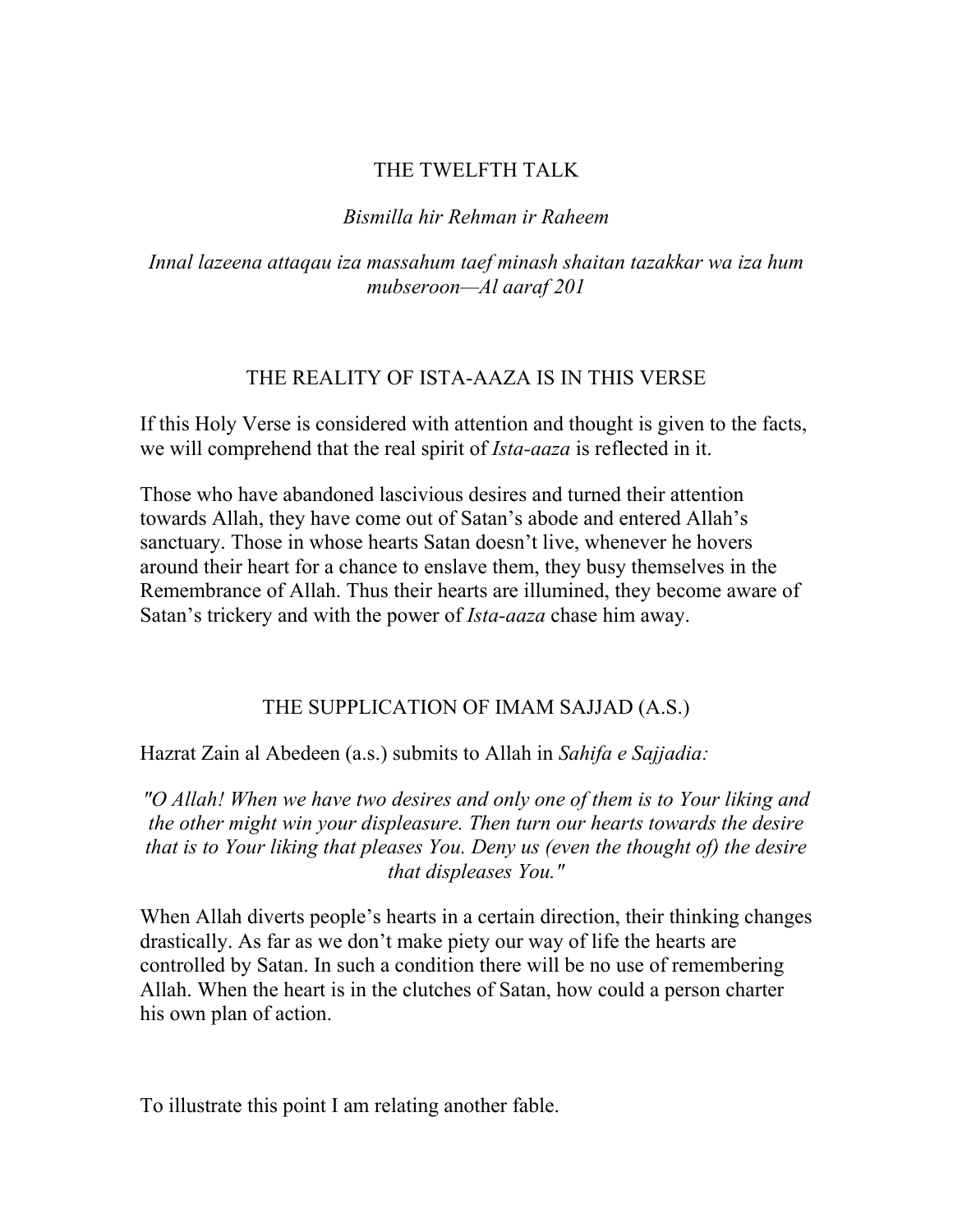#### THE THIEF WHO PUT OFF THE LAMP

In the olden days when wax candles or fat wicks were used in homes for lighting purpose in homes, a thief entered a house in the night and started gathering things to take away. The owner of the house heard some noise and got up from his bed to light a lamp. When the thief realized that the master was up and trying to light a match, he slowly blew air at it to put it off. In the time that the person could light another match the thief put his fingers in his mouth and with his saliva moistened the wick of the lamp. Thus the house owner could not put on a light.

The foolish house owner couldn't realize there was someone there who was playing a trick on him. Hence, he gave up his efforts and retired to sleep again. The thief then did his work and departed.

#### A THIEF IN THE HEART

Believe me, even of the esoteric world the same is the condition. If Satan comes to live there, he doesn't allow the person to remember Allah. If a man has no piety, any amount of talking and remembrance of Allah will be of no use.

You might have noticed that during times of strife, despite remembrance of Allah, man doesn't realize that he is completely in the clutches of Satan. In such a situation, however much one sermonizes about Allah, the Prophet and the Imams (a.s) he will not see any reason. Satan will not allow the litigant to mend his attitude more because he is not a man of piety.

#### REFRAIN FROM FIGHTS EVEN IF YOU ARE ON THE RIGHT

The Prophet of Islam (a.s.) has said that a person who refrains from fights even if he is on the side of the truth, he would guarantee a high place in the Heaven for such a person. When a person is not on the right, but avoids fights, his place will be in the lowest stage in the Heaven.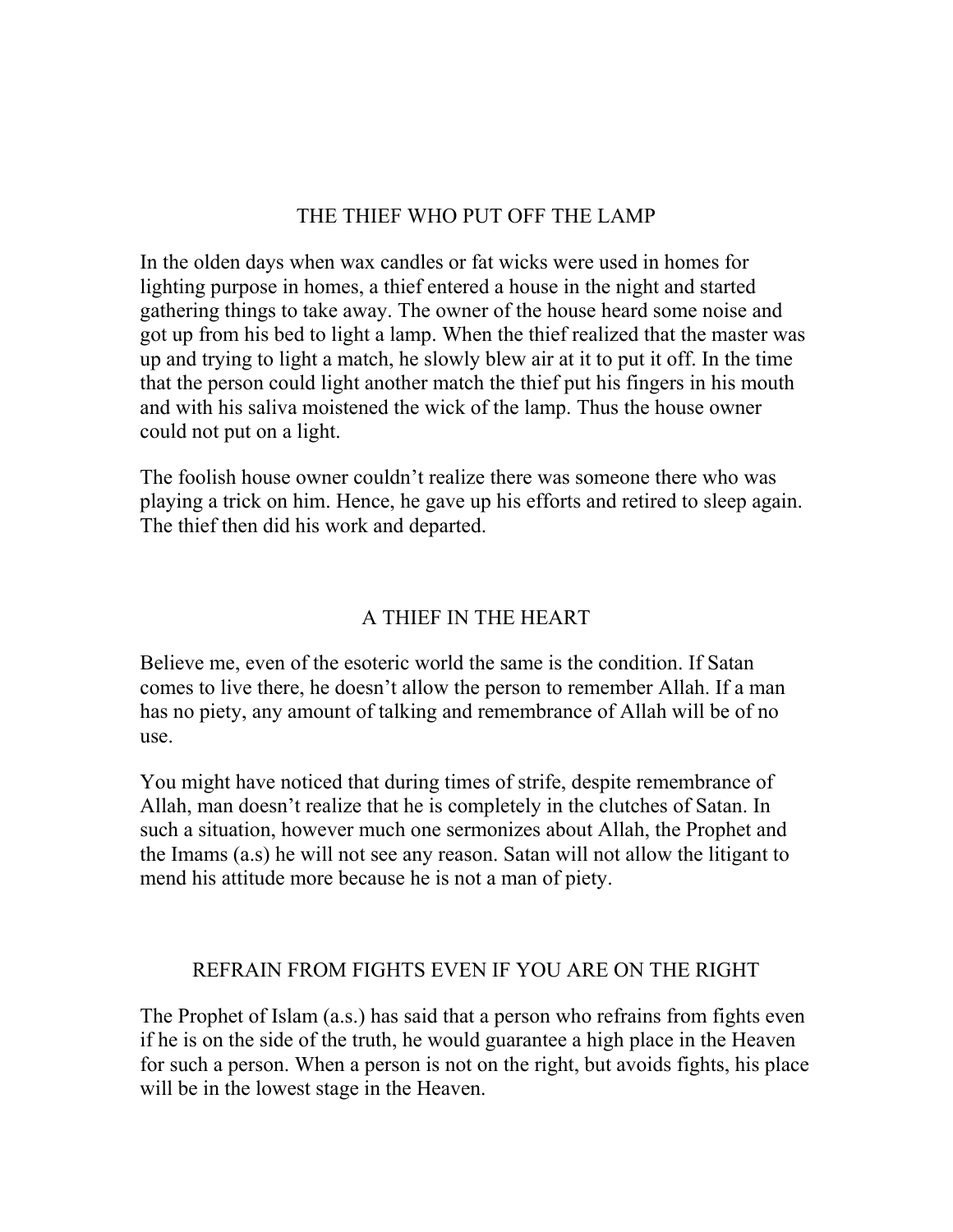Avoiding fights is possible only when a person is free of greed. Otherwise Satan will not ever allow him to live at peace with others. If a person dies in that condition, he will be termed as a man of Satan.

It is quite possible that there are persons who offer prayers, even in the mosque, under the control of Satan. Do these persons really come to the mosque in obedience to Allah? If they have come with Allah's call, then why are they so self-conscious. If they refrain from fights and adopt piety, then only they will have vision and get deliverance.

#### THE PATIENCE OF HAZRAT DUAL KIFL (A.S.)

Hazrat Dual Kifl (a.s.) was among the Prophets of the past. His grave is near Hilla in Iraq and mention has been made of him in the Holy Quran. In *Bihar al Anwaar* there is a narration about the reason for his naming as Dual Kifl (a.s.). There was a prophet prior to him, whose name was Yasa (a.s.). His mention is also there in the Holy Quran. --- *Wal Yasa wa Dual Kifl.* 

Hazrat Dual Kifl (a.s.) was among the companions and disciples of hazrat Yasa (a.s.). In his last days Hazrat Yasa (a.s.) told to his companions, " Of you the person who promises to abide by the oath that I intend to take from you shall be my successor and vicegerent after me. The oath I want you to take is that you will not get angry under any circumstances and will not become a victim of Satan's instigation." Hazrat Dual Kifl (a.s.) made a promise to the effect that he would never yield to the satanic instinct of anger. This was the reason that he was appointed to the august position of prophet and successfully faced the events that followed.

One should know that when a person is steadfast in his resolve to keep on the right path, Satan strives with equal tenacity to break his resolve. Hazrat Dual Kifl (a.s.) was resolved to prevent the thought of anger ever crossing his mind. He stood like a mountain against all the efforts of Satan to provoke anger in him.

#### SATAN SEEKS HELP

One day Satan got together a meeting of his retainers. He said, " I am tired of the tenacity of Dual Kifl (a.s.). Whatever effort I make to break his resolve of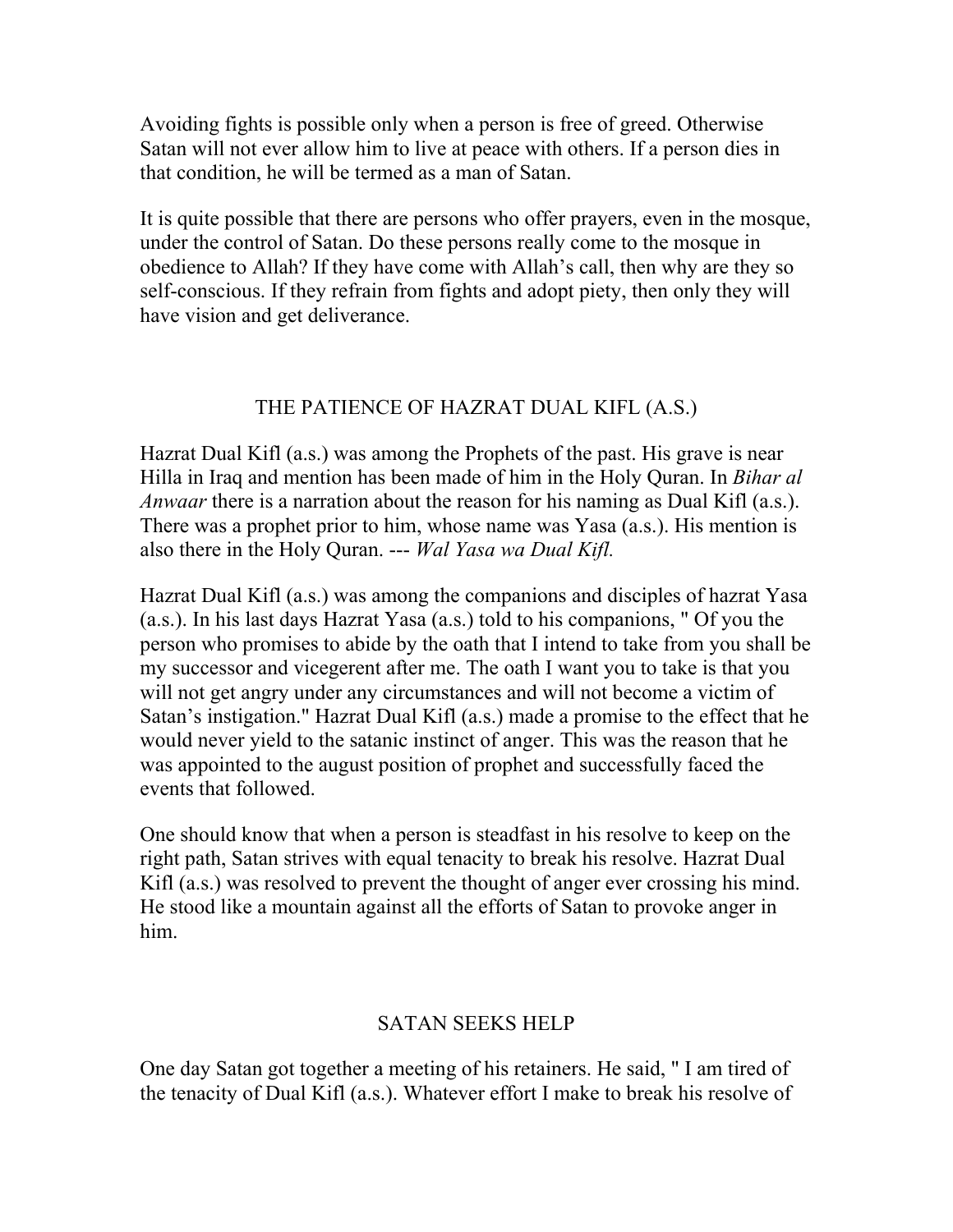not becoming angry, I fail utterly." One Satan whose name was *Abyad* said, " I shall provoke Dual Kifl (a.s.) to get angry!" Satan appointed him to this task. One regular habit of Hazrat Dual Kifl(a.s.) was that he used to be praying and supplicating the whole night. During the day he kept himself busy attending to the tasks of people till *Duhr* prayer. He used to sleep at this time and awake at the time of *Asr.* Thereafter he used to busy himself in the service of people.

#### SATAN KNOCKS AT THE DOOR

One day, when Hazrat Dual Kifl (a.s) was asleep, as usual, after *Duhr,* Satan knocked at the door and the janitor asked him, " What brings you here!" Satan said, " I have to make an appeal to him!" The Janitor said, " Come in the morning. Now he is sleeping."

Satan started shouting, crying and pleading aloud. He said that he lived at a distant place and he couldn't possibly come again the next day. Hazrat Dual Kifl (a.s)'s sleep got disturbed in this hubbub. He asked him to go away and return with the respondent to his complaint next morning. Satan said that the other person would refuse to come. Hazrat Dual Kifl (a.s.) gave him his ring and asked him to show it to the person and tell him that he was summoned to attend the hearing.

Satan went away but came back next day at the same time as he came on the previous day. Again he cried, shouted and disturbed Hazrat dual Kifl (a.s)'s sleep. Hazrat (a.s) woke up from his siesta, talked calmly to him and gave a letter in the name of the respondent.

Abyad went away and Hazrat Dual Kifl (a.s.) was unable to sleep even on that day.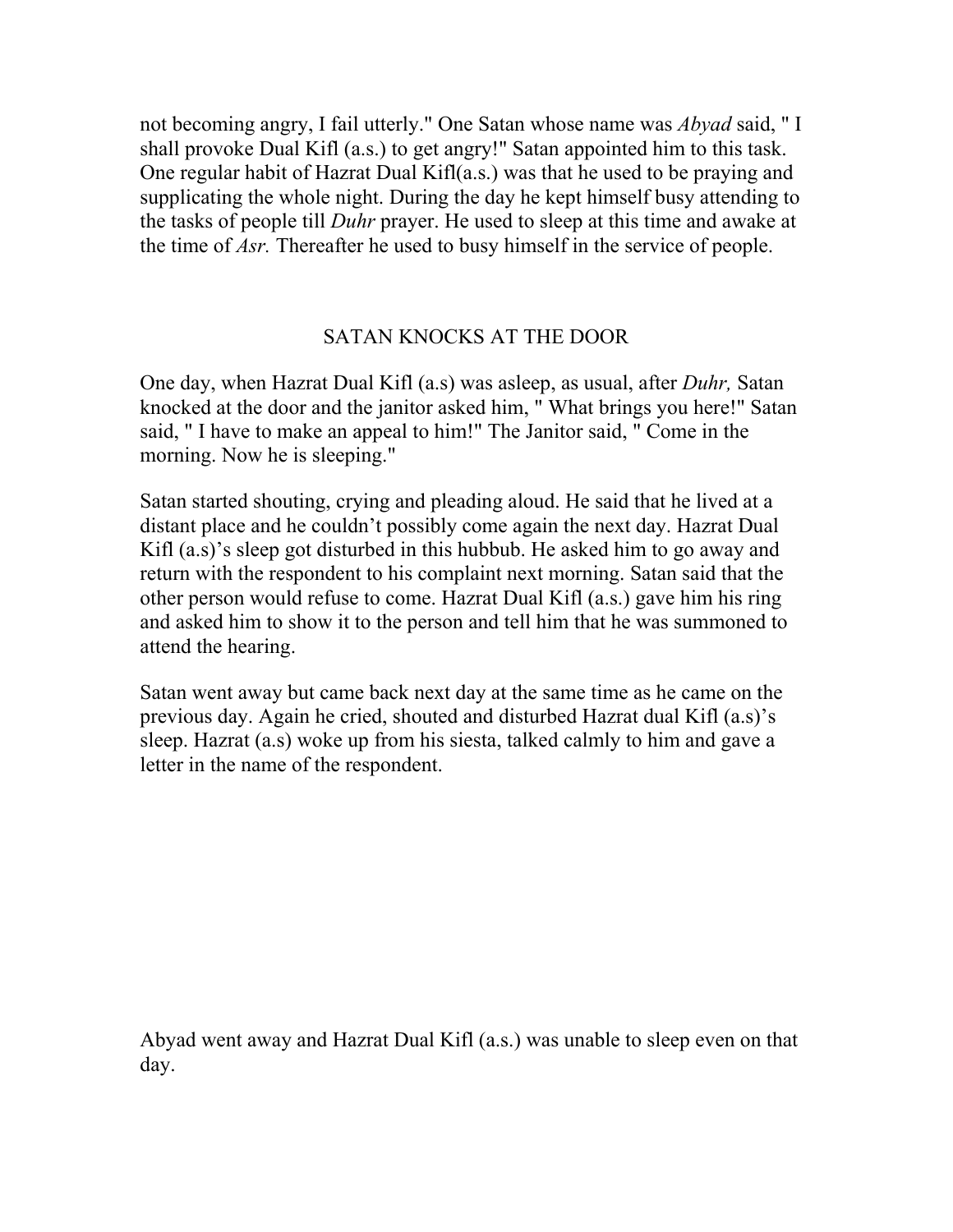#### SATAN GETS FRUSTRATED

Imagine the condition of a person who has not slept for three consecutive nights and days. On the third day too Satan came to the door of hazrat Dual Kifl (a.s.) at the same time that he did on the previous two days. He disturbed his sleep and said that the respondent did not bother to give any cognizance to his letter. Then he started shouting ferociously to arouse anger in Hazrat Dual Kifl (a.s.) The accursed one said, " If you personally come along with me now, perhaps my work can be attended to!" It is mentioned in the narration that the day was so hot that if a piece of meat was kept out, it would become a kebab instantly. Satan made so much noise that Hazrat Dual Kifl (a.s.) agreed to go with him. When he traversed the way coolly in that scorching condition, Satan knew that it was impossible to disturb Hazrat Dual Kifl (a.s.)'s resolve to keep his anger in control. Therefore he fled from there!

#### THERE WILL BE NEGATIVE EFFECT OF SUPPLICATION ON A HEART DEVOID OF PIETY

Sometimes remembrance of Allah has a negative effect on a heart devoid of piety.

Haven't you heard that while the accursed Ibn e Ziyad was handling the severed head of Imam Hussain (a.s), a drop of blood fell on his thigh and pierced to the other side of it. He put the head on the floor and touched the teeth of the Imam (a.s) in a blasphemous manner with a stick.

Zaid bin Arqam, a companion of the Prophet of Islam (a.s.), was present at that moment. He told Ibne Ziyad that he had witnessed the Prophet (a.s.) kiss these teeth affectionately that he was blaspheming against. The accursed person, instead of repenting his foul act told to Zaid bin Arqam, " It is a pity that you are an old man now! Otherwise I would have severed your head immediately!" Then he sent Zaid out of the court.

It is not only Ibn e Ziyad who perpetrated such foul behavior. Anyone whose heart is blind and deaf will have such tendencies. Any talk of remembrance of Allah will fall on the flat ears of such persons.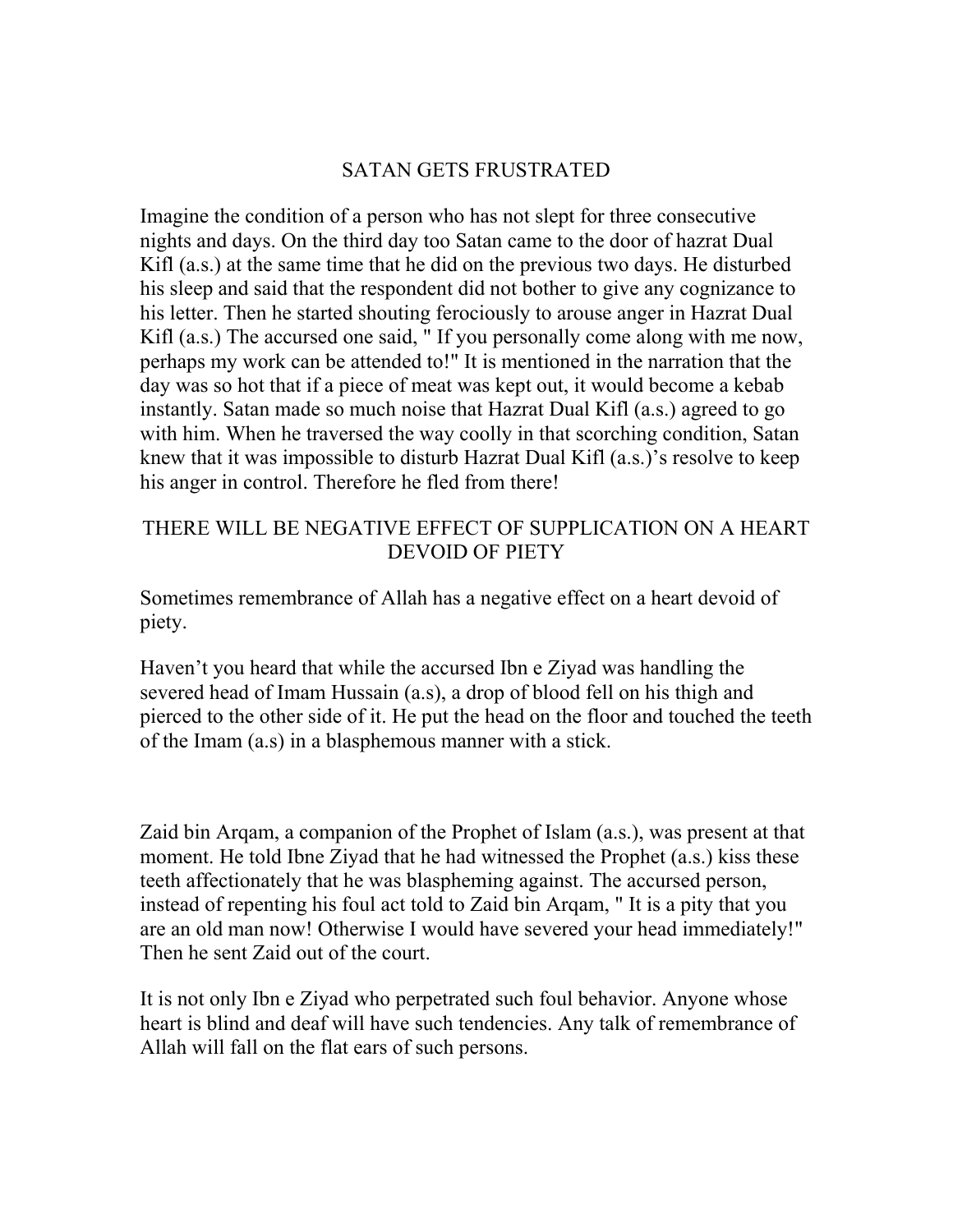#### THE THIRTEENTH TALK

*Bismilla hir Rehman ir Raheem* 

*Innal lazeena attaqau iza massahum taef min ash shaitan tazkaru wa iza hum mubseroon—Al aaraf 201* 

#### TAQWA OR PIETY IS ACHIEVED WITH PRACTICE

When we admit a child for the first time in a school, on the first day he is neither able to read nor write. He gets motivated to do any schoolwork in the beginning with difficulty. But when he is slowly initiated into reading and writing, he makes rapid progress. In time he will not have any difficulty in coping with his lessons.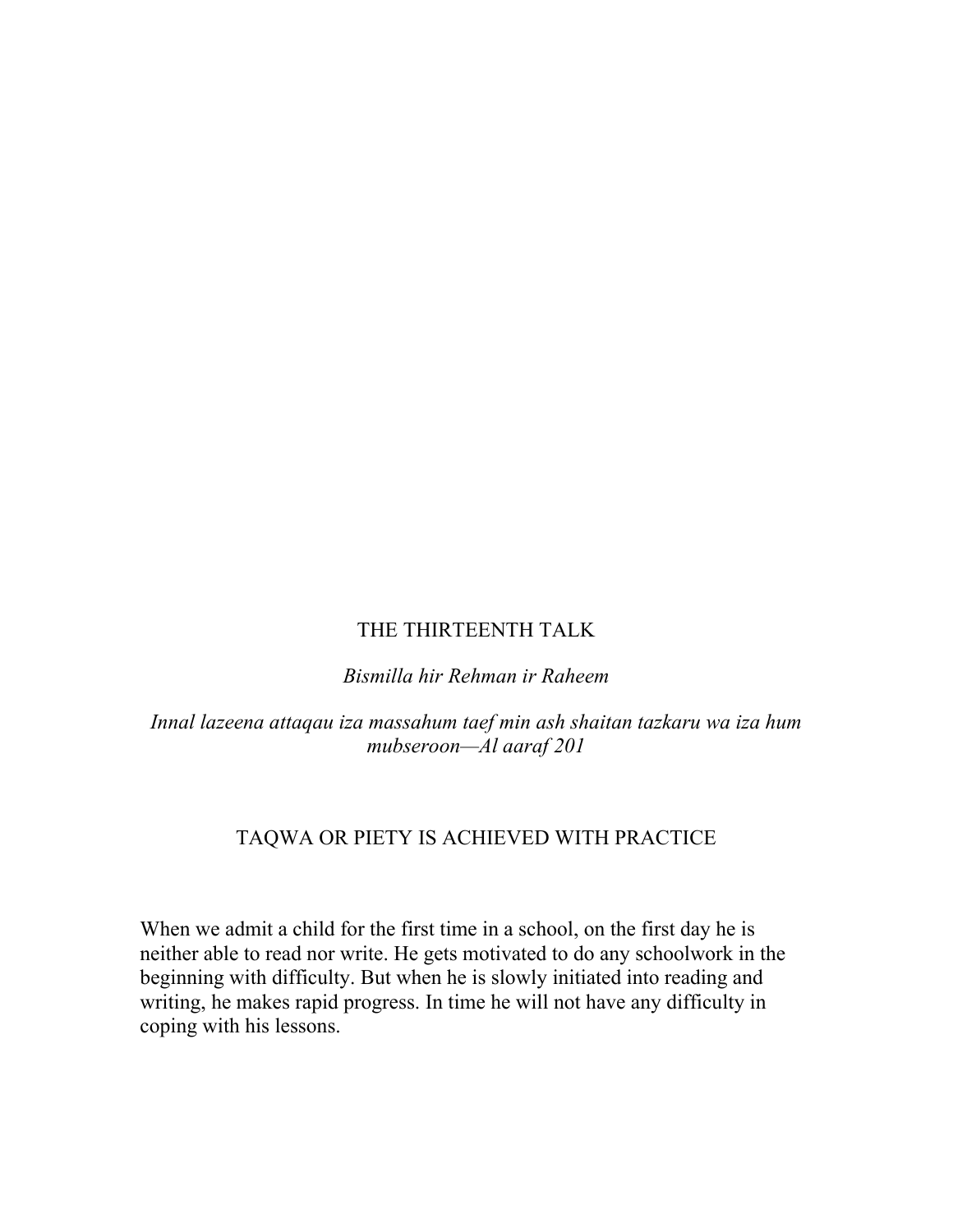Same is the case of taqwa or piety. Man has to strive to abstain from committing sins. Whenever he finds a situation to commit a sin, he should control himself and avoid committing it. The way a child gets used to reading and writing and becomes comfortable at these skills after some time, similarly when one tries with full determination to shun sinning, in good time he will be able to totally stop these undesirable acts. At this stage Allah will put a light in his heart that makes avoiding sins easier for him. He will have so much control on his tongue that even for the kingdom of the entire world, he would not tell a lie.

The same sins, the avoidance of which was next to impossible for him, now become very difficult to commit! Man should make efforts to inculcate such will power that he is able to avoid commitment of sins with ease. With this faculty in his heart, he will draw pleasure from the success of his efforts.

No doubt Allah doesn't like infidelity in his creatures. *" He has made faith ( eemaan) dear for them. He has made it the adornment for their hearts. And has created abhorrence in him for Infidelity and disobedience."* 

At last a sinner starts disliking sins. He achieves the state of Taqwa where sin appears bitter than the bitterest thing and every small evil act seems the most evil. He thinks that every sin, howsoever minor, worth reproaching to the maximum extent.

The highest level of piety is cultivated after much practice and constant effort. There are a few stages and ranks of this piety.

#### SHUNNING DOUBTFUL THINGS

#### OR MUSHTABAHAAT

When a person gets used to avoiding taboo things and depending only on fair living, he advances one step, and with more effort he also avoids use of things which give him some doubt of their being legitimate. Therefore, he not only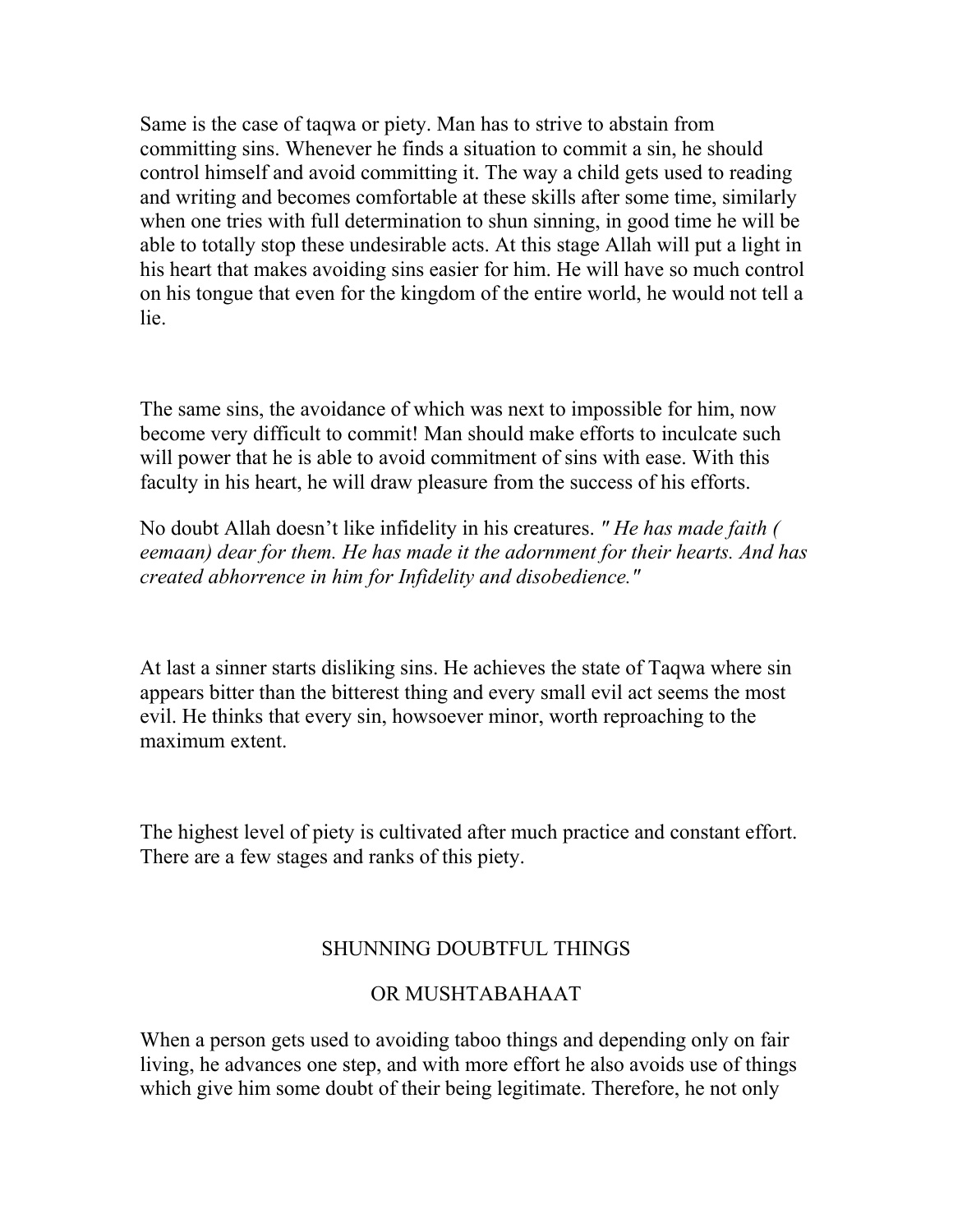avoids the use of haram objects but also abstains from things about which he has the slightest doubt of being haram.

He also abstains from uttering such words that Allah might dislike the use of. In stages he achieves total avoidance of the use of doubtful things in his day to day living.

#### SHUNNING OF THE UNBECOMING

#### OR MAKROOHAAT

The man now reaches a higher state of piety when he shuns the unbecoming ( makroohaat) and the stage is set for the use of only the desirables (mustaheb). Now he has reached such a high state of piety that he does not avoid the desirables although he knows that they are not mandatory and not binding on him. He also meticulously avoids doing or using unbecoming ( makrooh) things that are, no doubt, not totally banned.

#### SHUNNING THE PERMISSIBLE

#### FOR SHUNNING THE TABOO

He becomes careful in the use of such permissible things that give him doubt that their use might make him avoid certain mandatory things.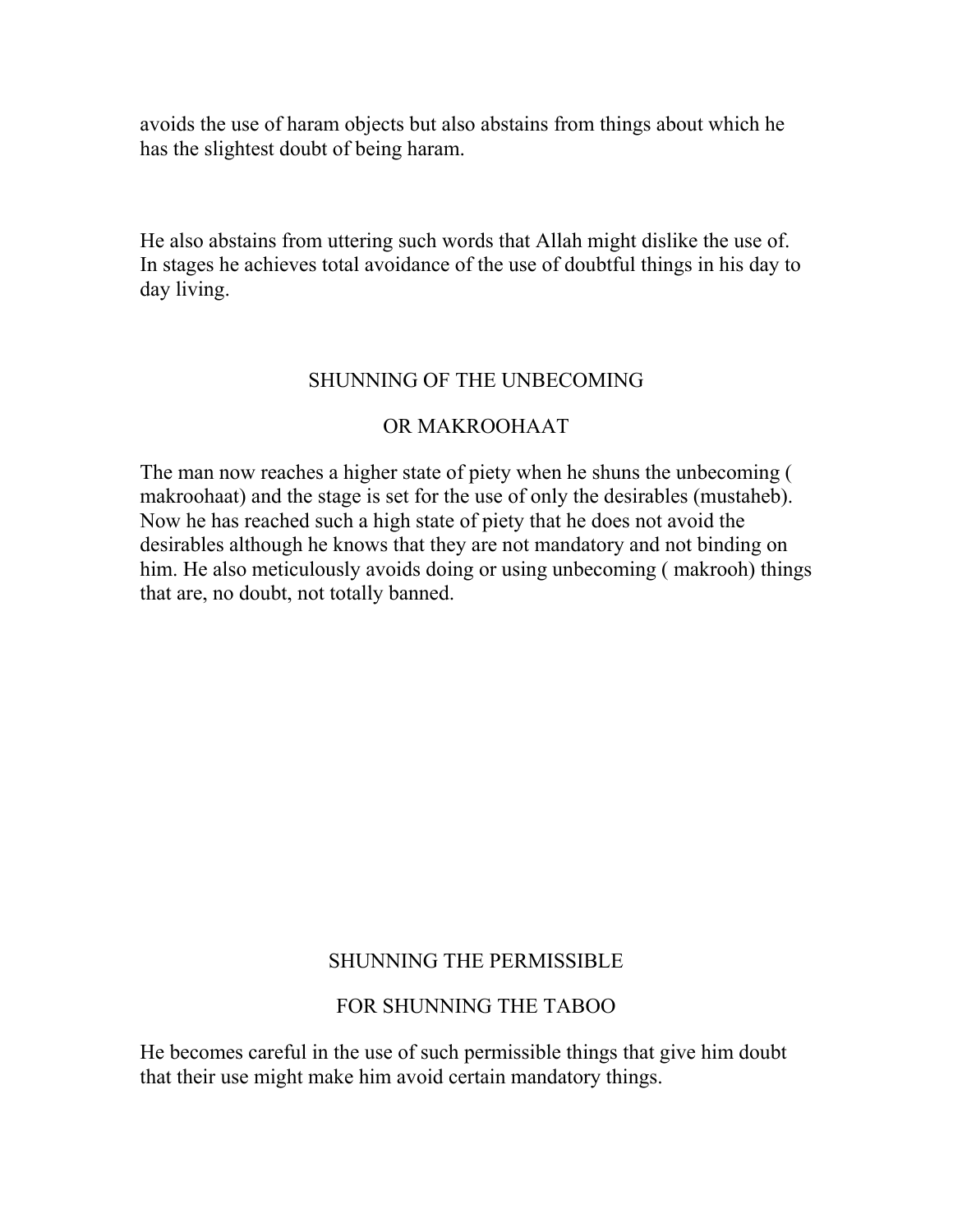For example, it is permissible to remain awake till mid-night in conversation with friends. In that time there can be two or three rounds of eating snacks. But, if one sleeps late on a full stomach, he might find it difficult to stir out of his bed for the *Fajr* prayer that is mandatory. Therefore, a pious person develops such a faculty in his nature that he takes care to avoid every permissible thing that might cause difficulty in performance of his mandatory duties.

#### SAVING A COIN A DAY FOR USE

#### DURING RAMADAN

A baker was our friend. He was very skillful and capable in his trade. The month of Ramadan came during summer one year. He took off from work the whole month of Ramadan to avoid the excessive heat of his work place, while he fasted. He could do it by cleverly putting aside a coin from his earnings every day for the eleven months previous to Ramadan to meet his expenses when he closed his shop during the fasting month.

Although spending this coin every day was permissible and well within his rights, the baker wanted to prepare himself properly for the fasting in Ramadan that is mandatory!

#### TRAVEL BECOMES THE REASON

#### FOR AVOIDING THE MANDATORY DUTIES

It is narrated that a person went to Imam (a.s.) and said, " I am required to travel to a cold country. These days there is so much snow fall there that the entire land is covered with it. It is difficult to get water for *wadu ( the ablution )*  nor is it possible to do *tayyamum (* the dry ablution). In such a situation what instructions you give me about performance of the mandatory prayers?"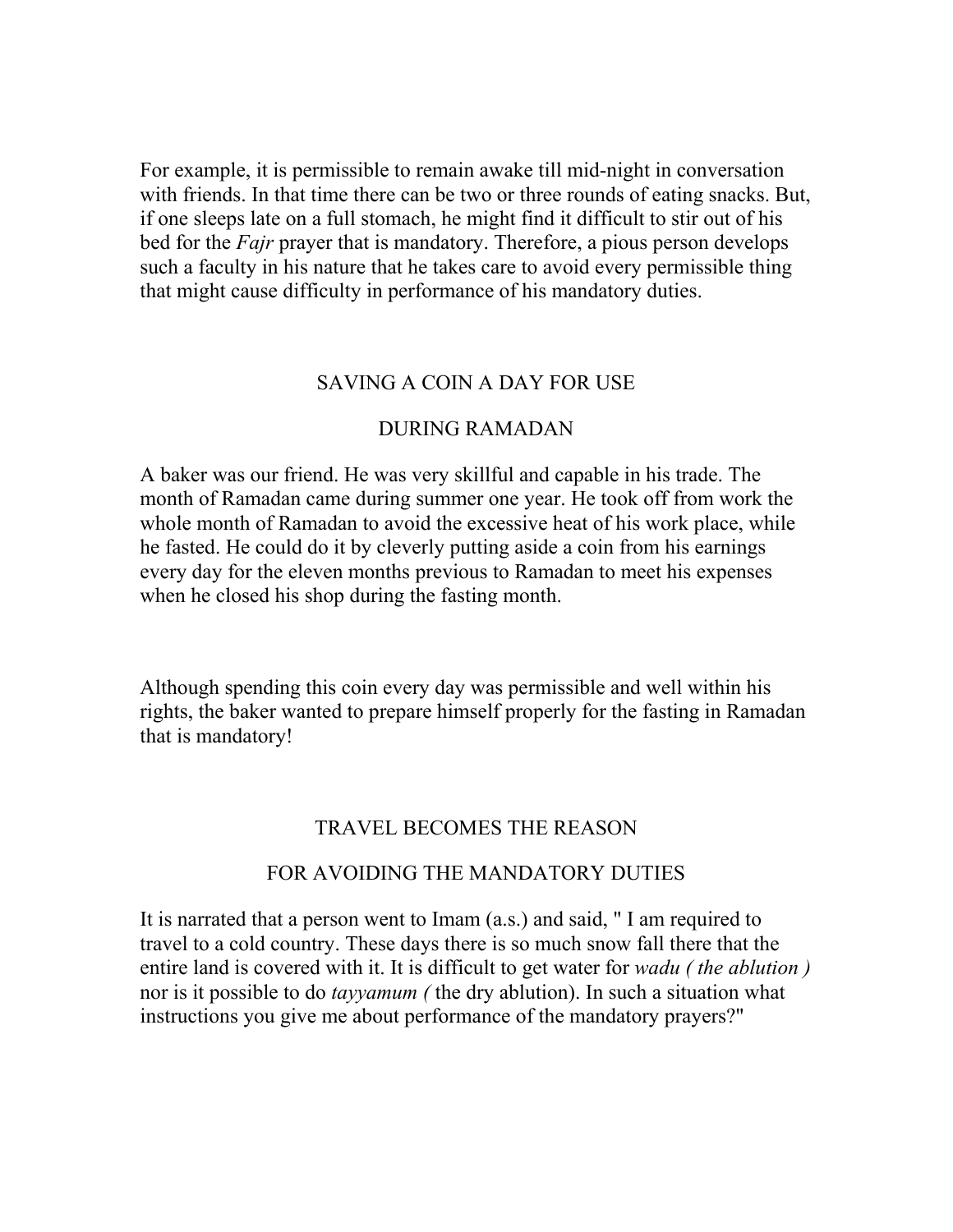The Imam got angry on him and said, " Why are you undertaking such a journey that can disrupt you obligatory matters of faith? When you are aware that because of your travelling on business to that place your taqwa ( piety) is affected, then you must avoid such travel"

When attending a gathering is permissible, but there is likelihood of undesirable things happening there, then it is better to avoid attending the party.

But all these doubts and confusions are for people with weak faiths, a man of piety will never falter from the right course.

## THE MATERIAL CAPACITIES

There are certain permissible acts that might make a person commit haram actions. He thinks that in a material sense these acts have lot of meaning. Although an act might be mustaheb ( desirable) or mubah ( permissible) the man of piety keeps a close watch on its implications and consequences. He seriously considers what effect the performance of the act might have on him. Then only he ventures to embark on performing it.

In our daily lives why there is waste and profligacy ? What use spending lives on unproductive acts? When people don't help their poor relatives and friends cutting into their legitimate expenses, and make heavy expenses through loans on pomp and show, their prayers are nothing short of hypocrisy. They may not be rewarded in the Hereafter.

Taking interest in the pleasures of life is not haram. It is in fact legitimate and permissible. But when such things are given unnecessary importance, there can be the likelihood of *Qata e Rahem* or depriving the near of kin of their legitimate rights and privileges. Even sometimes people fulfill their desire for pomp by meeting the high expenses with loans. Thus they might incur the risk of rendering their acts haram.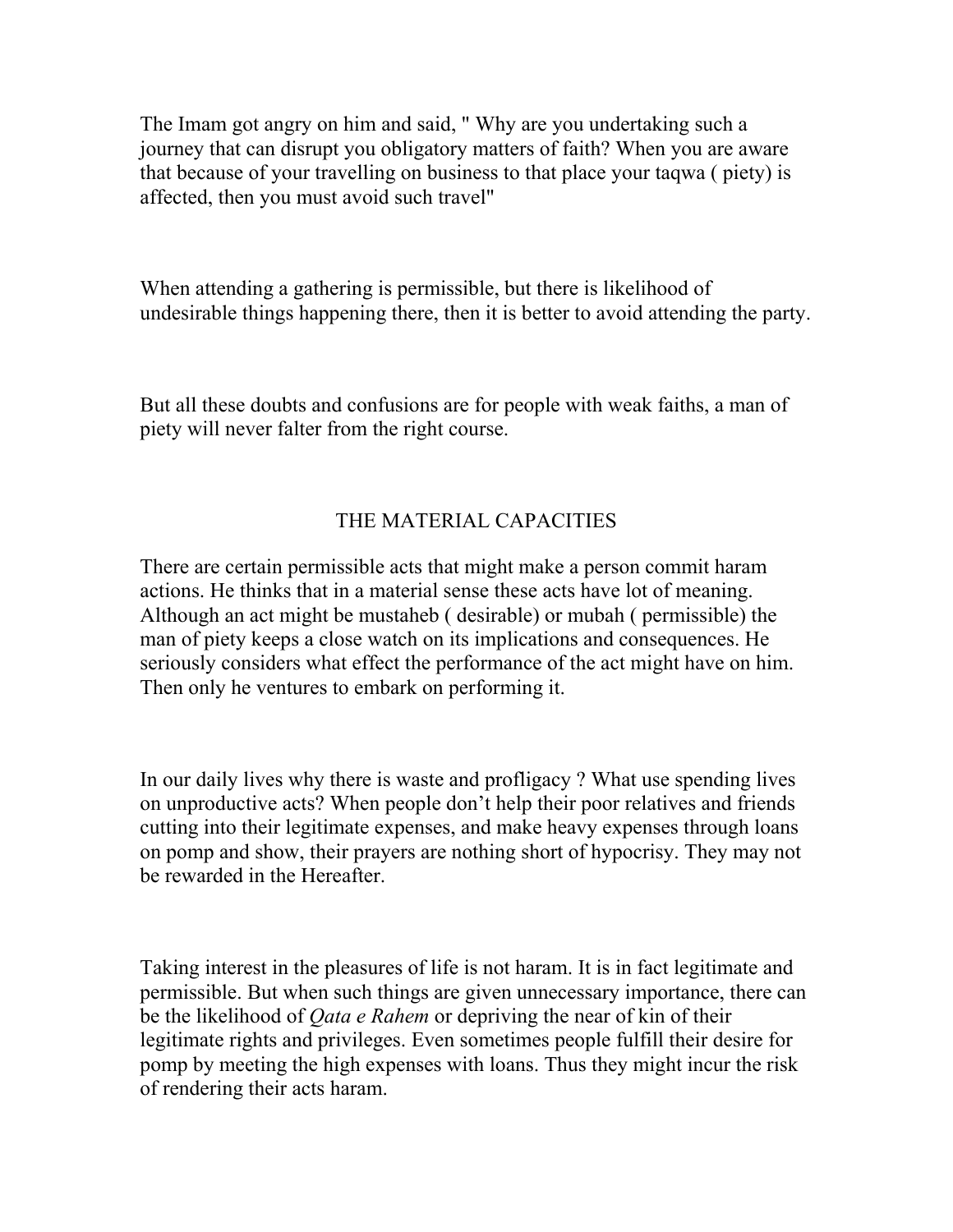Another example is that good humor is permissible. In certain circumstances it is desirable too. But we see that in excess, this permissible act ends into practical jokes and results in the heart- burn for the persons who are the subject of the humor. This can be tantamount to hurting the feelings of *momins* and is haram.

Therefore it is necessary to adopt Taqwa and extravagant indulgence in the material needs and excessive jest and humor must be avoided.

In a nutshell, there are three stages of taqwa:

Firstly: mastery in avoiding sins.

Secondly: Mastery in abstaining from the doubtful and the unbecoming things, and

Thirdly: avoiding such permissible acts that might be the precursors of sins.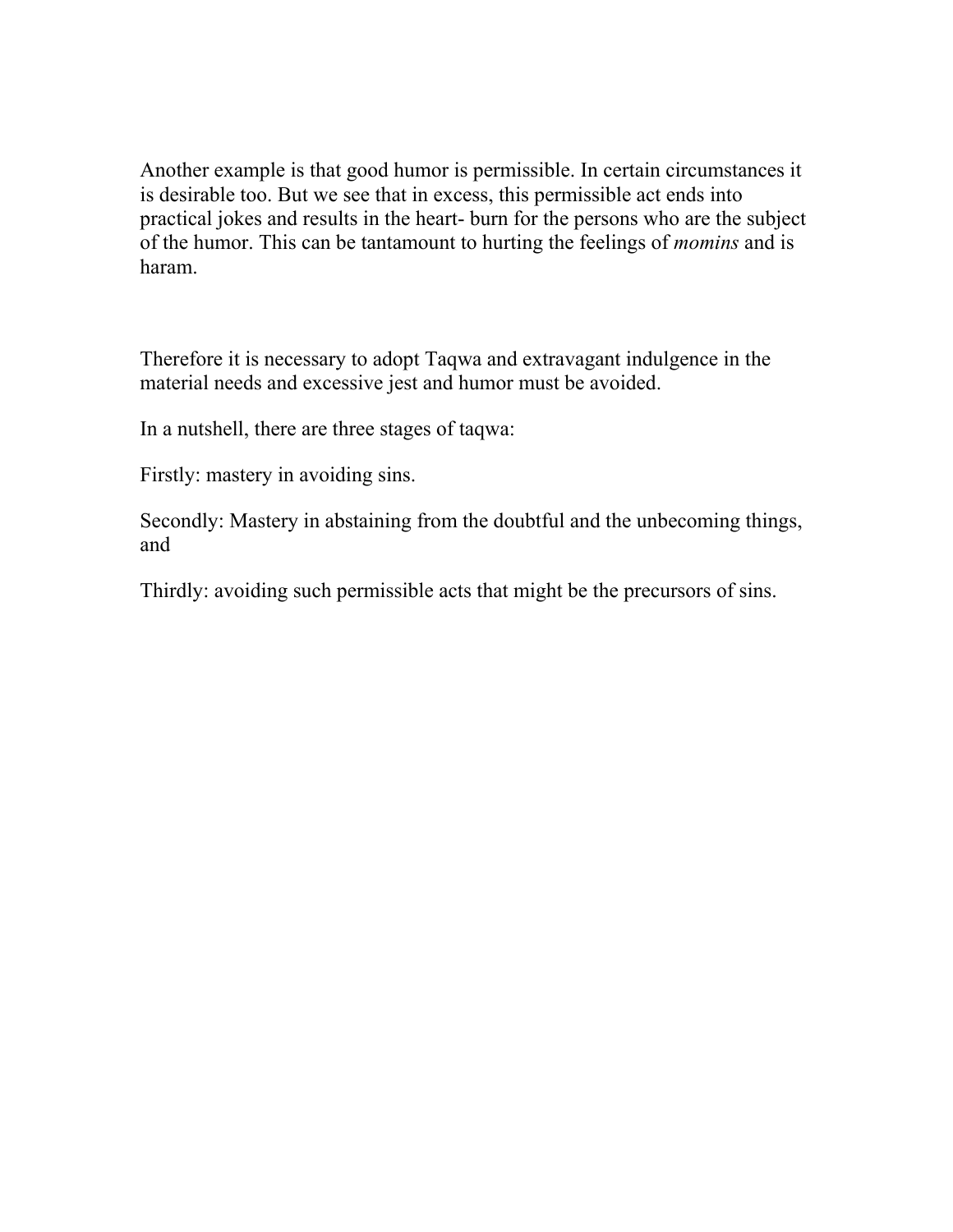THE SECOND ASPECT

OF ISTA-AAZA

## TAZAKKAR

## OR

## REMEMBRANCE OF ALLAH

## THE FOURTEENTH TALK

## *Bismillah hir Rehman ir Raheem*

## *Innal lazeena attaqau iza massahum taef min ash Shaitan tazkaru fa aza hum mubseroon- Al Aaraf 201*

The second aspect of *Ista-aaza* is *Tazakkar,* the remembrance and talk about Allah. A person who acquires Taqwa or piety becomes free of the domination of Satan. As long as the influence of Satan on the person persists, he remains incapable of effective *Ista-aaza.* Satan keeps going round the hearts of the men of piety to catch a chance of entering therein. But when these pious persons busy themselves in the Remembrance of Allah, then there is a lightning of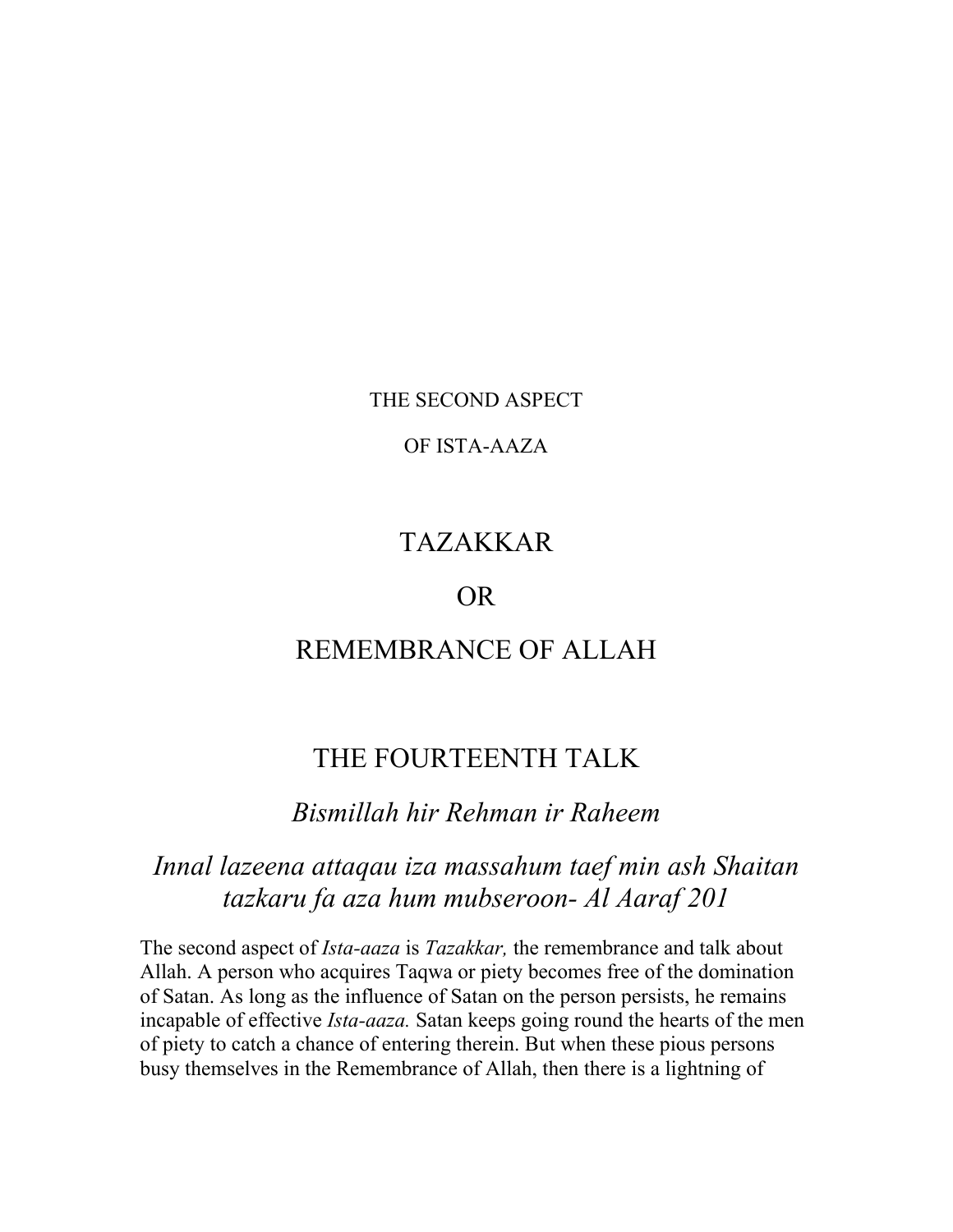Allah's Blessing and the net spread by Satan becomes visible to them in the momentary illumination. This puts the pious persons out of harms way.

Now, let us consider what is Allah's intent about *Tadakkar* in the oft-quoted verse during our discussions.

#### THE THOUGHT OF SIN AND REMEMBRANCE OF ALLAH

In *Tafseer e Burhan* commenting 0n this Verse, Imam Mohammed Baqir (a.s.) quotes from Imam Jafar e Sadiq (a.s.) an incident that we are summarising here. When a *momin* suddenly gets the thought of crime in his mind, the Satan and his retainers make their maximum efforts to make the person put his thought to action. But in that moment the pious person remembers Allah and he abandons the thought of committing the sin.

There are also stages of Remembrance of Allah that are different according to the place and the situation. One of those situations is that when the thought of sin comes in the mind of the person, the instigator and prompter is Satan and the opposition of this enemy is necessary. And also the pious person is in oath with Allah that he will not follow Satan because the accursed creature is his sworn enemy. He should therefore not break his oath and instead of becoming *Abd e Rehman* (worshipper of Allah) become *Abd e Shaitan* (worshipper of Satan). Therefore, it is imperative that he keeps firmly to his oath and he should strive to resist Satan who can only bring destruction and perfidy.

#### *Alam ahda elaikum yaa bani aadama an la taabudu washaitana innahu lakum adoowun mubeen.*

*Enjoined I not on you O' children of Adam! That ye could worship not Satan for he is your open enemy.60.36 ( Al Yasin)*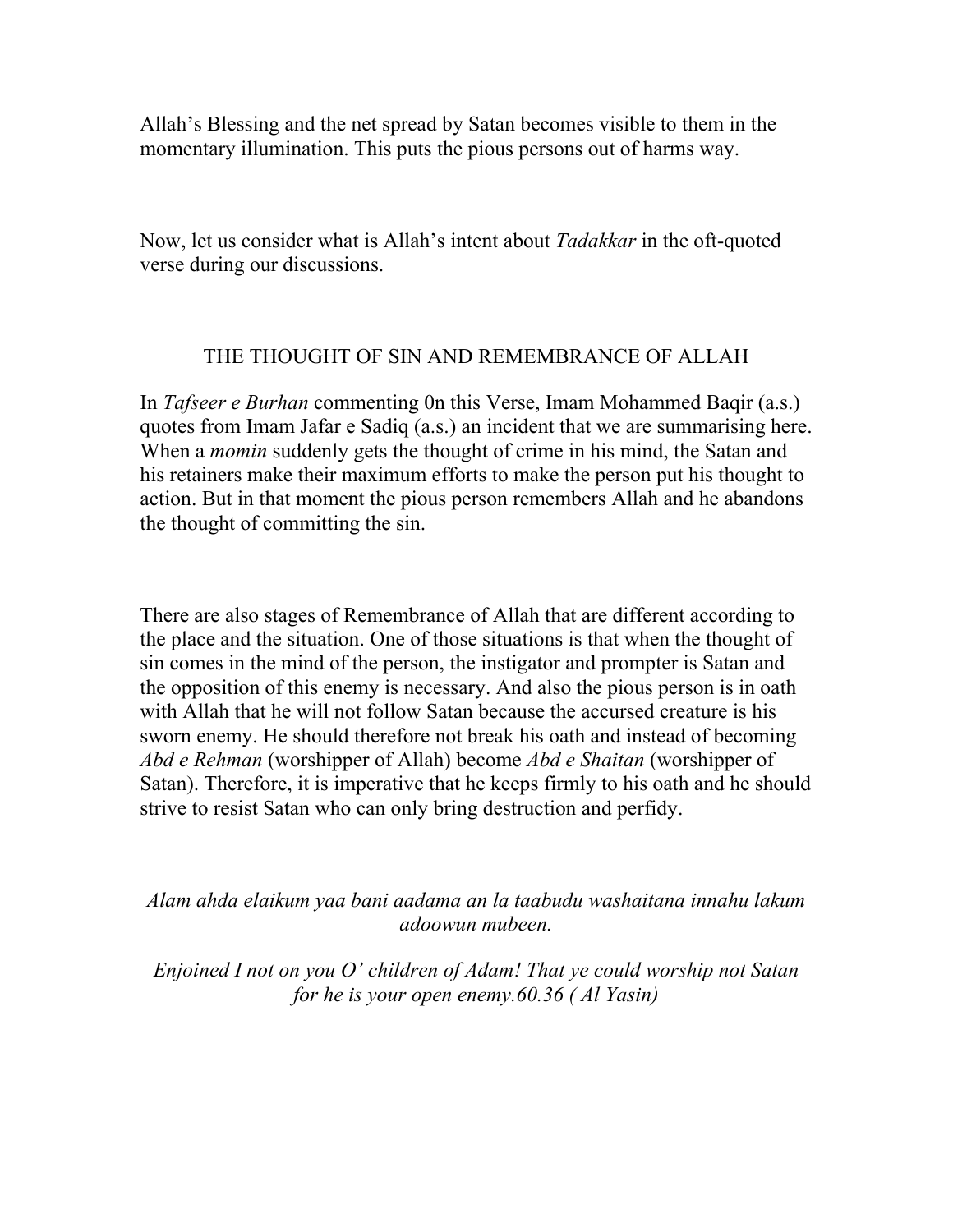#### *Wa laqad azalla minkum jibilan kateeran afalam takunu taaqeloon*

*And yet hath he led astray a great multitude of you ; Did ye not then understand.* 

. At another place in the Holy Quran it is said that Allah has decided that those who follow Satan, Satan will push them into the abyss of darkness and take them into the blistering Fires of Hell. When a person adopts satanic thoughts and considers the temptations of Iblees worth pursuing, then Allah closes all the avenues of salvation for him and consigns him to the Hell.

#### REMEMBRANCE OF ALLAH

#### RELIEVES FROM SATANIC FEARS

Whenever satanic fears start getting into the heart, the man of piety busies himself in Remembering Allah. He thinks that if he committed the sin, he will be pushed away from Allah's Blessing. What use will be the wretched life then!

It is quite possible that Satan, in his renewed attempt, puts a thought in the heart of the person that he was depriving himself of the pleasure of sin. The door of repentance was always open for him. The man of piety will then reply to Satan that what is the guarantee that he will get the chance of offering penitence for the sin. Even if he is able to do it, what is the surety that it would be accepted? In the end the Remembrance of Allah doesn't allow Satan to gain an upper hand over the man of piety.

Sometimes Satan puts a fear in the heart of the man of Taqwa that he was encouraging him to commit only a minor sin. But the heart busy in Remembrance of Allah replies, " Run away! You accursed one! Disobedience Allah, anyhow, is a major sin.

Sometimes Iblees the accursed threatens the man of piety that if he didn't comply with his advice, his end will be very pitiable. Sometimes he gives him false hopes that the results of sins will be good. Satan'sadvice influences only those who befriend him, the Satan.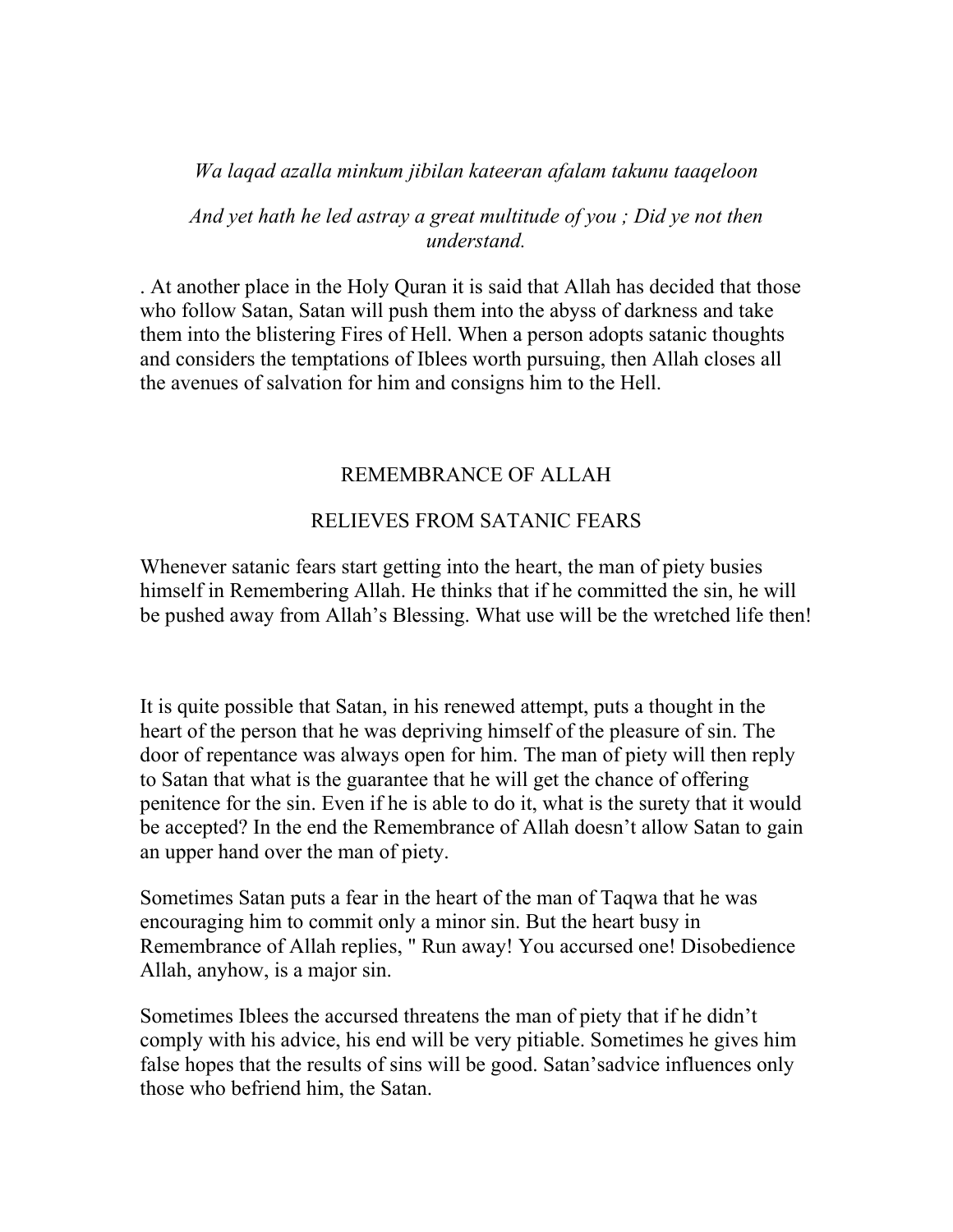#### *Innama zalakum ash Shaitan yaqawwaf auliaha*

*Satan can threaten only his followers with the consequences of disobeying him.* 

But the man of piety gets the understanding with Remembrance of Allah. The disturbing thoughts that come to the mind are only the doubts and fears created by Satan. The man of Taqwa, no doubt, fears only Allah. Allah says, " Fear only Me if you are a Momin!"

#### BEING PROUD OF ONE'S PRAYERS

#### AND SUPPLICATIONS

Sometimes Satan tricks men into becoming proud of their prayers and the love for the Ahl al Bayt. For example, he says, " How nice! You have gone on several pilgrimages to *Karbala Mualla!* You must have done innumerable good deeds during the visits to the Holy place. Hussain (a.s.) will certainly intercede on your behalf. Now, no sin can bring retribution to you."

But the *momin* instead of becoming proud and conceited with such praises, should reply, " If I commit any sins, my intercessors ( *the Ahl al Bayt*) will be upset with me. This sin will become a curtain between me and Imam Hussain (a.s.). Allah only knows how far I would be pushed away from my intercessors by committing one sin! Feeling proud of the felicity of the *ziarat* of Imam Hussain in itself is a sin that might deprive me of his ( the Imam's) intercession."

A man of Taqwa can certainly be proud of its spiritual felicity, but the pride can only be manifested as *Tashakkur* or gratefulness. This expression of gratitude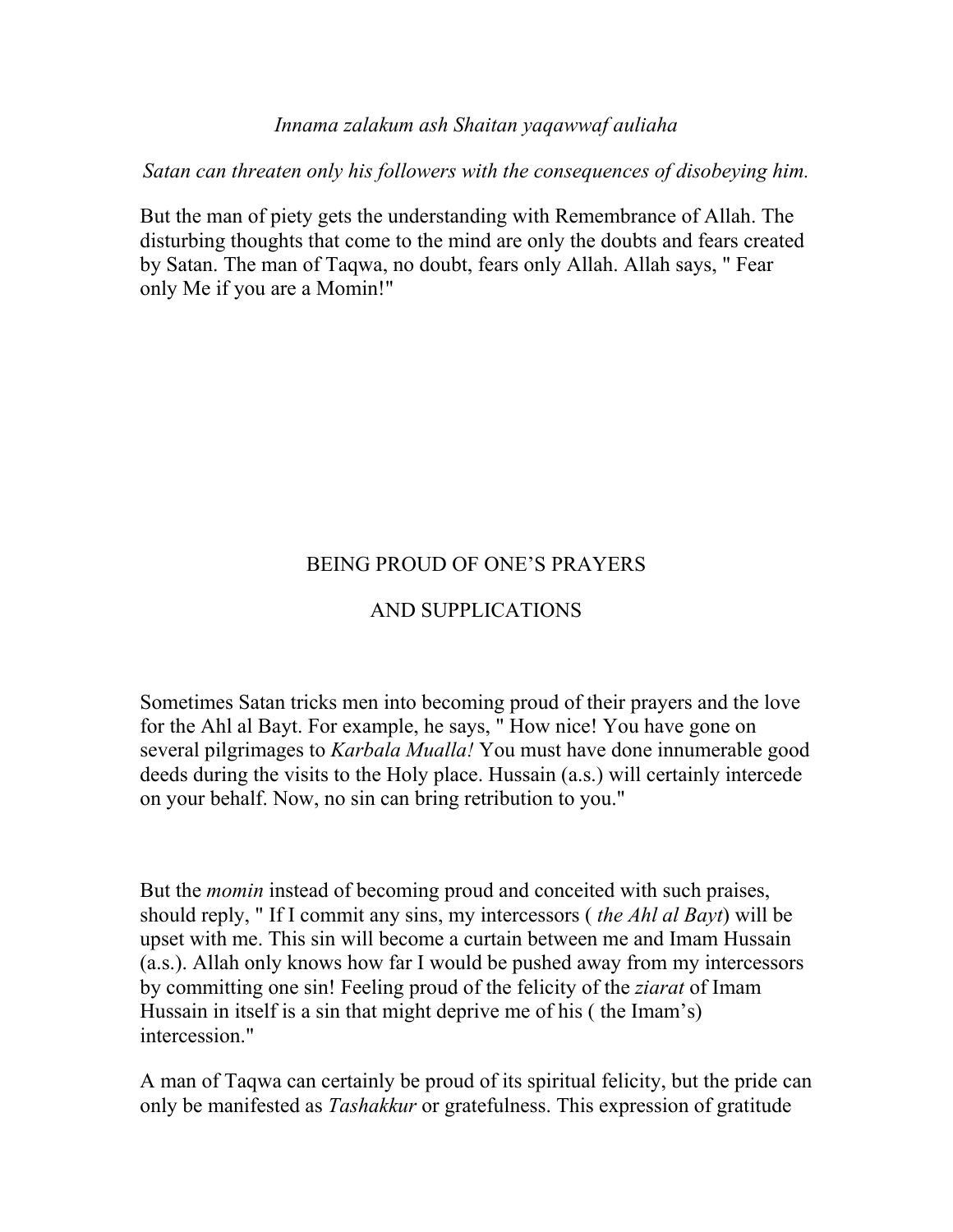will not require any sermonizing from outside. Sermonizing becomes necessary when the person himself is not aware of his felicity and feels no urge to express his gratefulness to the Creator for that. Hazrat Ameer al Momineen (a.s.) says, " Truly felicitous person is one who is the preacher and sermonizer for himself!"

#### SATANIC FEARS IN A STATE OF ANGER

It happens that people sometimes become angry while they have a heated exchange of words. As a result of the altercation one might use abusive language. Satan tempts the other party to reciprocate in the same language and tenor. But if he is a man of Taqwa, he immediately controls himself by Remembering Allah. His mind suggests to him that if he behaved the same way as the opponent had behaved, then what would be the difference between the two. The opponent had used uncouth language and had followed the dictates of Satan. If you do likewise, you too will render yourself the follower of Satan. With the beneficence of *Dikr of Allah* his conscience will guide him to give a befitting reply to the opponent --- "*Wa iza khatib hum al johala qaalu salama-- -when the ignorant speak with them in a foul manner, they reply to them gently and with equanimity."* It is better If, because of the *Dikr* of Allah, the person is able to dispel the fear and confusion from his mind. Otherwise, the dispute can become a haranguing contest, each flinging foul-words on the other and might even result in physical assault. If, at the rudimentary stage of the dispute, effort was made to cool down the other party, the matter could have been sorted out without much ado!

Now we can see at length how people get entangled in the web of Satan. Even those who call themselves men of taqwa are not immune from this. If they don't busy themselves in *Tadakkar,* they most likely would fall in the trap sometime or other.

Presence of a moralizer and preacher is absolutely necessary for the heart of every person to keep him warned not to become a victim of false pride and abstain from childish actions. Remember! A real man is one who always keeps the end in view. For example, when one keeps his cool during a heated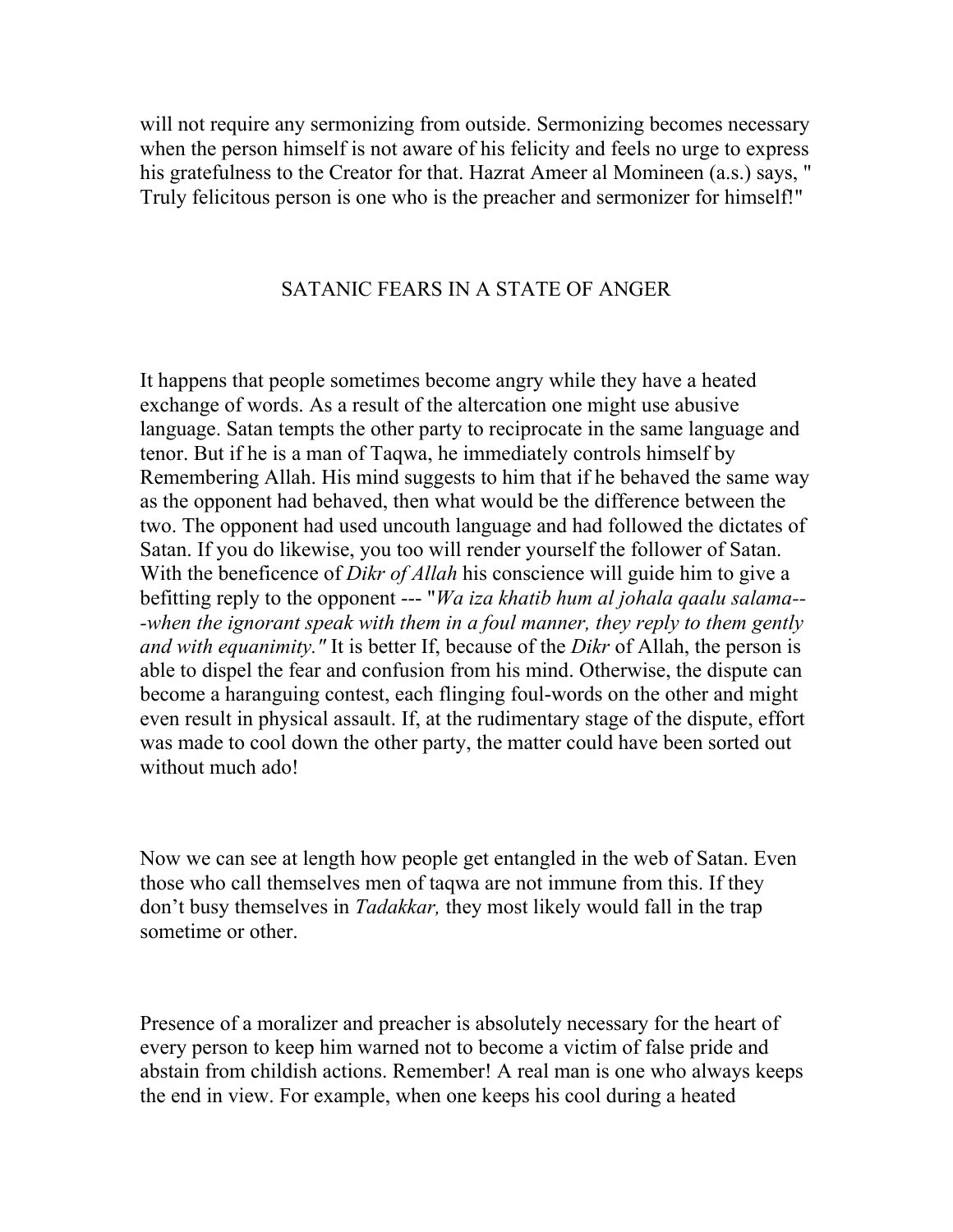argument with another person, the matter can be sorted out amicably. If this amicable nature is not there, how many persons would suffer tremendous losses fighting over trivial things with a sense of false pride. In such disputes Satan plays a very crucial role to create rifts and commission of sins by the litigants.

It is necessary for every *momin* to keep the intercession of *Tadakkar* in his daily life. In the past there were such *momins* who dug their own graves during their life times and used to recite the Holy Quran sitting inside these trenches. They did this to remind themselves of the Hereafter and the interior of the graves was illuminated with the felicity of Tadakkar.

#### ABOUT HAZQEEL

It is narrated that when Hazrat Dawood (a.s.) committed his initial fault, and he went lamenting through hills and dales in penitence, he reached the cave inside which Hazrat Hazqeel (a.s.), Prophet, was busy in supplication.

When Hazrat Hazqeel (a.s) heard the moaning of the hills and the beasts, he understood that Hazrat Dawood (a.s.) had come to him. The reason for this was that when Hazrat Dawood (a.s.) recited the Zaboor, the flora, fauna and the stones too joined him in the recitation. Hazrat Dawood (a.s.) reached the entrance of the cave and called, " O Sarqeel (a.s.)! Do you permit me to come up to you?" Hazrat Hazqeel (a.s.) said, " Please don't come to me because you are a sinner!" But Allah sent a Revelation to him, " Because of Dawood (a.s)'s first sin, don't reprimand him. To the contrary pray to Us for his pardon and well being! Whenever we leave anyone to his own scruples, he might commit a mistake!"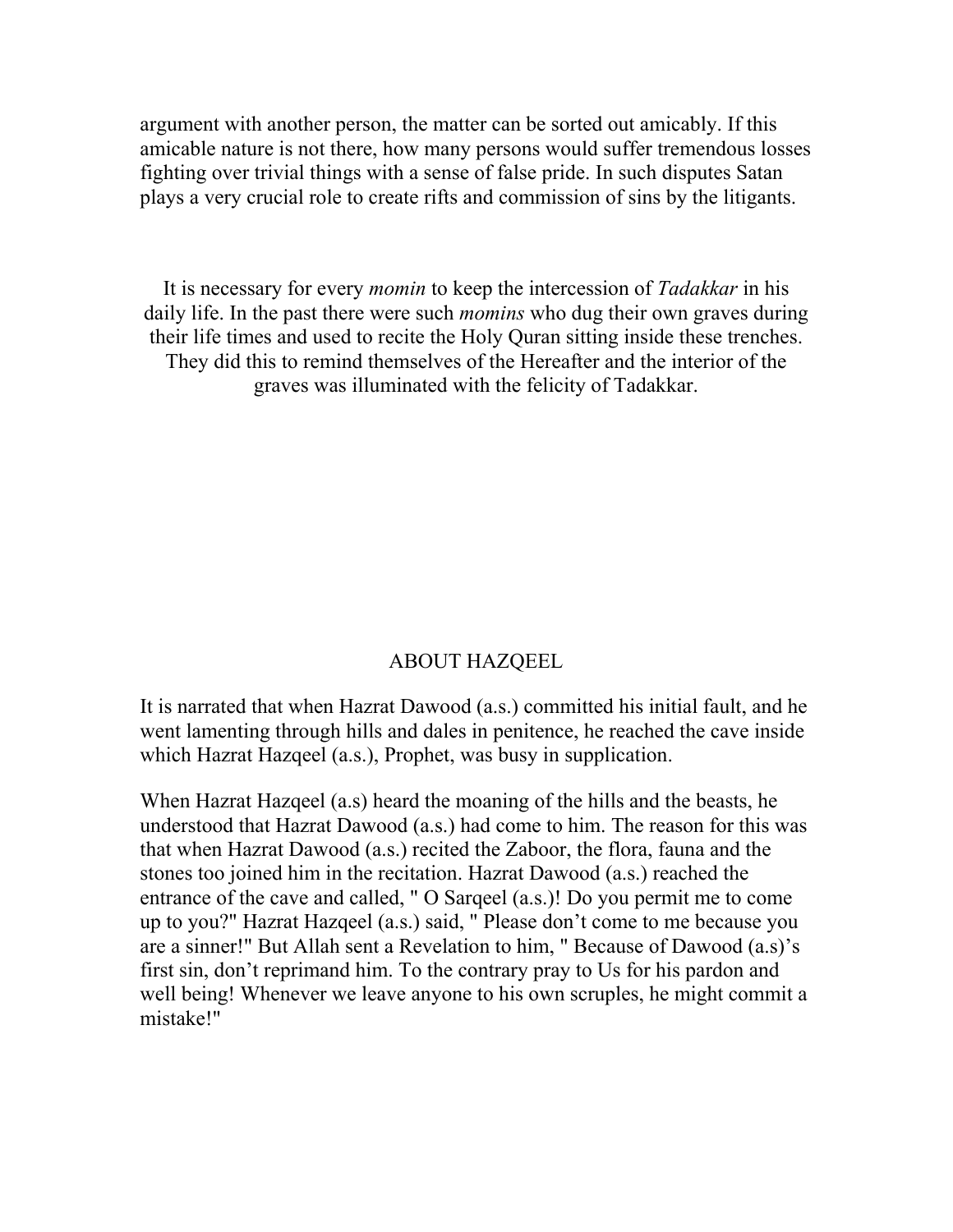Now Hazrat Hazqeel (a.s) caught hold of Hazrat Dawood (a.s)'s hand and guided him inside the cave.

Hazrat dawood (a.s) asked Hazrat Hazqeel (a.s), " O Hazqel (a.s.)! Have you ever thought of committing a sin?"

He replied, " No! Never!"

Hazrat Dawood (a.s.) asked, " Did you ever feel proud?"

He replied, " No! Never!"

Hazrat Dawood (a.s.) asked, " Have you ever been tempted with the worldly pleasures?"

Hazrat Hazqeel (a.s.) replied, " Yes! I was tempted!"

Hazrat Dawood (a.s.) asked, " Then ! What remedy you use against these temptations?"

He replied, " In such circumstances I get into this cave and take pity from what I witness therin."

Hazrat Dawood (a.s.) then entered into the recesses of the cave with Hazrat Hazqeel (a.s.) He found inside there a plate of steel. On the plate was lying a human skeleton and beside it was a tablet of steel on which was inscribed :

"*I Arwai bin Shalam* 

*ruled for a thousand years,* 

*established a thousand cities,* 

*deflowered a thousand virgins.* 

*But,* 

*My condition is this* 

*That my bed is dust*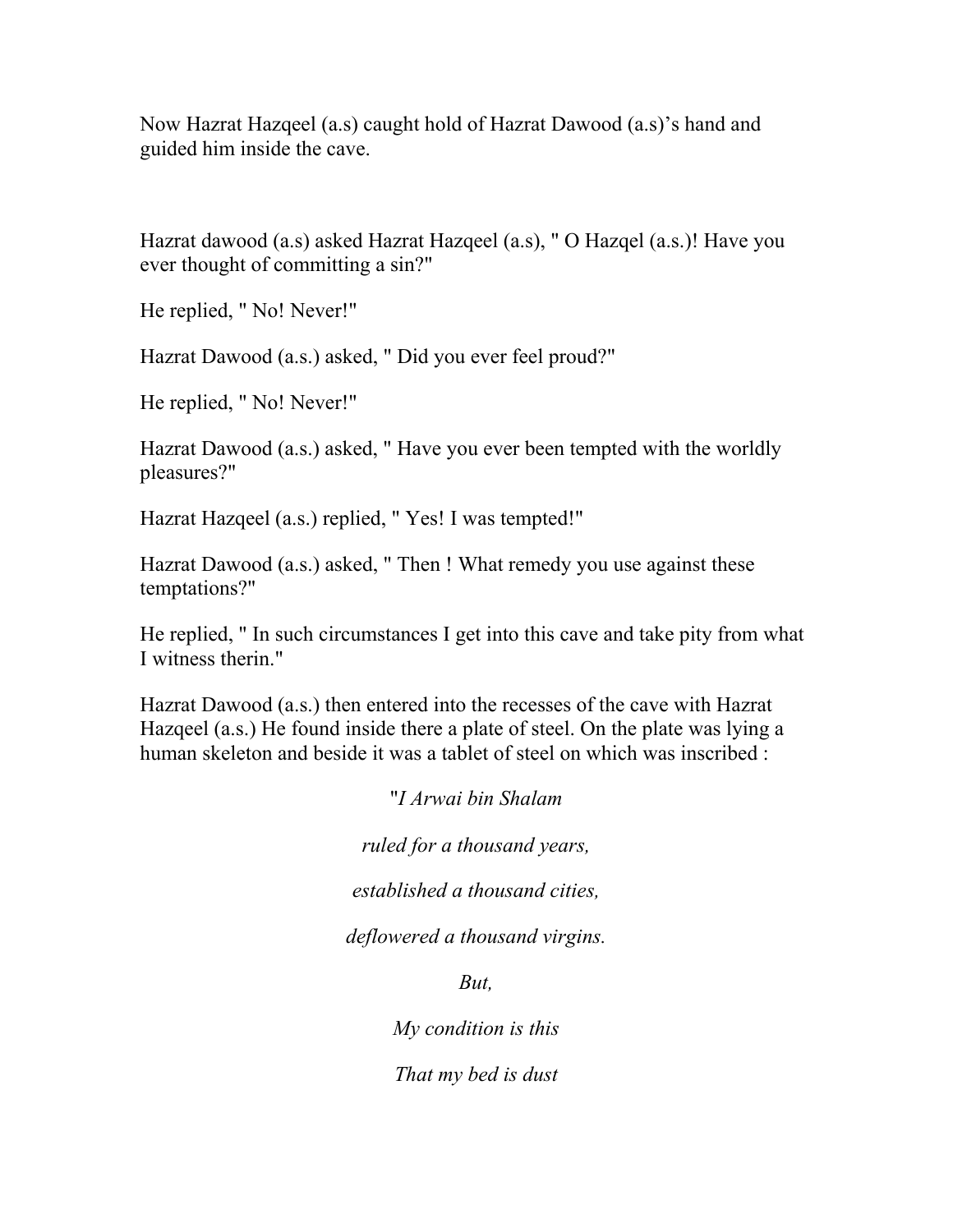*My pillow a stone And My body is the Dwelling place of Insects and vermin. Whoever sets eye on me Should not be carried away With worldly attractions!"*  Ref: Ain al Hayat, Page 178

#### A BED OF TWO HANDS FULL OF DUST

Imagine a person who was an emperor of great pomp and pageant, was reduced to be put in a desolate cave and his mortal remains were lying on a steel sheet in dust. He had insects and vermin crawling all over his mortal remains. A *momin* must take a lesson from this incident. If he had obeyed Satan and his baser instincts, and ran after the worldly things, how long will the party last? A person who strives too hard for his selfish ends forgets that he has to die inevitably and all the paraphernalia that he accumulates will have to be left behind. He should pray that whatever benefits and blessings he enjoyed, his end should not be like of the mighty king whose story is narrated here.

Our topic of discussion is *Tadakkar.* A person who leaves himself uncontrolled and doesn't remember Allah, h will he will be nowhere (like a rudder less ship). Man should strive to be like a mountain in his moral behavior. One who is vulnerable to the wave of doubts created by Satan, He should ensure that the glitter of the world doesn't overwhelm him. This is possible if he keeps in mind the inevitable end that every mortal being is destined to!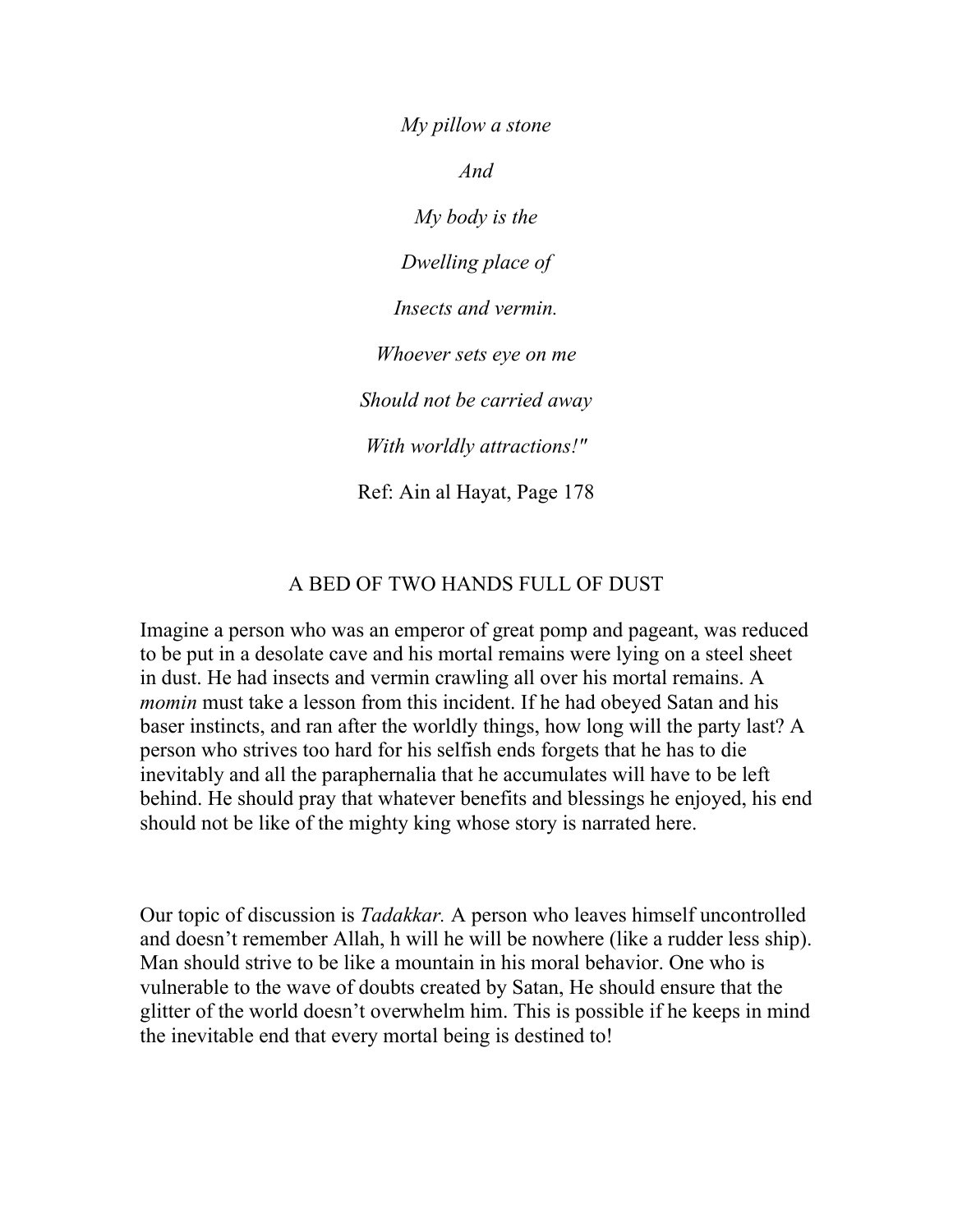#### MUST VISIT THE CEMETRIES

It is very necessary that one's own conscience becomes his warner. In the Islamic Shariah it has been very strongly prescribed to visit the graves, particularly those of one's parents. Why this exhortation? This is because one recitation *al Fateha* at the graveside of his parents will result in rewards for them. He should give *sadaqa* (alms) for the propitiation of their souls. The Prophet of Islam (a.s.) has asked people to visit the grave of their parents that it is the place from where prayers made by them will be answered.

The biggest benefit of visiting the graves of the parents is that it will make the person aware of the fact if the parent is not there with him, he too will have to follow suit some time in the future. This will give him the realization that he should not be attracted much to the transient world. He will then learn to dispel the satanic fears and apprehensions. He will start remembering Allah and think of the Day of Judgement!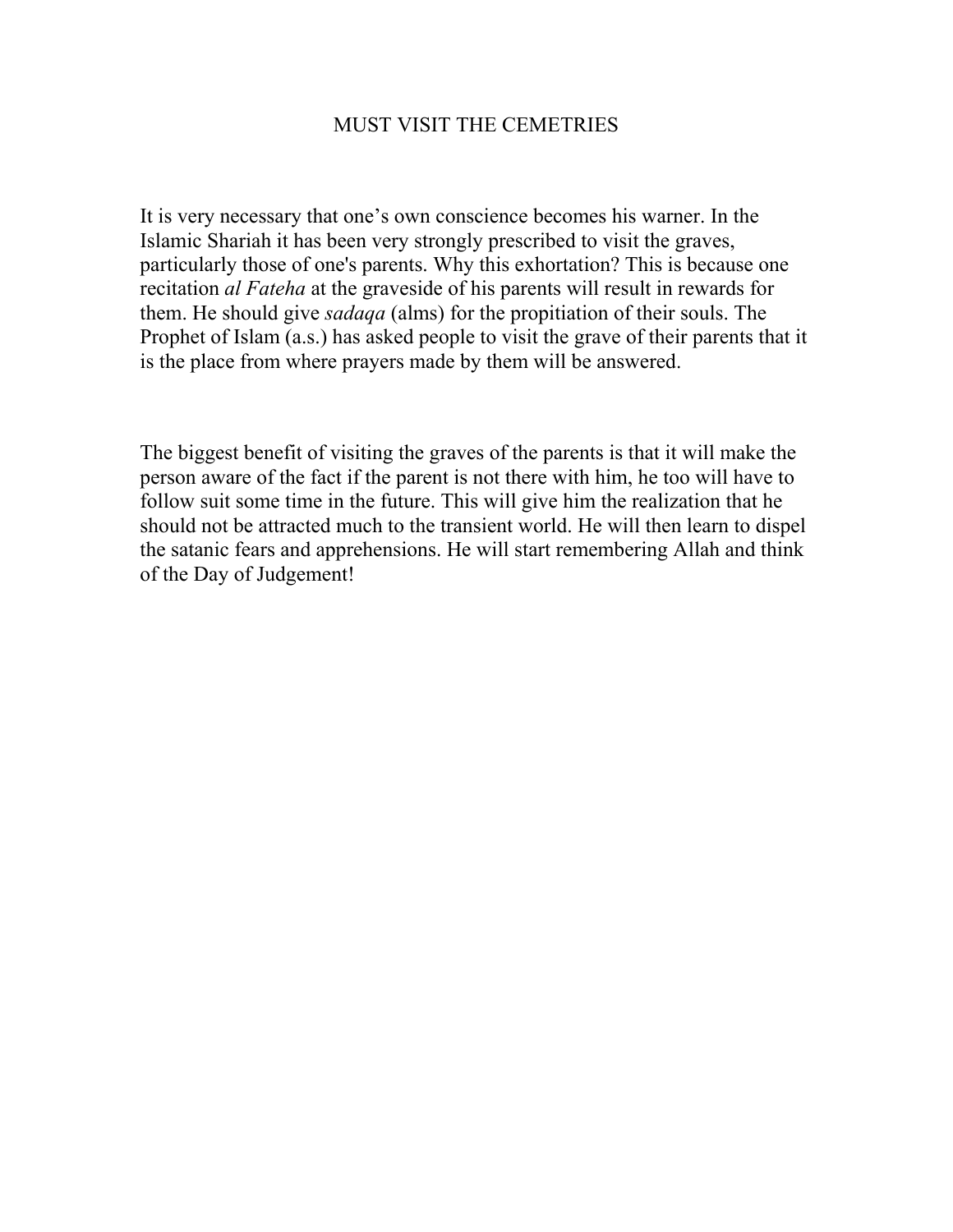#### HAZRAT FATIMA ZEHRA (A.S.) AT THE GRAVESIDE OF HER GRAND UNCLE

The *Siddiqa e Akbar,* Hazrat Fatima Zehra (a.s.), after the sad demise of her father (a.s.), had to experience very audacious treatment from some persons that she fell ill under the pressure of these happenings. Even then, on every Monday and Thursday, with the permission of her husband, she visited the grave of her great-uncle, Hazrat Hamza and other martyrs in Ohud.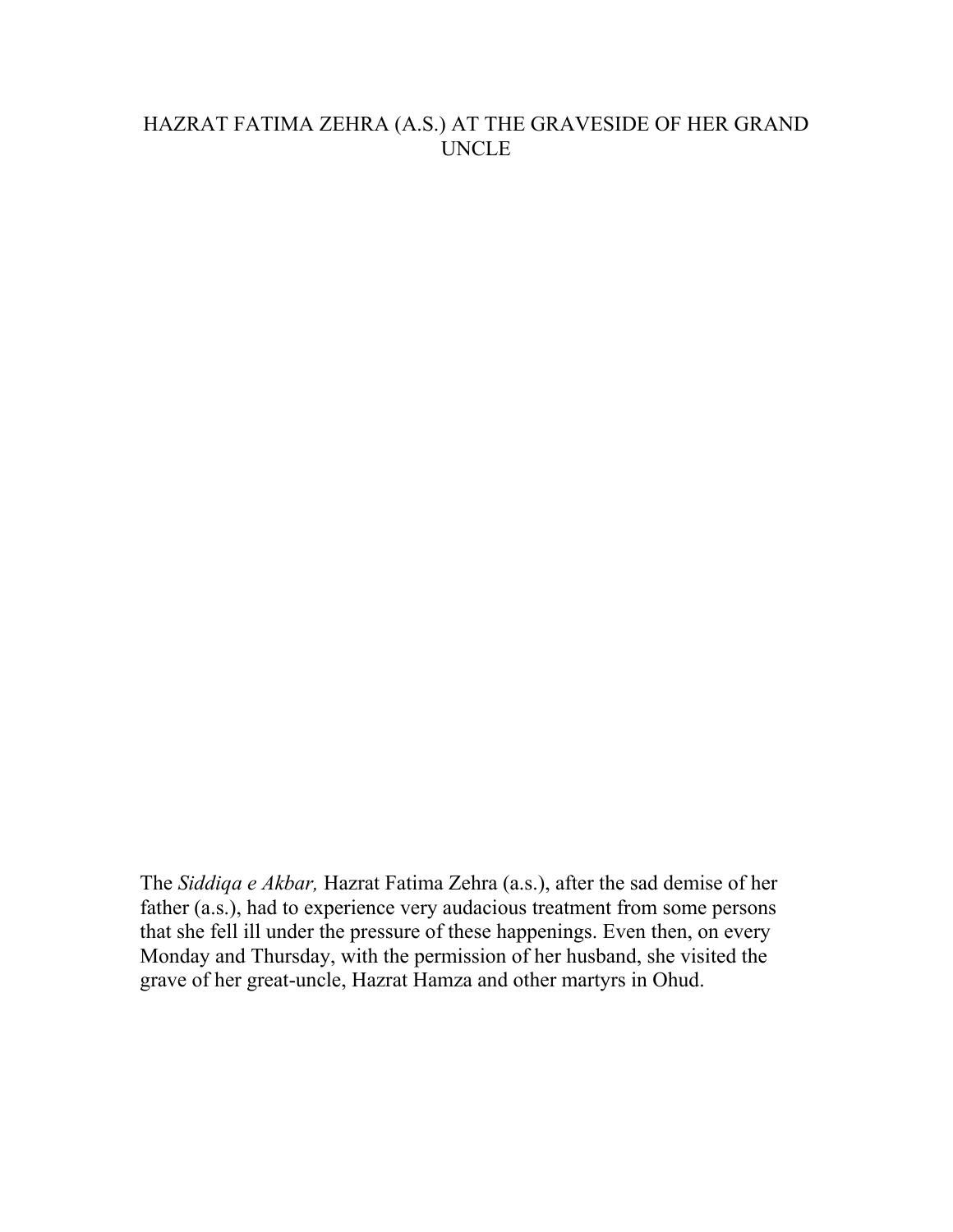Even the Prophet (a.s.) during his last illness, despite severe fever and weakness, used to ask some persons to put their shoulders under his arms and take him to the graveyard.

O Allah! Do make us *Ahl e Dikr wa tazakkar,* in the name of Mohammed (as.) and his Holy Progeny (a.s.).

## THE FIFTEENTH TALK

*Bismillah hir Rehman ir Raheem* 

*Innal lazeena attaqau iza massahum taefum min ash Shaitan tazzakaru fa iza hum mubseroon—Al Aaraf 201* 

Last evening our talk dwelt on the second aspect of *Ista-aaza, Tadakkar.* Today we shall discuss some more meanings of *Tadakkar* in respect of the fears created by Satan.

There is a tradition of the Prophet of Islam (a.s.), the authenticity of which is universally accepted by all the schools of thought. The tradition has also been quoted very much. The Prophet (a.s.) has said, " *Actions are of three types: the actions of righteous guidance, the misleading actions and the actions that are mid way between the first two categories."* 

## THE THINGS THAT ARE DEFINITELY GOOD—

THE ACTIONS OF RIGHTEOUS GUIDANCE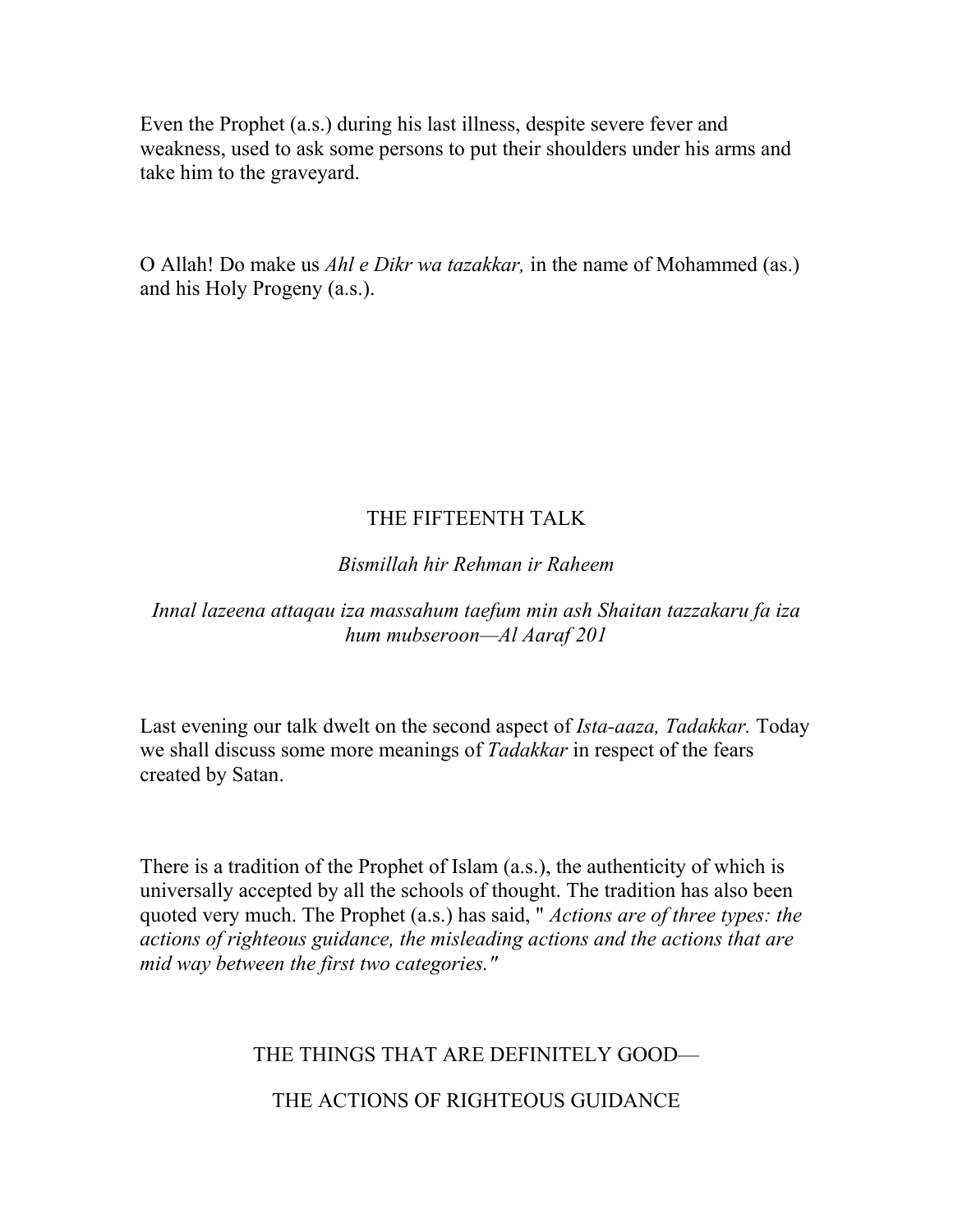Whatever thoughts come to the mind of a person whether to perform an action or not, depend on the consideration of the three categories of actions mentioned above. If it is sure that the action that a person is about to perform is certainly good, and to his righteous advantage, then pure (*Rehmani)* feelings will develop in his heart. He will get the urge to go ahead with the performance of the act. If you have such feelings about any act that you wish to perform, and you are sure that it is a hundred percent virtuous deed, and you don't have the slightest doubt or fear about its veracity, then you must go ahead doing it with full determination and firmness. Such actions are deemed obligatory to be performed tacitly.

#### THE ACTIONS THAT ARE DEFINITELY WRONG---

#### THE MISLEADING ACTIONS

If you get the thought of performing an action about which you are certain that it is satanic, and you know that it's performance might cause unrest, despite the urge to go ahead with it, you must have access to *Tadakkar* and abstain from doing it. Because of your awareness of Allah's Commandments, if you consider doing such acts as taboo, it will be a befitting precept in total consonance with the words "*fa iza hum mubseroon"* 

#### WHEN THERE IS A DOUB ABOUT ACTS---

#### WHETHER RIGHTEOUS OR TABOO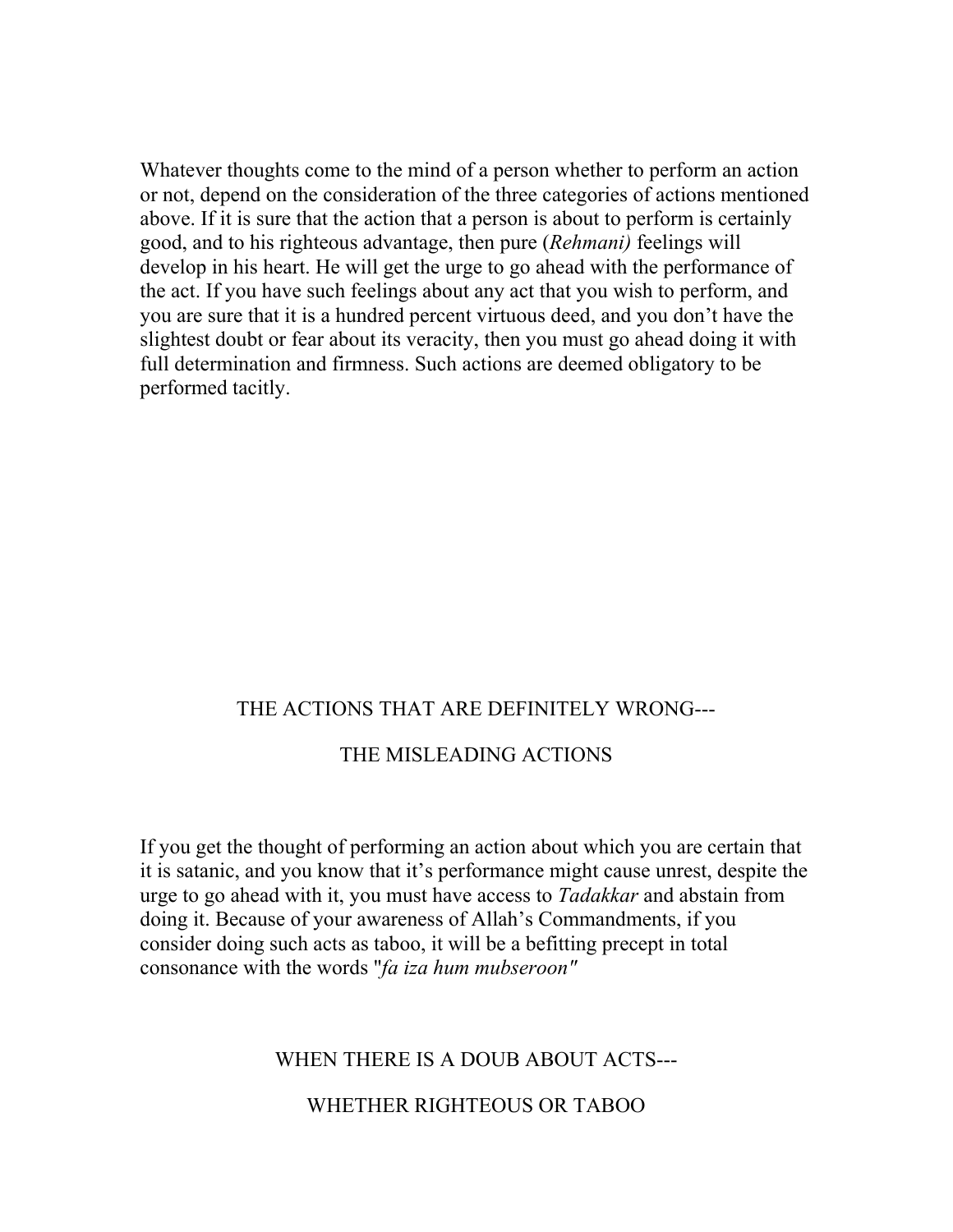The third type of actions are those about which one is not sure whether they are righteous (*Rehmani)* or wrong (Shaitani). There are certain lawful acts about which we have doubts in our minds. We have to arrive at a decision whether to perform them or not.

Those who are perfect in piety, are the choicest in the reckoning of Allah. Their intuition tells them whether an act is really good or not. Their vision is so powerful that they have a clear understanding of what act is *Rehmani* and which is *Satanic*. But such men of high piety are few and far between.

#### CARE IS THE GUARANTEE OF DELIVERENCE

Those who are in the lower rungs of the roster of men of piety, they too draw benefit from *Tadakkar* and don't decide to perform an act till they are sure and confident that it is righteous (*Rehmani).* They will not do it till they are doubly sure howsoever attractive it might seem to them. They are conscious that performing the act, ignorantly, might harm their faith. Therefore it is said, "*Qif indal Shubh—When you have a doubt about an act being Rehmani or Satanic, better wait!"* The morsel about which one has doubt whether it is *halal* or *haram,* he should rather wait till he makes it sure.

#### THE TOUCHSTONE

In the *Islamic Shariah* there are clear cut norms for removing doubts and fears and for arriving at the righteousness or otherwise of acts. These norms must be brought to the knowledge of people of piety that they can abide by them. The standard set by the revered and Infallible personalities is : Every act that is to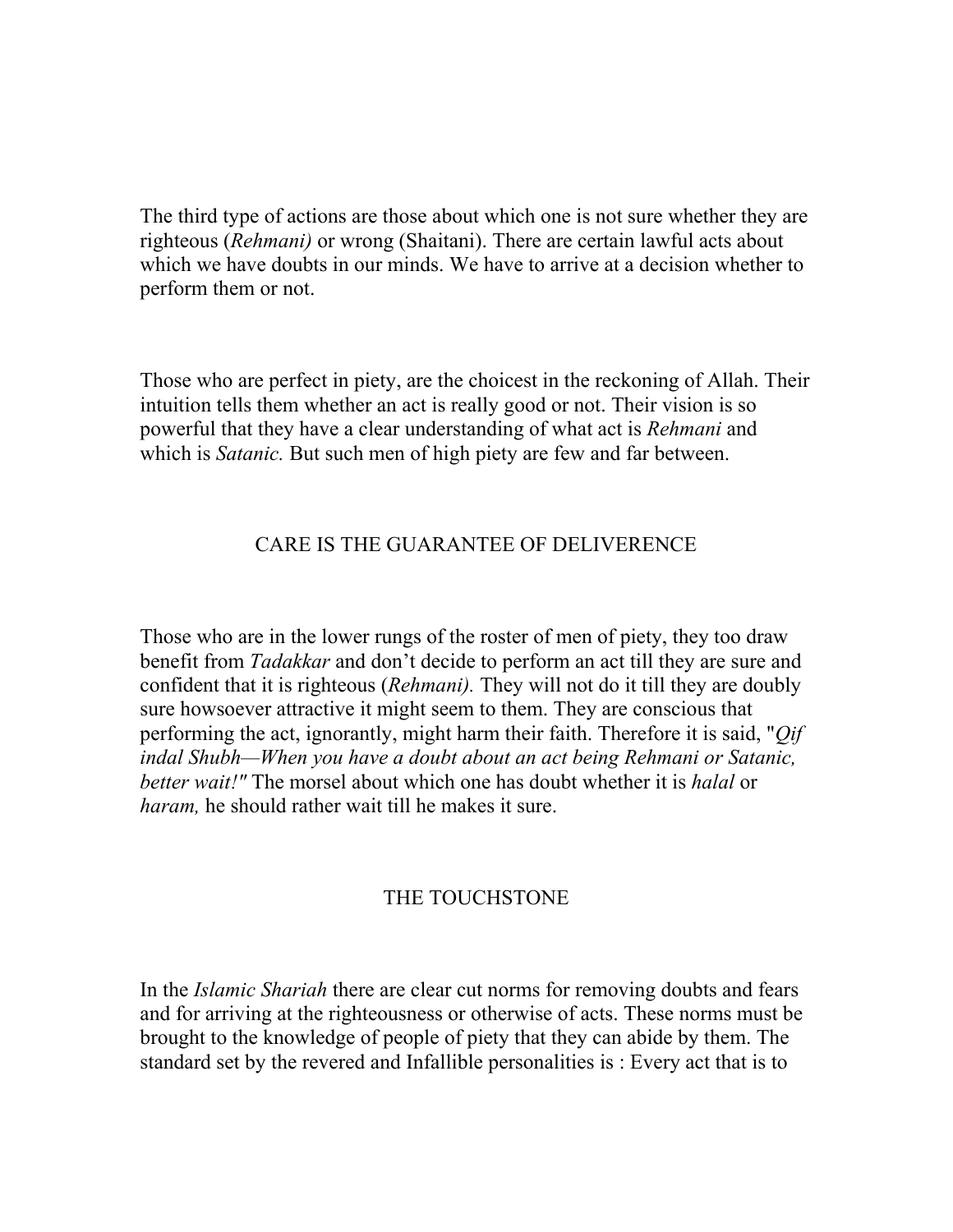satisfy the psyche of the person will be Satanic. And the act that is contrary to his desire, will be righteous and Rehmani.

There are certain acts towards which the psyche is attracted. For example: A person has to go on a journey that is not against his liking, but he doesn't know if the action has the approval of Allah or not. Or perhaps Satan is instigating him to go on the trip. Sometimes the man is inordinately attracted to take a journey. In such a situation he should realize that the initiator of the idea is definitely some satanic thought that wishes to involve him in some *haram* act or atleast to deprive him of a legitimate act.

When you feel that your conscience is not willing to perform some act, then it is a *Rehmani* instinct, you must go ahead in performing it.

Another thing should not remain hidden that this standard is not for everyone. Because mostly people are inclined towards human desires and these realities have nothing to do with them.

#### ISTEKHARA, OR AUGURY,

#### GUIDES IN SITUATIONS OF DOUBT

It has been narrated that when you are at the cross-roads, and do not know which is the righteous (*Rehmani)* way and which is the wrong one (*Shaitani),* then doing *Istakhara* ( augury) with Allah that the righteous path can be determined.

*Istakhara,* or augury, is *talb al khair min Allah* ( Seeking good from Allah) saying, " O Allah! I am in doubt. I don't know if there is Your approval for my doing this task or not. With Your Munificence make evident Your guidance in the matter."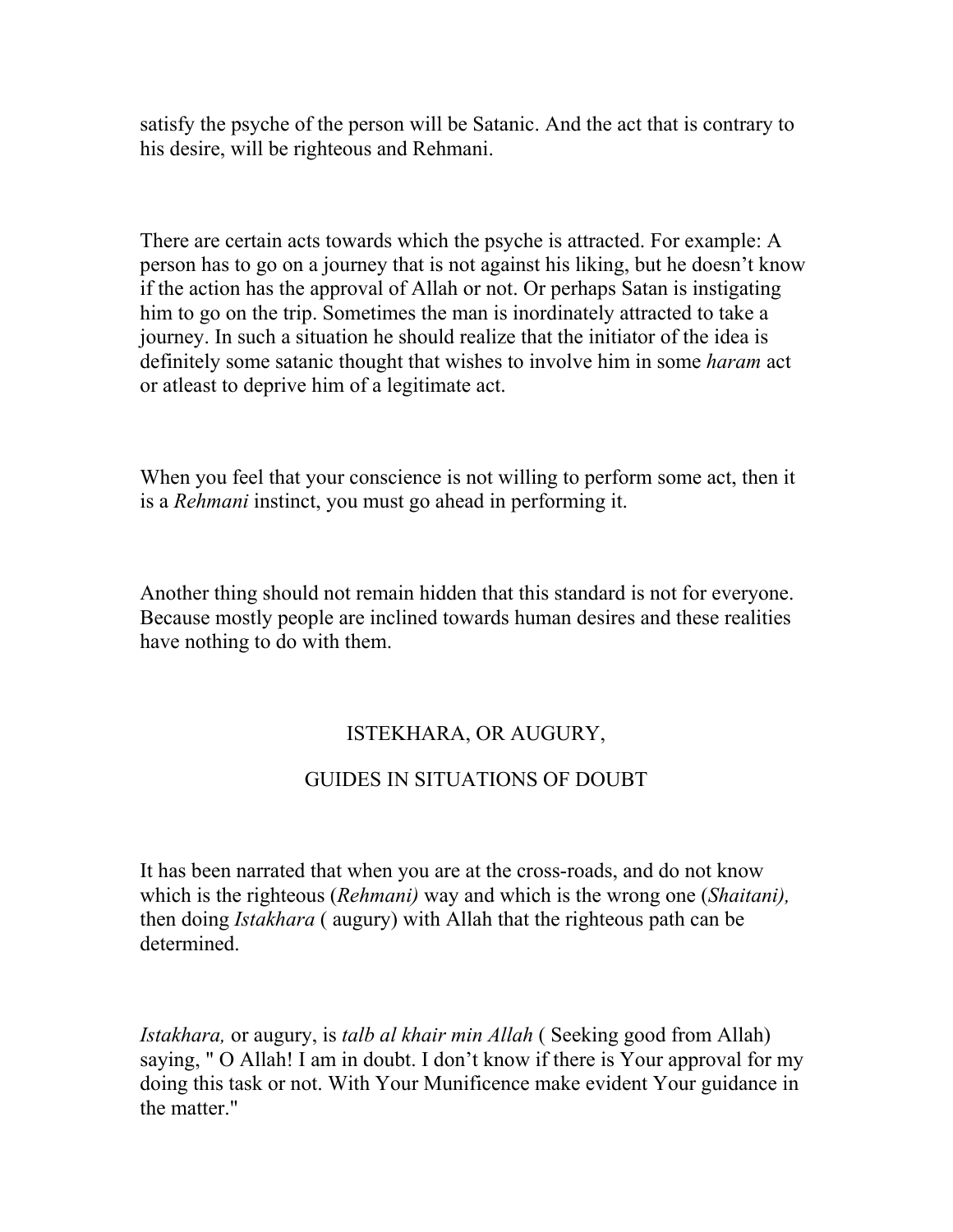This is a situation of prayer, and in *Istakhara* always there is a strong element of prayer to Allah.

#### SOME PEOPLE MISUNDERSTAND ISTAKHARA

Muslims have adopted a bad habit that they started using *Istakhara* for matters connected with monetary benefit. This, truly, is not *istakhara. Istakhara,* in fact, is a prayer by virtue of which a person seeks Allah's wish if performance of a particular act would be in his best interest or not.

#### IMAM HUSSAIN (A.S.) DOES ISTAKHARA

#### AT THE MAUSOLEUM OF THE PROPHET (a.s.)

Imam Hussain (a.s.) went to the mausoleum of his grand father, the Prophet of Islam (a.s.) and after much grieving entreated Allah, " O my Sustainer! You know I am practicing, *amr bil maaroof nahi an il munkar*, treading on the righteous path and denying the taboo. In this matter kindly give me guidance." Then the Prophet (a.s.), with Allah's orders, informed Imam Hussain (a.s.) that he must proceed to Karbala.

It is better we quote here Imam Zain al Abedeen (a.s.). He says in one of the supplications in *Sahifa e Sajjadia*, " O Allah! Whenever my heart is confused with two thoughts. One thought for performance of an act that might be approved by You and the other, perhaps, not to Your liking and instigated by Satan. Then O Allah! Mould my determination and decision the way You approve of!"

#### ISTAKHARA WITH THE ROSARY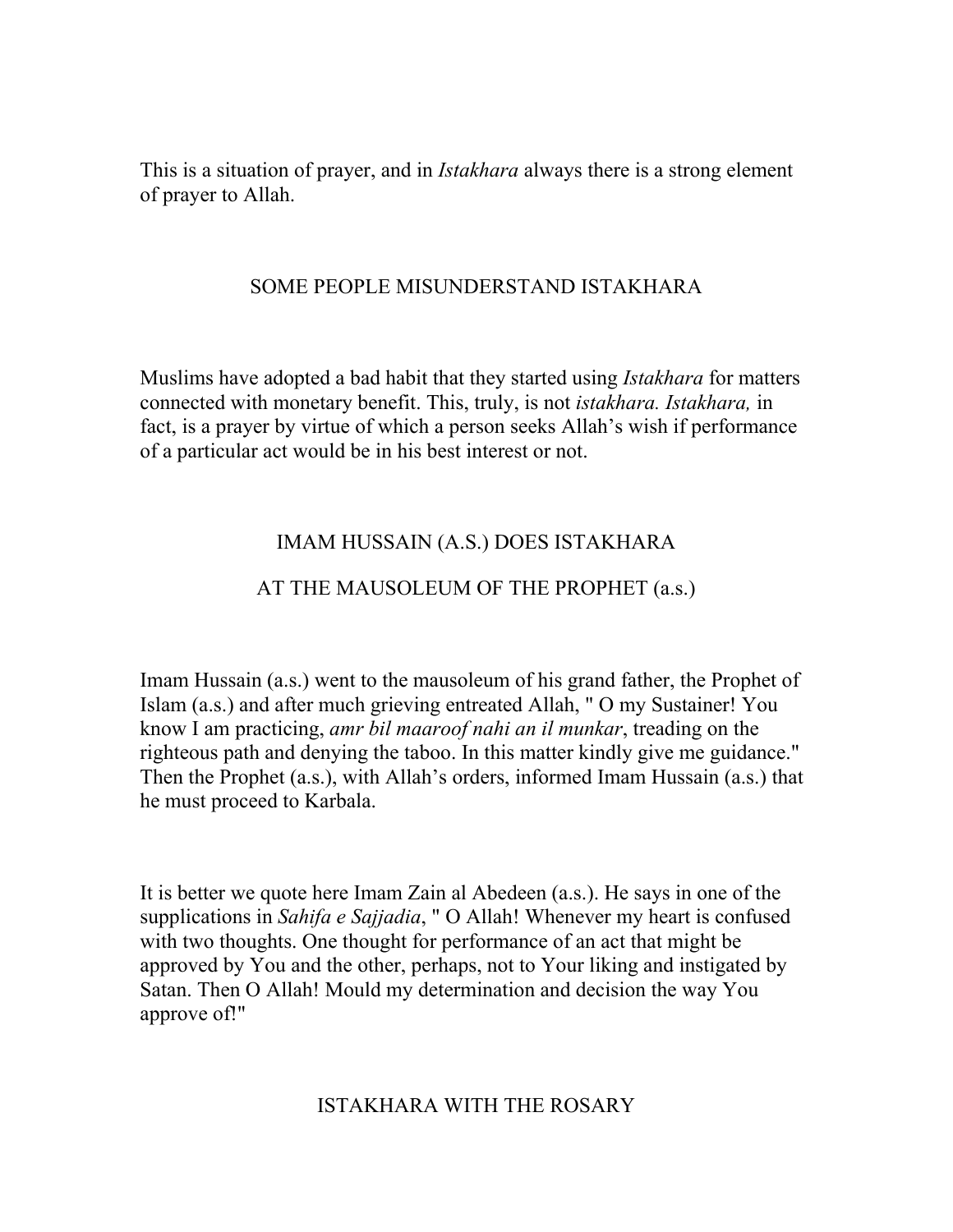#### OR THROUGH THE HOLY QURAN

If prayer dispels your doubts and confusion, it is very well. Otherwise, you are within your rights to do *Istakhara* with the rosary or from the pages of the Holy Quran. But there are two conditions for doing this. One is that you must be in a state of supplication while doing the augury (*Istakhara).* The other condition is that you can correctly understand the meanings of the verses of the Quran when doing *Istakhara* through it's pages. One should also be in a position to interpret the correct purport from the meanings.

#### STRANGE STORIES ABOUT ISTAKHARA

In Isfahan an important person suffered from measles. After treatment he was put on a strict diet regimen. He was particularly warned against over eating. During his period of convalescence he was invited at the place of a leading cleric. When the table was arranged with numerous types of mouth -watering dishes, the person's mouth started watering. But he also had the fear that if he went against the regimen and ate well, it might be harmful for him. He also thought that if he didn't eat properly, the host might feel bad. He therefore did *Istakhara* from the Quran. He saw the 69th verse of *Surat an Nahl* when he opened the book:

*Summa kulli min kullis samarate fasluki subula rabbeka zululz…* 

*"Then eat thou of all the fruits and walk thou in the ways of Thy Lord submissively…"* 

This verse relates to the honeybees that received revelation to eat from all the fruits and manufacture lot of honey. The person interpreted from the verse that he had the permission to eat. Since he was on a strict diet for many days, he enjoyed all the sumptuous fare with great relish. The excess of eating resulted in deterioration of his condition and he had to go straight to his grave from the party!

After this event when there was a discussion about *Istkhara,* one scholar said, " The verse seen during the *Istkhara* pertains to the honeybees who pick up a little nectar from each flower. If the person had also tasted a little from each of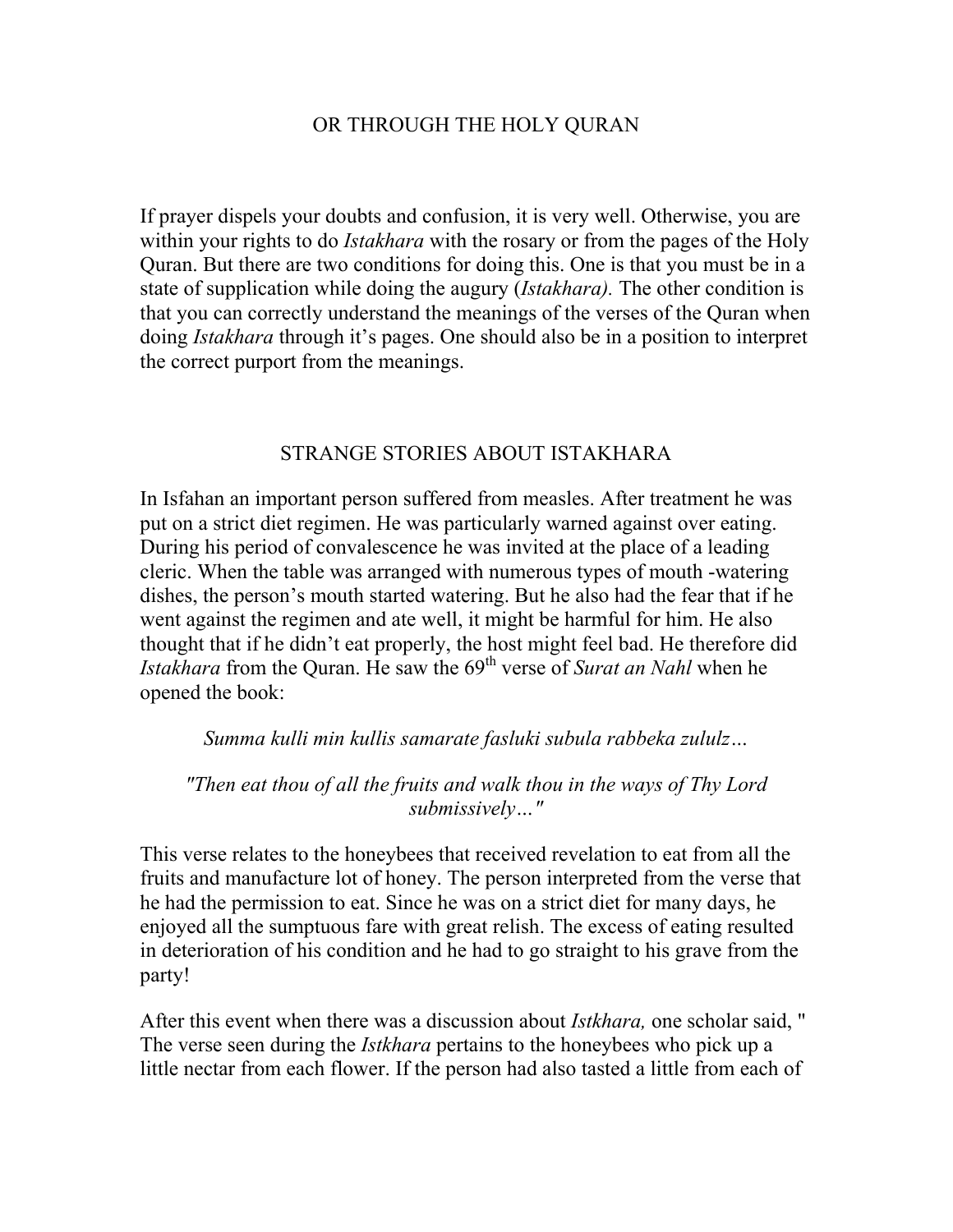the dishes served, and not eaten like a glutton, he would have suffered no harm."

The purpose of relating this tale is to impress on people that doing *Istakhara*  and interpreting the meaning and purport from the verses is not easy. This can be done only by the learned.

#### THE PURPOSE OF REVELATION OF THE HOLY QURAN

#### IS NOT FOR ISTAKHARA

The Holy Quran is not revealed for the purpose of *Istekhata* but for the Understanding of Allah by His creatures and for inculcating the high moral values. Its purpose is not to show to the reader whether any worldly actions are beneficial to him or not. Such reference to the Book is not *Istakhara;* but it is soothsaying.

The standards prescribed for us to judge the veracity or usefulness of acts have to be understood properly and to be acted upon implicitly. Every matter that appears burdensome on the baser instincts of a person is *Rehmani,* legitimate. Spending in the way of Allah doesn't make a person poor, although his instinct asks him to take care while making such expense!

With the compliance of aforementioned conditions, we are not in opposition to access to *Istakhara.* After every compulsory prayer we supplicate, " O Allah! With your Munificence and Grace guide me!" This supplication should be made with the single purpose of asking for His Grace. In fact one should pray to Allah thus, " O Allah! Keep me safe from perfidy and shame! O Allah! Prevent me from the influence of evil thoughts and keep me under Your protection!"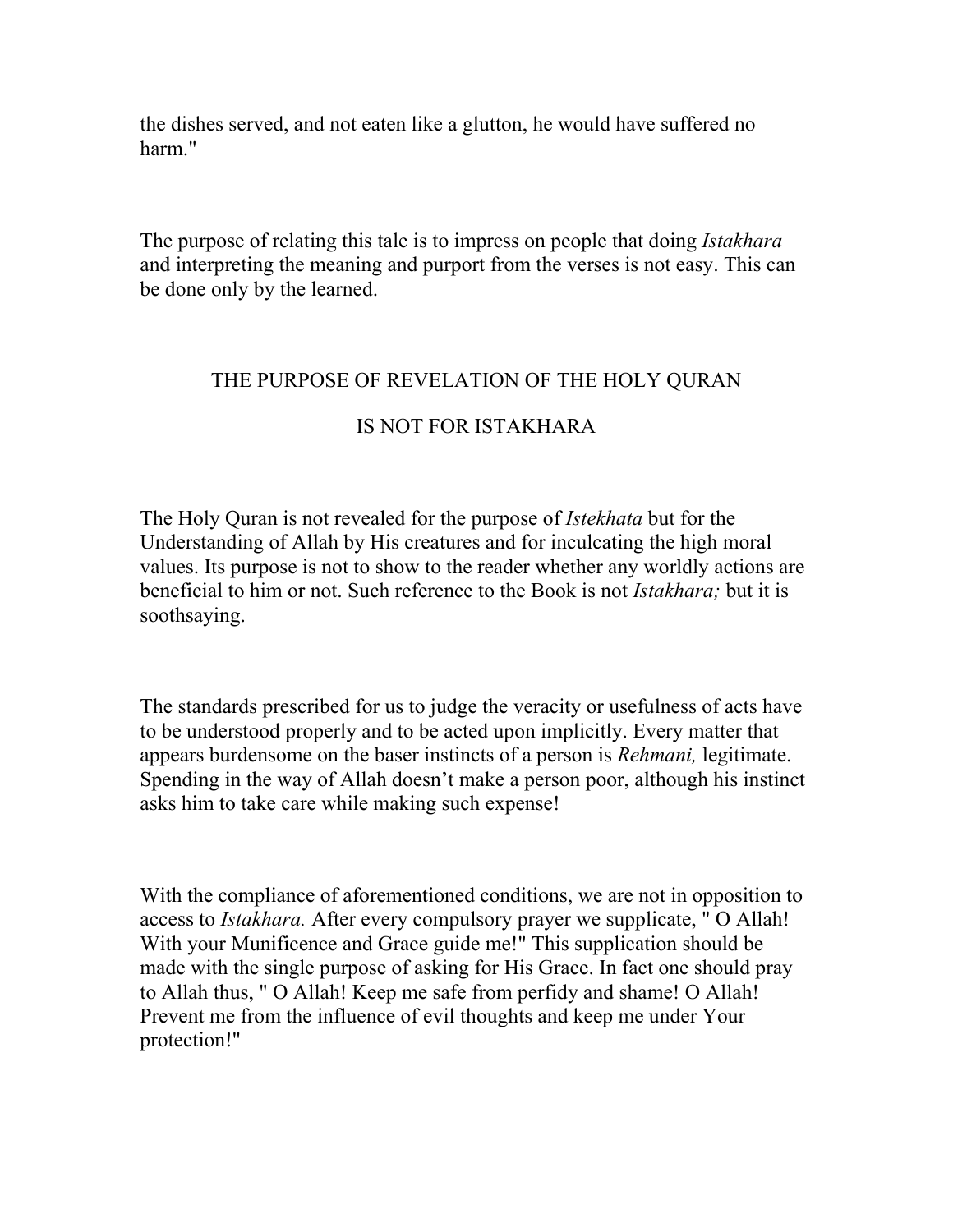# DOING SOOTHSAYING FROM THE HOLY QURAN IS NOT PROPER

Such *Istakhara* and soothsaying from the Quran that is for the purpose of predicting the future are not permissible. For example: When a mother has to get her daughter wedded, gets an *Istakhara* to ascertain how the girl's future will be. For this purpose she goes to a venerable person. He predicts that the future for the marriage is not going to be good. The mother then worries. Then she goes to another person. He predicts that the match is good and augurs well for the future. She is now confused. She thinks how the same thing could get diametrically opposite result when she asked for a *istakhara* for the same.

She must therefore seriously think about the premise on which she sought such a prediction. She should seek the answer from the sacred *Shariah.* 

## PUBLICATIONS ABOUT ISTAKHARA

Allama Majlisi has written a treatise "*Mafateeh al Ghaib"* in which he has entered a collection of traditions about *Istakhara.* Other scholars too have published essays. Even then people are ignorant about the true facts.

Allama Majlisi, in the beginning of the book, has written about the merits of *Istakhara* and the need for it. He quotes some narratives to prove that one has to seek Allah's help in all matters.

#### THE TYPES OF ISTAKHARA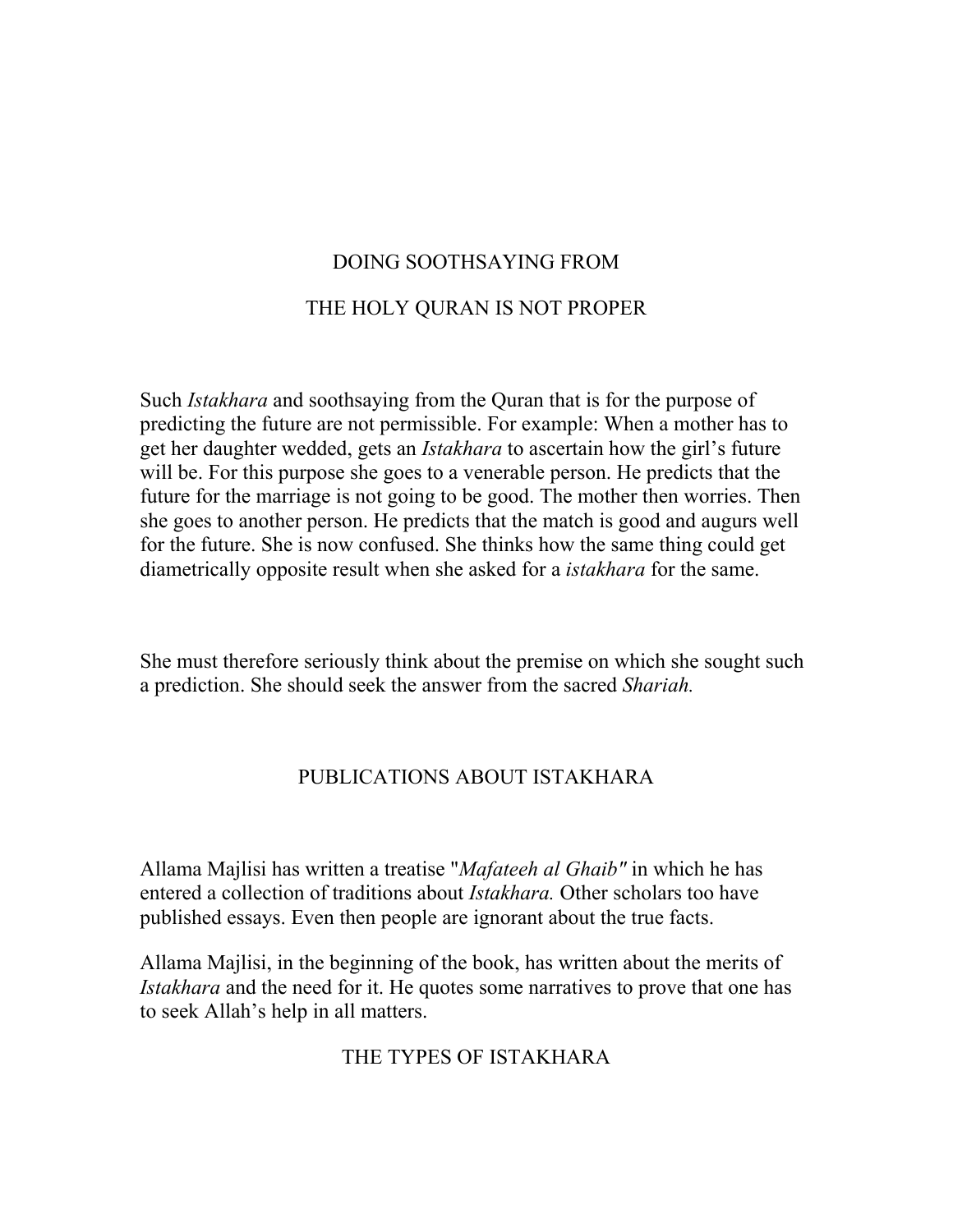- 1. For every task that you undertake, you should seek Allah's support and pray for good end to your efforts. Whatever the end result, remain consigned to Allah's wish.
- 2. After seeking Allah's support, rivet your attention to your heart and act according to the signal you get from there.
- 3. After seeking Allah's support, consult some sagacious *Momin* and act on the matter according to his advice.
- 4. Do *Istakhara* through the Quran, the rosary, through chits or marble like balls.

The Allama says that, " in several traditions there is a pointer towards the first type of *Istakhara.* Several other scholars, like Sheik Mufeed, Allama Toosi and Ibne Idrees are hesitant about the fourth type of *Istakhara.* But, since there are traditions in support of all the four types of *Istakhara,* we cannot reject any of the four methods. Any way, the first three ways of doing the *Istakhara* are very appropriate, which in our times are almost defunct."

Several youths come during their examination times and want a *Istakhara* to be done whether they stand a chance of passing the examination or not. In brief, we want to mention about the edict of *Shariah* in such matters. We request you to communicate these words to others in your circle that people better shun their wrong ways and do not pollute their faith with silly habits.

#### CLEAR WARNINGS ABOUT ISTAKHARA

About *Istakhara* all schools agree that the Prophet (a.s.) has advised that this should not be avoided for any small or big task.

Ameer al Momineen (a.s.) says, " During my journey to Yemen, on which I went on the orders of the Prophet (a.s.), besides other instructions, he said, ' O Ali! During this journey never forget to see the *Istakhara* at every stage.' One who does *Istakhara* will never have troubles nor one who consults others will ever repent."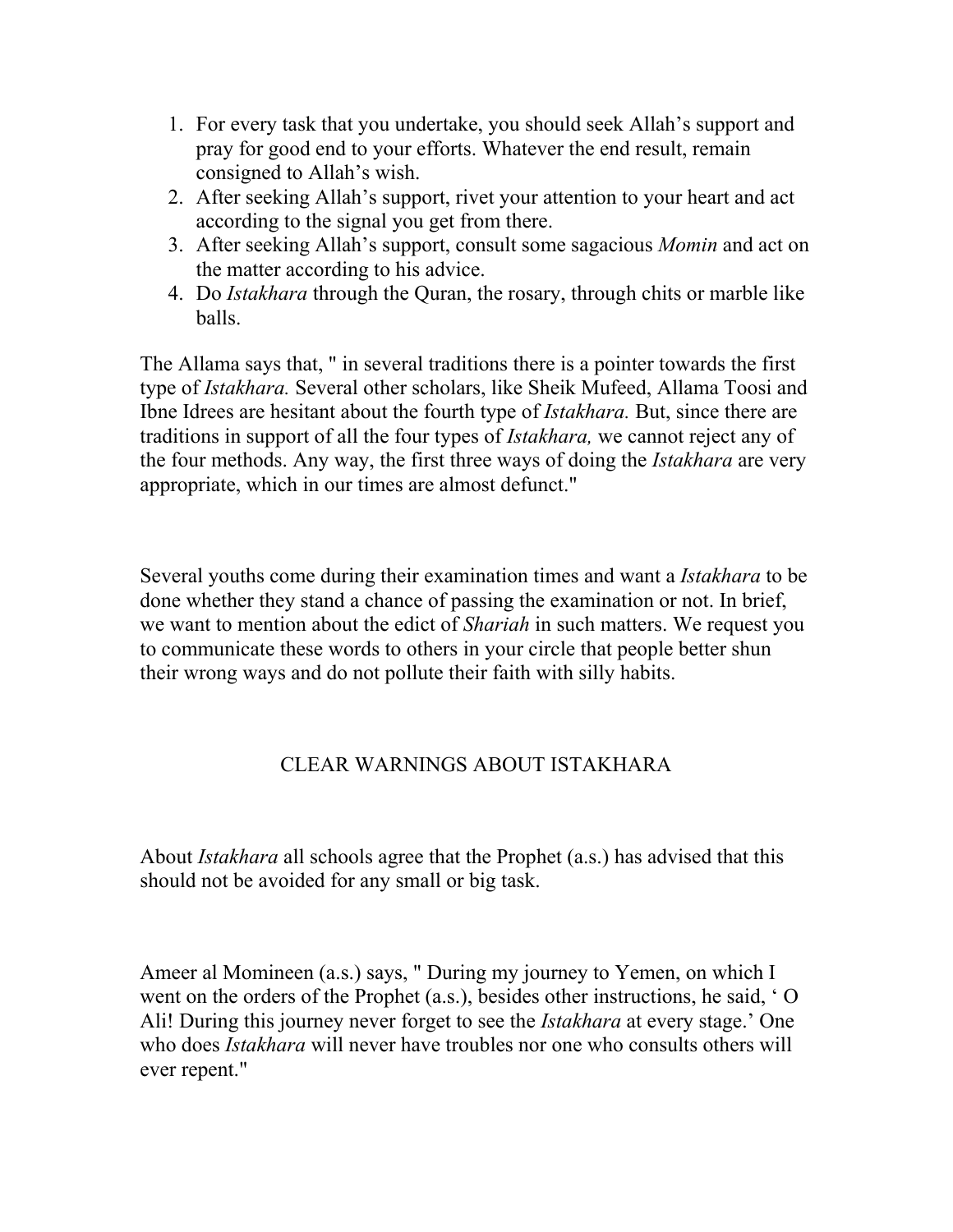Every Imam has exhorted his successor about the *Istakhara* as he has done about the recitation of the Quran.

This *Istakhara* about which so much has been said is not just seeing the odd and even of the beads of the rosary. But the purpose is to seek good from Allah ( *Talab al khaira min Allah).* In every task that you do, you must seek Allah's help and pleasure!

There are several traditions about the method and prayer for *Istakhara.* One is that for routine works, one should say seven times, " *Astakhair Allah berehmate khairat fi aafiah".* For important matters like travel, business deals or surgeries repeat the same words a hundred and one times. If the words are said in a state of prostration, it would be better. And if the words are repeated in the prostration after a optional prayer, and better after the optional prayer following the mandatory morning prayer (*Fajr).* 

In another tradition it is narrated from Imam Zain al Abedeen (a.s.) that the words of *Istakhara* should be repeated ten times for routine matters and two hundred times for important matters like journeys, *Umrah* etc.

People have been very strongly advised to seek help in their matters from Allah in a state of prostration. That is the time when one is nearest to Allah. If men make this their habit and practice, and never divert from it, then all actions will be felicitous. If a person has any doubt about this, he should study in depth the methods for removing the doubts recorded in the Pure Shariah.

#### SUGGESTIONS FOR REMOVING DOUBTS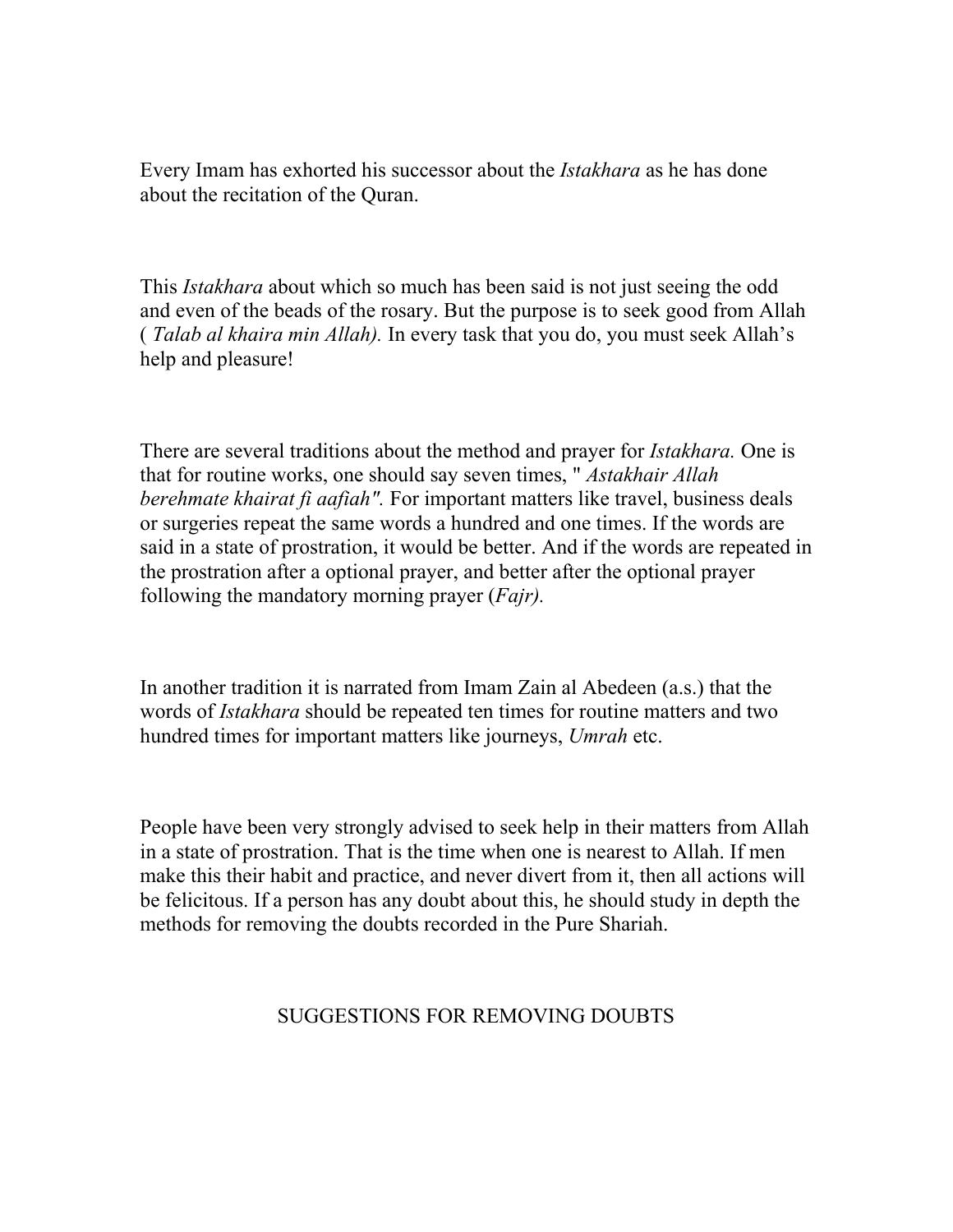The best suggestion is that which is in according to the *Nass (categorical order)* of the Quran, and is not taken from any person other than one falling in the four following categories:

- 1. Wise, shrewd and far-sighted. It need not be said that seeking suggestions from foolish persons will be futile.
- 2. One who is religious and pious. Seeking suggestions from a faithless and careless person is not desirable. When a person doesn't care for Allah, how one can expect that he would care for ordinary mortals.
- 3. One who is your friend and well-wisher. A person who is one's adversary one cannot seek advice from.
- 4. A person who is your confidante and doesn't brag about your matters to others.

If any person has all the four qualities, he can always be consulted on important matters. Allah, from whom you have sought help in your matters, will convey to you through the advice of the person of your chice about the best course you must adopt in your matters.

## THE HOLY IMAMS (A.S.) USED TO TAKE ADVICE

Allama Majlisi quotes from Imam Reza (a.s.) that he said, " My revered father, Imam Moosa ibne Jafar e Sadiq (a.s.). despite being of the highest intellect, used to consult with his slave occasionally. For example: Whenever he embarked on some important task, he used to seek the advice of the clever slave. If performance of that task was advisable, he would go ahead with it."

" The Imam was once asked by some one, 'Although you are the Imam of the times, you are taking advice from a slave! Being the Imam you should have knowledge of everything.' He replied, ' What do you know! Is it not possible that Allah wishes to enlighten me about certain matters through his mouth?'"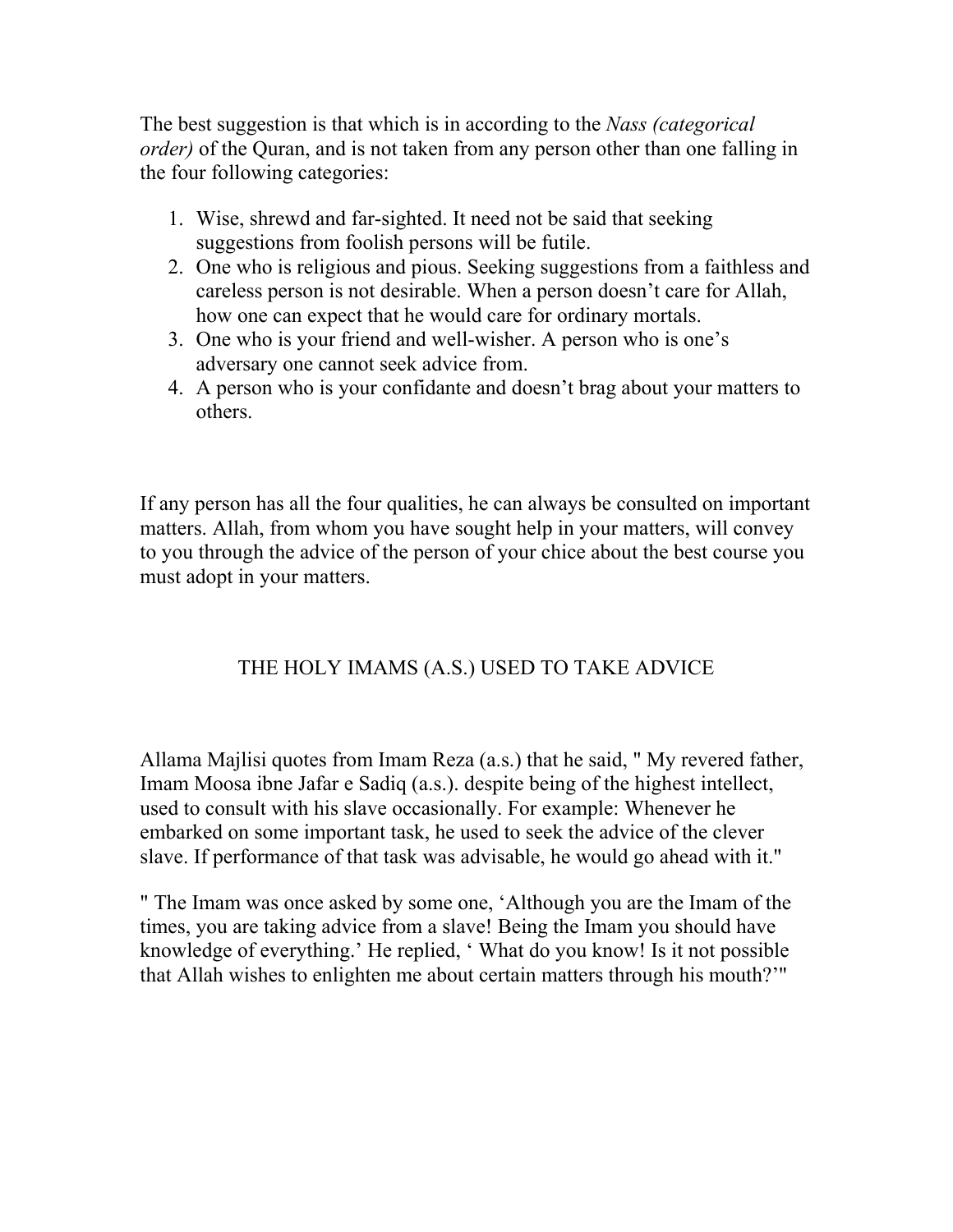Whenever one is in a doubt and confusion about matters, he should act in accordance with Allah's injunction in the Quran and the sayings of the Prophet and the Imams (a.s).

#### ISTAKHARA THROUGH CHITS

At times when no advice is available or the available advice doesn't agree with that given by other equally competent persons, For example: you have taken the advice of a person keeping in mind the four established norms and he approved of your contention. The same matter, when referred to another person of the same competence was not approved by him. In such an event, to remove the doubt and confusion, you will have to follow the following procedure:

Take six equal pieces or chits of paper. On each chit write, "*Bismillah hir Rehman ir Raheem. Khairat min Allahil hakeem lafalan bin falan ( write your and your father's names)."* Then on three of the chits write, " *Afal"* and on the remaining three write, *"la tafal".* 

Keep all the six chits under the prayer mat and offer two *rakaat* of *Istakhara*  prayer. After the salutation or during the last prostration of the prayer recite a hundred times the following words, " *Astakhair allahi berehmatehi khairat fi aafia'* Now that the prayer is complete, retrieve the chits from under the mat and shuffle them. After this exercise pick the chits one after the other. If on three consecutive chits it is inscribed, "*Afal",* then it is very good and you can go ahead with the performance of the task you intend to. If three consecutive chits have written on them,"*La tafal",* then you will have to abstain from doing the task. If you have picked up five chits, one after the other, alternatively with the inscription of "*Afal"* and *"la tafal"* alternately in that order, then if three of the five chits have written "*Afal"* on them, then you must go ahead with your task. But if three of these chits have inscribed on them "*La tafal"* then you must refrain from performing the task.

The chits should better be of the same paper, of the same color and of the same dimension.

If a person doesn't have time for the *Namaz e Istakhara* and the prayers mentioned above. Then, if he has good comprehension of the verses of the Holy Quran, and is capable of interpretation of the verses, in relation to the task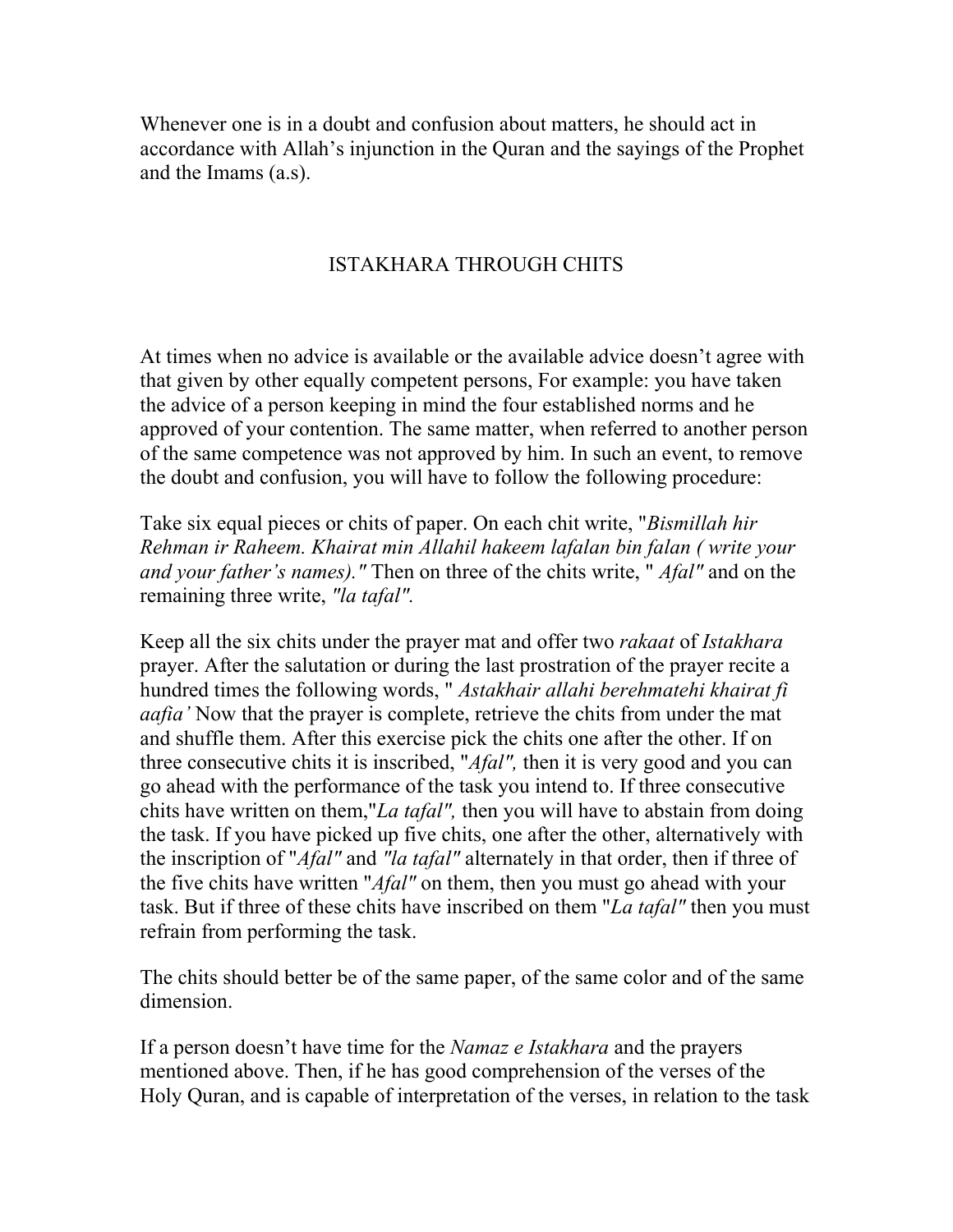for which the *Istakhara* is being performed, he can as well make access to the Quran for his augury.

Sheik Toosi (r.a) has narrated in his book *"Tehzeeb"* that Yasa bin Abdallah Qummi came one day to Imam Jafar e Sadiq (a.s.) and said, " I intend to perform a task but I am unable to arrive at a firm decision for or against doing it." The Imam (a.s.) said, " When you stand up with the intention of prayer, then think what your heart feels about the matter. Act on that; because that is the time whem Satan is the farthest away from the man. Or you can open the pages of the Holy Quran at that time and act according to the interpretation you derive from the verse that meets your eyes."

## DOING ISTAKHARA FOR OTHERS

The practice of our times is to write *nek* (auspicious) or *bud* (unfavorable)

On the Holy Quran, or we approach a scholar for doing the *Istakhara.* Allama Majlisi says that even for the sake of example we don't have any tradition of the Prophet (a.s.) or the Ahl al Bayt (a.s) that a Shia went to any Imam (a.s.) for the purpose of *Istakhara.* Therefore, there is no precedent that can be quoted in support of our practice in this matter. There are certain clerics who don't agree to do *Istakhara* for others. But Allama Majlisi and some other scholars approve that those who cannot do the *Istakhara* themselves, can nominate another capable person as *vakeel* (representative) to open the Holy Book and do the *Istakhara* for him. The condition is that the person who opens the Book should be in proper physical condition at the time and is conversant with the meanings of the verses of the Quran.

Many jurists consider *istakhara* as not legitimate. They say that there is no need to do the *Istakhara* and one must act and trust his affairs to the Will of Allah.

The conclusion is that we shall seek good ( *khair)* from Allah in our affairs and that is the crux of *Istakhara.*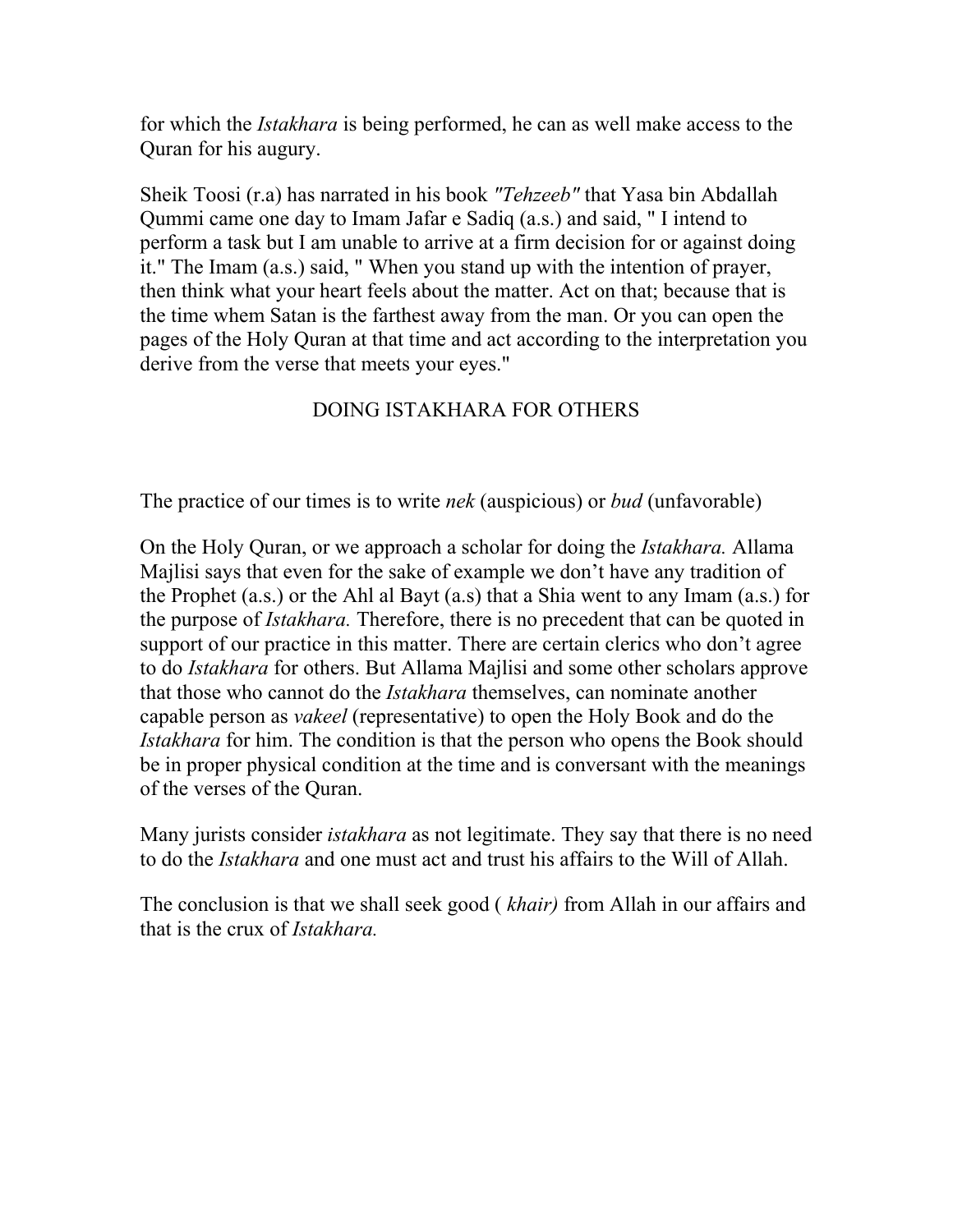# TAWAKKAL OR TRUST IN ALLAH

## THE THIRD ASPECT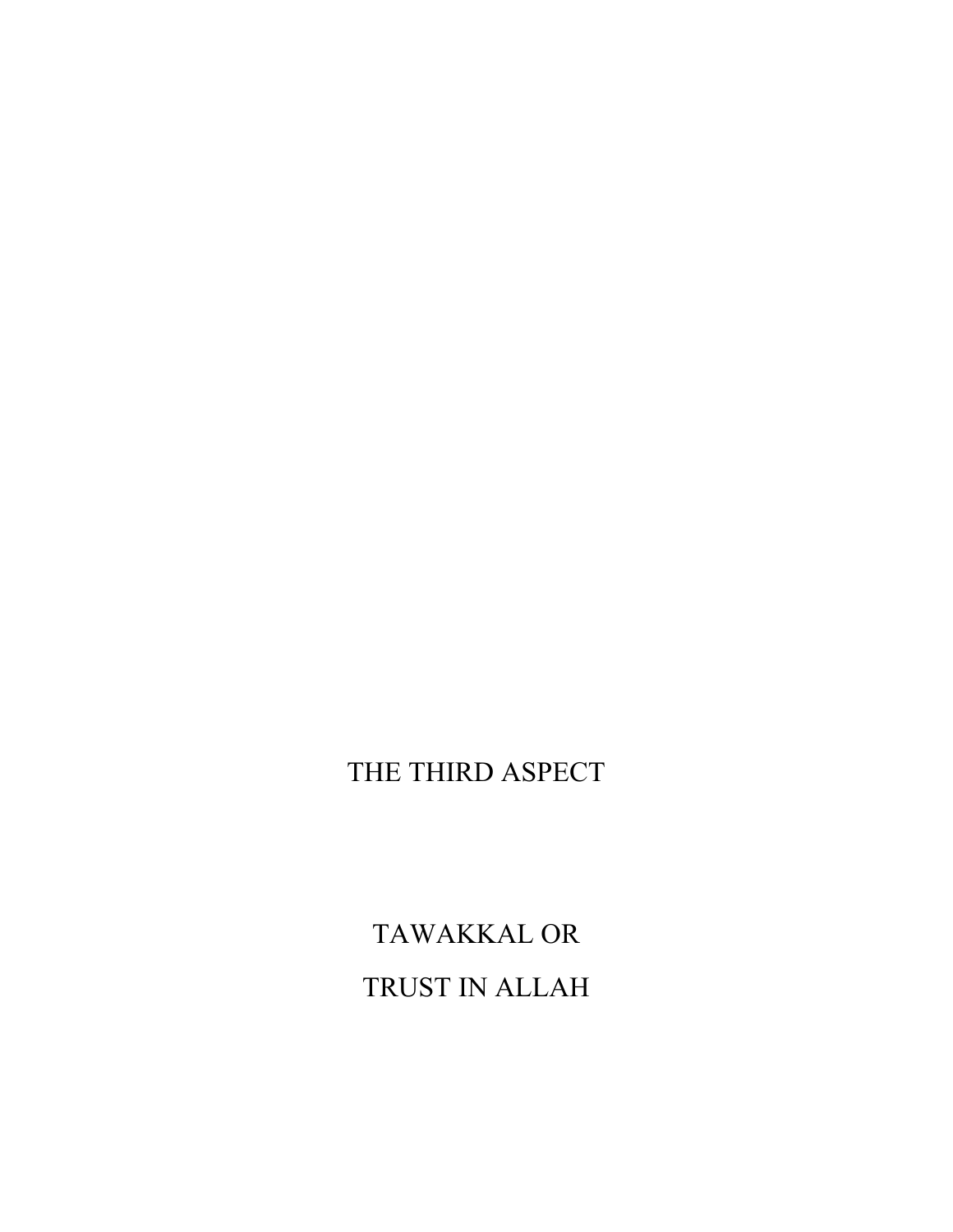#### THE SIXTEENTH TALK

#### *Bismillahir Rehman ir Raheem*

*Innahu lahu sultanun alal lazeena aamanu wa ala Rabbehim behi mushrekoon* 

*"Verily, there is no authority for him over those who believe and rely on their Lord"—Al Nahl 99* 

#### TAWAKKAL OR TRUST IN ALLAH

#### ESSENTIAL PART OF PRACTICING

#### MONOTHEISM

The topic of *Tawakkal* is one of the most important of the aspects of the Religion of Islam because the essential part of monotheism is absolute trust in Allah. In other words a Muslim is one who seeks succor only from Allah for deriving benefits and warding off of losses. In fact this is the meaning and purport of *la ilaha ilAllah wa lahaula wa la quwwata illa billa al ali al azeem. Hauqala* or saying *la haula wa la quwatta illa billa* is the key to the Heaven and the practical expression of monotheism by the believer. Thus it is the expression by the person that he is not an independent entity who has to depend on Allah's Wish in all matters. It is his duty to believe in the *musab a bab asbaab* (the doer of things), that is Allah, the Creator of the Existence. He should realize and believe in the fact that with the utterance of a single word, "*Kun",* became the cause of creation of the creatures in the Universe. He should also have belief in the fact that the very existence of the universe is the miraculous phenomenon of the *Musab ba bab Haqeeqi* or the real doer of things and the absolute Creator, that is Allah and not something that evolved by itself.

#### DEPENDENCE ON ALLAH

#### FOR THE SUCCESS OF THE TASKS

#### THAT ONE STRIVES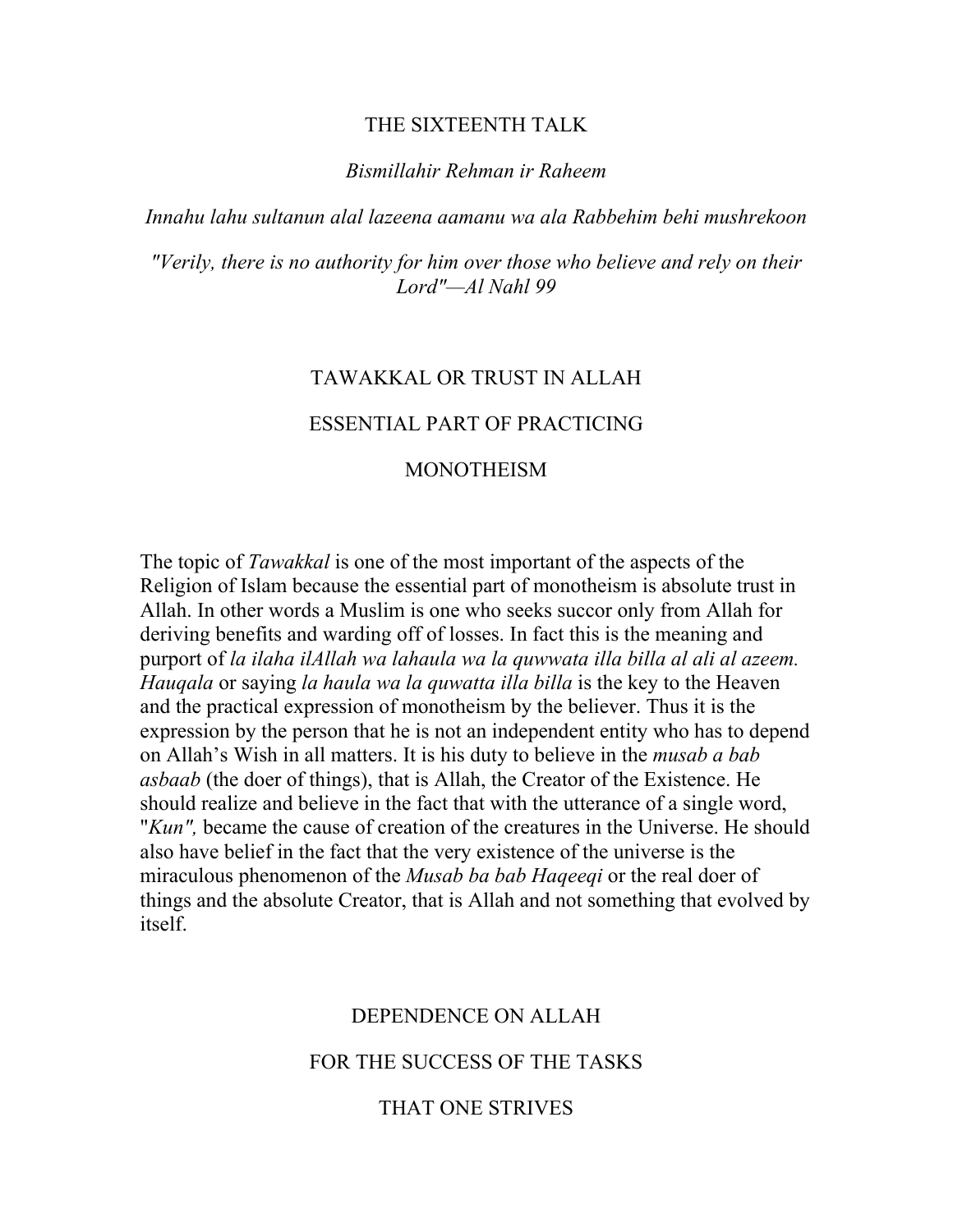### TO DO

Man must strive to achieve objectives but he must leave the success or failure of his efforts to *Musab ba bab Asbaab*. The source of strength for the worldly gains or losses and the Rewards in the Hereafter for the person should be the absolute trust in Allah. His faith about the worldly affairs should be that if Allah Wished he would certainly be successful in his efforts. About the Rewards of the Hereafter, he should always remember that he has to abide by Allah's Commands implicitly and trust in His beneficence.

Allah commands that man must strive for his worldly affairs, but he should be away from greed and avarice. He should definitely make efforts to acquire the worldly comforts but he should not go near taboo things. When a person's attorney wants him to bring all his documents to the court, can he refuse to do that? When he has thought that he is incapable of handling his case himself, he has retained the attorney. Then he has to trust him and proceed according to the advice tendered by him.

# ESSENTIAL TO HAVE

# A WAKIL OR ATTORNEY

O man! You are helpless and cannot be successful in this world nor in the hereafter on your own! If you have Trust in a Power, then in times of trouble you will not be shaky because your Wakil is there to help you.

Don't you recite as an after-prayer ( *Taaqeeb*) the following words: "*Tawakkalto alal hai al lazi la yamoot- I truat my affairs to the Ever Living and Undying Allah".* He is the Greatest Wakil and the best help---*Naym al wakil, naym al wali wa naym al naseer.* 

### SATAN RUNS AWAY FROM THE MUTAWAKKIL

OR THE ONE RESIGNED TO THE WILL OF ALLAH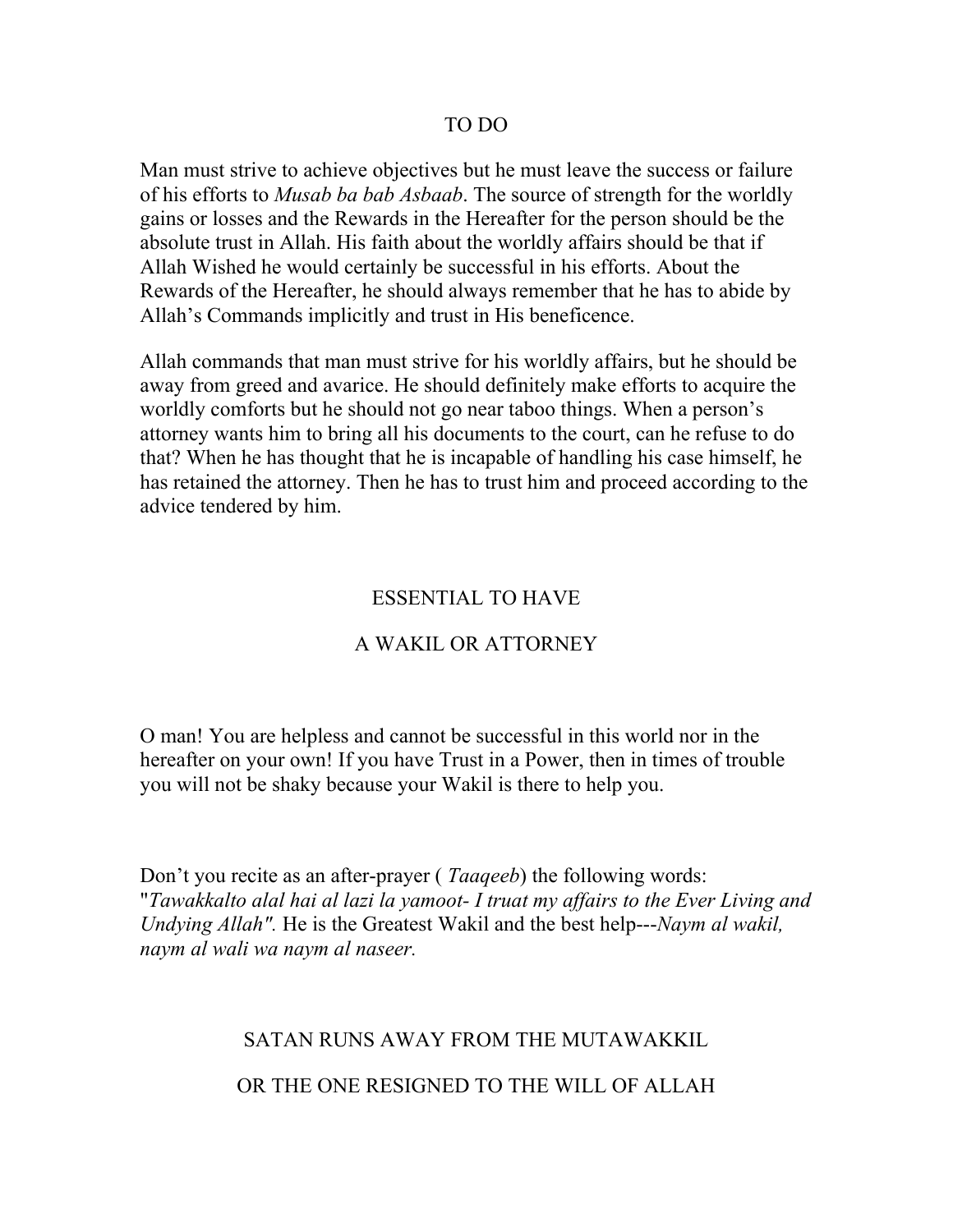It has been narrated that when a person stirs out of his house in the morning, the satans will be waiting for him at the threshold. But when he steps out of the house and says, " *Aamanto billahi tawakkalto al Allah—have faith only on You and only on Your trust I go to transact my worldly affairs."* Then the satans will slink away.

These words can be said in any language, it doesn't matter. The words are a support for the heart and surety for the life of the person. It is a fact that if you trust your Wakil, He is Omnipotent and can keep away from you all difficulties and hardships. He will help you get all the profits that He deems are legitimate. There is none more generous and powerful than Allah.

# IBN E ZUBAIR'S REBELLION

# AFTER THE EVENT OF

# KARBALA

At this juncture I remember a tradition quoted in the *Usool e Kaafi.* Abdallah bin Zubair, who was one of the sworn enemies of the Progeny of the Prophet (a.s.), and even in the sermon of the Friday Prayers he avoided saying the *Durood* (benediction) on the Prophet (a.s.). When people protested against this practice, he said, " Benediction on the Prophet (a.s.) is void without reference to his progeny. But if I refer to his progeny in the sermon, then many will lose their necks!"

Coming back to the main subject: after the event of Karbala, Abdallah bin Zubair rose in rebellion in Mecca Mukarrama and made a claim for the Caliphate. Some groups from Iraq joined him and slightly improved his strength.

The accursed Yazid, who was looking for an opportunity that some one raised his voice to give a justification for his harassing the people with an iron fist. Abdallah bin Zubair gave him this opportunity by claiming control over the Hejaz.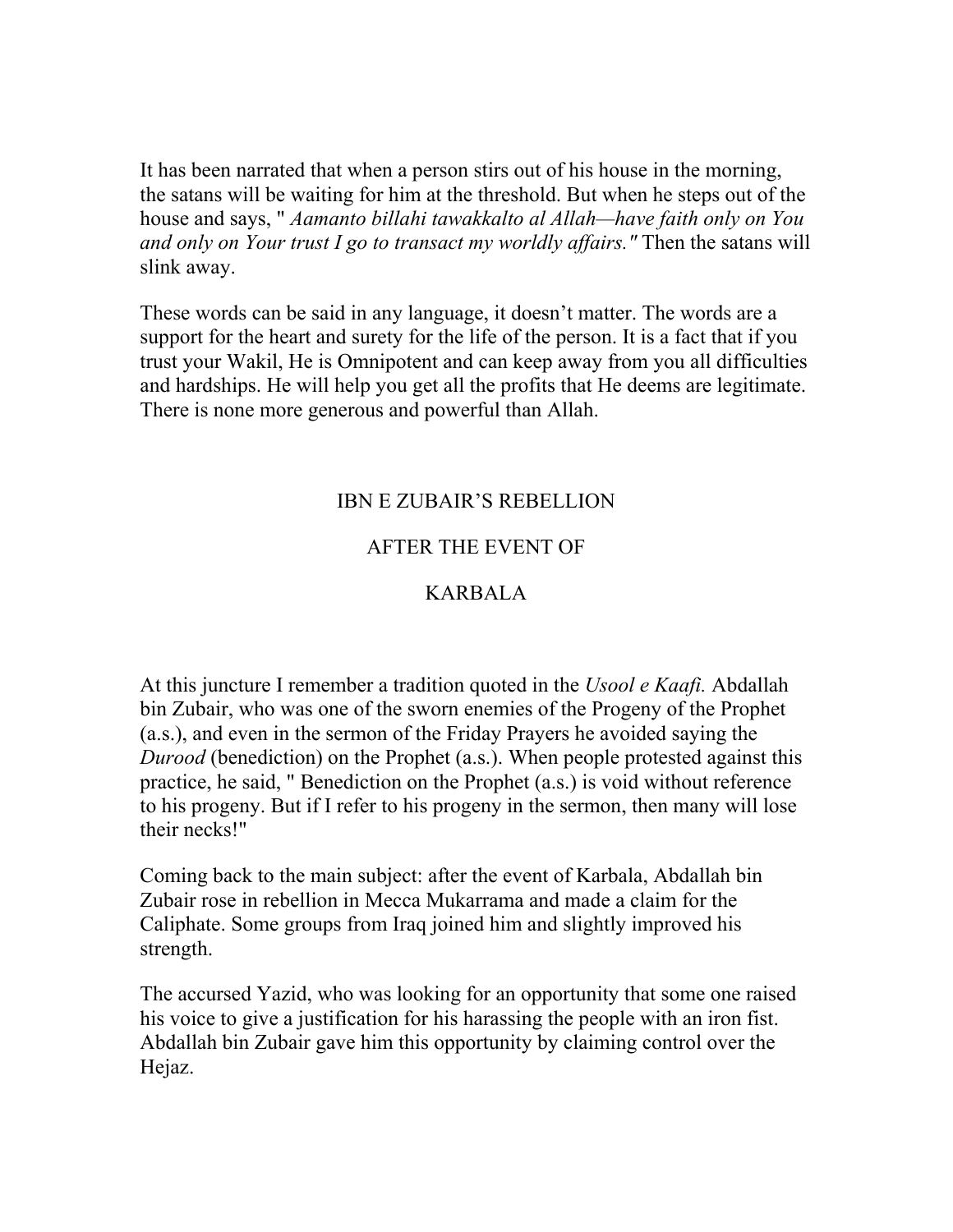Yazid then sent Muslim bin Uqba and Haseen bin Nameer with a huge force towards Hijaz and asked them to go via Madina Munawwara and make a general massacre there to the maximum possible extent.

# IMAM ZAIN AL ABEDEEN

# AND A SAINTLY

# PERSONALITY

On one hand there was the scheming of Ibn e Zubair and on the other yazid's hordes. It was only after a few days of the tragic events of Karbala that Syed Sajjad (a.s.) had returned home to Madina. He was very worried of the developments and expressed his fears to Abu Hamza on the matter in the following words: " I emerged out of my home and reclined on this wall ( *perhaps, by wall he means the ramparts of the city of Madina*). Suddenly I noticed a person clad in two pieces of white cloth who stood in front of me and said,

"Ali bin al Hussain (a.s.) ! What is the reason that you look worried? Are you worried because of worldly difficulties? If such is the case, you should not worry because Allah is the Sustainer and gives livelihood to all."

I replied, " I don't have any care for the world!"

The man asked, " Then, are you worried for the Hereafter? Then this matter too is not to worry about! Allah's promise is true and He will support you!"

" I am not concerned about the Hereafter either!" I replied.

" Then why do you look worried?" the man asked.

I said, " I am worried about the intrigues of Ibne Zubair."

The reason for the Imam (a.s)'s worries were the machinations of that sworn enemy of the Ahl al Bayt and the attack of the hordes of Yazid. The third fear,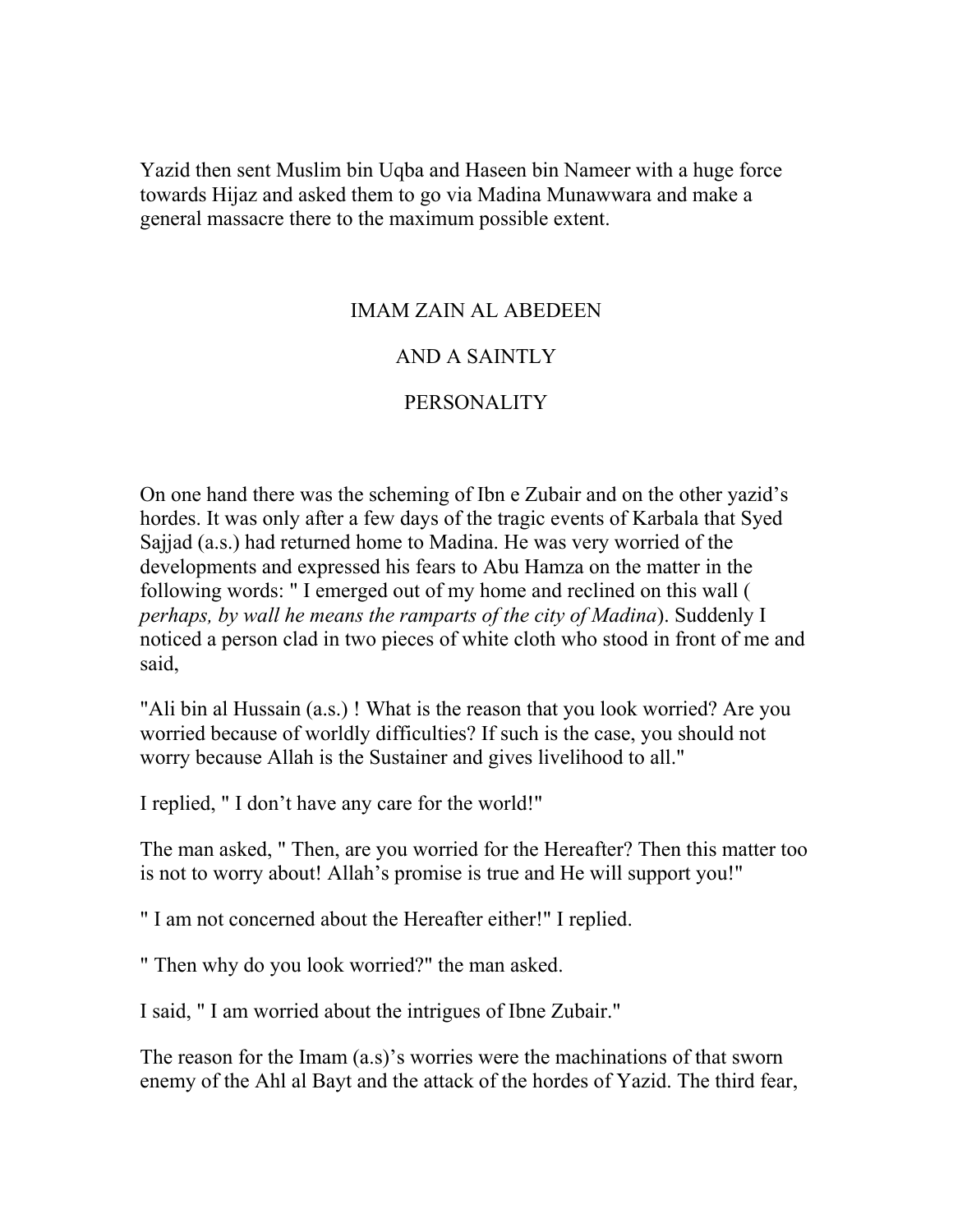which was not unfounded, was the attack by Hajjaj on the orders of Abdul Malik.

The person laughed and said, ' Have you seen anyone who trusted Allah, and Allah has not helped him? Have you ever seen a person who has spread his hand to Allah for help and Allah has sent him disappointed?"

The Imam (a.s.) said, " No!"

And the person disappeared from the view!

About this event Allama Majlisi says, " It was either a saintly personality, an angel or Hazrat Khizr (a.s.)"

# SPEAKING FOR THE

# TRANQUILITY OF

# THE HEART

Allama Majlisi says that such conversations are in no way a remark on the high status of the Imams (a.s.) but are manifestations of *Tadakkar* and spiritual reminder of Allah's Wish to put the Imam (a.s)'s heart at ease.

One example is that when an erudite scholar's son expires, people tell him to be patient that Imam Hussain (a.s.) too lost his son in the prime of youth. This is *Tadakkar.* Sermonizing or moralizing is done irrespective of the age of the person who is the subject of this. The person who moralizes can be raw and young and the person he talks to could be highly learned and old! Sometimes it does happen that a child says something and an old and learned person draws benefit from the *Tadakkar* of the infant!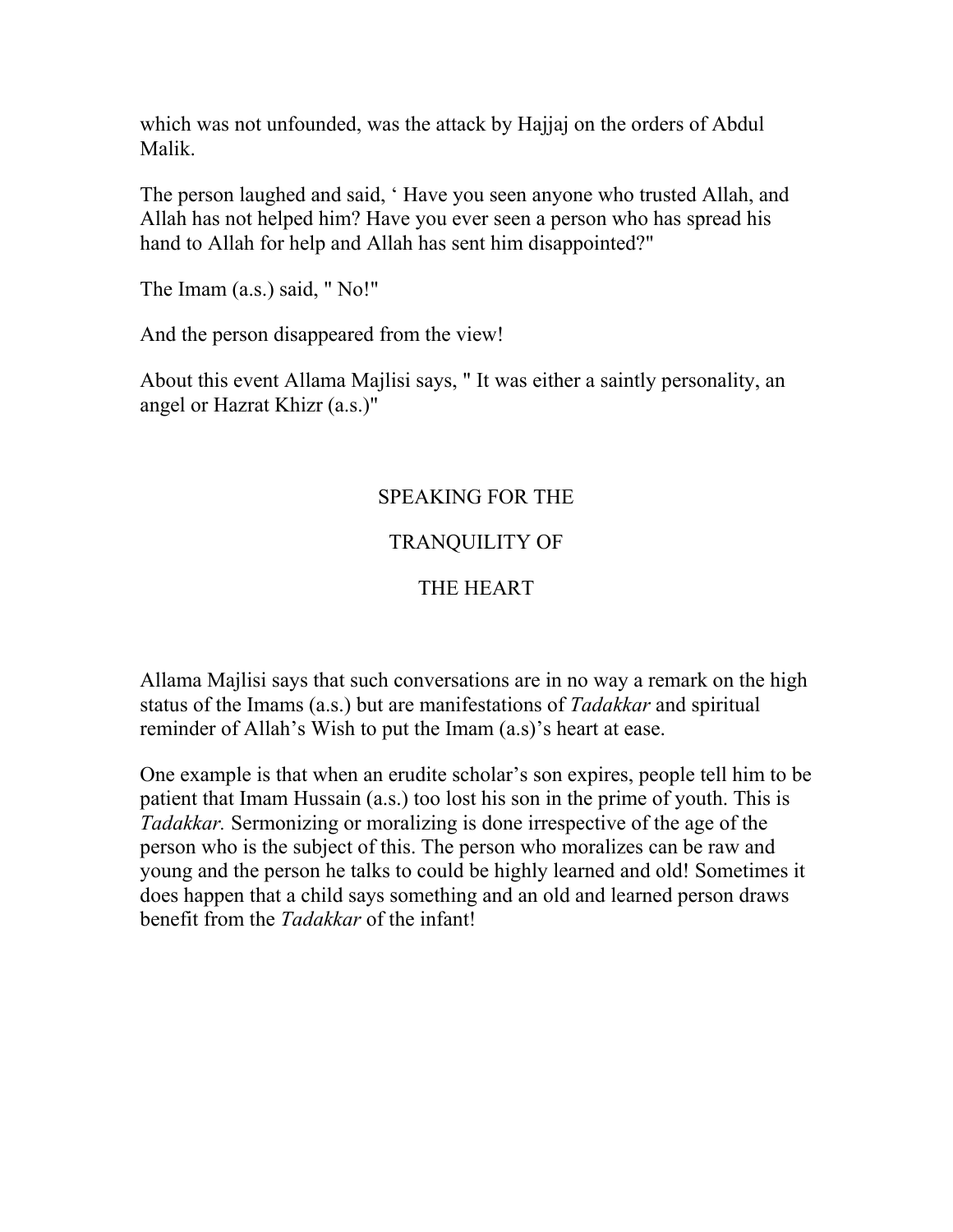### IMAM HUSSAIN (A.S.)

### TALKS TO

### HAZRAT ALI AKBAR (A.S.)

You must have heard that Hazrat Imam Hussain (a.s.), at one of the stages on the journey to Karbala woke up uneasily from his sleep. Hazrat Ali Akbar (a.s.) said, " O father! What is the reason that you are disturbed?" The Imam (a.s.) replied, " I heard a herald announce that this group is advancing towards their death! This journey is for martyrdom and killings." Hazrat Ali Akbar (a.s.) asked, " O father! Are we on the side of righteousness?" The Imam (a.s.) replied, " Definitely! We are on the side of the right!"

Hazrat Ali Akbar (a.s.) rejoined, " If we are the travellers on the path of righteousness, then how good it will be that we sacrifice our lives in the cause of Truth!"

Such words of wisdom from the mouth of the young son soothed the nerves of the Imam (a.s.) and he prayed to Allah to enable the youth to be Righteous!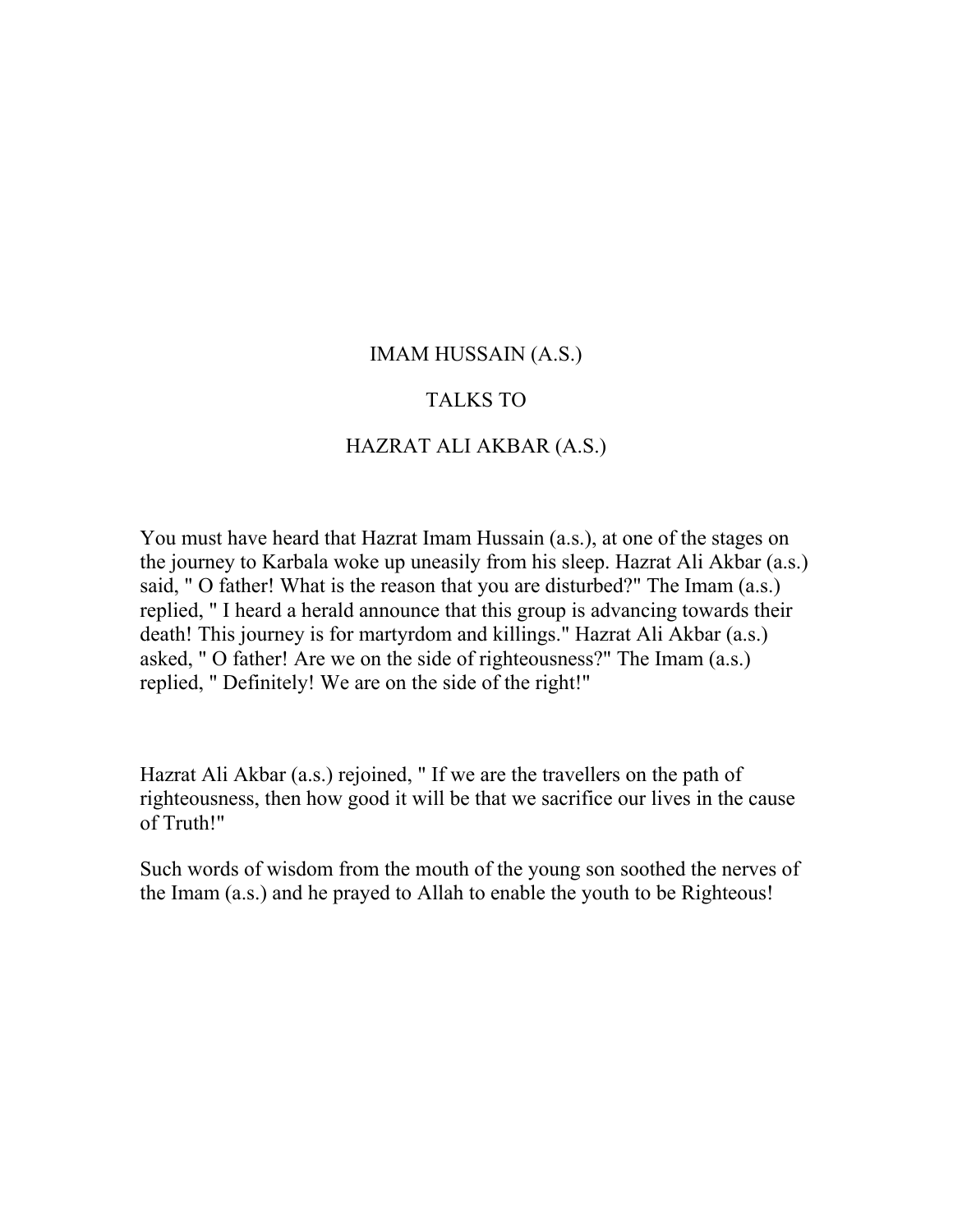### THE SEVENTEENTH TALK

*Bismillahhir Rehman ir Raheem* 

*Innahu laisa lahu sultanun al al lazeena aamanu wa ala Rabbehim yatawakkalun* 

*Verily there is no authority for him over those who believe and rely on their Lord—Al Nahl 99* 

# TAWAKKAL IS THE

# RESULT OF THE KNOWLEDGE, CIRCUMSTANCES AND

THE ACTIONS OF THE PERSON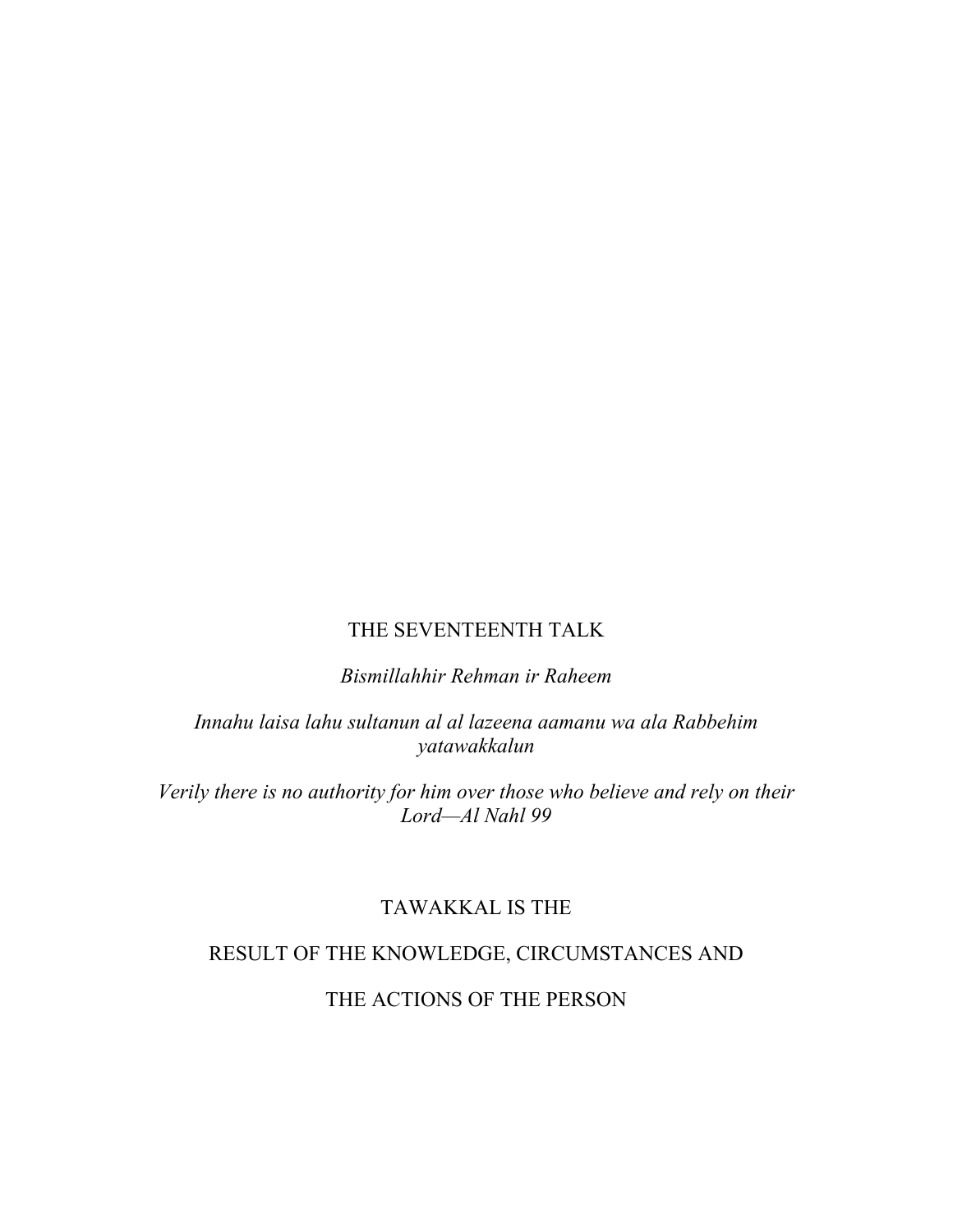The scholars and researchers are of opinion that *Tawakkkal* results from three things--- the knowledge of the person, his circumstances and his actions. We shall talk about all the three aspects.

*Knowledge :* As long as a person is not learned, *Tawakkal* will not be in him. This will depend on three things. The first is *Yaqeen* or firm belief. The person should have absolute belief on Allah's unfathomable power that He is "*Ala kulle shai in Qadeer* (all things are in His power) and " *Qadir ala kullu shai"* (wields power over all things). The most difficult tasks that man is unable to perform with all his capabilities, are very easy of accomplishment by Allah. Nothing is there that is not in His Reach.

# WISDOM AND KINDNESS

### ON MEN

*Yaqeen:* Secondly, yaqeen or faith is imperative that Allah is *Alam as sir wal qafiyyat,* He has knowledge of the manifest and the hidden. In other words, He is Omniscient.

*Muntaha al shafqat ala ibadehi:* Thirdly, the person should have the firm belief that Allah is utmost kind on His creatures. *Momin* is near and dear to Allah. The instinctive love that a mother has for her child is also from Allah. Allah's love for His creatures is thousands of times more than a mother's love for her child. In fact, his love for the creatures is unfathomable. He is the Sustainer, He creates trains, and loves those He has brought up with care. Many examples can be cited about this. But now we are quoting one narration from *Hayat al Quloob* of Allama Majlisi:

Hazrat Nooh (a.s.) cursed his disobedient people. As a result of this curse, all the infidels got drowned in the flood. One angel came to Hazrat Nooh (a.s.). Hazrat Nooh (a.s.) was a potter. At the time when the angel came to him, he was busy on the potters-wheel making goblets and tempering them on fire. The angel bought all the goblets from Hazrat Nooh (a.s.) and started breaking them one after another. Hazrat Nooh (a.s.), surprised and upset, asked him why he was breaking the goblets. The angel said, " What right you have over the things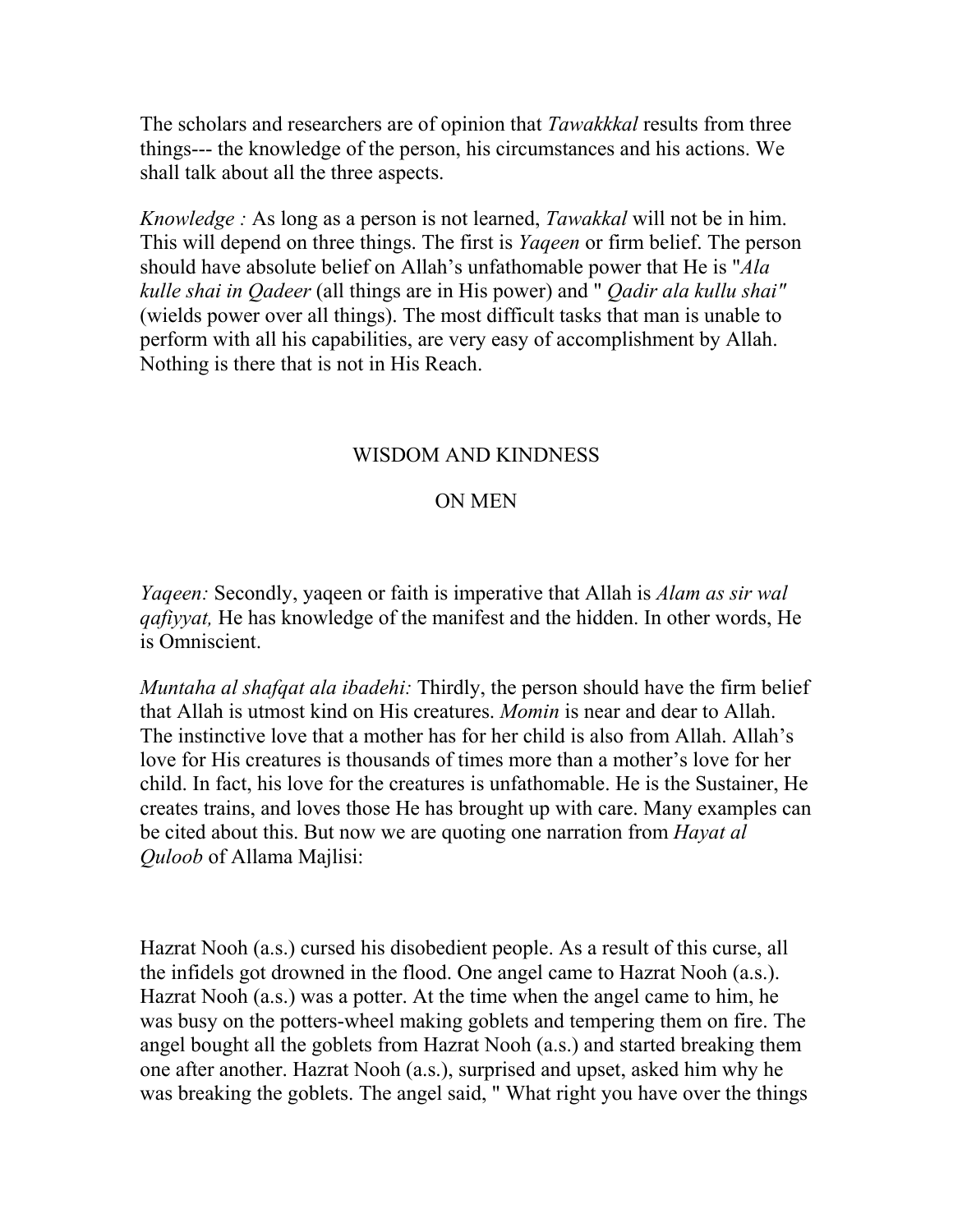that I have already paid for?" Hazrat Nooh (a.s.) said, " Don't you know that I had made the goblets with my own hands?" The angel rejoined, " You have only made the goblets, you have not created them! Even then you are upset at my breaking them. When you got so many creatures drowned in the floods, would not Allah, the Creator, have felt upset and sad!" At this, as is quoted in *Alal aash Sharaey,* Hazrat Nooh bowed down his head and so much that he was given the name of Nooh (a.s.) because of this.

# THE PROPHET (A.S.)

### NEVER CURSED

### ANYONE

Allah, therefore, is very kind on His creatures because, one who is the provider of sustenance, has lots of love for those whom He brings up. Allah expresses His displeasure on one of His closest Prophets (a.s.) as to why he had cursed his people and caused their destruction.

The greatness of the Last of the Prophets (a.s.), Hazrat Mohammed (a.s), can be judged from the fact that he never cursed anyone throughout his life. He is therefore, *Rehmat lil Aalameen* or Blessing for all the Worlds! If he had cursed the infidels and polytheists, they would have all perished.

### AN EXAMPLE OF

### GODLY AFFECTION

One day the infidels caused so much hurt to the Prophet (a.s) that he fell unconscious, and blood was flowing from his face and head. Someone informed Hazrat Khadija (a.s.) that her husband was assaulted by his enemies and caused him grievous injuries. They were wondering whether she would find him alive or not. That day the angels came to the Prophet (a.s.) and asked him his wish. The Prophet (a.s.), who is a blessing for all the worlds, did not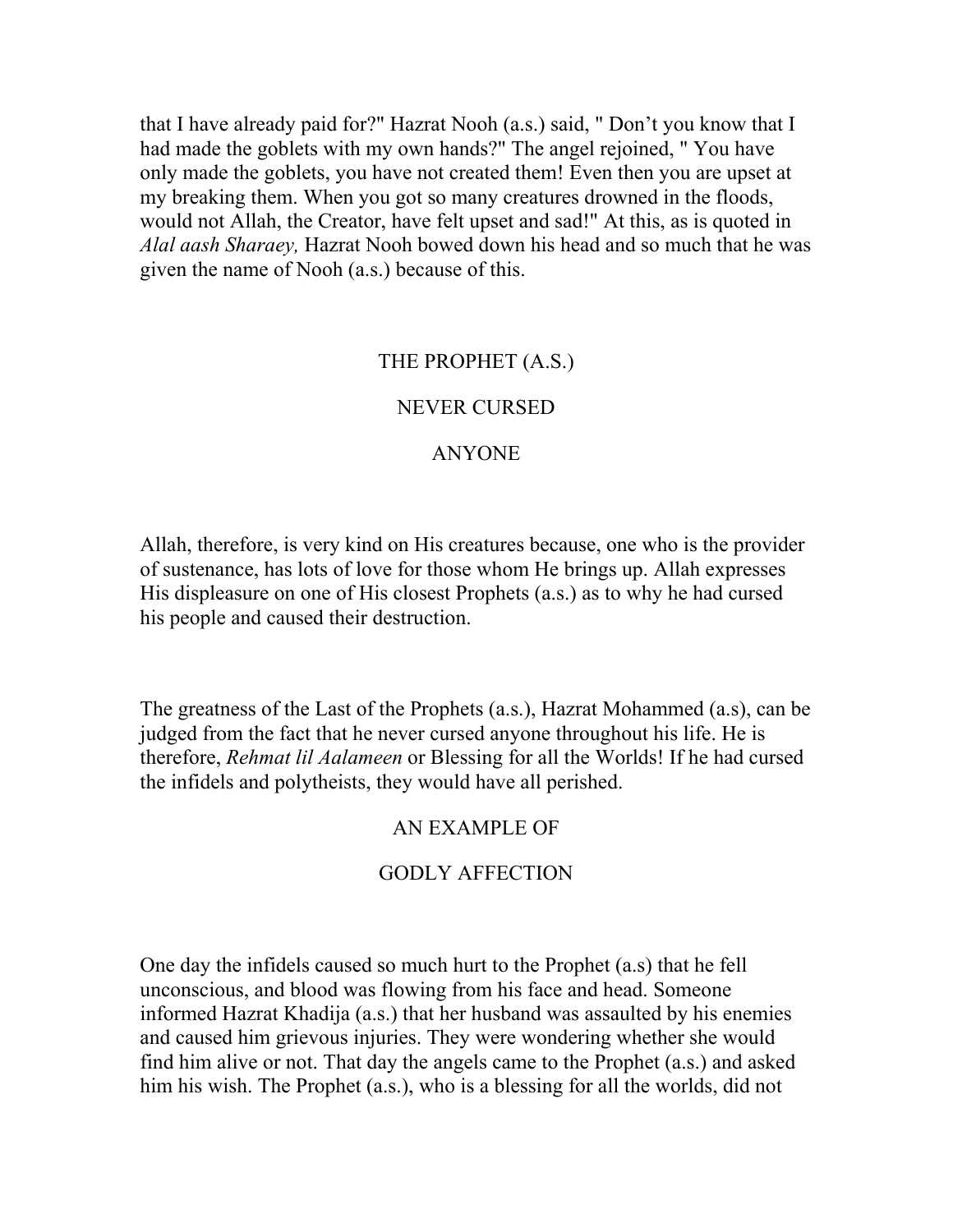ask for the punishment of the infidels but, to the contrary, he prayed for them in the following words: " O Allah! Guide my people aright!" In addition to this, the Prophet (a.s.) advocated for them that, " they are not aware that I am Your Annunciated Prophet. They are ignorant and I plead not to punish them!"

### PEOPLE THEMSELVES

# SEEK A PLACE

### IN THE HELL

Don't say that when the Prophet (a.s.) is so forgiving, then why Allah had to create the Hell. The creation of the Hell is not contrary to *Al shafqat al al ebad.*  Man himself flies away from the way of Allah's love (*Shafqat)* and rightly earns a place in the Hell. *" Wa lakin an naas kanu anfusahum yazlemoonpeople themselves inflict hurt on their psyche.* Allah loves them very much and keeps them warned repeatedly about the Hell through the verses of the Quran. He exhorts them to keep away from it. He also warns them against Satan's tricks and that he is the open enemy of men.

In a nutshell, unless you realize that Allah is Omnipotent and Beneficent and has kindness and love for his creatures, you cannot achieve the state of *Tawakkal.* 

#### **AFFECTION**

#### ON

#### A KITTEN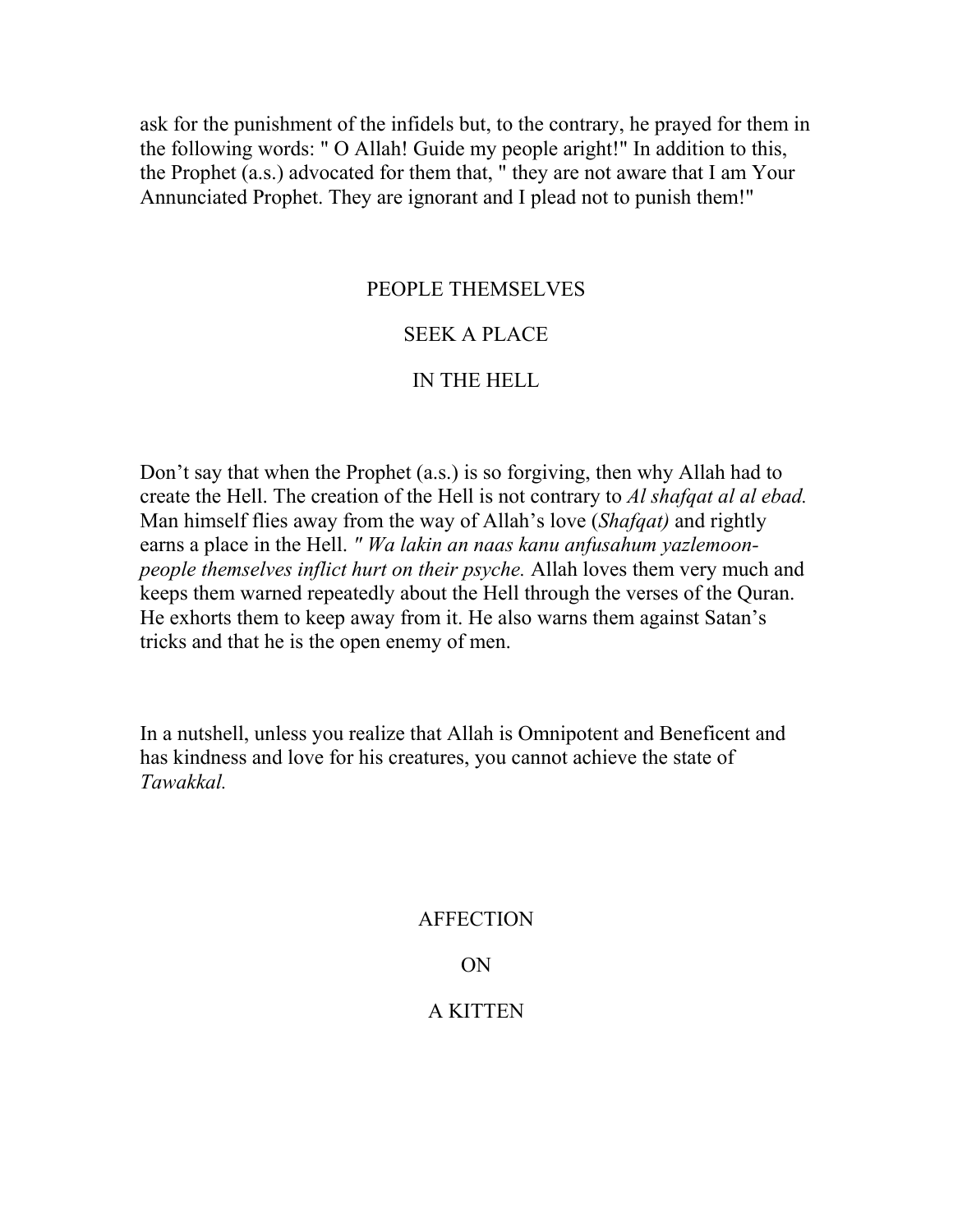In the Commentary, *Rooh al Bayan,* it is said that someone dreamed of a pious person after his death and inquired about his condition. He said that one good turn had helped him very much. It was winter time. In addition to extreme cold it was raining cats and dogs. In the state of extreme cold he noticed a kitten in search of warmth and shelter. It looked hungry and weak. He took pity on the kitten and picked it up and hid it in his coat of leather and took it home. There he fed the kitten and protected it from cold. When the weather improved, he freed the kitten. Allah had forgiven all his sins because of this good turn of his.

How much Allah must be getting pleased if one did such a good turn to a human being. There is another love much more superior mentioned in the Quran. That is the love for Allah. Allah terms such persons His mehboob or the **Beloved** 

Therefore, the condition of knowledge is firm belief in affection for Allah and that, because of this affection Allah loves you.

Now the question is that despite all this why we don't depend ( *Tawakkal)* on Allah? Is there anyone more dependable than Him in our view? Do we know any personality who is wiser than, stronger than and kinder than Allah? When one's Allah is so forgiving, why should he seek the affection of anyone else!

O Allah! Strengthen our hearts with the strength of belief that we make only you the focus of our expectations! Call only you in times of trouble and whenever Satan creates fears in our heart, we seek your protection! We keep trust only on Your support at every step in our lives. We mould ourselves into total *Momins* following the dictum of " *if you are a momin do Tawakkal on Allah!"* 

# WHAT SATAN HAS TO DO

### WITH THOSE

# WHO HAVE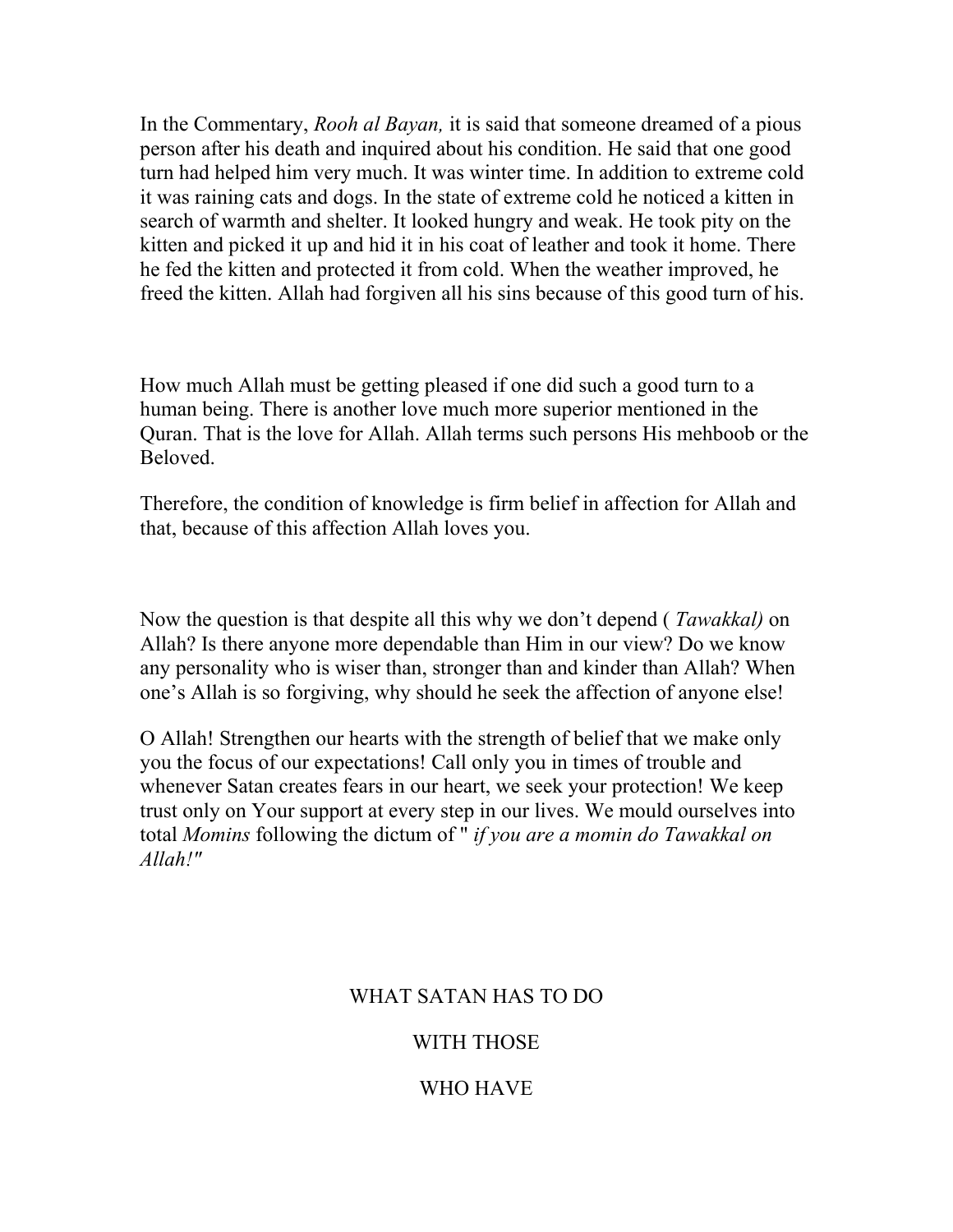#### TAWAKKAL

#### OR

#### **DEPENDENCE**

#### ON

### ALLAH!

If you consider your Sustainer, Allah, as the reservoir of all your strength, and thereby become a person with *Tawakkal,* that is, total Dependence on Allah, then Satan dare not have access to your heart! Here we are reminded of the example of the king's camp and the ferocious dog at its entrance. But one who is close to the king, will call from outside and orders would be given for his admittance. Similarly, if one has closeness with the Creator of the Universe, and has *Tawakkal* on Him, then his *Ista-aaza* too will be acceptable and Satan will never come near him.

#### FRIENDS OF ALLAH

### HAVE

#### NO ANXIETY

### FROM SATAN

Men have several enemies. Whenever they become the people of *Tawakkal,* depending totally on Allah, then all the enemies unite to oppose them. Confronting so many strong enemies is not easy. There is only one way of subduing them. That is *Tawakkal ( Dependence)* on Allah. When one depends totally on Allah, then Satan's fears and temptations would mean trifling to him.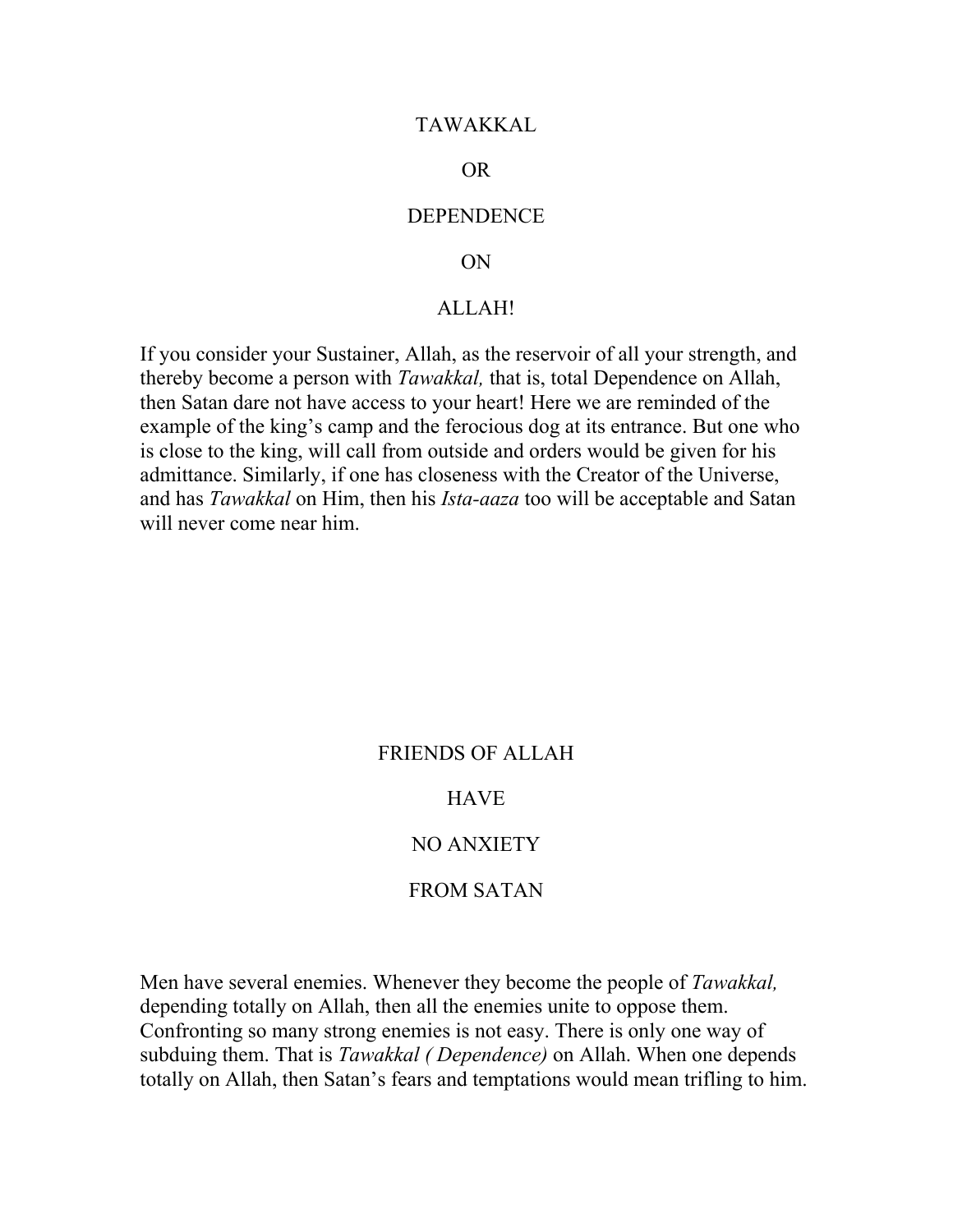"*The friends of Allah neither fear anyone nor do they face any sadness or misery.* 

### BLADE OF

### DRIED GRASS

### OR STRAW

Unfortunate are those hapless persons who have no place of succor. They are just like the blades of straw that fly around with the gusts of the wind. Satan will rest only after destroying such persons. In contrast to these, the one who is powerful has access to the Omni Potent Allah, and only Allah is his succor.

Our lives are fast running out of time. We should not remain deprived of *Tawakkal on Allah.* 

### TAWAKKAL

ON ALLAH

IS

#### **NECESSARY**

#### IN

### THE HEREAFTER TOO

As it is necessary to Trust on Allah during our worldly lives, then, whatever is in store for us in the Hereafter too we shall have to depend on Allah for his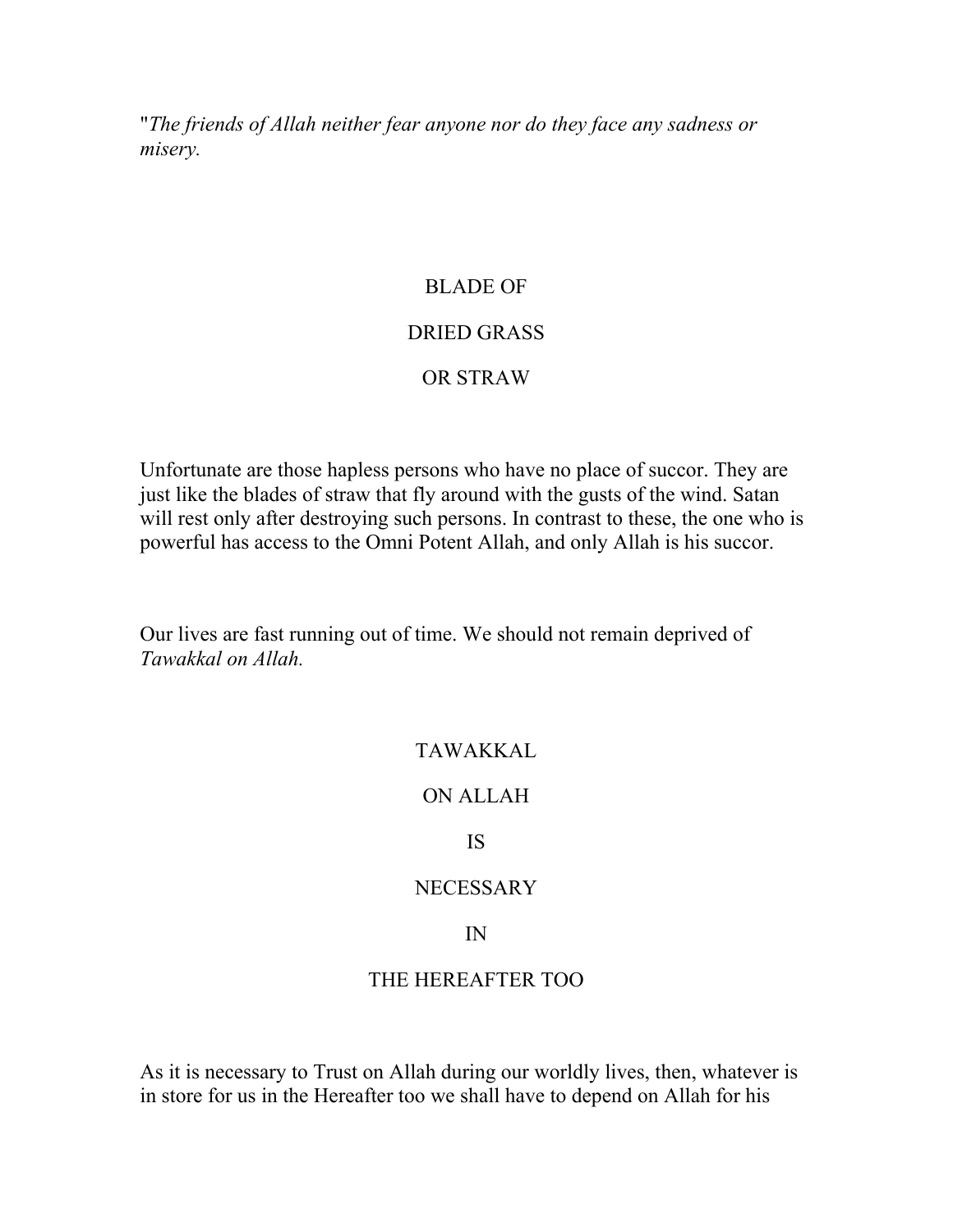Beneficence. For this *Tawakkal* is most important. Allah is the Master of all our affairs--- in the grave, in the interregnum (*Barzaq),* in Qiamat (the Doomsday) and we have to depend on Him in all these stages. It is Allah who brought us from nothingness to the world and has been our Guardian till the Resurrection ( *Me-aad)* !

### THE EIGHTEENTH TALK

### *Bismillah hir Rehman ir Raheem*

## *Innahu laisa lahu sultanun al al lazeena aamanu wa ala Rabbehim yata wakkaloon*

*Verily there is no authority for him over those who believe and rely on their Lord- an-nahl 99* 

#### TAWAKKAL IN UNITY

#### OF ALLAH

Momin has trust on (*Tawakkal)* and faith only in Allah. *Wa al Allaha fa taakkalu in kuntum momineen—If you are men of Faith, then Trust only on Allah.* The importance of belief on the Unity of Allah is that Trust (*Tawakkul*)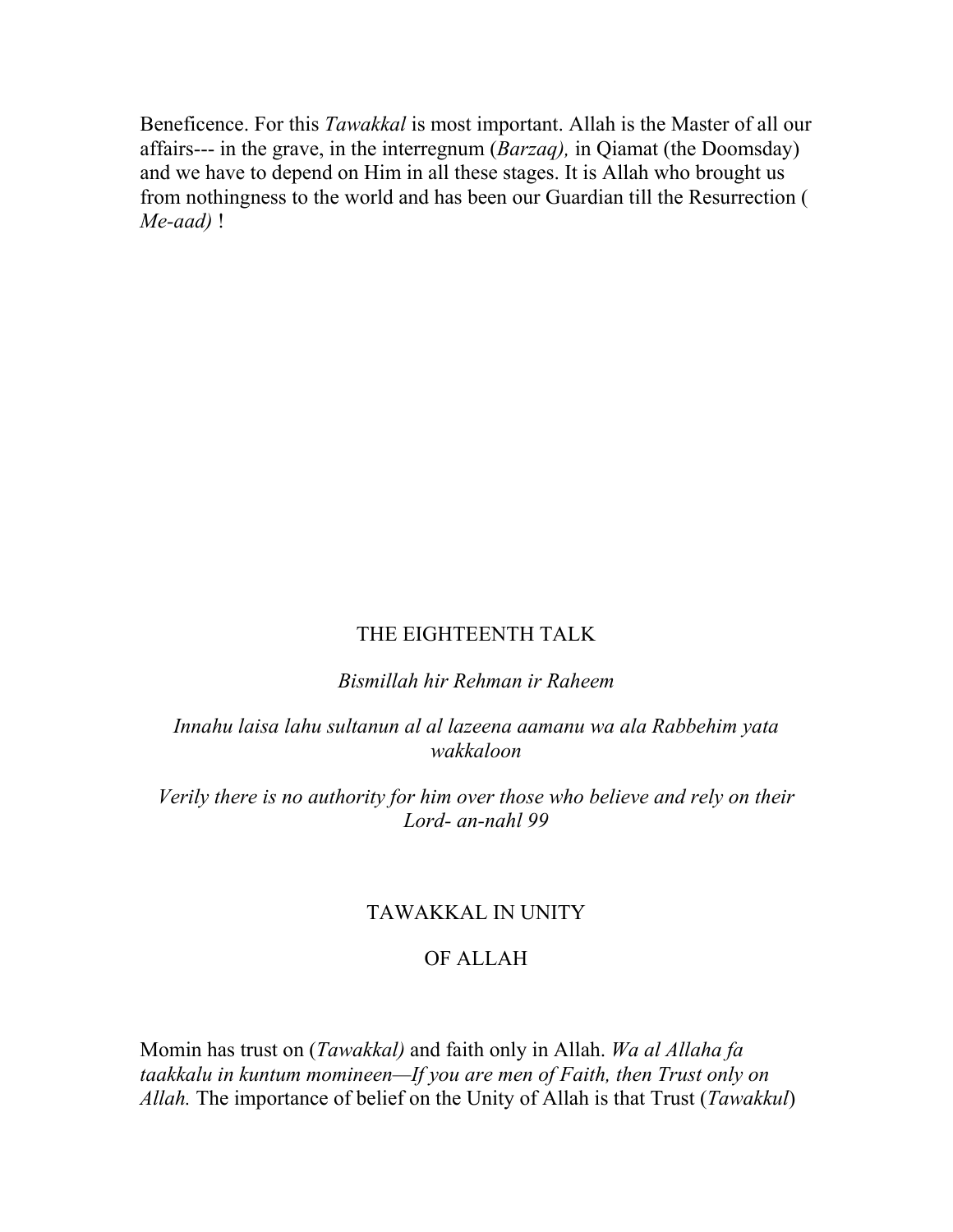is required to be placed only on Allah! Besides Allah one should not depend on the help from any other human being or anything else.

If the faith on the Unity of Allah is absolute, then people will not have any feelings of false pride. Fears, doubts and pride are the traits of those who are weak in their Faith. *Momin* is never swayed in any circumstances because the reservoir of the strength of his heart is frrom Allah.

The result of Practicing Faith on *Tawheed,* Unity of Allah, is that in matters of fear, hope and on occasions of confusion, the Trust on Allah (*Tawakkal)* is redoubled and the faith of the *Momin* is further strengthened.

### TRUST O ALLAH

#### IS

# INTELLECTUALLY

#### BINDING

*Momin* trusting on Allah is doubtlessly justified. Even when matters are in his control, there should be implicit Trust on Allah. Only saying that one Trusts Allah is not sufficient. Saying *'Alaihi tawakkalto wa ilahi uneeeb'* or '*Uffawezo amri il Allah',* that is one leaves all his affairs to the trust of Allah is not sufficient. But for this there is necessity of *Haall* (rapture) and the state of dedication of the heart. One should remain steadfast on the three aspects of *Tawakkal--- Ilm (*knowledge), *haall* (rapture) and *amal* (action). The foundation is no doubt laid on *Ilm* and the reality that is achieved through *Amal*  (action) is *Haal* or rapturously, and elatedly Trusting on Allah in all the affairs.

#### HOW IS IT POSSIBLE

#### TO BE

#### MUTAWAKKIL OR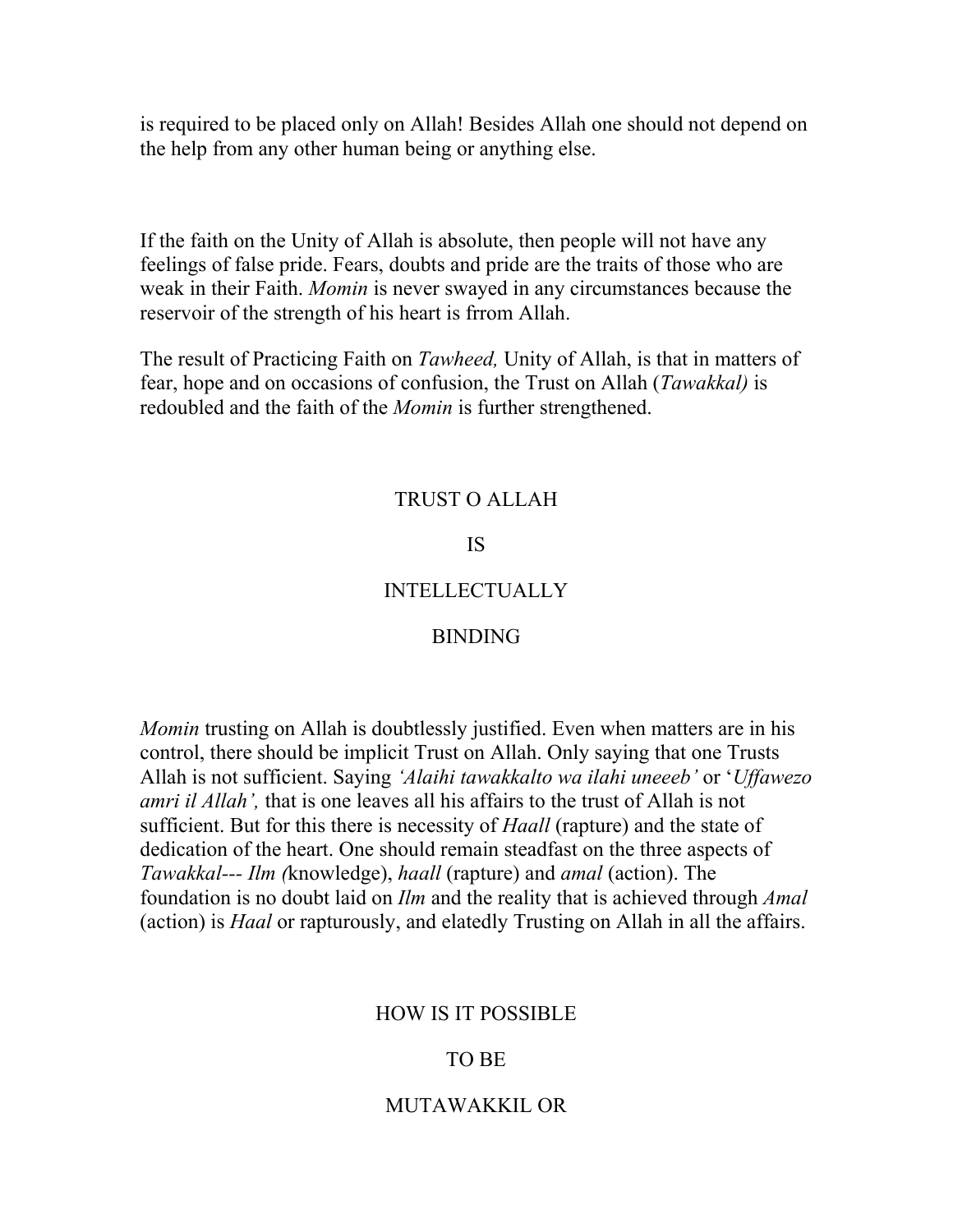### RESIGNED TO THE WILL

# OF ALLAH

What is the reality of *Tawakkal* and how to achieve that? The root of the word *Tawakkal* (Trust) is *Wakala* (counsel or representation). The person who appoints a counsel is called *muwakkil* and the counsel who is entrusted to take care of his affairs is the *wakil.* 

Make Allah your *wakil* and Trust all your affairs to Him. This is the meaning of ' *Fattakhazhu wakila—make Him your Wakil'* 

### BELIEF IN

### PRACTICING-FAITH

#### ON

### UNITY OF ALLAH

We have already said that *Tawakkal ( Trust)* depends on knowledge, rapture and action. But the foundation is the knowledge. Here knowledge means implicit practicing- faith in the Unity of Allah that every gain made or loss suffered by the person should be attributed to the Will of Allah. For such a belief, there must be arguments in support that the foundation of the Faith is firm.

Is it possible to derive profits from others than Allah? No, never! Every profit accrued is either directly or through Allah. Food, clothing and all the paraphernalia of marital life and all the gains of the spiritual life is at Allah's Wish!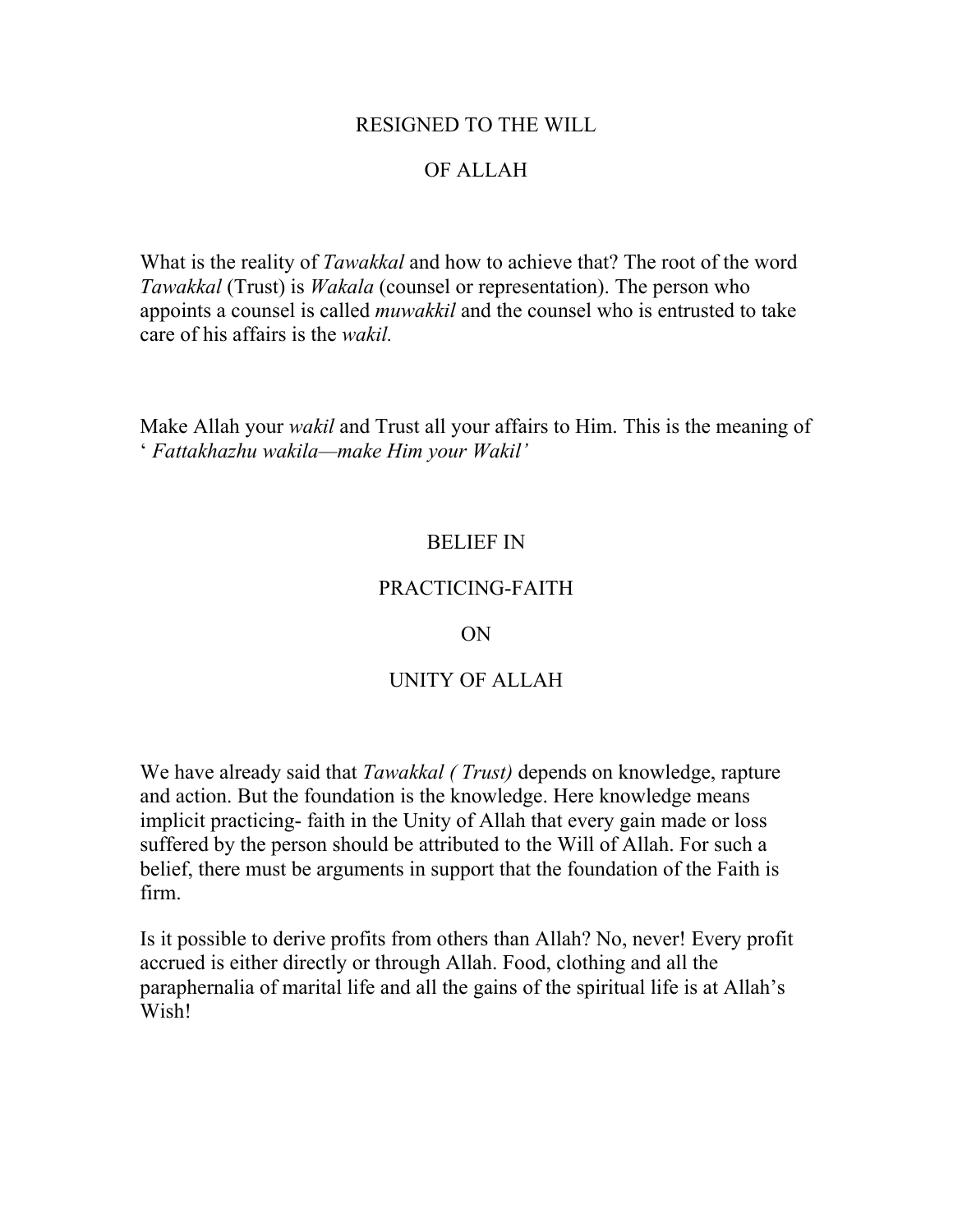### OBSERVE THE ACT

#### OF

### DRINKING WATER

Someone gives you a tumbler of water. From where this water has come? Whose property is it? Who has made it? Who has fetched it? Who has given him the strength to fetch the water? Who has given him the initiative to quench your thirst?

Therefore, if one thinks about a glass of water, he will know that the ultimate provider is none else than Allah!

### THE DRESS TOO

#### IS

#### PROVIDED BY ALLAH

Does the dress that we wear, from its rudimentary state to that when it is ready for use, has any initiator other than Allah? Just imagine who has created the cotton? Who made the hands that contribute during the stages of its conversion to fabric? Who gave wisdom to the weavers to develop skills at their trade? When we seriously think, we realize that *--- Ala ilalla tasayyar il umoor-- every bounty is from Him!* 

### IT IS ALLAH

#### WHO

### WARDS OFF TROUBLES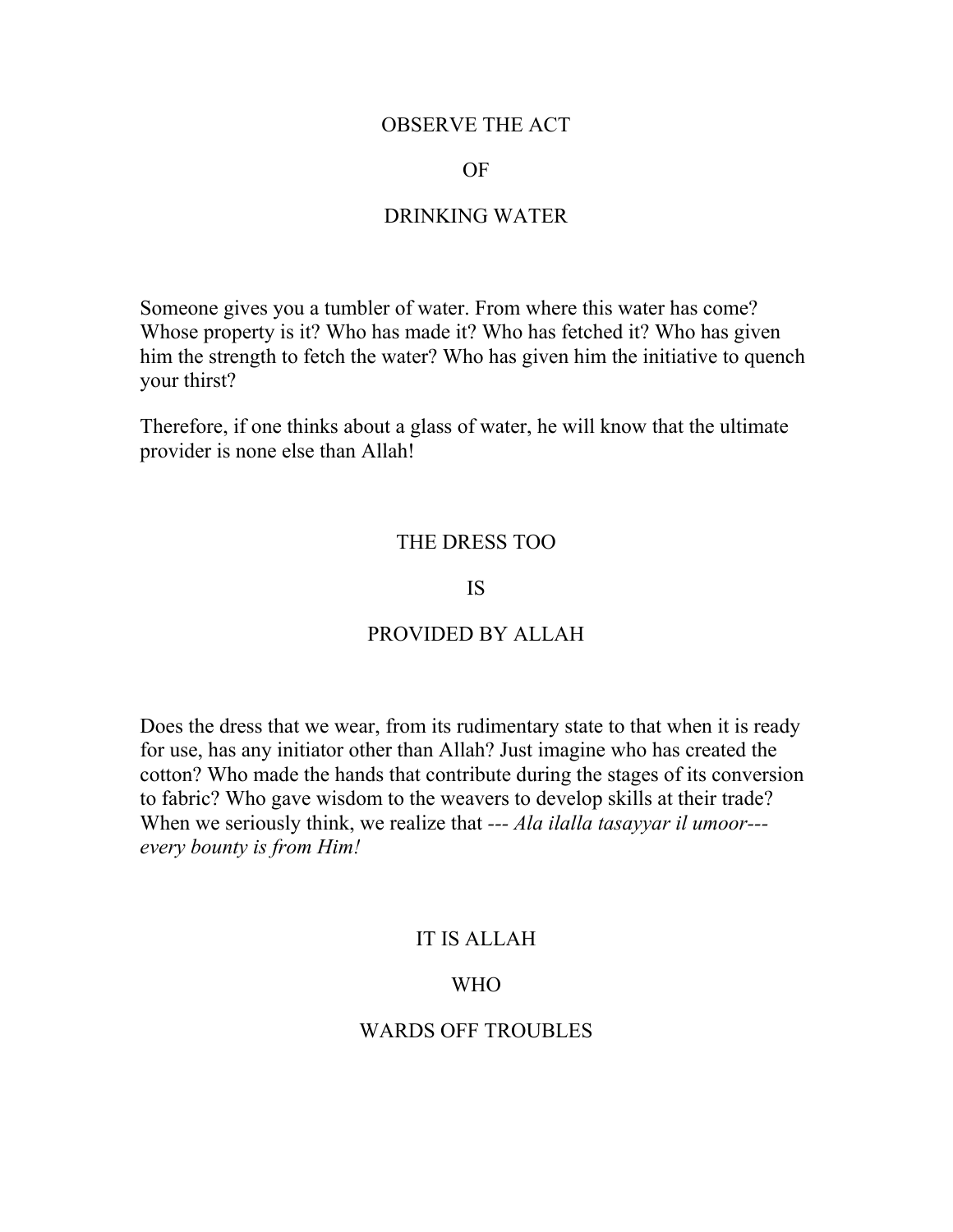It is not possible for anyone, other than Allah, to keep a person out of harms way. Imagine, who gives cure to a person suffering from an ailment? Do the medicaments and the physician give him the cure? Or the real cause of the cure is somewhere else to find? Who gave the knowledge to the physician? Who controls his faculties of diagnosis? In fact, the real diagnosis comes from Allah and the physician is only an instrument for this.

### PHYSICIAN

### OR

### KILLER!

In Shiraz, during an epidemic of measles, a physician's young son was afflicted with the disease. Since he was under the treatment of his own father, a successful practitioner, there was no possible flaw in the treatment. But the diagnosis went wrong and the medicines administered to the lad too were not effective. The result was that he died.

None can come in the way of Allah's will. The knowledge acquired by a physician is effective only when Allah wishes the patient to recover. The medicine is effective only when Allah wishes it to be so.

As long as one doesn't understand these things, it is not possible for a man to comprehend the reality of the ultimate control of things. If you connect the ways and means to self and forget the Cause of the Causes (Allah) then you are ignorant of *la ila ha il Allah* because the ultimate control over everything is His. Whatever is there, and whatever happens, is through Him.

### IN ALL MATTES

### ALLAH'S WILL

### PREVAILS

Therefore, whatever benefits you derive from anyone, or the harm that comes to you, are all with the Will of Allah. If someone clears his debt with you, it is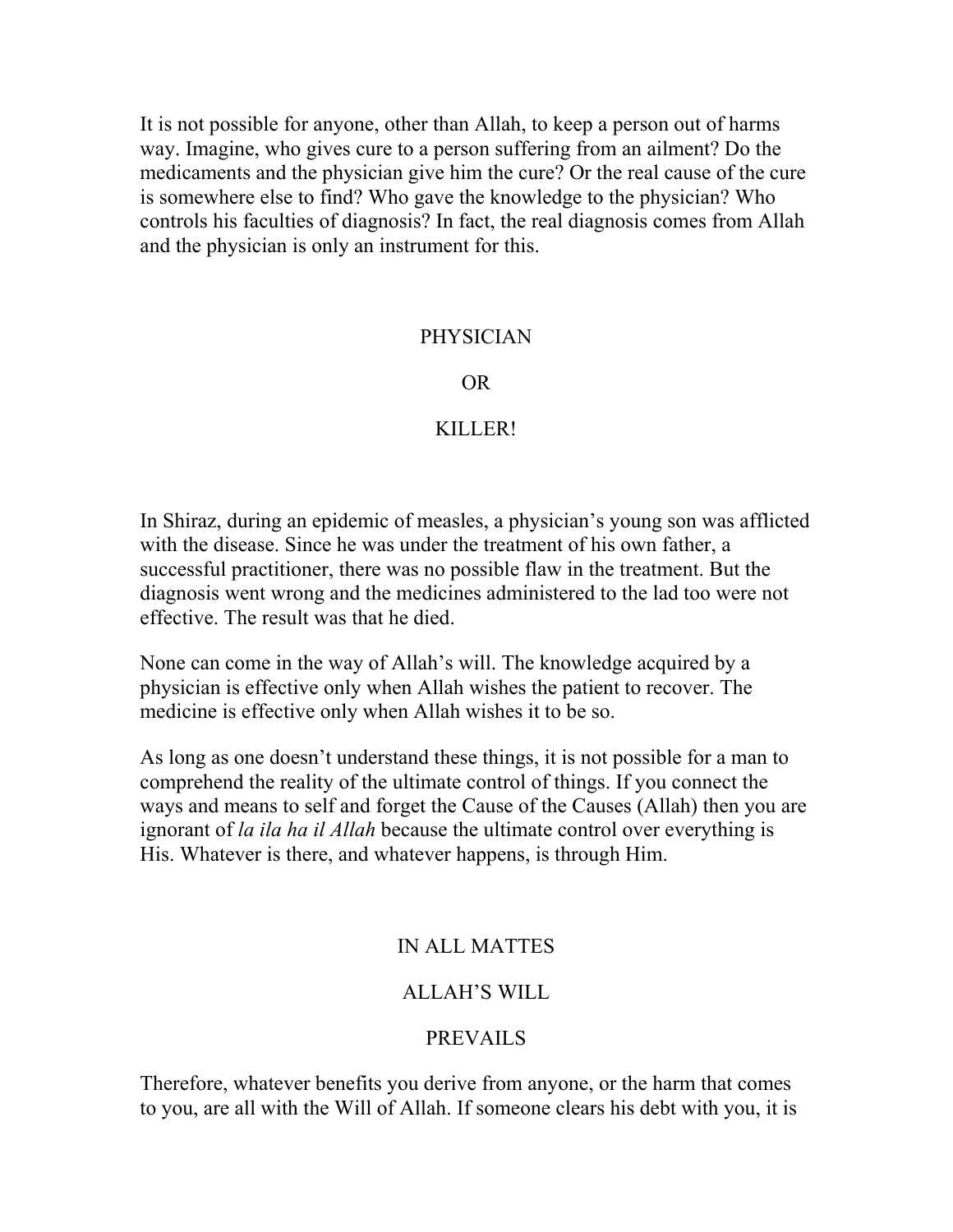Allah who Has motivated him to keep his promise. Who has taken out love for wealth from people's mind? It is Allah. Allah has termed wealth a *Maal.* It is called *Maal* because the hearts are attracted (*maa-el)* towards it! *" When the importance of Maal is in the heart, only Allah's intervention compels him to clear your debt!"* 

#### INTERCESSION

### TOO

#### IS

#### **NECESSARY**

The strength and reservoir of your heart is only Allah and your total trust should only be on Him. We shall talk about it later on. For the present we are discussing about knowledge. It is necessary to get a better understanding about it from the Quran and the Traditions. No power other than Allah has the capability to profit or harm anyone if Allah Wishes otherwise.

# TAWAKKAL

### COMES WITH

#### KNOWLEDGE

If the knowledge is correct, *Tawakkal* results. Allah has the same relation with men as of an attorney with his client.

If a person has to seek justice, he will be grossly incompetent to deal with the matter on his own. He feels the need of such an attorney who is well versed with the law and has expertise of handling such cases. For this purpose the person makes inquiries with friends to suggest names of the most suitable lawyers. He will then find out about the track record of the lawyer. It is quite possible that a lawyer might be having all the necessary qualifications but lacks the intelligence and tact to handle his case. Another important aspect to be considered while commissioning a lawyer is to know that he has sympathy for his clients that he gets the verdict in their favor and doesn't become the cause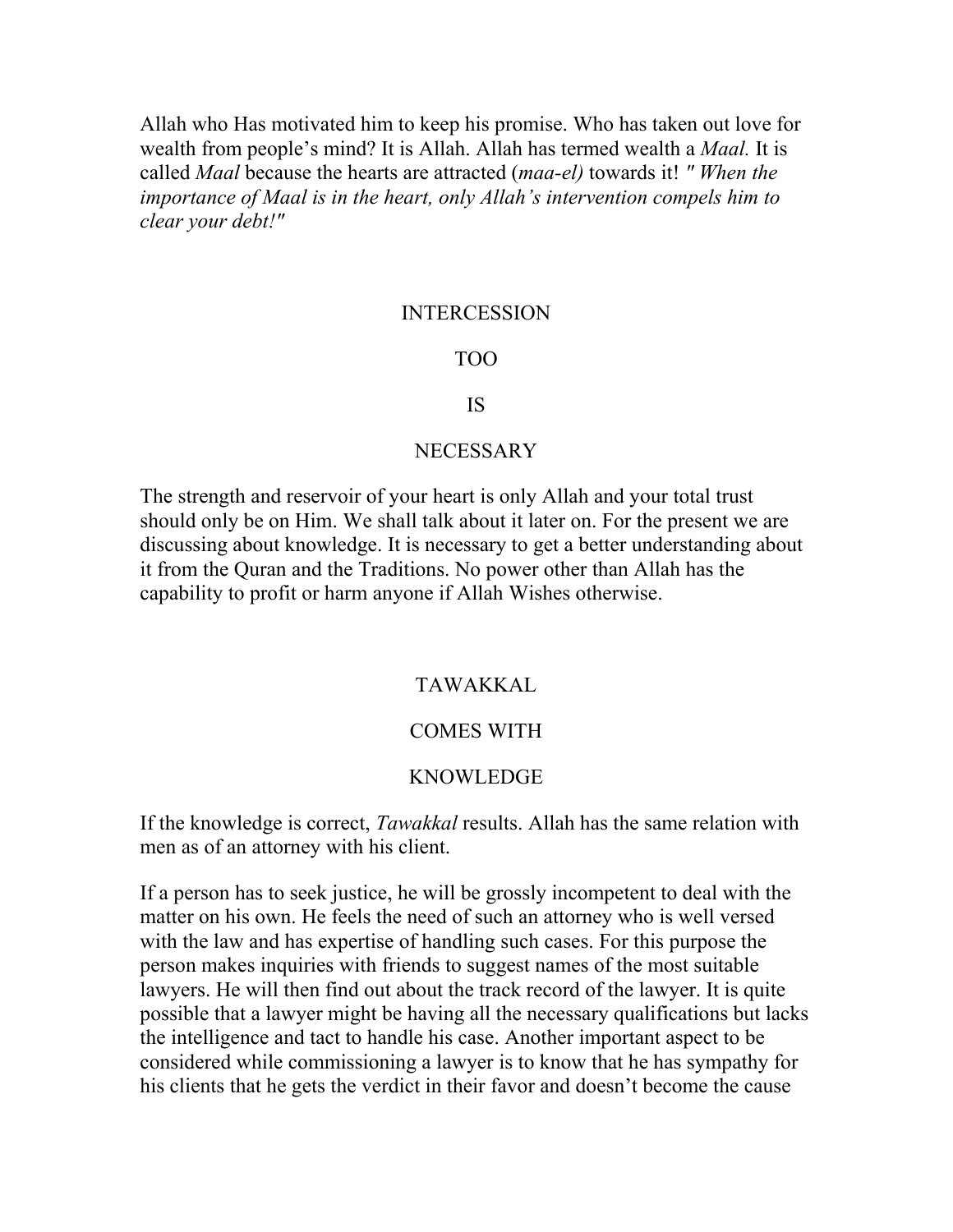of headaches in the future. If the lawyer is not kind and is a person who can sell his conscience, then it is quite possible that he extracts more fees from the client and might even turn the tables against him.

If one gets an attorney fitting all these requirements, it is fine and the client is now certain that his matter is in safe hands. The same is the matter of the *Haal* (rapture) and exhiliration for *Tawakkal.* 

# NAYM

# AL

# WAKIL.

Is there anyone more befitting of the above mentioned conditions than Allah.? Besides Allah, can anyone have a total comprehension of our expedience and problems confronting us and fully competent to tackle them that both our worldly lives and the Hereafter are taken care of.

Do we consider anyone, other than Allah, empowered to derive benefit for or ward off harm from us. We know that the claim of *Ala kulle shai in Qadeer*  cannot be made by anyone other than Allah!

Is anyone kinder than Allah on His creatrues?

No doubt Allah is the reservoir of all kindness. He is the fountainhead of love and affection. The love and affection of the parents or that of anyone else is like a drop when compared to the love that Allah has for his creatures.

Therefore it is quite natural that when I turn to Him for help in my matters, trust Him in total, and accept Him as *Naym al Vakil* then happiness will be generated in my heart. When I seek and depend only on Allah's help to ward off some anticipated difficulty, then my worry will be removed because I know that my Omni potent *Naym al vakil* is on my side! No power can cause harm to me.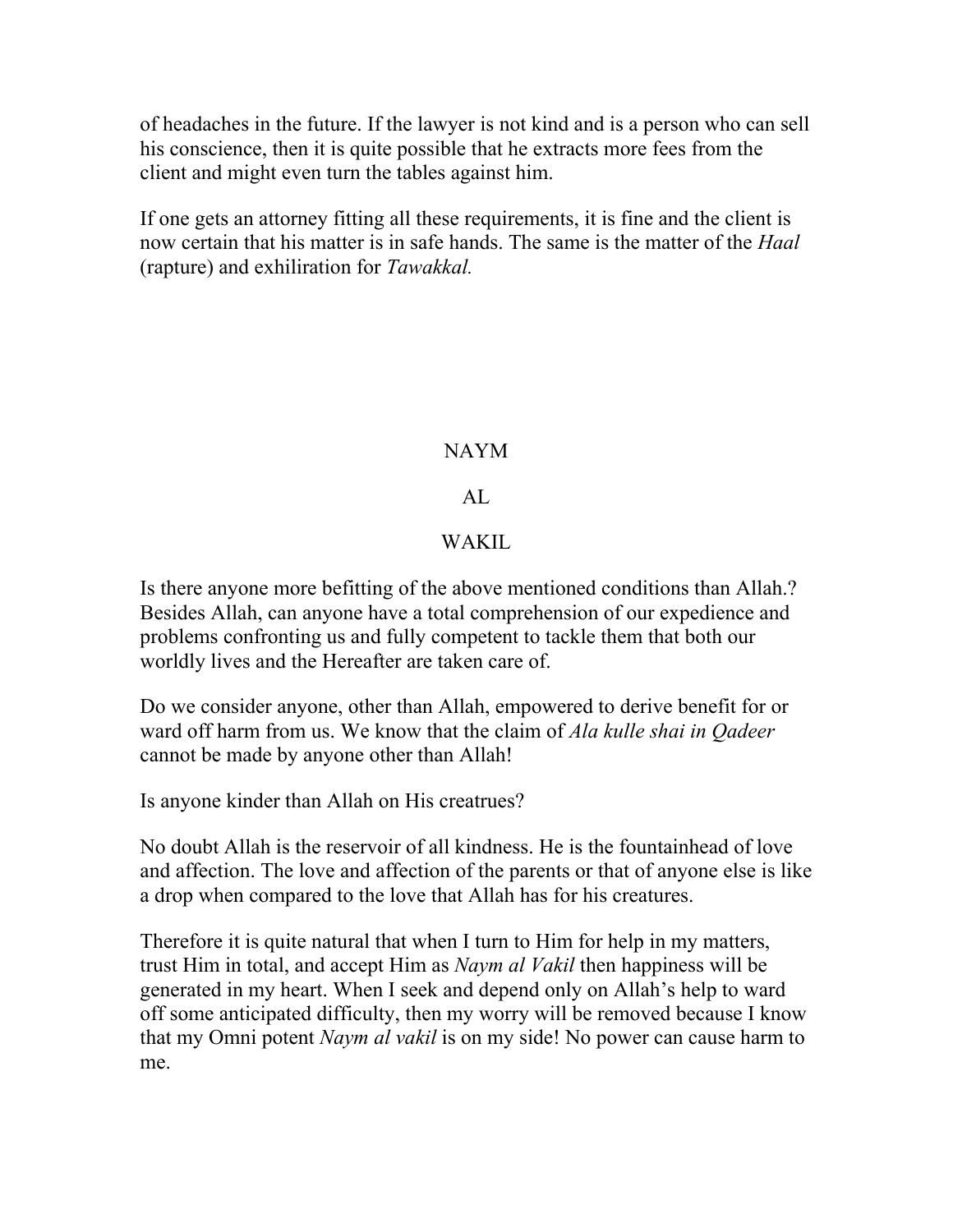Therefore: all troubles, fears and hopes are because of a person not having *Tawakkal* on Allah. When there is no feeling of *Tawakkal* in a person, then what is the use of saying, " *Alaihi tawakkalto wa ilaihi muneeb"!* 

### MUTAWAKKAL

# DOESN'T FEAR

#### OTHER THAN

#### ALLAH

The people of *Tawheed* (monotheists) are those who, when they are threatened by saying that their enemies have united against them, their Faith in Allah enhances and they say, " Allah is our best support. He is the best of attorneys! *( Al lazeena qala lahum annaas an an naasa qad jamaulaka fa aqshauhum fazadahum eemana wa qaalu hasban Allah wa naym al wakil.* 

In fact these are the people who have truly accepted Allah as their vakil. They are not like us that we either uttered the words or read them in the Quran. Quran is not just to read but the purpose of its revelation is to read it correctly, to understand its contents and acting on them. If the ecstasy of *Tawakkal* and its understanding do not arise in the person then any amount o reading the Book will be futile. Is it not a pity that we read the Holy Quran our entire lives but don't understand the three conditions prescribed by Allah for us. With our oral expressions we have accepted Him as *Naym al vakil* but in practice we have not deemed Him our vakil from the heart. If we had done it from the heart, we would not have the need to look aroud for smaller vakils!

#### ONE WHO

#### EXPECTS HELP FROM

#### OTHER THAN ALLAH

# FAILS

In *Umdat ad Dayee* and *Usool e Kaafi* it is recorded that Mohammed bin Ajlan once was highly in debts. He thought of going to the administrator of Medina,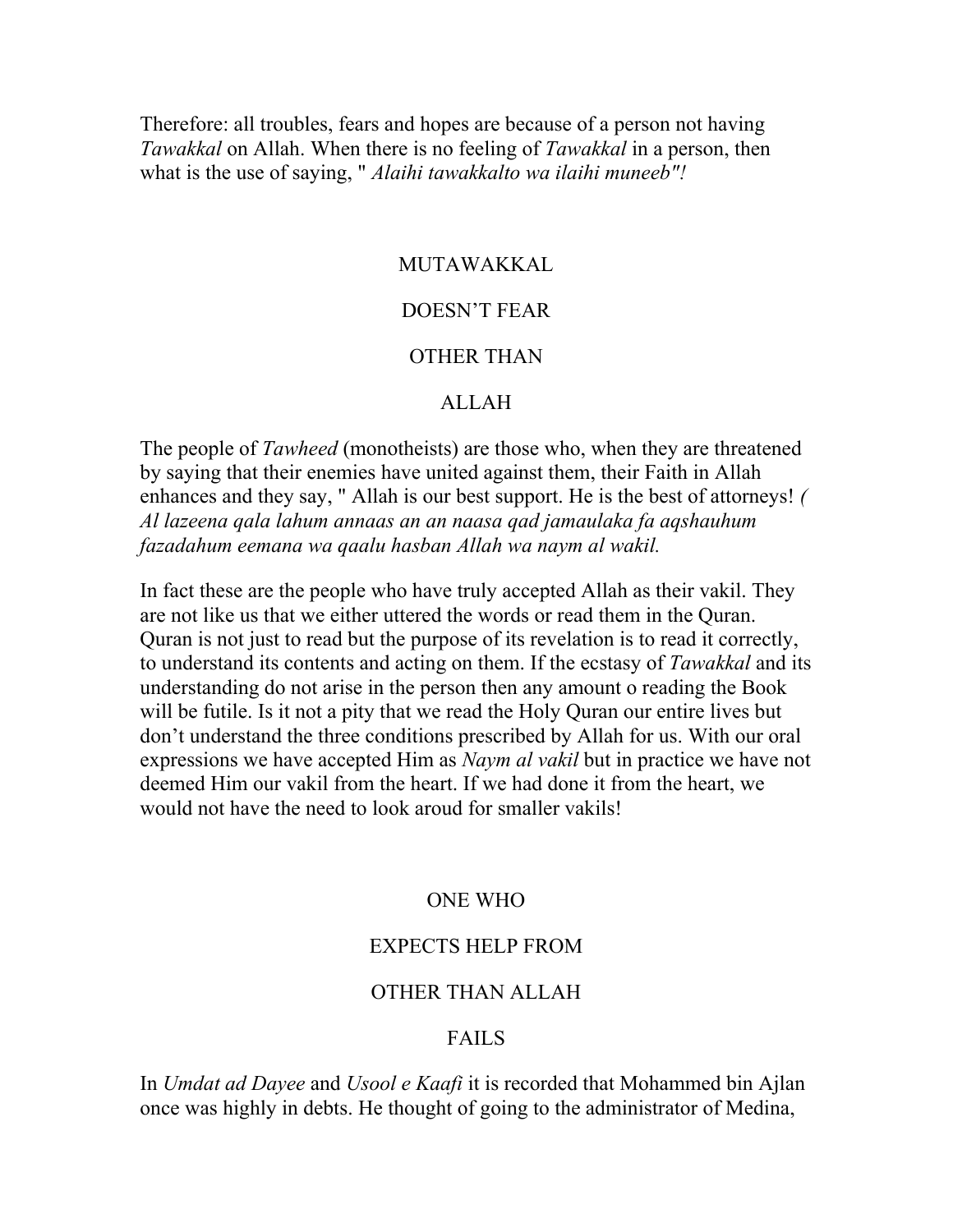Hassan bin Zaid, to seek his help. On the way Hazrat Mohammed bin Abdallah bin Zain al Abedeen (a.s.) met him. He asked ibne Ajlan about his problem. He replied he was on the way to the emir to find a way out of his debts. The reply was, " I have heard a long *Haddet e Qudsi* from my cousin Imam Jafar e Sadiq (a.s). In that there is a sentence about your problem: " By my Dignity and Majesty! I nullify the hopes of those persons who depend on the support of anyone other than Me!"

" Did you insist on Allah to give you eyes to see, give you ears to hear? When these things were necessary for your creation, Allah has given to you without asking for them. Will he not give you help if you ask for it now? "

Mohammed Ajlan said, " Narrate the *Hadith* once again!" He repeated it. Mohammed Ajlan wanted to hear it a third time, and so was it repeated!

Mohammed Ajlan was now convinced. He said, " I have understood! I entrust my affairs to Allah!"

At the end of the narration it is recorded that within a short span of time all the worries of Mohammed bin Ajlan had vanished.

# THE CIRCUMSTANCES

# HAVE MADE US

# DEAF AND DUMB

We have not reached the stage of *Tauheed* (monotheism) where one totally trusts Allah.

It is said in *Dua e Kumail,* " O One who is my only support!" But do we really, in full senses, say the truth when we recite it? Do we really and truly consider Allah as our only support! The fact is that the circumstances and worldly matters do not allow us to directly communicate with Allah that we understand the real purport of *La haula wa la quwatta illa billah.* You must have heard that saying these words is like having the key to Heaven in one's hands. The one who repeats these words will earn great Rewards in the Hereafter. Does one really get the reward and the key to Heaven by mere repetition of these words?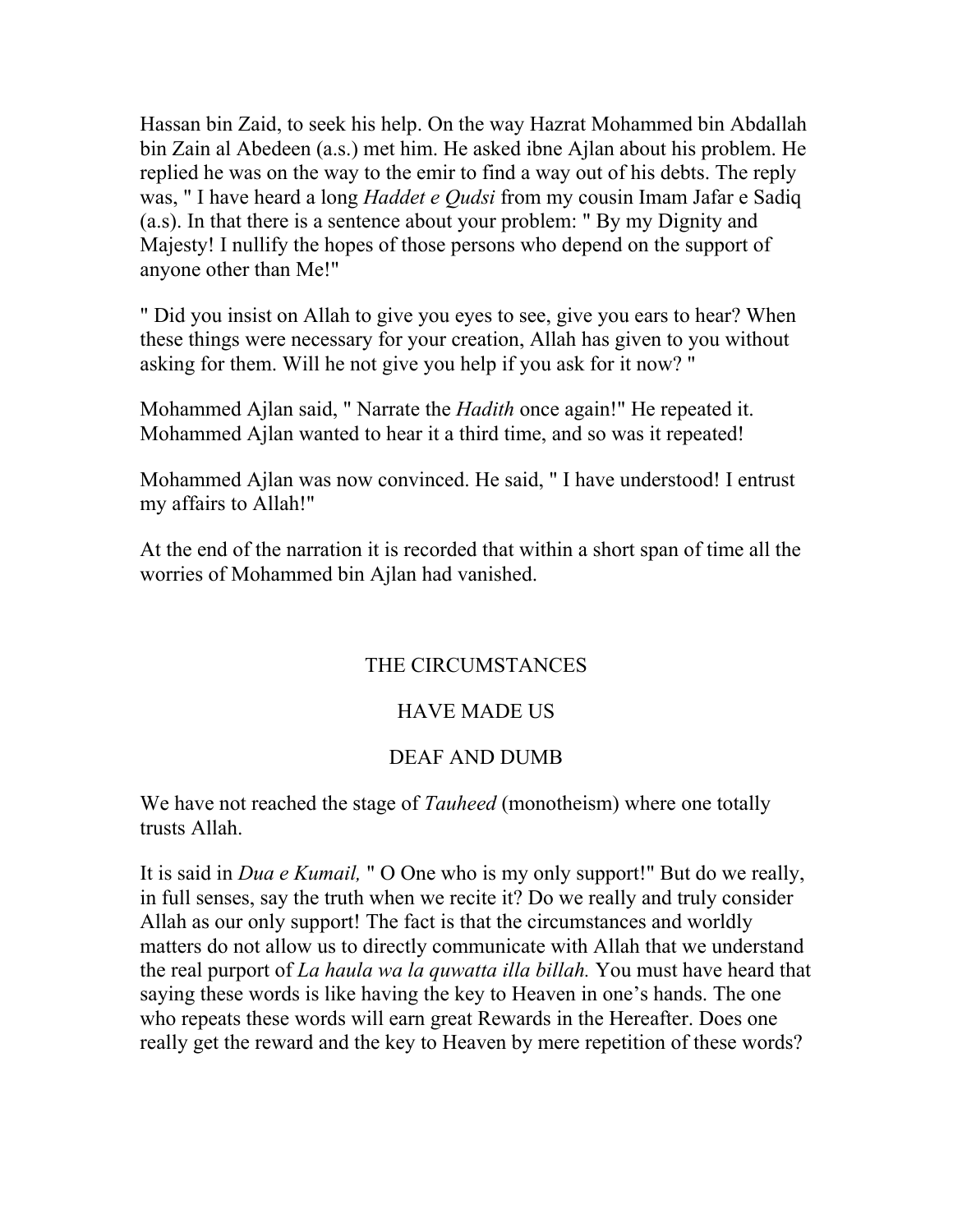No. It is not like that. But if a person does it with total dedication of heart then the doors to the Heaven would certainly open for him. But the words coming from the heart's tongue takes a lot of effort.

Generally a person thinks that he himself and the circumstances are the reasons for *Houl and Quwwat*. With the tongue he says. '*La haula wa la quwwata illa billah'* but in reality he means, ' *la haula wa la quwwata illa bi wa bila asbab"* 

If the aim is to achieve the state of *Tawakkal* then we shall do such acts that our hearts should get the feelings that we can follow the faith in its true spirit. Remember! The correct use of time at our disposal and the true purpose of our lives are to be conversant with the laws of the faith.

# TAWAKKAL

### HAS

### STAGES

We have said that *Tawakkal* requires that one establish with Allah the relationship of the client with his attorney. This is the first stage of *Tawakkal.*  To achieve the higher stages, keen efforts are required.

If you wish to study the natural *tawakkal,* you must observe the dependence of a child on its mother. It rivets its attention on the mother for all the needs. It cries for its mother when hungry or it trpis and falls down on the ground. When a child comes to a situation of getting beaten by his companions, he cries for the help of his mother. This is the natural stage of *Tawakkal.* 

If we acquire *Tawakkal* of this intensity for Allah, then we would have achieved a moderate level of Trust on Allah! The third type of *Tawakkal* is when a dead body is in the hands of the person who gives him the final bath. This is not the place to dwell in detail about this. The reference is only to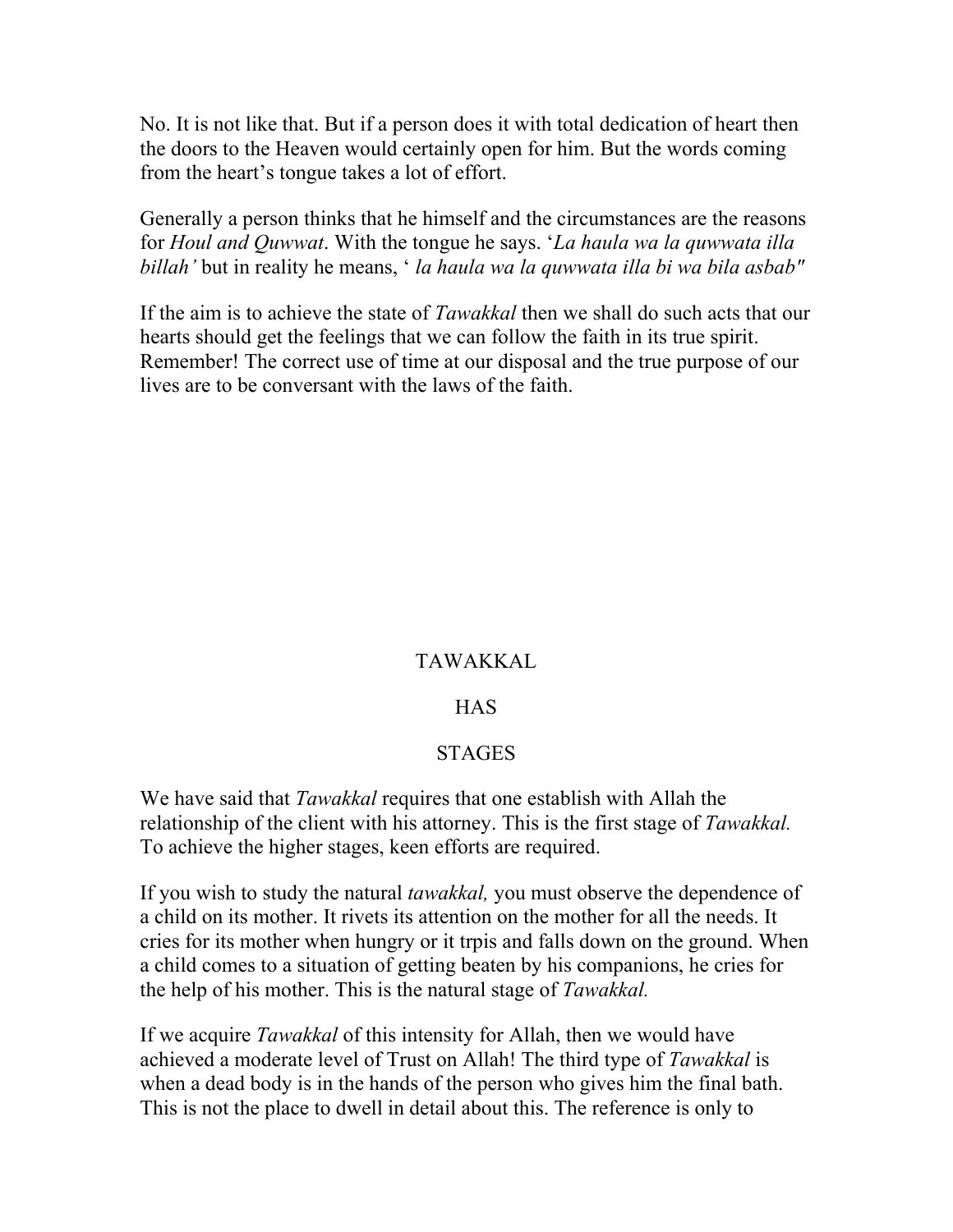remind us that if some of us achieve the capability of *Tawakkal,* then the instinct of pride will not touch our heart because of this achievement. We must remember that there are many stages of *Tawakkal* still to acquire.

# TAWAKKAL

#### MUST BE

#### PERPETUAL

Another important point is that the *Tawakkal* must be perpetual. It is not that sometimes one swears by *Tawakkal* and at others he acts otherwise. The true state of *Tawakkal* is that one trusts Allah at every step in his life. He should not depend on anyone other than Allah for his matters. This is possible with perpetual supplication, prayer and effort.

You have seen that the child looks at the mother with gratefulness. He doesn't look at anyone else to ward away harm to him. Even if he is helped by someone else , he will be thankful only to the mother. Can we, at least, be as much grateful to our true Benefactor, Allah, to the extent that a child is to his mother!

### THE NINETEENTH TALK

### *Bismilla hir Rehman ir Raheem*

### *Innahu laisa lahu sultanun al al lazeena aamanu wa ala Rabbehim yatwakkaloon*

*Verily there is no authority for him over those who believe and rely on their Lord- An Nahl 99* 

### SORROWS AND HAPPINESS

### ARE

### FROM ALLAH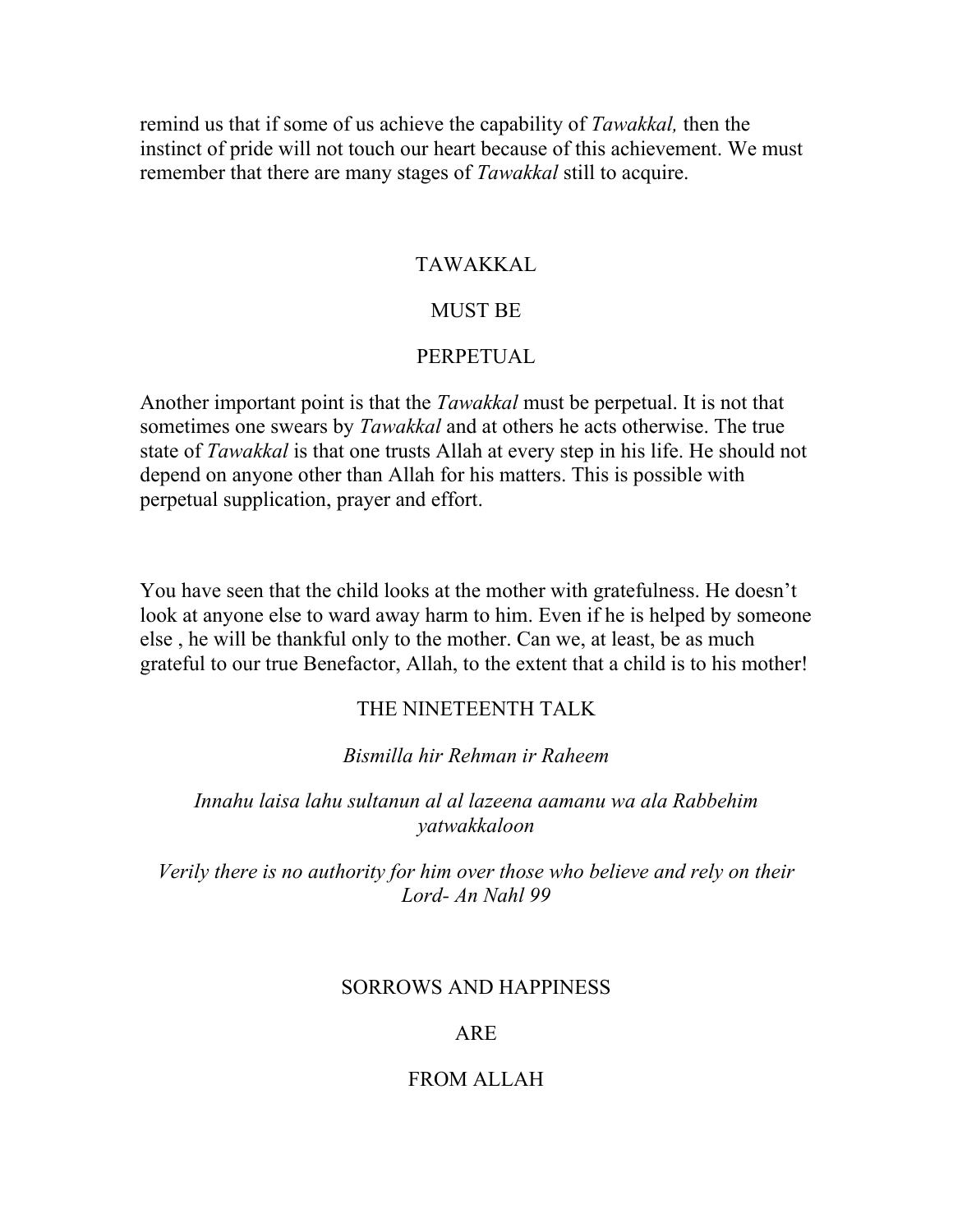*Tawakkal* requires that people should understand that on everything is Allah's suzerainty and all things big and small are His. All that happens is with His wish and command. As it is said in the *Surat an Najm* giving examples of certain things it is said," *He (Allah) is the one who makes (people) laugh and cry."* This means that it is Allah who controls the causes for men becoming happy and sad. He provides wealth and riches to people and makes them prosperous. The land on which we walk also belongs to Allah. The dwellings in which we live and all the paraphernalia therein belong to Him only. We should have absolute Faith in His Sovereignty over everything.

### WITHOUT KNOWLEDGE

### FAITH OF

### TAWHEED

### IS NOT

### PRACTICAL

As long as one doesn't have faith in the facts mentioned, it is not possible to understand the reality of *La haula wa la quwatta illa billa.* Man has to understand that the authority of anyone, other than Allah, on anything is totally negated. The word "*La*" asserts that there is no power in the hands of anyone other than Allah . He alone is the reservoir and fountainhead of power and is the Creator and thw Possessor.

There is no permanent class or status for the creatures. The ability of man to use the tongue and modulate words is because of the Will of Allah.

#### THE MOUTH OPENED

#### BUT DIDN'T

#### CLOSE

Sometime ago, a woman was brought to a hospital. Her lower jaw was hanging downward. They said that she opened her mouth wide to yawn. Ever since then she was unable to close her mouth.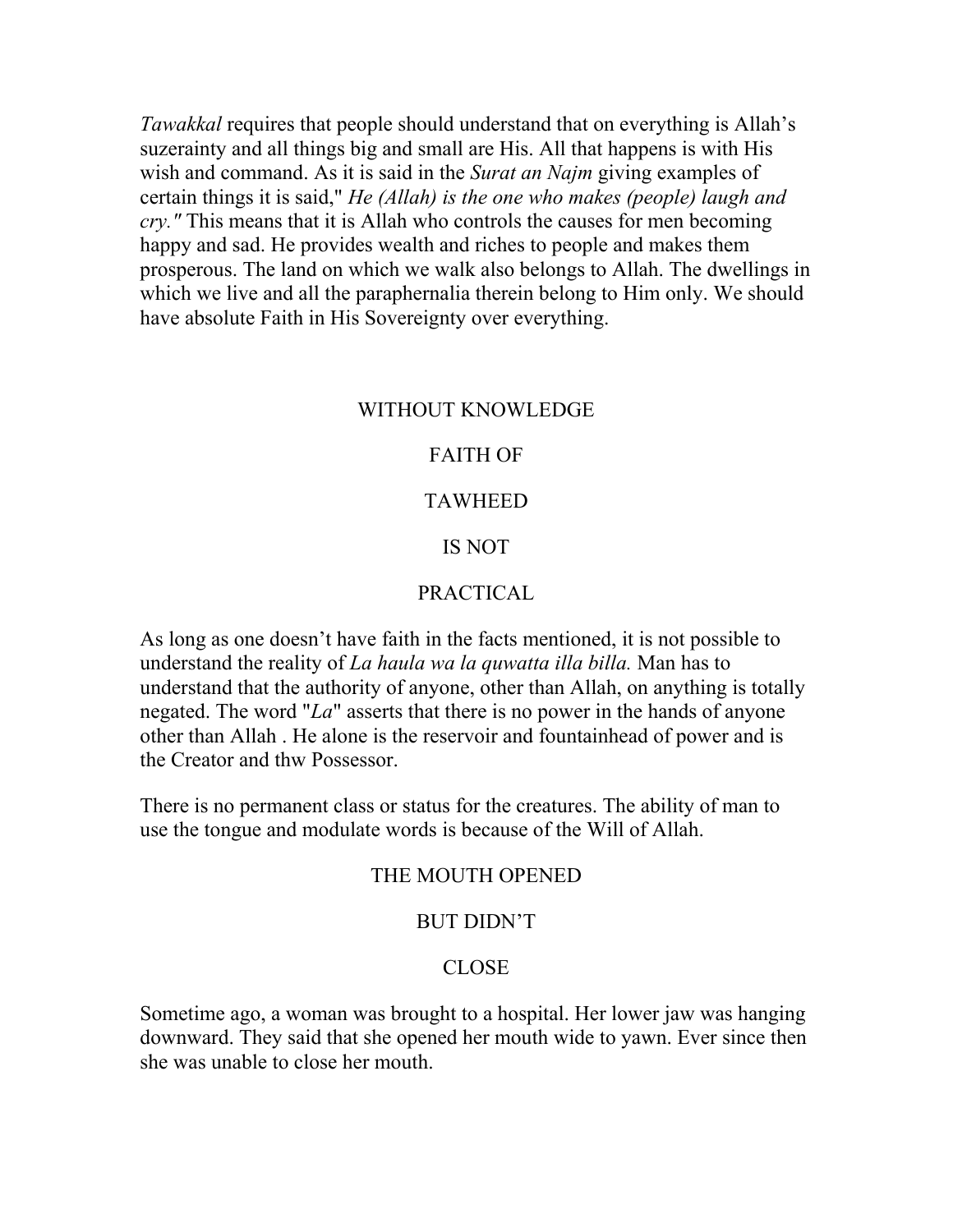It is true that making both the jaws meet is in His Power! The summary of this discussion is that in matters man doesn't have total control and in everything the wish of Allah is Supreme. The matters that are unseen will become visible only with Allah's Wish. To understand this phenomenon, it will need deep thinking and wisdom.

### THE IMPORTANCE OF

### SURAT

# AL TAUHEED

About a third of the contents of the Holy Quran is about *Tauheed* or the Unity of Allah. This highlights the importance of the verse of *Tauheed* that is specifically pertaining to the fact of the Unity of Allah. According to some authentic traditions, the felicity of reciting this surat is equal to reciting a third of the Quran.

Who deserves this felicity? The person deserving this reward is one who practices *Taqwa* or absolute piety. He can recite this verse thrice and get felicity equal to the recitation of the complete Book.

As we have said earlier, saying *la haula wa la quwatta illa billa* is like having the key to the Heaven in one's hands. But this privilege too is only for those who are practitioners of true *Taqwa* and have a complete understanding of and absolute faith on *Tauheed.* How could an ignorant person with aimless recitation of *La haul* deserve to get the key to the Heaven.

### HAZRAT IBRAHIM (A.S.)

# IS A SOURCE OF

### PRIDE FOR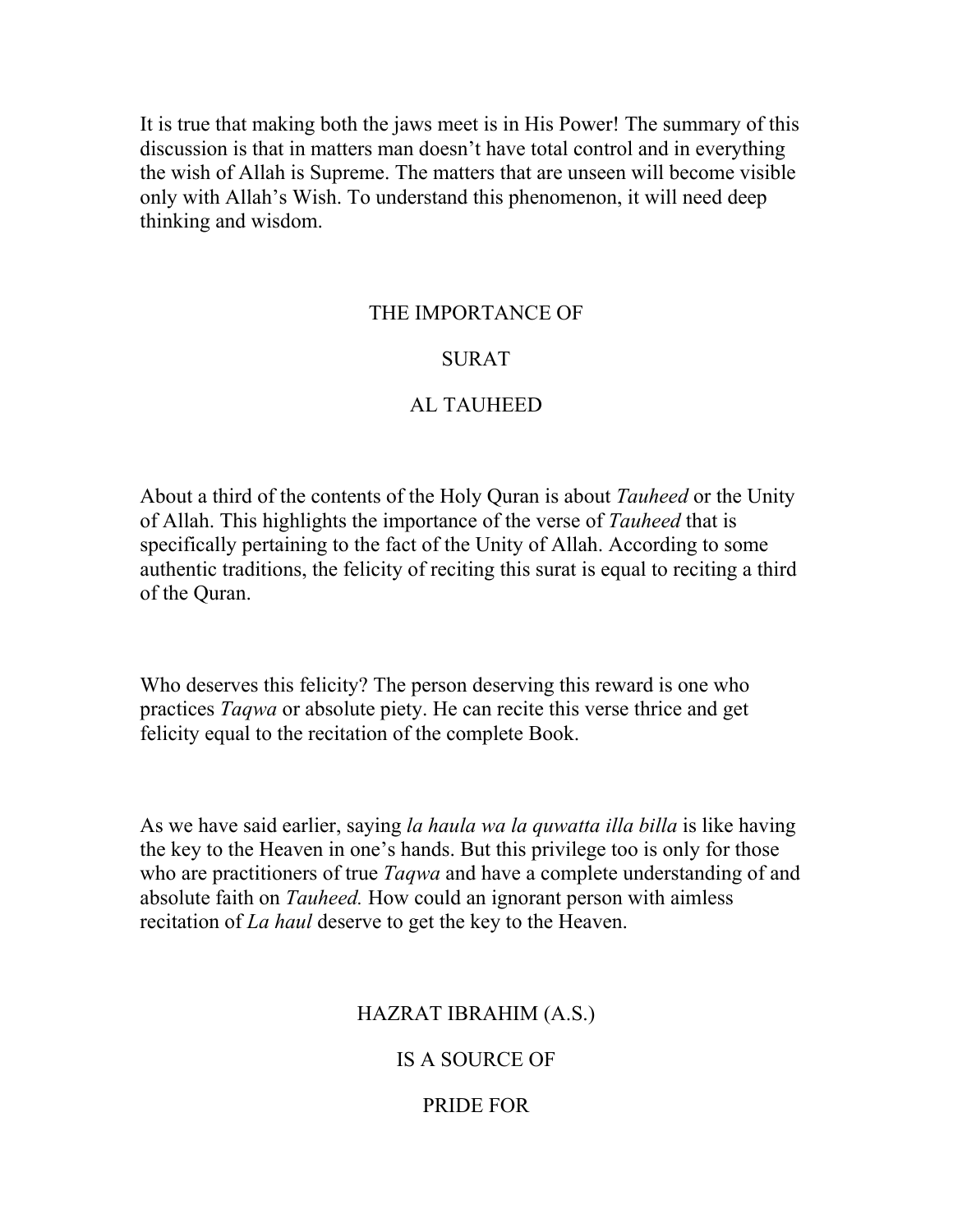### THOSE

### WHO TRUST ON ALLAH

The first stage of *Tawakkal* is that people should not think of Allah like a worldly attorney to whom they trust their matters with full confidence. The second stage is that the person trusts on Allah at least as much as a child puts his trust on the mother. The third stage concerns the privileged persons whose wealth and possession is only on the Will of Allah. They do only that which has the express approval of Allah!

Hazrat Ibrahim Khaleelallah (a.s.) had achieved the highest degree of *Tawakkal.* When the men of Nimrod wanted to consign him to the fire, Hazrat Jibraeel came and asked him, " If you have any requirement, please tell me!" Hazrat Ibrahim said, " I do have a requirement, but I will not ask it of you!" Jibraeel asked, " From whom, then?" Hazrat Ibrahim (a.s.) replied, " He is aware of all my needs! I need not ask him. He is all-wise and He sees everything! Whatever He wishes for me, I too wish for the same!"

### HAVE WE

### EVER

### TOLD THE TRUTH

We must be uttering a thousand times the word *Hasban Allah wa naym al wakil* ( for me Allah is sufficient and is the best of attorneys). But in reality have we ever trusted to Him, wholly or partially, our worldly matters or affairs of the Hereafter?

Have we ever acted upon the injunction of the Holy Quran---*Fattaqazahu vakila---* to make Allah our attorney? If the reply to this question is in the negative, then what is the need of complaining and living in doubts and fears. Believe me! There is only one reason for all the trouble. That is, paucity of faith and belief.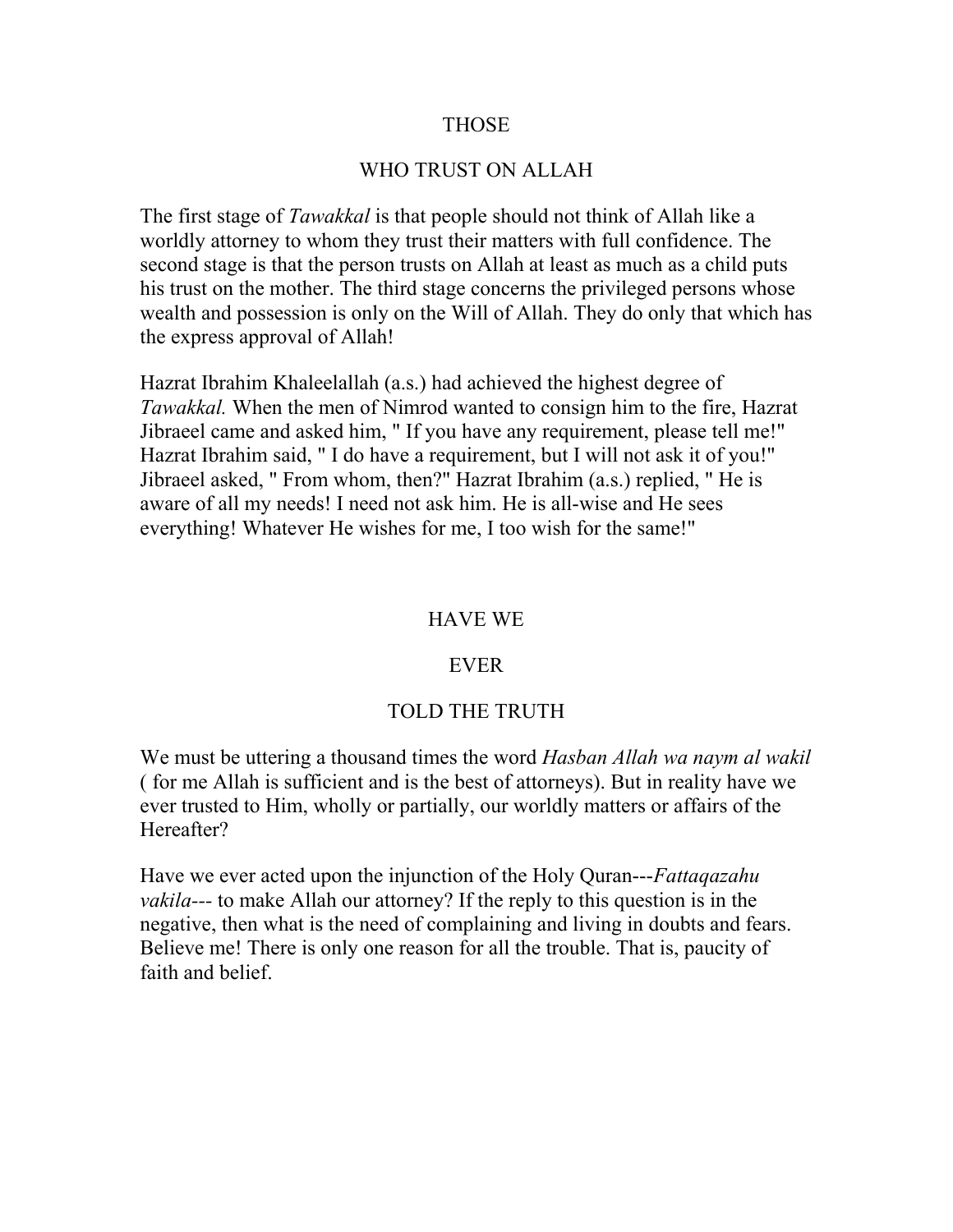### A MUTAWAKKIL

### IS

### NEVER GREEDY

If someone acquires *Tawakkal* in day to day life, then he will be free of greed and avarice in his needs and wants.

During *Hajjat al Wida,* The Last Haj, the Prophet (a.s) held the threshold of Kaba and turning towards his companions said, " *Rooh al Amin,* Jibraeel, has revealed to my heart that no person will die till the sustenance earmarked for him in this world is not exhausted. This means that the person will not die before consuming the last morsel of food meant for him. Therefore, fear Allah and avoid greed and avarice, lest you involve yourselves in illegitimate (*Haram*) . The one who reclines on the worldly matters, he will never be sated with however much he gets!"

This doesn't mean that one should not strive for search of livelihood. Do strive, but always with *Tawakkal* in mind.

### DEPENDENCE ON

### THE WAKIL

### IS NECESSARY

Consider this example with care and attention. Suppose you are involved in some legal problem. Dealing with this problem personally is beyond you. We suggested to you to look for a wise and competent lawyer and act on his advice. Then this act of yours will not be contrary to the requirements of *Tawakkal* but also the attorney's advice will be binding on you because he wants things that way and your action also in accord, because he wishes to set your matters right.

This example proves that following the attorney's advice implicitly is in accordance with the requirement of *Tawakkal.* Similarly Allah reforms the affairs of people through the circumstances (*asbaab*) created by Him.

Cure from ailments is at Allah's Wish, but He also wants people to go to a physician and get medicines prescribed. He has exhorted people not to neglect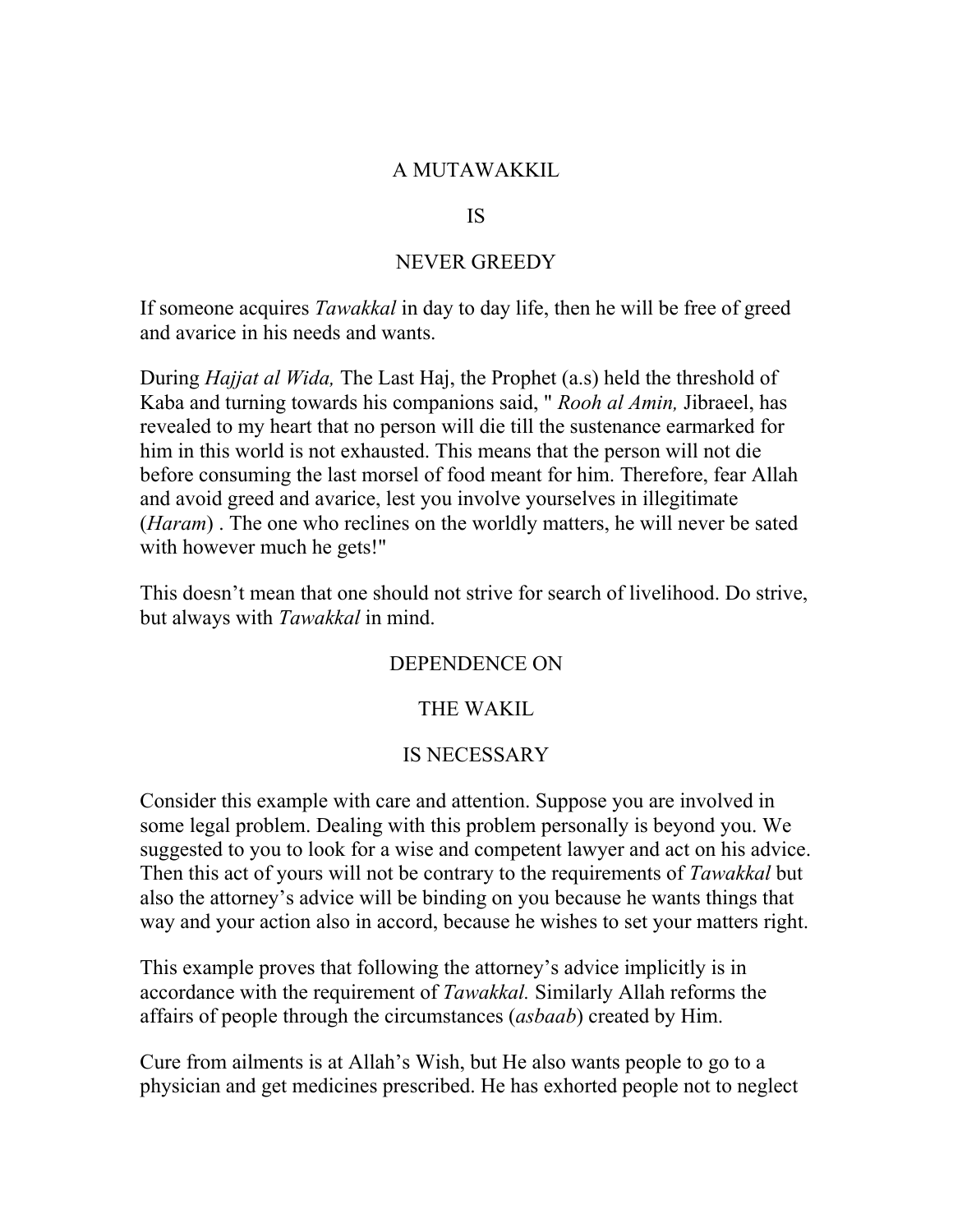this important matter in their lives. Similarly about the affairs of the Hereafter Allah says that for qualifying for the Heaven, a person's own actions will be the yardstick for judgement. *" Laisa lil insaan illa ma sa-aa".* You should not depend only on your prayers for deliverance, but also on His Munificence and Kindness. Don't brood too much on your good deeds that it gives rise to the instinct of pride that might go against you. The best course for you is to implicitly follow the Commands of Allah.

#### A SHOP WITHOUT GOODS

#### ON

#### ALLAH'S SUPPORT

This is the reason that when the toilers stir out of their homes in search of work, they say, " O Sustainer! We strive for earning the day's square meals. You must give abundance!" These words reflect the spirit of *Tauheed.* 

It is said that in Medina a person came to Imam Jafar e Sadiq (a.s.) and complained of penury. The Imam said that when he reached home in Koofa, he should take a shop on rent and sit there. The man said, " I have no money to invest on goods!" The Imam replied, " Do whatever you are asked to do!" The man complied, rented a shop and started sitting there every day. After a few days a person came to him with some goods and asked him to sell them on the basis of a pre determined commission. The owner of the goods said that he was leaving the goods in the shop on consignment basis of sell-and-pay!

Another person came with some more goods and there was a flow of suppliers of goods to the shop. Buyers too started flocking the shop. The affairs of the person took a turn towards prosperity!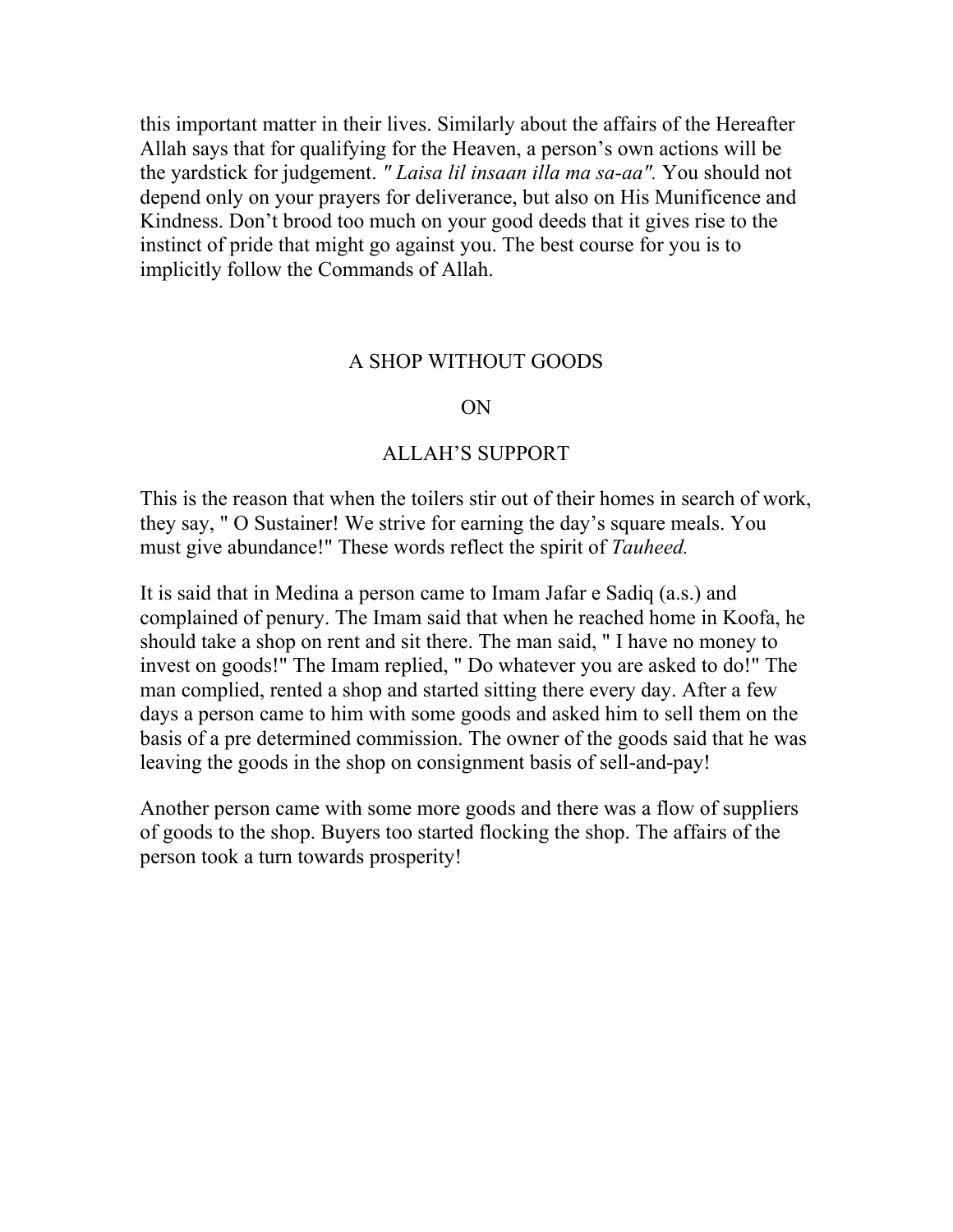### IDLE YOUTH

#### IS

### AN ENEMY OF ALLAH

There are some people who, on hearing that one must put Trust on Allah, wrongly think that they need not make any efforts because Allah will provide their sustenance. They are absolutely wrong. They must work in obedience to Allah's injunction for earning a fair living and not only in obedience to the instructions given at the place of work.

Whatever work a true Muslim does is only in Obedience to Allah. He knows the Prophet (a.s)'s exhortation, " An idle youth is Allah's enemy" Therefore he goes out in search of his livelihood.

### THE LEARNED GET

### SUSTENANCE FROM

### GHAIB

Someone might raise an objection that why the people of learning don't stir out in search of livelihood? The truth is that the nature of work of a seeker of knowledge (*Talib e Ilm*) is different from that of other people. It may not be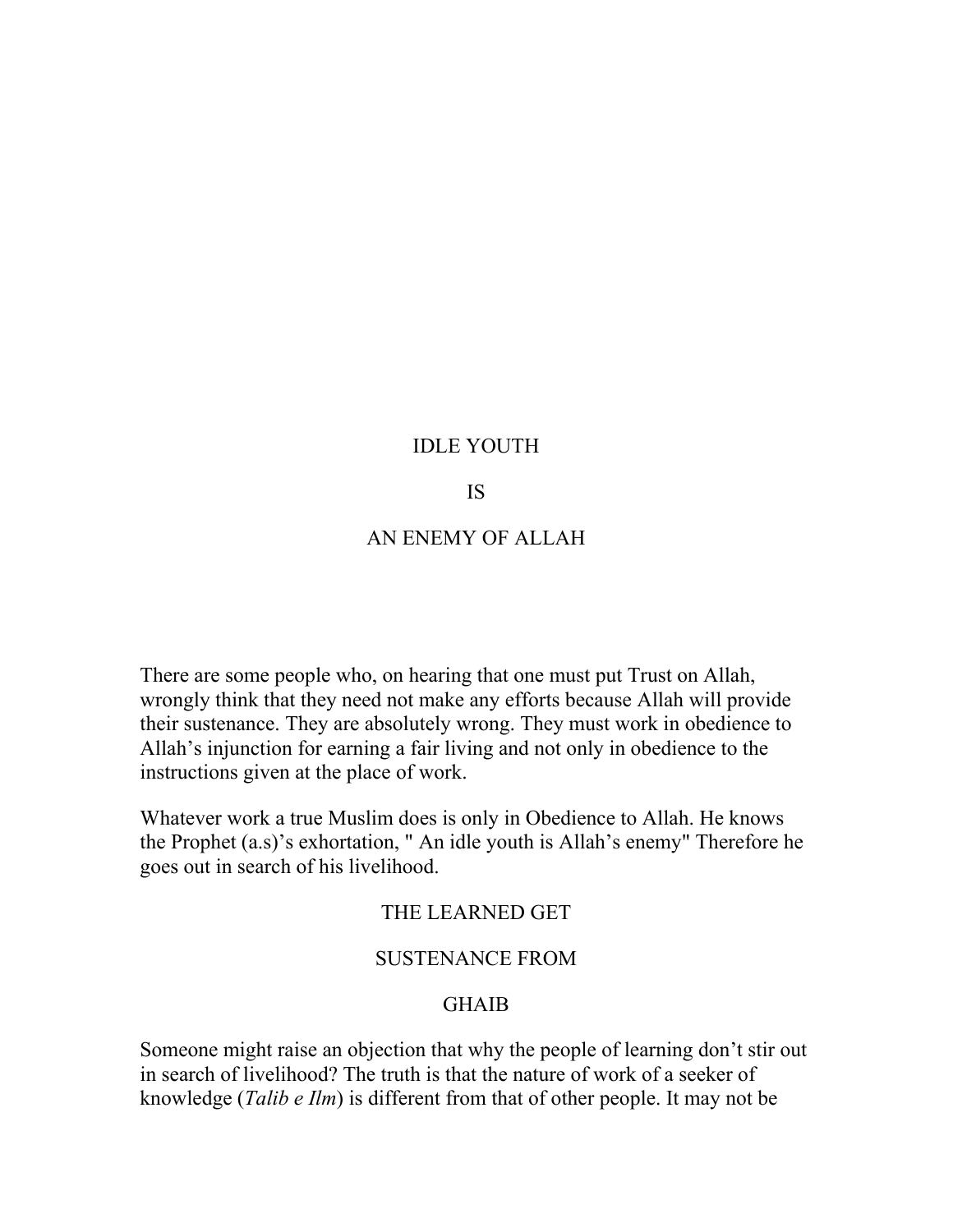possible that a person wants to train himself in jurisprudence and does other trades for a livelihood. He has to spend all his time in seeking knowledge on the matters of the Faith. Allah arranges their sustenance from--- *min hais au yahtasib---* a place about which there is no inkling! Therefore, it has been narrated that excepting the seeker of knowledge, Allah has provided livelihood for all the creatures from the material resources of the world.

#### TAWAKKAL DEPENDS

#### ON

#### THE CIRCUMSTANCES

One very important sign of *Tawakkal* is not the presence of any element of avarice in the person. The second sign is that when he meets different people, there is no change in his attitude. In certain cases persons think that they are men of *Tawakkal,* and imagine that they are totally dedicated to Allah, but when they meets with failure in certain worldly affairs, they get dejected. This is a sign that they were depending more on worldly concerns than on Allah. If there is total dependence on Allah, then one would know that whatever happened to them is with His express Wish and thank Allah under all circumstances!

### TALK ABOUT

#### WEAKNESS OF

### FAITH

Blaming or praising the circumstances are both the signs of lack of *Tawakkal* in a person and a proof of the weakness of his Faith. . Because if the Faith on Unity of Allah (*Tawheed*) is firm, then *Tawakkal* will definitely be there. *Tawakkal* is always reflected in the words and deeds, likes and dislikes, of a person.

If someone enjoys a gain for some reason and, instead of being grateful to Allah for His Blessing, is only thankful to the favorable circumstances for his success, then he is a *Mushrik* or polytheist. Also, because of the circumstances,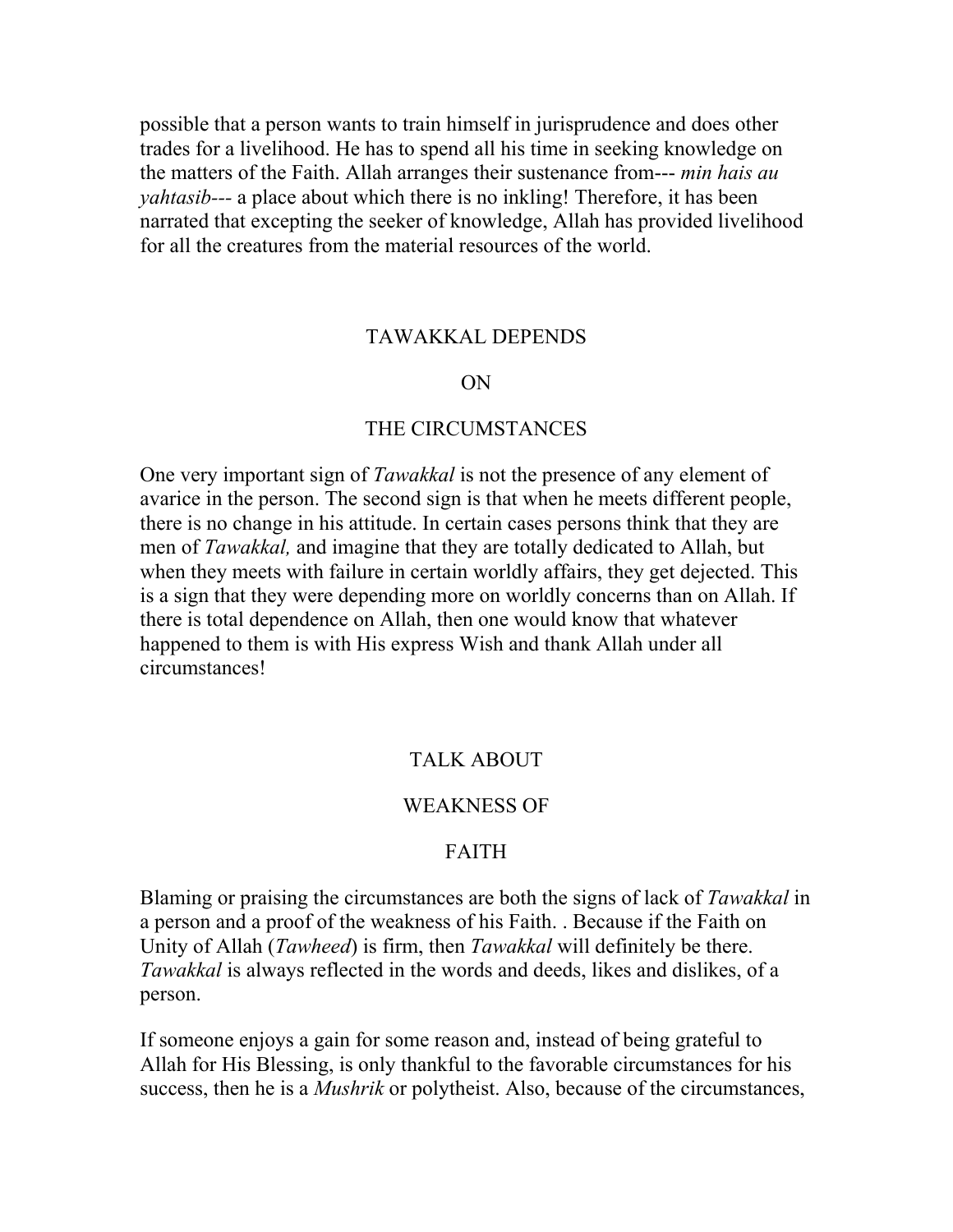if he fails in his efforts, and blames the circumstances for his misfortune, then he considers only the circumstances as his *Mushkil Kusha* or his troubleshooter and not the Will of Allah. This is a general failing of the human beings.

But one who puts his total trust on Allah, he doesn't depend on the circumstances for the success of his tasks. If he fails in his efforts after due trials, he resigns himself to the fact that Allah willed it that way. Although the unfavorable circumstances might have been the cause of his failure, he thanks Allah that he believes the circumstances to be under the Power of the Almighty.

### **ACOUIRING**

#### TAWAKKAL

#### IS

### MANDATORY

*Tawakkal* is mandatory on the Muslims. Neglecting it will be tantamount to not abiding by the mandatory action. As implicit faith on *Tawheed* is compulsory, *Tawakkal* too is necessary for a Muslim. It is a fact that when a person is firm in his belief of the Unity of Allah, he instinctly becomes a practitioner of *Tawakkal.* Such a person is endowed with all the requirements of Faith. *Eemaan bil Tauheed* means that he trusts all his affairs to the Wish of Allah. He expects help only from Allah, fears Him and puts total Trust in Him.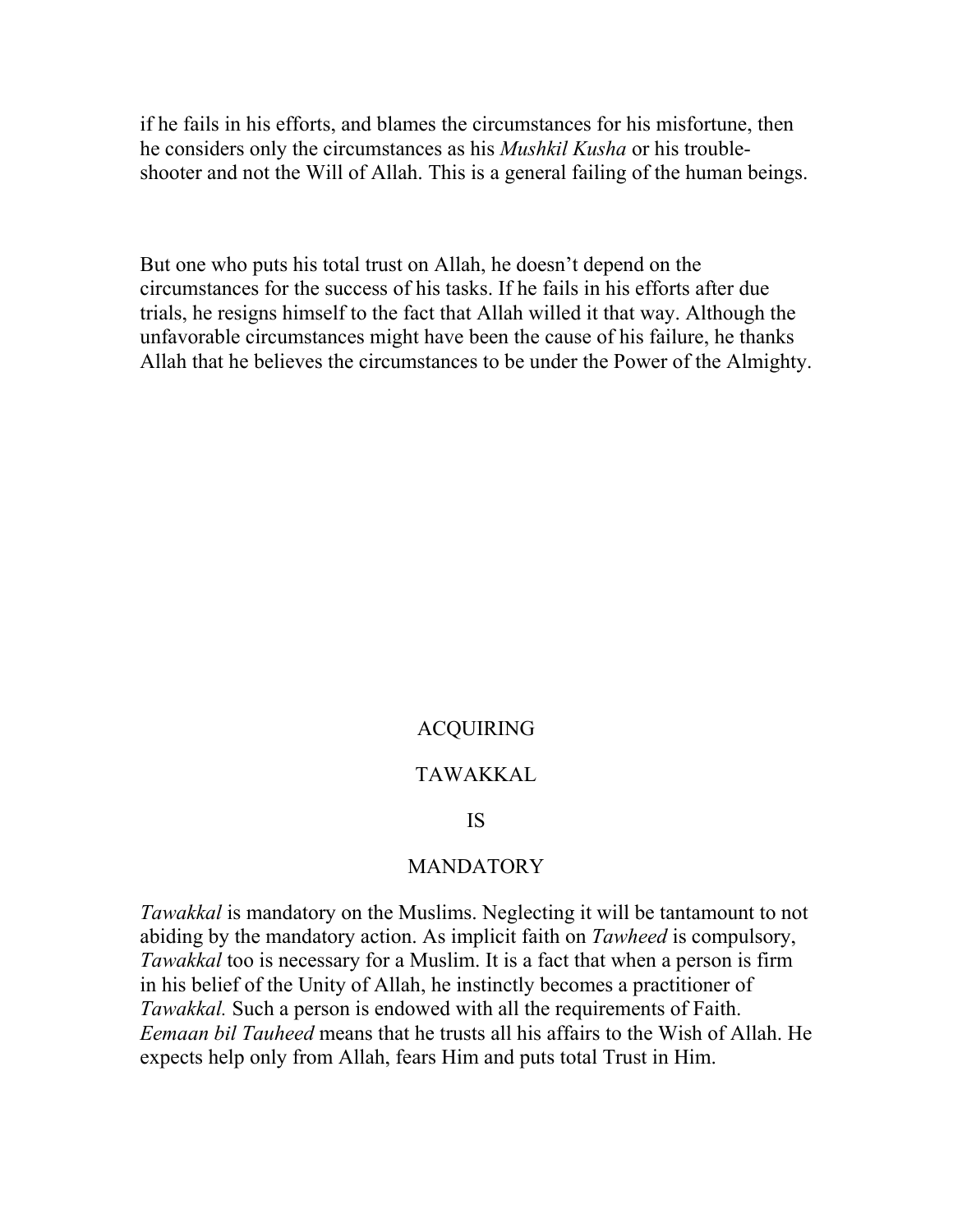The researcher Ardbeli says in "*Zibdat al Bayan"* that the Command of Allah about *Tawakkal* is not specifically for the Prophet (a.s) but it is in general for all human beings. The Holy Verse "*Fattakhazhu wakila"* is for everyone and the witness for this is borne by the other verses of the Holy Quran wherein the populace is addressed in this manner: *Wa al Allaha fatawakkalu in kuntum momineen—All of you should Trust Allah if you are Momins.* Therefore this is a general injunction for all Muslims.

Here it is possible that one might say that such injunctions in the Quran are just a part of the code of moral values. Then the injunction of believing in *La ilaha il Allah* might face the same doubt. The meaning of *La ilaha il Allah* is that *Rab (Lord ), Maabod (Creater ), Mudabbir (Wise ),* Worthy of Worship and All Pervading is only Allah and none else. This is the Practical Tawheed (*Tawheed e Afaali*). Is it possible that even those who do not have faith in this might not be questioned for their lack of faith! No! In all circumstances firm faith on *Tawheed* is compulsory.

# TAWAKKAL

### AND

# **COUNSEL**

The researcher Ardbeli says that in terms of the Holy Verse "*Fatawakkal al Allah"* it is binding on every *Momin* to take advice from others in all matters. But he should also not think that the best solution for his problems is only in the advice he has obtained from others. In fact, he should depend on Allah that He puts the right advice on the tongues of the advisers.

If because of good advice you succeed in your task, then don't say that the desirable result is only because of the advice. You should think that Allah had guided your advisers aright! If you are unsuccessful in your efforts, despite all the good advice, think that it was Allah's Wish.

Therefore, whether you acted on your own intuition or the advice of others, hope for Allah's Help in your matters. Always ask your advisers to give their right suggestions mindful of Allah's Wish in the matter.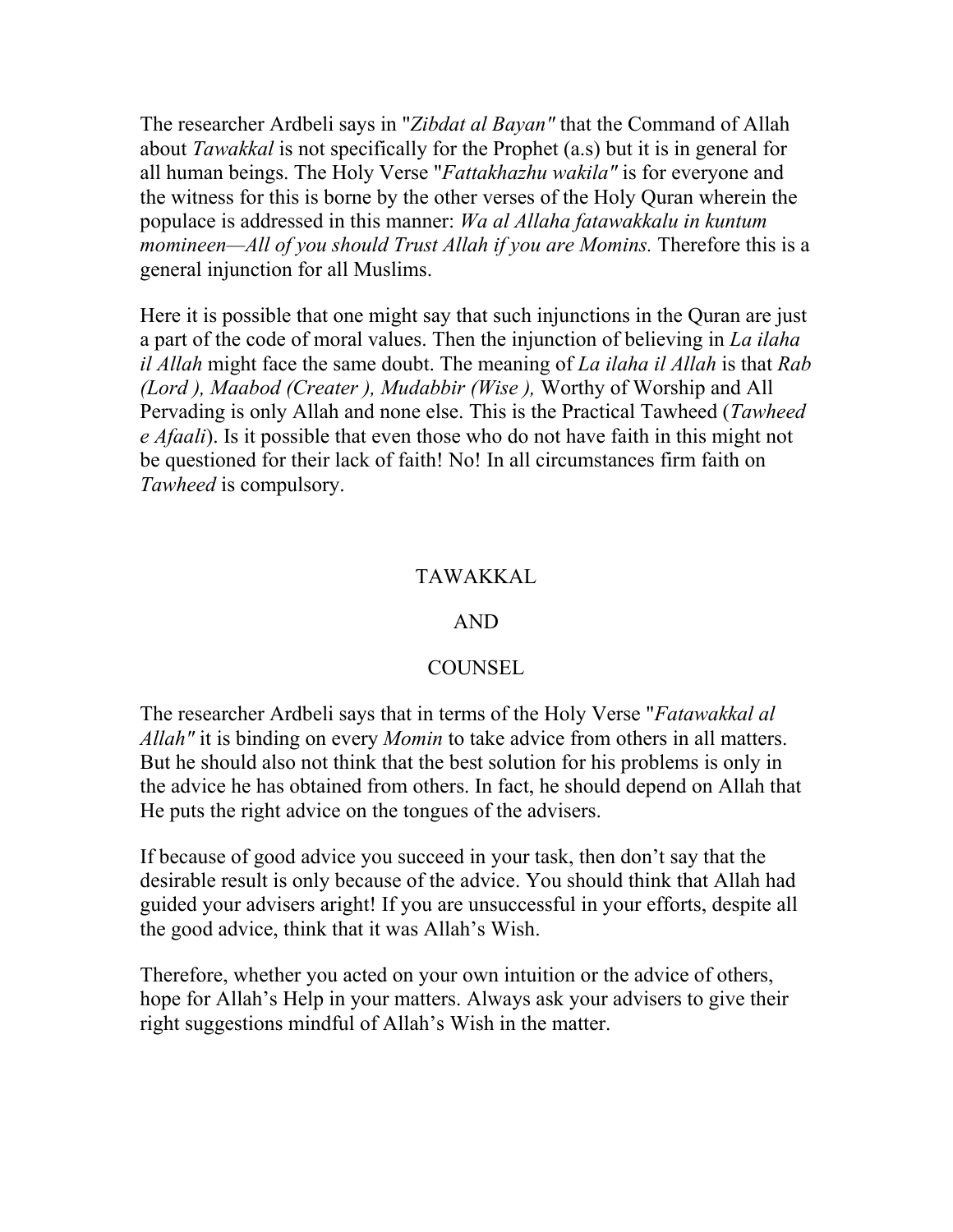### IF THERE IS

#### NO TAWAKKAL

### THERE IS

### NO FAITH

Ardbeli says that one who has not acquired *Tawakkul* has deprived himself of Faith. Because Allah says," *Wa al allahi fa tawakkalu in kuntum momineen- If you are Momin then trust on Allah."* This proves that if there is no *Tawakkal*  there is no *Eemaan* or Faith. This proves that the crux of the faith is to believe that Allah is (*musabib al asbab* ) the Causer of the Causes and the basic requirement of the Faith is to Trust on Allah. If you rate your own view or the advice of others more than the Will of Allah then you have distanced yourself from Him. In these circumstances you have ceased to be a *Momin,* then what is the question of your practicing *Tawakkal.*

### TALL CLAIMS

#### BELITTLE

### A PERSON

A person, sixty years of age, had claims of being an adept at everything, was particularly proud of his knowledge of medicine. He claimed that he was the Aristotle of the time. He proudly said that he maintained his body according to the rigid norms of medicine and that he would certainly live with good health for the next forty years.

One day the worthy made a meal of yogurt and cucumber around the time of *Duhr.* He was devoid of teeth that he had already lost. He developed a heartache after his meal. He thought that the pain was due to the cold. He made a self-diagnosis that he was chronic sufferer of biliousness, and the yogurt he had eaten was not sufficient to curb the bile. He therefore drank some lime- juice. He thought that this treatment would give him comfort. But by *Asr* he was really put to rest! He had expired!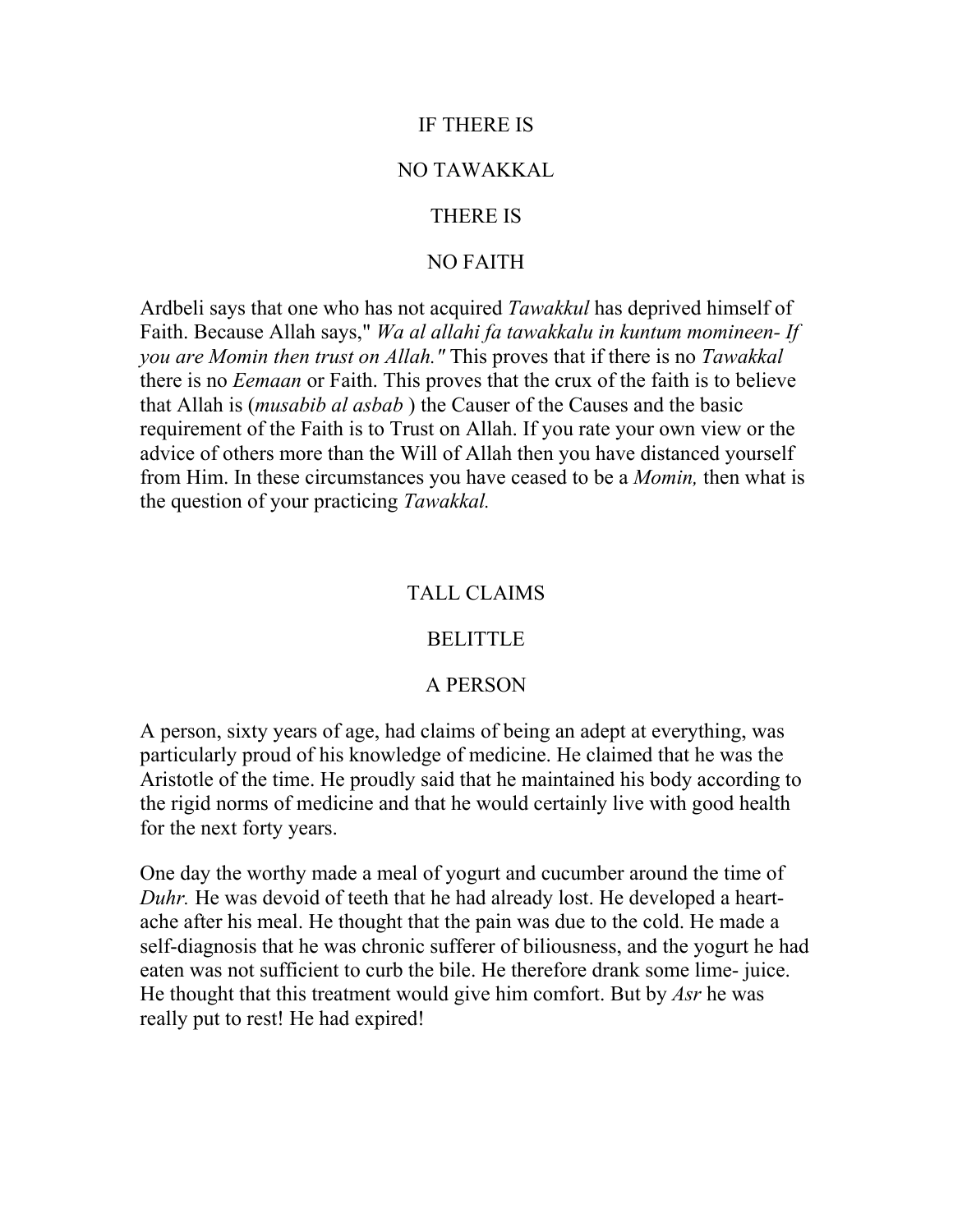# DON'T TRUST

# YOUR OWN

# INTUITION

One who depends only on his intuition, he thinks that there is no power over him that has Wisdom of all the matters. Such a person suffers from lack of Faith.

You must ensure that whenever you decide to do anything, depend on your own wisdom, advice of friends and trust the matter to Allah. Don't ever think that the reason for doing any task is permanent. We never know what is the Wish of Allah.

Briefly, if there is no *Tawakkal,* there isn't Faith. The meaning of *Tawakkal* is depending on other. If a person is the practitioner of *Tawakkal,* he trusts his matters to Allah. If he doesn't Trust Allah then he depends on others for the solution to his problems.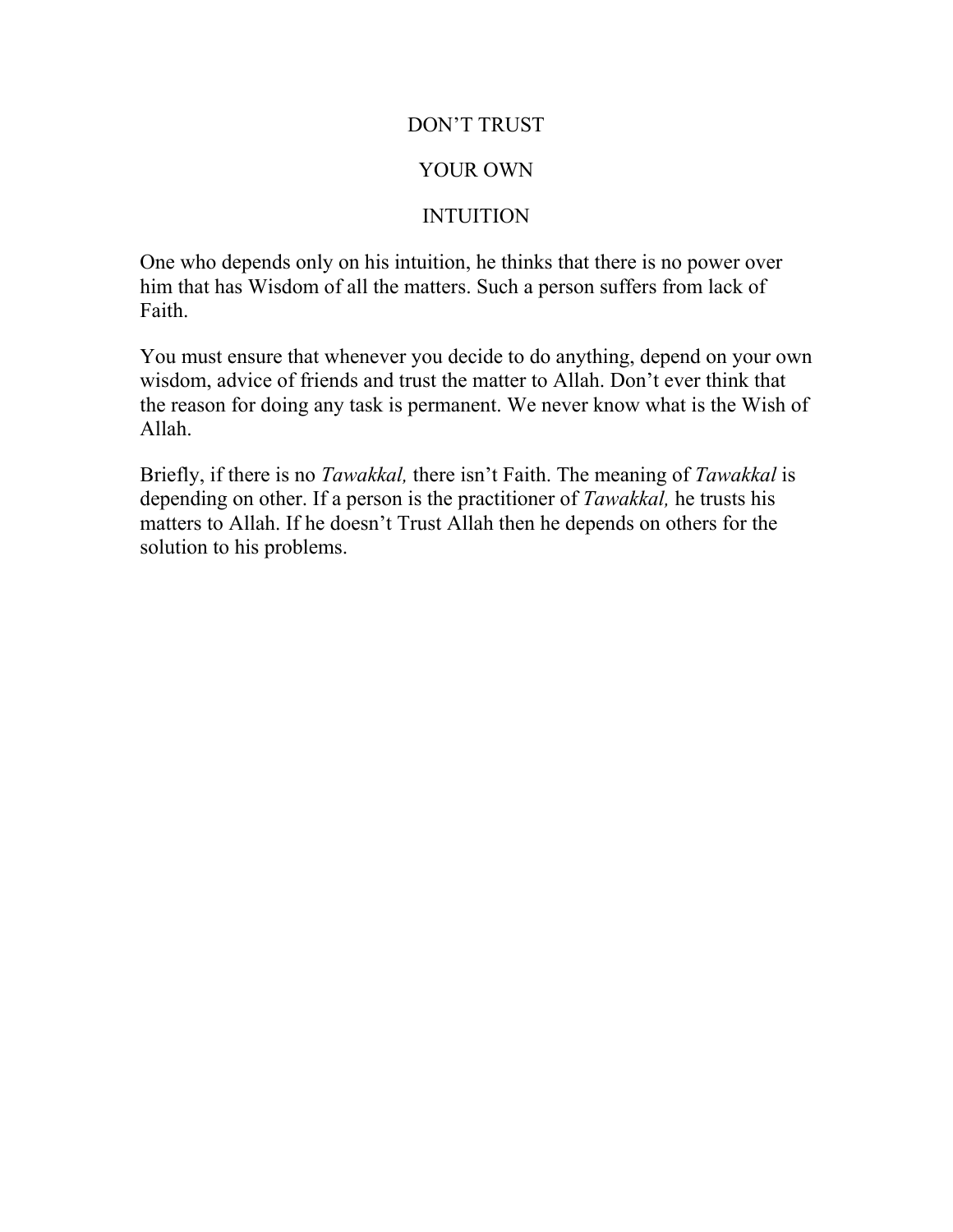# THE TWENTIETH TALK

### *Bismillah hir Rehman ir Raheem*

*Innahu laisa lahu sultanun al al lazeena aamanu wa ala Rabbehim yatawakkaloon* 

*Verily there is no authority for him over those who believe and rely on their Lord- An Nahl 99* 

In the last talk we have discussed the observation of the Researcher Ardbeli on the subject of *Tawakkal*. The 158<sup>th</sup> Verse of Surat Aale Imran says:

# *Wa shawirhum fil amre faiza azamta fatawakkal al allahi in allaha yohibbul mutawakkeleen*

*But when thou art resolved, then put thou thy trust in God; For God loveth those who trust (in Him)—Al e Imran 158* 

Consult with others about your work, when you make up your mind after that, then trust on Allah and go ahead with your task. About this Researcher Ardbeli has said that whether the basis of the decision to go ahead with the task is of your thinking or the advice of others, *Tawakkal* on Allah is very important. Whatever the result, success or failure, don't think that it was because of the good or bad advice you followed, but try to resign to the will of Allah.

Whatever task you want to accomplish, whether for seeking some benefit or for warding away some trouble, have *Tawakkal* on Allah for that matter and don't depend only on your own decision and the advice of friends. Remember your friends too, like you, are fallible beings. " Whomsoever you call for help, besides Allah, is a creature of Allah like you." Therefore it is necessary that the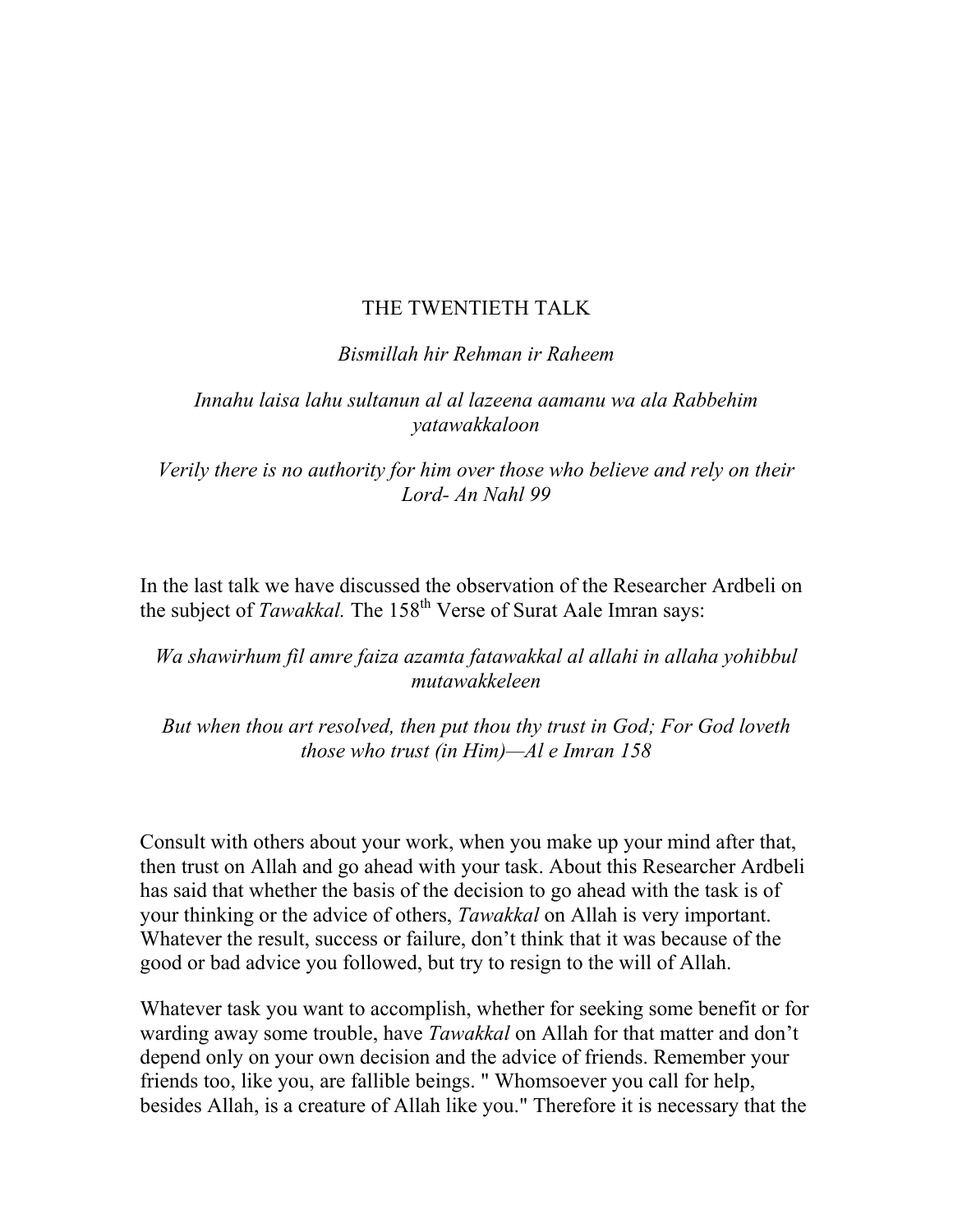fountainhead of the strength of your heart should be none other than Allah. It must be remembered the wisdom and vision of men is limited and may not have the comprehension of all the connected facts.

We don't suggest that you should not consult nor do we ask you to refrain from acting on the advice of your well-wishers. But you must keep all your hopes only on Allah and pray to Him that He puts the best alternative for your welfare on the lips of your advisers. Allah says, " One who does *Istakhara* (seeks good from Allah) will never be in trouble." The reason for this is that one will not be aware of what is in store for him. He seeks Allah's guidance because He knows everything about all the matters.

# ISTAKHARA

# AND

# TAWAKKAL

It has come in the narrations about Imam Zain al Abedeen (a.s.) that whenever he had any important task to perform, like buying a house, marriage or need for travelling, we would repeat the following words 200 times:

# *Astakhair Allahi berehmatehi fi aafia*

And, then, according to his own thinking he would act.

The Researcher Ardbeel says that because of *Tawakkal,* it is mandatory on Muslims that they leave all their affairs in the trust of Allah and resign themselves to His wish. For example, a farmer sows seeds in his fields trusting in Allah that he gets a good crop and returns for his hard toil. When you succeed in any task, count it as Allah's wish and not only the result of your own efforts. If you get the feeling of pride for you success, it might be tantamount to be termed practitioner of polytheism (*shirk).* 

It should be your faith that you are only an instrument to do the task, but its results are not in your hands. Your duty is to knock at the door of Allah and make efforts to create circumstances for the fulfillment of the task.

Whatever work a man does, his faith should be that fulfillment and accomplishment of the job is at the discretion of Allah. The erudite scholars of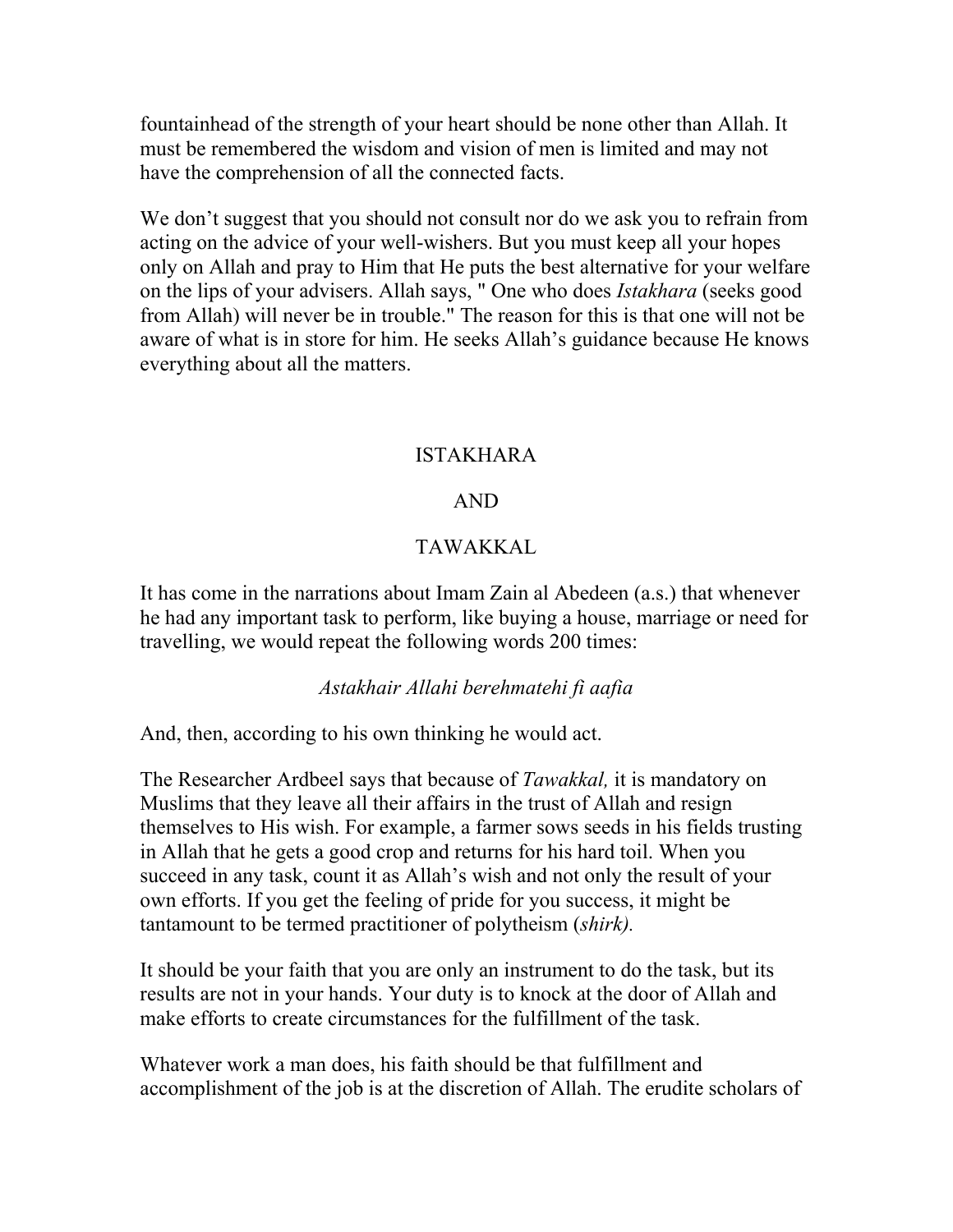Islam have said and, Allama Tabari too says in his commentary, *Majma al Bayan,* that one should submit to Allah his affairs in such a manner that the thought of his person gets obliterated in the process. *Ja al an nafs kal maadoom—think that your psyche is defunct.* 

A farmer, after sowing the seeds of oats in his fields, keeps all his hopes for a good crop on Allah and awaits His Wish. *Innallaha huwal Razzaq—the Sustainer is only Him.* 

All men, in their affairs, must have such faith in Allah.

# EVERYTHING

# **HAPPENS**

# WITH THE

# WISH OF ALLAH

As a farmer is aware that his crop is not only the result of his personal endeavors because lots of crops fail because of several reasons and also are destroyed by natural calamities as well. Similarly a trader should know that the profit in his business is not only because of his skills in the trade. As a matter of fact the labor of the farmer and the skilfull investment of the trader are because of Allah's Support and Wish. Allah is, no doubt, the creator and the Master of everything in the Universe. If His Wish was not favorable to them, all the efforts of the farmer and the trader could have gone to waste. Therefore, man should put his implicit Trust in Allah, otherwise he will not get anything other than failure and disappointment.

### TAWAKKAL

IN

TIMES OF

# DANGER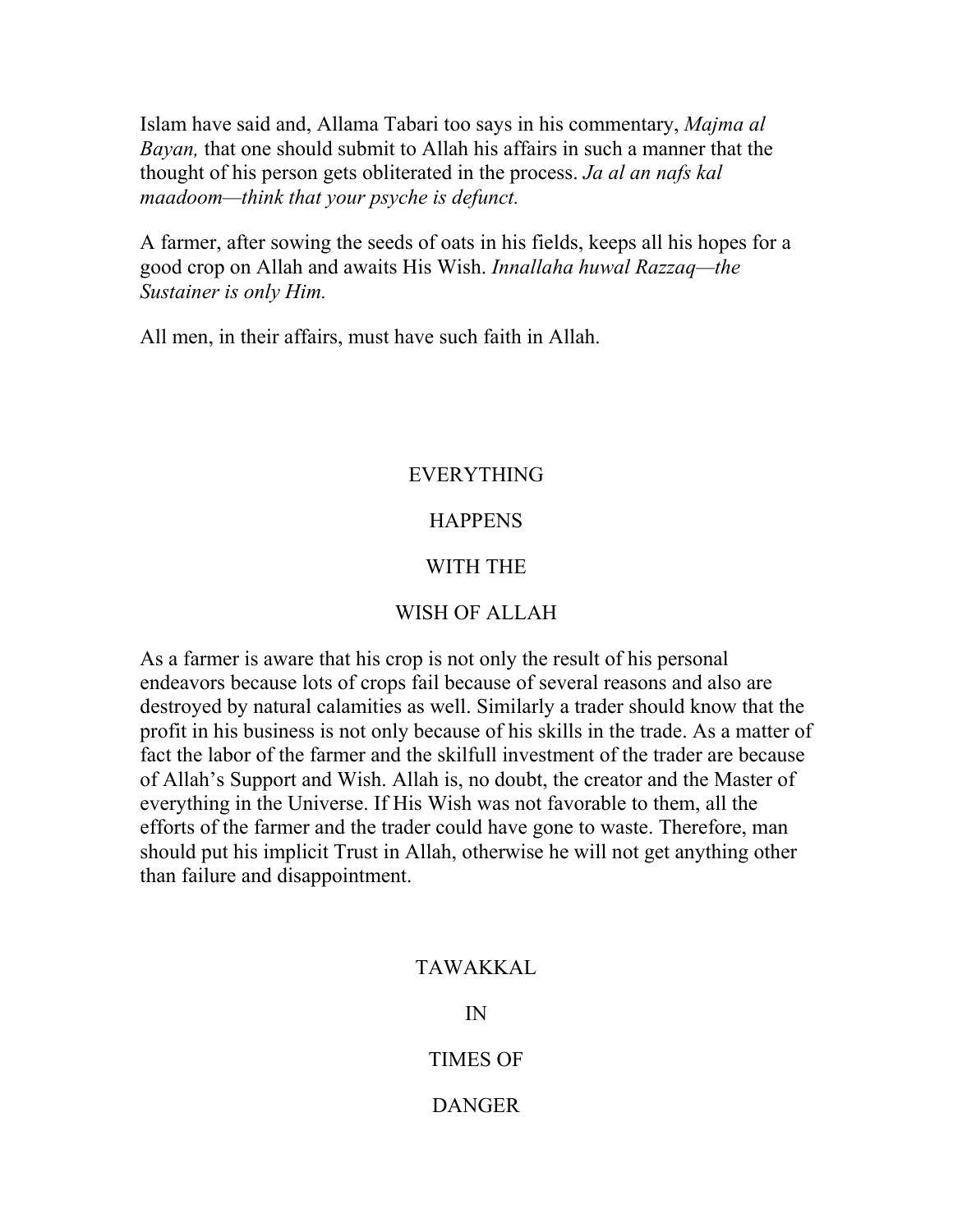It is He who gives relief from harm and danger. To face the enemy it is necessary to manufacture arms and strengthen oneself. But success in defence too is only at His pleasure. Therefore, to protect one's life, property, honor and specially the Faith, your total dependence must be on Allah.

*Tawakkal* doesn't mean that one need not make efforts to strife for material benefits, or to strive to ward off dangers and leave everything to the care of Allah. We have reiterated on the matter several times that when the attorney tells his client to gather all the relevent documentation and evidence himself, he has to do it. When the attorney has all the data on the causes of the litigation, he can successfully handle the case. The client cannot sleep away. He has to follow up the proceedings of the case. Similarly for defence against an enemy, one has to acquire and procure the necessary arms. Don't also think that making available the arms relieves you of action. Defence has to be done by you yourself. But the reservoir and the fountainhead of the strength of your heart is the support of Allah whose pleasure is essential for victory and success.

# IGNORANT

# TAWAKKAL

Many years ago in Samara there was literally an invasion by hordes of scorpions. They started emerging from every hole and crevice, every door and window. All the students fled from the schools. One student did an *Istakhara*  whether he could stay put in the school. Somehow, the *Istakhara* came out favorable for staying. Therefore the student stayed on at the madrassa. He slept there in the night. In the morning his cortege had be taken out from the premises.

This is an ignorant act that in the name of *Tawakkal,* expose oneself to danger. The right thing would have been to flee from the place of danger in *Tawakkal*  of Allah.

As *Tawakkal* is necessary, so is the effort to earn a livelihood is necessary. Similarly putting ones conscience in danger too is Haram. Allah issues His Orders through the circumstances. Sometimes He does it without any recourse to circumstances to prove His Omnipotence!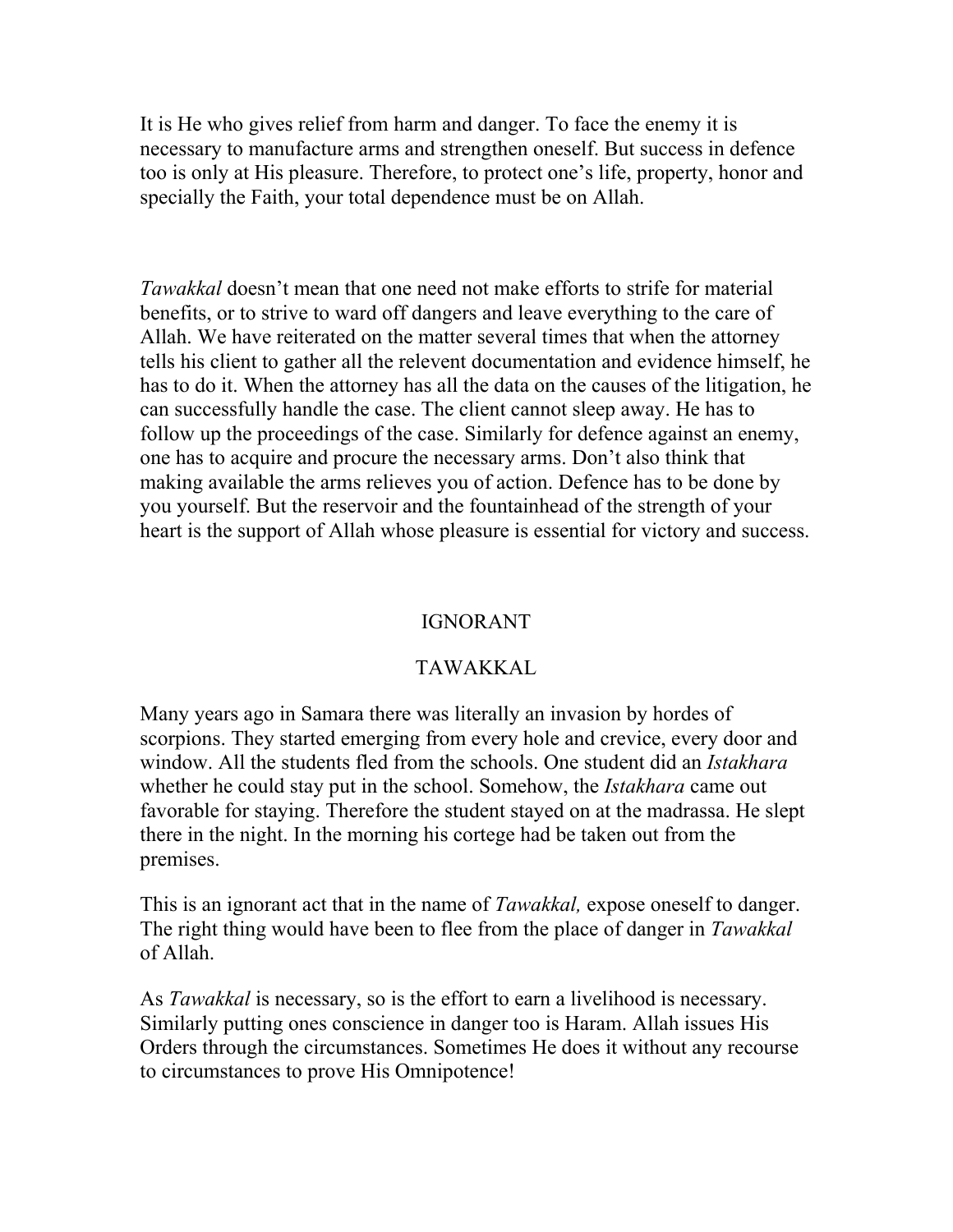### IMAM

#### JAFAR E SADIQ

### AND

#### THE TIGER

Imam Jafar e Sadiq (a.s.) was proceeding with a group from Koofa for performing the Haj. On the way a tiger confronted them. The people in the group didn't have the courage to face it. The Imam (a.s) himself went forward and waved to the tiger to go away. It turned and went away. Then the Imam (a.s.) adressed the surprised group: " If you too were free of sins, you could have done what I was able to do! Even the wild animal would have obeyed you."

The researcher Ardbeli says that at such times the Imam, through inspiration (*Ilham)* knows that Allah will give relief in such situations without any reason. He also knows that such acts are exceptional. Therefore, they cannot be applied everywhere as a rule.

#### OTHER MEANINGS

### OF

#### TAWAKKAL

We have already mentioned that *Tawakkal* is the pursuance of legitimate affairs and dependence on Allah. A question might arise in the minds that in some books *Tawakkal* has been mentioned in other senses than trust on Allah. An example is that" a *Momin doesn't fear Allah".* Does *Tawakkal e Wajib* or mandatory Tawakkal require one not to fear a wolf or a formidable enemy. Does it also require the person not to fear penury and disease.

In another place it is said that a man of *Tawakkal* must know that the Master of all gain or loss is none other than Allah. In another place it is said that one should not expect anything from anyone but Allah. The true sense of *Tawakkal*  is not derived from these statements.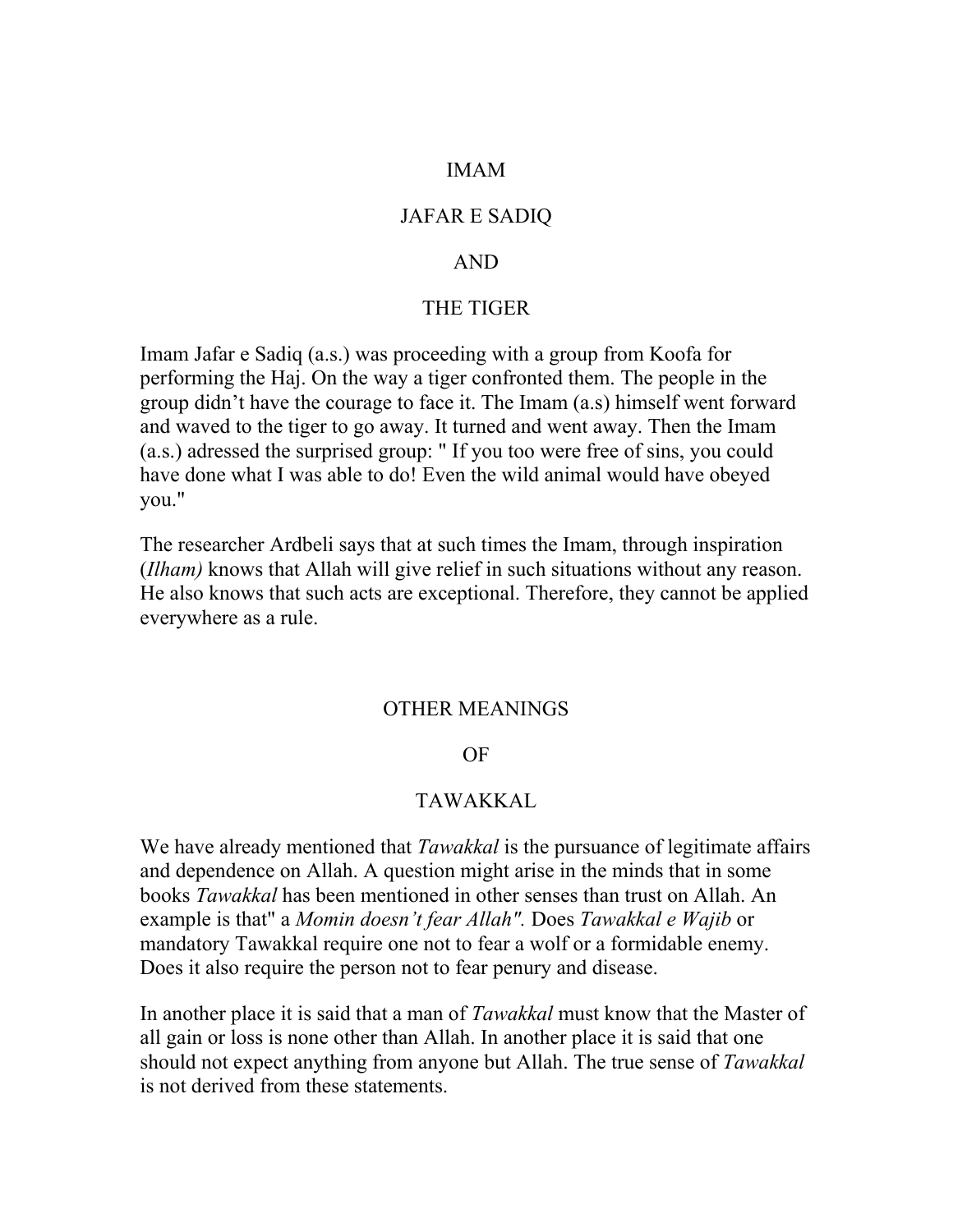### THE EIXSTENCE

### OF CAUSE

### IS

### NOT PERMANENT

The researcher Ardbeli says that explanation for such narrationss is necessary. Not seeking anything from anyone would only mean that the person from whom one obtains anything is not the Ultimate Provider. If one needs bread, he should not think that the baker is the sustainer (*Raziq).* The way one pleads for things with Allah, one should not do the same way with anyone else. Otherwise it would be *Shirk* or polytheism.

These days there is a story taking rounds in Tehran that some people are propagating the Wahabi Sect in Tehran. They say that saying "Ya Mohammed" and "Ya Ali" is *Shirk.* In support of their claim they quote the verse, " *Other than Allah whosoever you call are Allah's creatures like you"* They also quote "*Don't call anyone else with Allah".* 

These are ignorant persons who do not seem to know the meaning of prayer (*Dua).* 

### CALLING SOMEONE

# OTHER THAN

# ALLAH

The meaning of dua or prayer is calling or summoning someone. Just calling and summoning is not forbidden. But doing it in a manner that Allah is called is not desirable. The call that is specifically associated with Allah is *Dua. If a creature is called in this manner, it will be* Shirk. Cure from a disease has to be asked for from Allah. If the same thing is asked of from a physician, it can be termed *Shirk.* From the physician one can only ask for diagnosing the ailment and prescribing the medicines. The intercession ( *Tawassul) of the Ahl al Bayt*